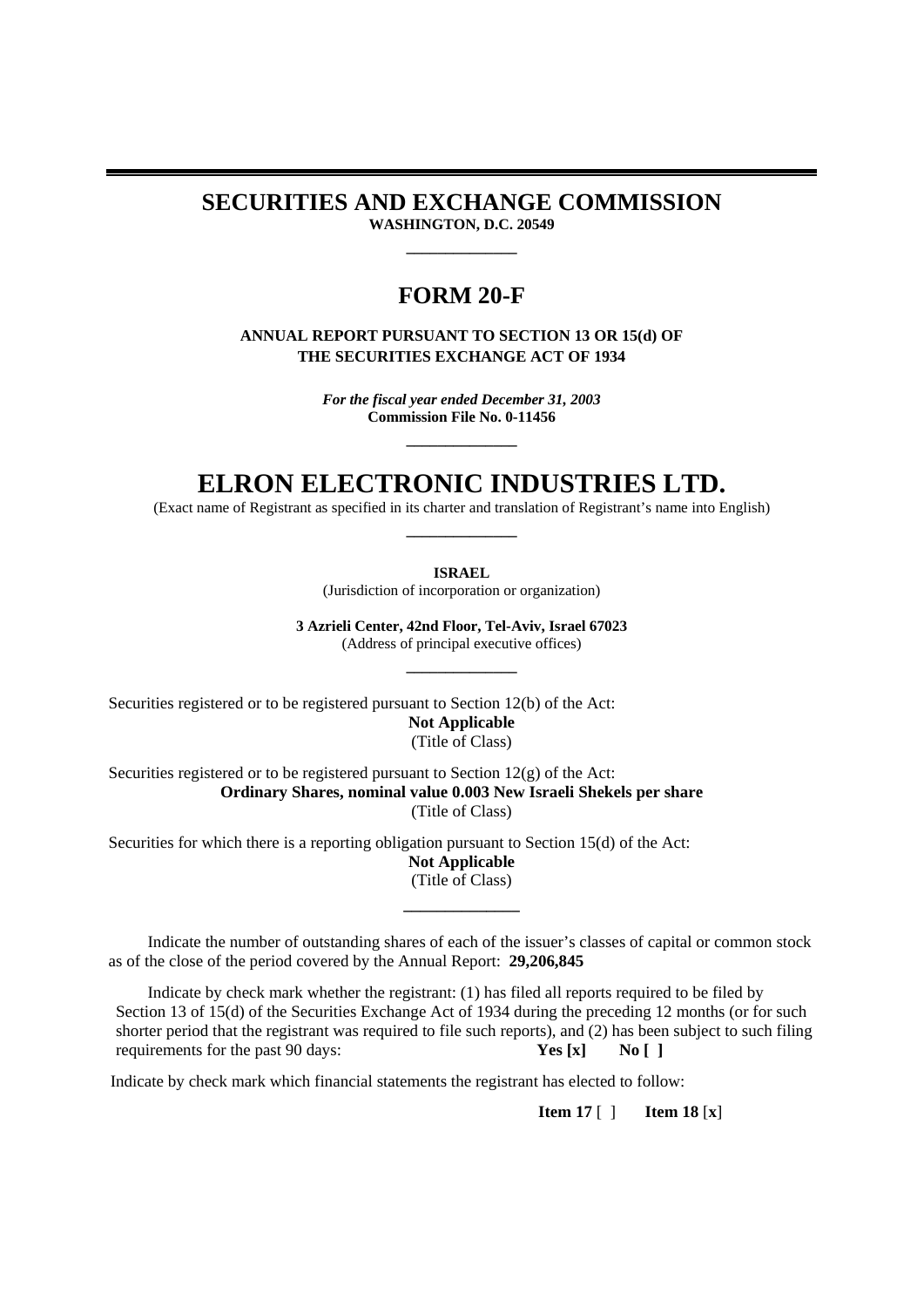## **TABLE OF CONTENTS**

| <b>PARTI</b>    |                                                                                 |     |
|-----------------|---------------------------------------------------------------------------------|-----|
| Item 1.         | Identity of Directors, Senior Management and Advisers                           | 3   |
| Item 2.         | Offer Statistics and Expected Timetable                                         | 3   |
| Item 3.         | Key Information                                                                 | 3   |
| Item 4.         | Information on the Company                                                      | 26  |
| Item 5.         | Operating and Financial Review and Prospects                                    | 57  |
| Item 6.         | Directors, Senior Management and Employees                                      | 93  |
| Item 7.         | Major Shareholders and Related Party Transactions                               | 106 |
| Item 8.         | <b>Financial Information</b>                                                    | 110 |
| Item 9.         | The Offer and Listing                                                           | 112 |
| Item 10.        | <b>Additional Information</b>                                                   | 113 |
| Item 11.        | Quantitative and Qualitative Disclosures about Market Risk                      | 130 |
| Item 12.        | Description of Securities other than Equity Securities                          | 130 |
| <b>PART II</b>  |                                                                                 |     |
| Item 13.        | Defaults, Dividend arrearages and Delinquencies                                 | 130 |
| Item 14.        | Material Modifications to the Rights of Security Holders and Use of<br>Proceeds | 130 |
| Item 15.        | <b>Controls and Procedures</b>                                                  | 130 |
| Item 16.        | [Reserved]                                                                      | 130 |
| Item 16A.       | <b>Audit Committee Financial Expert</b>                                         | 130 |
| Item 16B.       | Code of Ethics                                                                  | 131 |
| Item 16C.       | Principal Accountant's Fees and Services                                        |     |
|                 | Exemptions from the Listing Standards for Audit Commitees                       | 131 |
| Item 16D        |                                                                                 |     |
| Item 16E        | Purchases of Equity Securities by the Issuer and Affiliated Purchasers          | 132 |
| <b>PART III</b> |                                                                                 |     |
| Item 17.        | <b>Financial Statements</b>                                                     | 132 |
| Item 18.        | <b>Financial Statements</b>                                                     | 132 |
| Item 19.        | Exhibits                                                                        | 132 |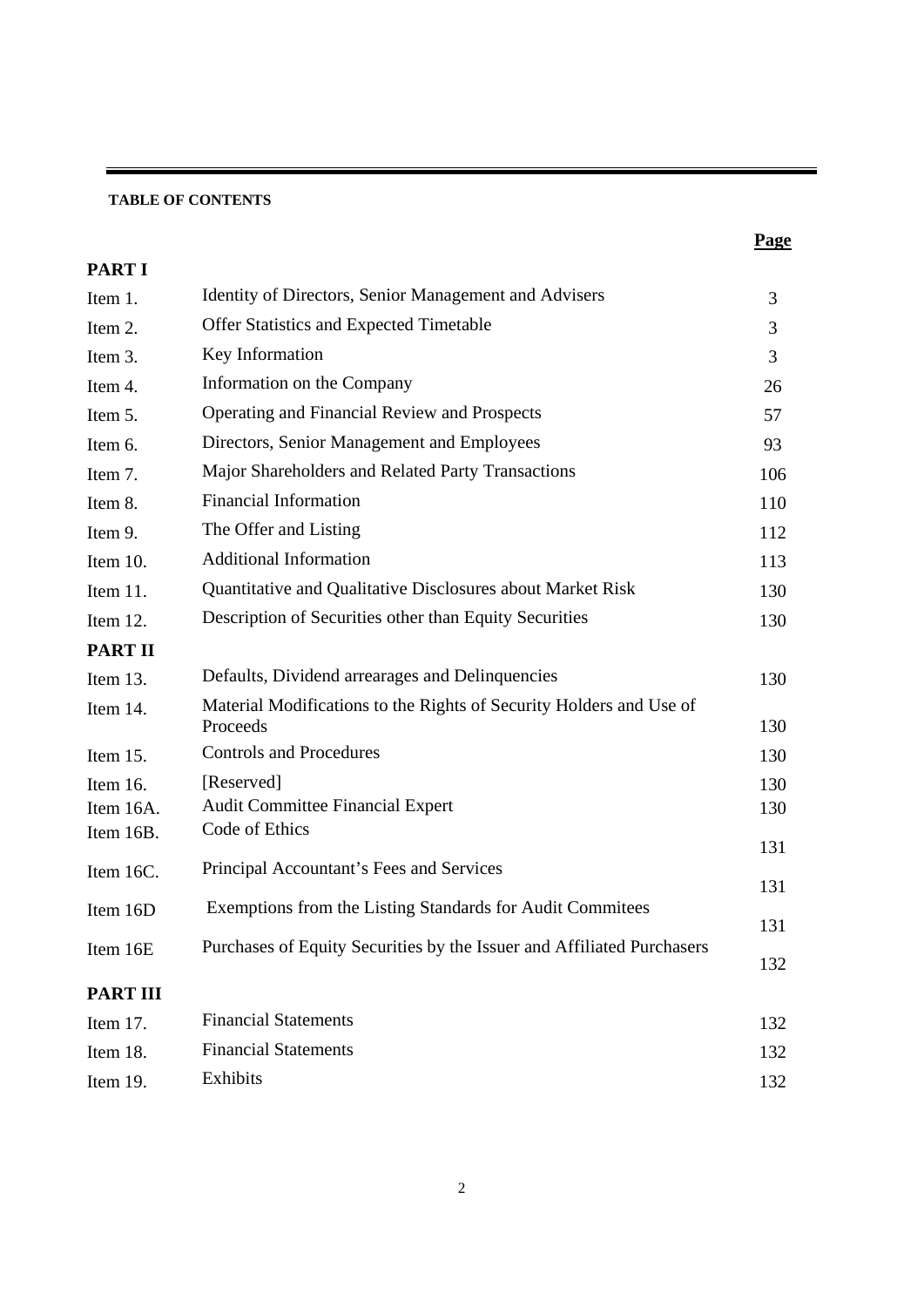## Forward-Looking Statements

This Annual Report on Form 20-F includes certain "forward-looking" statements within the meaning of Section 21E of the Securities Exchange Act of 1934, as amended. The use of the words "projects," "expects," "may," "plans" or "intends," or words of similar import, identifies a statement as "forward-looking." There can be no assurance, however, that actual results will not differ materially from our expectations or projections. Factors that could cause actual results to differ from our expectations or projections include the risks and uncertainties relating to our business described in this Annual Report under Item 3 titled "Risk Factors" as well as those discussed elsewhere in this Annual Report and in our other filings with the Securities and Exchange Commission. Any forward-looking statements contained in this Annual Report speak only as of the date of this Annual Report, and we caution investors and potential investors not to place undue reliance on these statements. We undertake no obligation to update or revise any forward-looking statements. All subsequent written or oral forward-looking statements attributable to us or persons acting on our behalf are expressly qualified in their entirety by the Risk Factors.

For the purpose of this Annual Report on Form 20-F, the terms "group companies" and "companies in our group" collectively refer to subsidiaries, affiliated and other companies in which we have direct or indirect holdings through our wholly-owned subsidiaries, Elbit Ltd., or Elbit, and DEP Technology Holdings Ltd., or DEP, including DEP's subsidiary, RDC Rafael Development Corporation Ltd., or RDC. Our ownership interests in our group companies reflected in this Annual Report represent our beneficial ownership interests in these companies as of May 31, 2004 unless otherwise expressly indicated. We have also indicated our direct holding and our share in the holding of RDC in a group company where applicable. The references in this Annual Report to balance sheet items are as of December 31, 2003.

## **PART I**

### **Item 1. Identity of Directors, Senior Management and Advisers**

Not Applicable.

## **Item 2. Offer Statistics and Expected Timetable**

Not Applicable.

## **Item 3. Key Information**

#### **A. Selected Financial Data**

The following selected financial data for the years ended December 31, 1999, 2000, 2001, 2002 and 2003 are derived from our audited consolidated financial statements of which the financial statements as of December 31, 2002 and 2003, and for each of the years ended December 31, 2001, 2002 and 2003 appear later in this Form 20-F. The audited consolidated financial statements have been prepared in accordance with generally accepted accounting principles in the United States, or U.S. GAAP.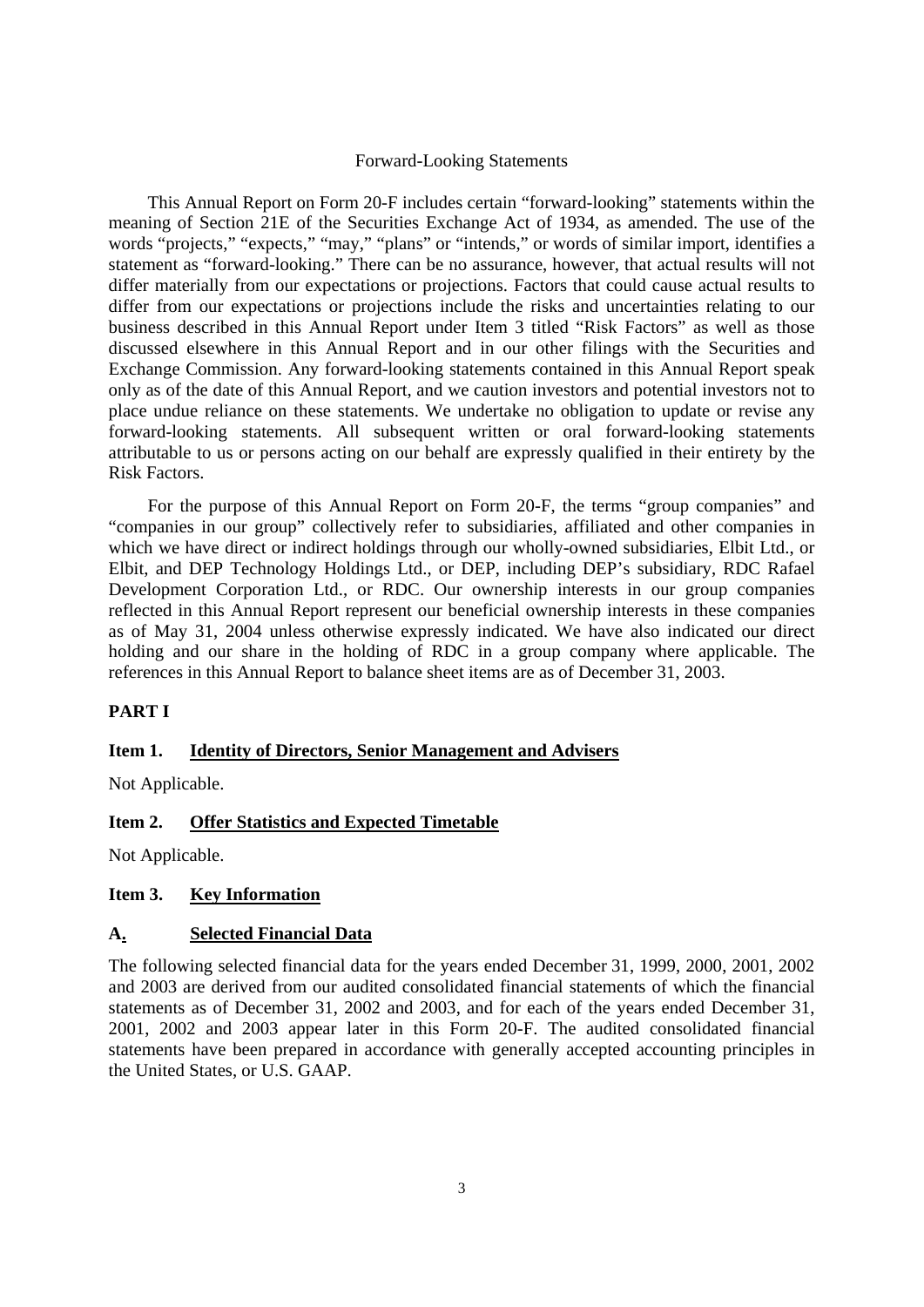## **CONSOLIDATED STATEMENTS OF OPERATIONS**

(In thousands of U.S. Dollars, except per share data)

|                                                    | <b>Year ended December 31</b> |                                             |                  |                                  |      |           |
|----------------------------------------------------|-------------------------------|---------------------------------------------|------------------|----------------------------------|------|-----------|
|                                                    | 1999*                         | 2000*                                       | 2001*            | 2002*                            |      | 2003      |
| Income:                                            |                               |                                             |                  |                                  |      |           |
|                                                    | \$27,750                      |                                             |                  | $$27,018$ \$23,782 \$15,179      | \$   | 16,547    |
| Equity in earnings (losses) of affiliated          |                               |                                             |                  |                                  |      |           |
|                                                    | 693                           |                                             |                  | $(11,159)$ $(28,787)$ $(24,189)$ |      | (8,698)   |
| Gain from disposal of business and affiliated      |                               |                                             |                  |                                  |      |           |
| companies and changes in holdings in               |                               |                                             |                  |                                  |      |           |
|                                                    | 32,522                        | 26,819                                      | 3,179            | 6,888                            |      | 25,754    |
|                                                    | 28,211                        | 43,464                                      | (4,888)          | (748)                            |      | 14,665    |
|                                                    | 89,176                        | 86,142                                      | (6,714)          | (2,865)                          |      | 48,268    |
| Costs and Expenses:                                |                               |                                             |                  |                                  |      |           |
|                                                    | 18,393                        | 25,292                                      | 21,059           | 10,716                           |      | 10,198    |
| Research and development costs, net                | 845                           | 2,553                                       | 3,801            | 3,418                            |      | 3,787     |
| Marketing and selling expenses, net                | 709                           | 2,571                                       | 2,496            | 6,412                            |      | 7,763     |
| General and administrative expenses                | 8,183                         | 9,629                                       | 9,390            | 9,658                            |      | 13,923    |
|                                                    |                               | $\overline{\phantom{0}}$                    | 1,192            | 1,747                            |      |           |
| Amortization of intangible assets                  | 2,597                         | 2,649                                       | 2,448            | 1,044                            |      | 1,073     |
| Financial expenses (income), net                   | (4,850)                       | (2,984)                                     | (1,708)          | 81                               |      | 753       |
|                                                    | 5,000                         |                                             |                  |                                  |      |           |
|                                                    | 30,877                        | 39,710                                      | 38,678           | 33,076                           |      | 37,497    |
| Income (loss) before tax benefit (taxes on income) | 58,299                        | 46,432                                      | (45, 392)        | (35, 941)                        |      | 10,771    |
|                                                    | (12, 342)                     | (8,061)                                     | 2,985            | 2,862                            |      | (6, 834)  |
| Income (loss) from continuing operations after     |                               |                                             |                  |                                  |      |           |
|                                                    | 45,957                        | 38,371                                      | (42, 407)        | (33,079)                         |      | 3,937     |
| Minority interest in losses (income) of            |                               |                                             |                  |                                  |      |           |
|                                                    |                               |                                             | 438              | 2,823                            |      | (10, 907) |
| Income (loss) from continuing operations           | 45,957                        | 38,371                                      | (41,969)         | (30, 256)                        |      | (6,970)   |
| Loss from discontinued operations                  | (4,636)                       | (11, 531)                                   | (10,390)         | (11, 323)                        |      | (235)     |
|                                                    | \$41,321                      | \$                                          |                  | 26,840 \$ (52,359) \$ (41,579)   | \$   | (7,205)   |
|                                                    |                               |                                             |                  |                                  |      |           |
| Income (loss) per share:                           |                               |                                             |                  |                                  |      |           |
| Basic -                                            |                               |                                             |                  |                                  |      |           |
| Income (loss) from continuing operations           | \$<br>2.18                    | \$<br>1.81 \$                               | $(1.98)$ \$      | (1.15)                           | \$   | (0.24)    |
| Loss from discontinued operations                  | (0.22)                        | (0.54)                                      | (0.49)           | (0.43)                           |      | (0.01)    |
|                                                    | \$<br>1.96                    | $\mathcal{S}$<br>$1.27$ \$                  | $(2.47)$ \$      | (1.58)                           | \$   | (0.25)    |
| Weighted average number of ordinary                |                               |                                             |                  |                                  |      |           |
| shares used in computing basic net                 |                               |                                             |                  |                                  |      |           |
| income (loss) per share (thousands)                | 21,112                        | 21,172                                      | 21,191           | 26,272                           |      | 29,194    |
| Diluted -                                          |                               |                                             |                  |                                  |      |           |
| Income (loss) from continuing operations           | \$<br>$2.16$ \$               | $1.79$ \$                                   | $(1.99)$ \$      | (1.15)                           | \$   | (0.24)    |
| Loss from discontinued operations                  | (0.22)                        | (0.54)                                      | (0.49)           | (0.43)                           |      | (0.01)    |
|                                                    | \$<br>1.94                    | $1.25$ \$<br>$\mathbb{S}$                   | $(2.48)$ \$      | (1.58)                           | \$   | (0.25)    |
| Weighted average number of ordinary                |                               |                                             |                  |                                  |      |           |
| shares used in computing diluted net               |                               |                                             |                  |                                  |      |           |
| income (loss) per share thousands)                 | 21,174                        |                                             | 21,446 21,191    | 26,272                           |      | 29,194    |
|                                                    | \$<br>1.46                    | $2.62\sqrt{2}$<br>$\boldsymbol{\mathsf{S}}$ | $-\overline{\$}$ |                                  | $\$$ |           |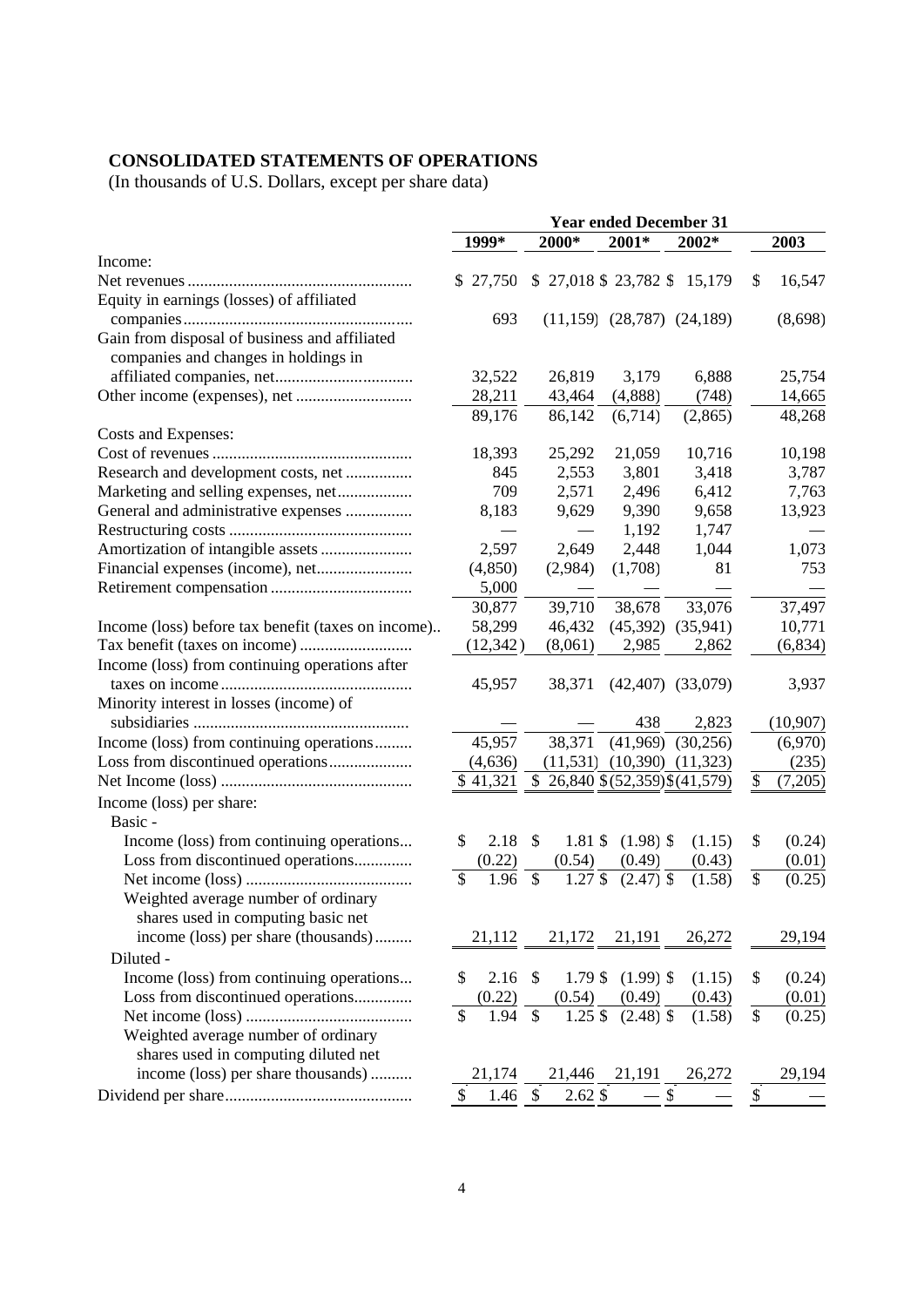|                                       |                             | 1999*   | 2000*         | $2001*$      | $2002*$ | 2003    |  |
|---------------------------------------|-----------------------------|---------|---------------|--------------|---------|---------|--|
| <b>Balance Sheet Data</b>             | (U.S. Dollars in thousands) |         |               |              |         |         |  |
| Cash, cash equivalents and short-term |                             |         |               |              |         |         |  |
|                                       |                             | 144.342 | 118.280<br>S. | 90.668<br>S. | 71.081  | 121,064 |  |
|                                       |                             | 335,830 | 197.183       | 190,379      | 255,518 | 290,333 |  |
|                                       |                             | 138,968 | 91.666        | 75.909       | 31,791  | 57,032  |  |
|                                       |                             | 5.328   | 16.458        | 16.617       | 32,999  | 56,007  |  |
|                                       |                             | 42,582  | 42.797        | 51,808       | 49.389  | 17,221  |  |
|                                       |                             | 450.510 | 273,720       | 233,915      | 259,441 | 296,130 |  |
|                                       |                             | 527.621 | 364,022       | 321.512      | 394,253 | 450,704 |  |

\* Restated (see Item 18, Consolidated Financial Statements, Note 7(d)(7)).

### **B. Capitalization and Indebtedness**

Not Applicable.

## **C. Reasons for the Offer and Use of Proceeds**

Not Applicable.

#### **D. Risk Factors**

#### *General Risks Affecting us and the Companies in our Group*

*Our assets mostly consist of investments in our group companies***.** As of December 31, 2003, our holdings in group companies represented approximately 63% of our total assets. If our group companies experience difficulties in the future, or if there are adverse changes in their market price or fair value, the value of our assets will be adversely affected and we may need to write-down or write-off the carrying value of our holding. In particular, as of December 31, 2003, the carrying value of Elbit Systems Ltd. (Nasdaq: ESLT) represented approximately 19% of our total assets, the carrying value of our holdings in Given Imaging Ltd. (Nasdaq: GIVN) represented approximately 5% of our total assets, the carrying value of our holding (equal to its market value) in Partner Communications Company Ltd. (Nasdaq: PTNR) represented approximately 28% of our total assets and the carrying value of our holding in Oncura, Inc., through our subsidiary, Galil Medical Ltd., represented approximately 7% of our total assets. Any adverse change in the financial condition and results of operations of Elbit Systems, Given Imaging, Partner or Oncura may have a substantial negative impact on our assets.

*Our performance significantly depends on the results of operations of companies in our group*. Our results of operations are directly impacted by the results of operations of those companies whose financial results we report on an equity basis or which we consolidate. To the extent any of these companies have poor financial results our financial results will be negatively impacted. Many of these companies have not yet generated significant revenues, have incurred losses and have invested heavily in research, development and marketing of their products. We anticipate that the majority of these companies will continue to record losses in the future.

*Our results may be affected by volatility in the securities markets.* Securities markets in general are volatile, and in particular, with respect to high-technology companies, including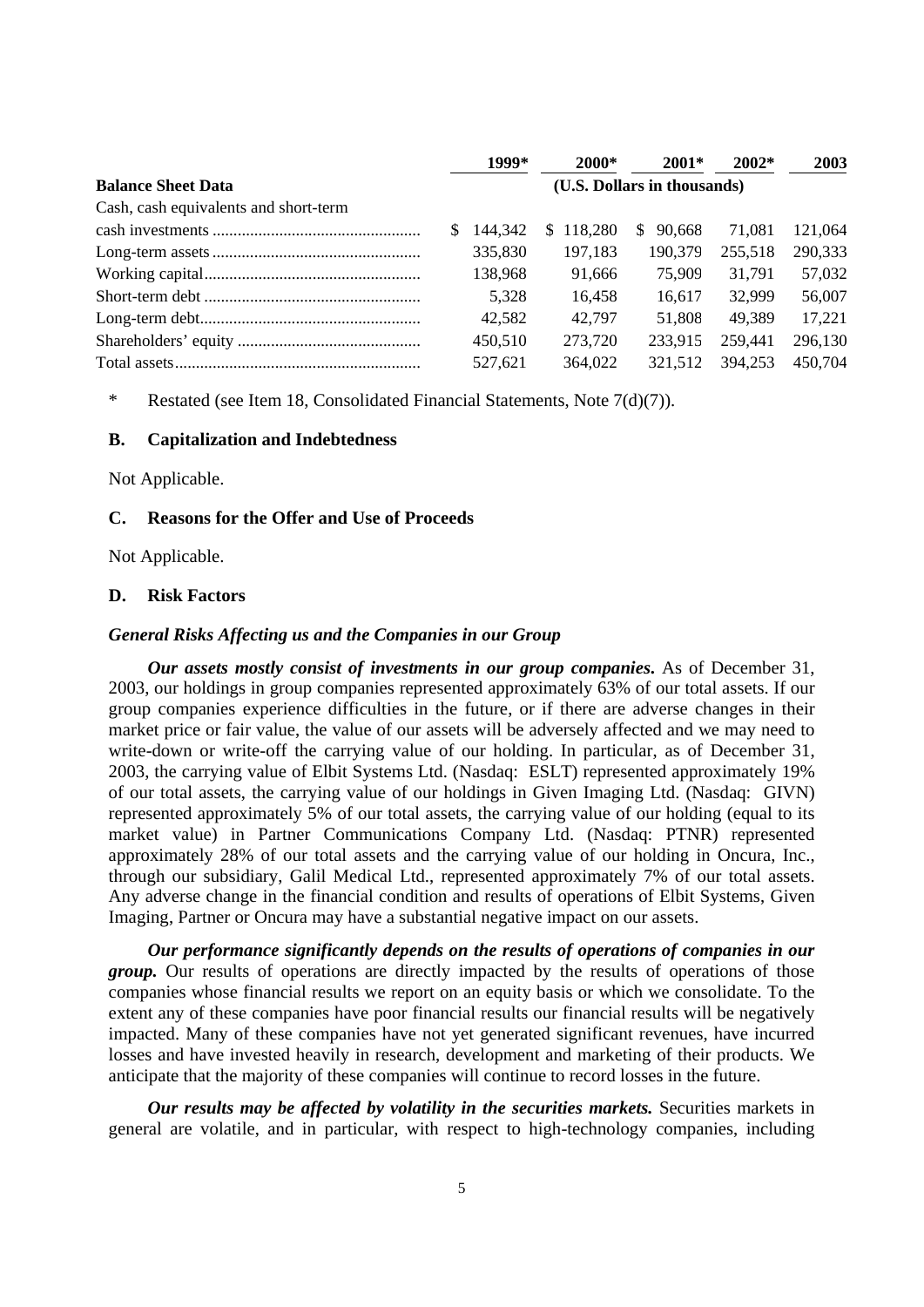companies that have a significant presence in Israel. Although the volatility of these companies' securities has often been unrelated to their operating performance, these companies may experience difficulties in raising additional financing required to effectively operate and grow their businesses. These difficulties and the volatility of the securities markets in general may also affect our and our group companies' ability to realize investments, such as by selling holdings in these companies. Our financial results are directly impacted by our ability to conclude profitable "exit" transactions regarding certain of the companies in our group. If worldwide market conditions in the technology industry do not permit us to conclude these types of transactions, our results will be adversely affected.

*Our market value significantly depends on the market values of publicly-traded companies in our group.* Our market value is directly impacted by the market values of those companies in our group with shares traded in the public markets. To the extent that the share prices of any of these companies decline, our market value will be negatively impacted. In particular, we are affected by the price of shares of Elbit Systems, of which we hold approximately 20% of the outstanding shares, Partner, of which we hold approximately 9% of the outstanding shares, and Given Imaging, of which we beneficially own, as of June 23, 2004, approximately 20% of the outstanding shares, or approximately 15%, representing our direct holding and our share in the holding of RDC. If any of these companies experience difficulties in the future and their share prices decline, our market value could be adversely affected.

*We may face difficulties in our ability to dispose of our shares in publicly traded companies in our group.* Due the limitations of Rule 144 under the U.S. Securities Act of 1933, material non-public information to which we may become exposed due to our representation on the boards of directors of companies in our group, and contractual and legal limits on the tradability of the shares, we may face difficulties in our ability to dispose of our shares in publicly traded companies in our group at a time and in a manner we deem suitable.

*The market price of our ordinary shares is subject to fluctuations.* The market value of our ordinary shares has fluctuated over time. The following factors may significantly impact the market price of our ordinary shares:

- the market price of our group companies which are publicly traded, in particular Elbit Systems, Partner and Given Imaging, which represent a substantial portion of our total assets;
- our group companies, their competitors or other third parties announcing technological innovations, new products or earnings or losses;
- periodic variations in results of operations and stock prices of our group companies;
- factors that generally affect the market for stocks of medical device, defense, communications, semiconductor, software and advanced materials companies;
- political, economic or other developments affecting Israel;
- global economic and other external factors; and
- quarter-to-quarter fluctuations in our financial results.

*Many of our group companies may be unable to obtain future financing on favorable terms or at all.* Many of our group companies have extensive research and development and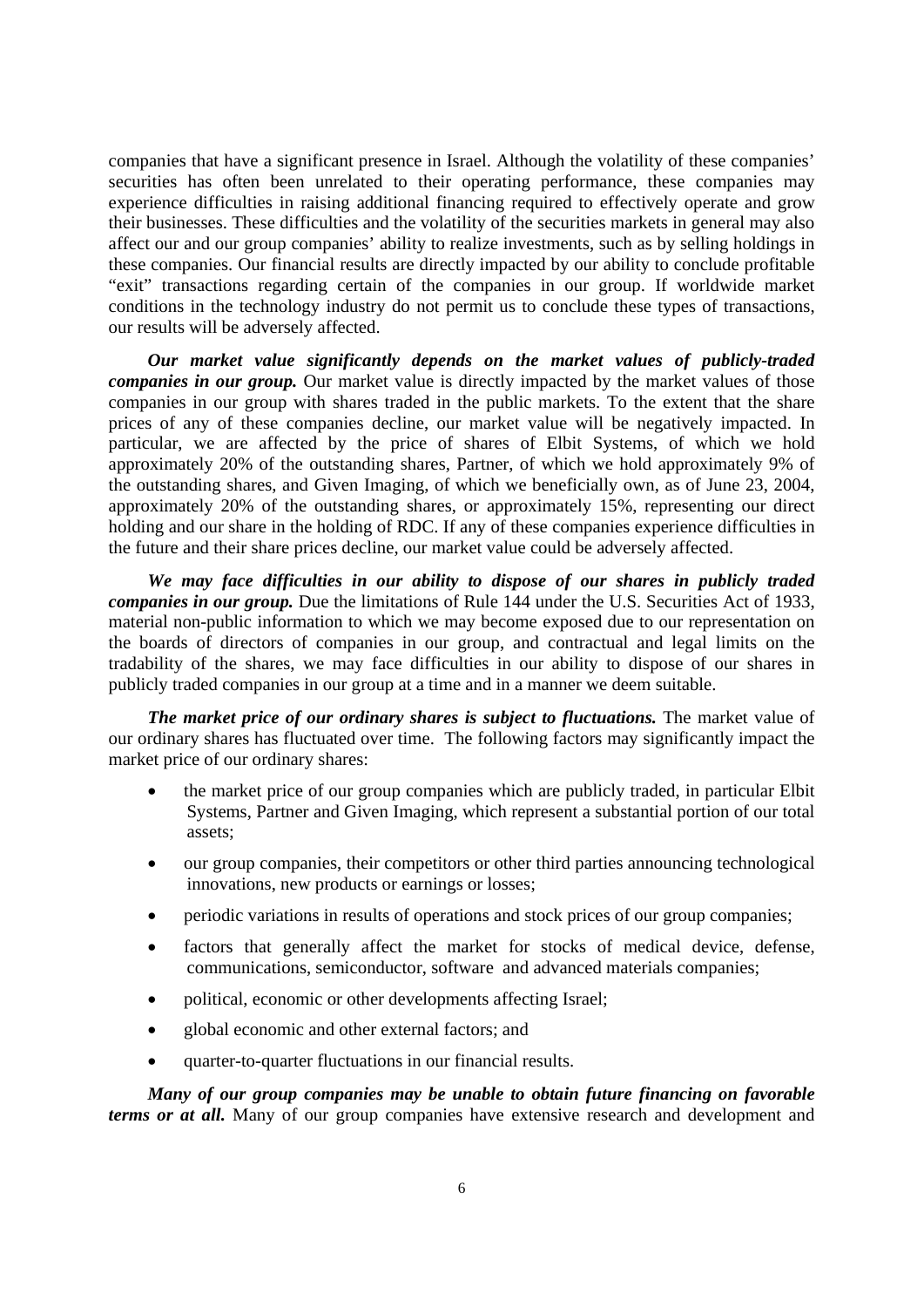marketing costs and limited revenues, if any. In order to succeed, these companies may require additional capital to fund these costs. If these companies are unable to obtain financing from their current shareholders, which may also include additional investments by us in these companies, or from new financing sources, their continued operations may be at risk. This would adversely affect our financial performance and results of operations.

*New Bank of Israel regulations limit the ability of us and our group companies to borrow from Israeli banks.* The Bank of Israel recently issued regulations regarding the lending limits of Israeli banks to companies and individuals considered to be in an affiliated group, which limits the amount available to us and to our group companies to borrow from such banks. We are part of the IDB affiliated group of companies which includes many Israeli companies, including our group companies, which require or which hold ownership interests in companies which require, extensive credit facilities from Israeli banks for the operation of their businesses. These new regulations result in difficulties for us and our group companies to operate our respective businesses as we have in the past.

*The main technology markets, in which our group companies operate, have experienced a prolonged and severe downturn and although these markets are showing signs of recovery, it is difficult to predict the strength of the recovery or whether the downturn will re-occur***.** Our group companies are affected by the demand for the technologies and technology products they produce. The technology sector has experienced a prolonged and severe downturn, reflected in a steep decline in technology spending. As a result, the more mature companies in our group have experienced revenue declines, longer sales cycles and longer accounts receivable payment cycles and our early stage companies have experienced difficulties in raising the financing necessary for their development and growth. In addition, our group companies' ability to reduce expenses during any period of a downturn in demand is limited because of the need for significant ongoing expenditures related to engineering, research and development and marketing. Although the technology markets are showing signs of recovery, it is difficult to predict the strength of the recovery and whether the downturn will re-occur. If the recovery of the technology markets does not continue or if the downturn re-occurs, our and group companies operations will be adversely affected.

*We compete with other entities for acquisition and investment opportunities.* As part of our overall strategy, we pursue acquisitions of, and investments in, Israeli companies and Israelrelated technology companies. The success of a number of Israeli companies, particularly information technology, communication and medical device companies, has prompted potential investors to seek investment opportunities in Israel allowing many Israeli high-technology companies to gain direct access to Israeli and foreign public securities markets. We compete for acquisition and investment opportunities with other established and well-capitalized entities. There can be no assurance that we will be able to locate acquisition or investment opportunities upon favorable terms. Our failure to consummate further acquisitions or investments in the future may hinder our ability to grow and could seriously harm our business, financial condition and results of operations.

*There is no assurance that our subsidiary, RDC, or Rafael Armaments Development Authority will identify existing technology, or that Rafael Armaments Development Authority will develop new technologies for commercial exploitation in non-military markets.* Our wholly-owned subsidiary, DEP Technology Holdings Ltd., or DEP, holds approximately 49.6%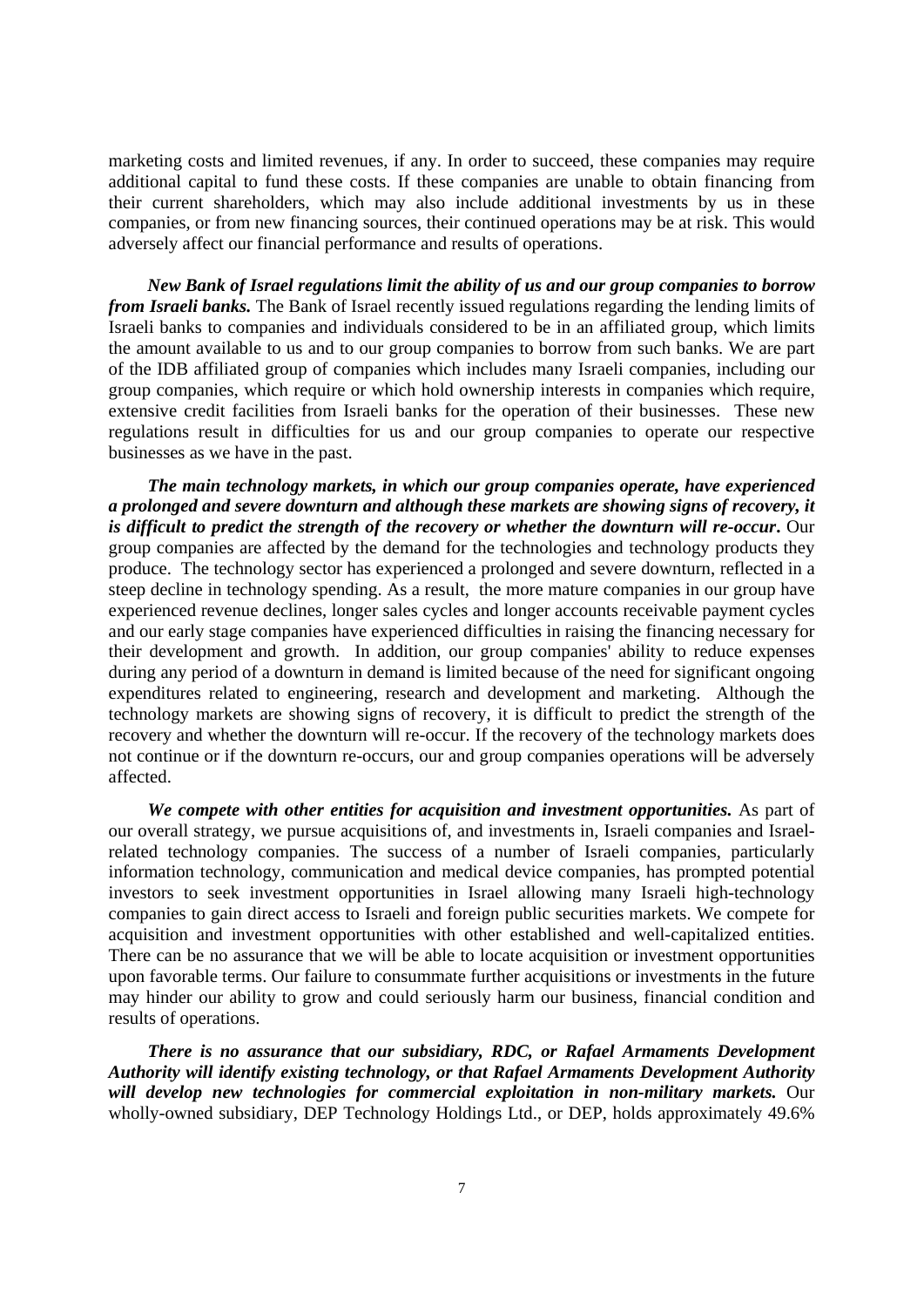of the outstanding shares and effectively controls a majority of the voting power of RDC Rafael Development Corporation Ltd., or RDC, a joint venture between DEP and Rafael Armaments Development Authority Ltd., or Rafael. RDC has first rights to exploit commercially, technologies of Rafael for the development of products for use in non-military markets, which rights are dependent primarily upon RDC's or Rafael's identification of existing technologies, or the development by Rafael of new technologies, Rafael's willingness to transfer the necessary human resources to develop and exploit commercially its technology in non-military markets, and RDC reaching agreement on the terms of any commercial exploitation. If Rafael or RDC do not identify existing technology, or Rafael does not develop new technology, for commercial exploitation in non-military markets, or if Rafael does not transfer the necessary human resources to develop and exploit commercially this technology in non-military markets, or if RDC does not reach agreement on the terms of any commercial exploitation, then we will not realize the full potential value of the joint venture agreement with Rafael, which could harm our ability to continue to grow and develop RDC.

*Product liability claims could adversely affect the business results of our group companies operating in the medical device industry.* Product liability is an inherent risk for our group companies operating in the medical device industry. A product liability claim, regardless of its merit or eventual outcome, could result in substantial costs to a group company and a substantial diversion of management attention. A product liability claim or any product recalls could also harm a group company's reputation and result in a decline in revenues. Substantial damages awards have been made in some jurisdictions against medical device companies based upon claims for injuries allegedly caused by the use of their products. Although our group companies mitigate some of this risk through insurance, there can be no assurance that a future product liability claim or series of claims brought against our group companies would not have an adverse effect on their business or the results of operations.

*Product regulation may adversely affect the ability of our medical device group companies to bring new products to market or to continue to supply existing products to the market*. Our medical device group companies are subject to strict government controls on the development, manufacture, labeling, distribution and marketing of products. They must obtain and maintain regulatory approval for their products from regulatory agencies before products may be sold in a particular jurisdiction. Each regulatory authority may impose its own requirements and delay or refuse to grant approval, even though a product has been approved in another country. Regulatory delays, the inability to successfully complete clinical trials, claims and concerns about safety and efficacy, new discoveries, patents and products of competitors and related patent disputes and claims about adverse side effects are only a few of the factors that could adversely affect the realization of product registration. Noncompliance with applicable regulatory requirements can result in enforcement action which may include recalling products, ceasing product marketing, paying significant fines and penalties, and similar regulatory actions which could limit product sales, delay or halt product shipment, delay new product clearance or approval, and adversely affect such group companies' results of operations.

*Because the medical device industry is litigious, our medical device group companies are susceptible to intellectual property suits that could cause the company to incur substantial costs or pay substantial damages or prohibit it from selling its product***.** There is a substantial amount of litigation over patent and other intellectual property rights in the medical device industry. Whether a product infringes a patent involves complex legal and factual issues, the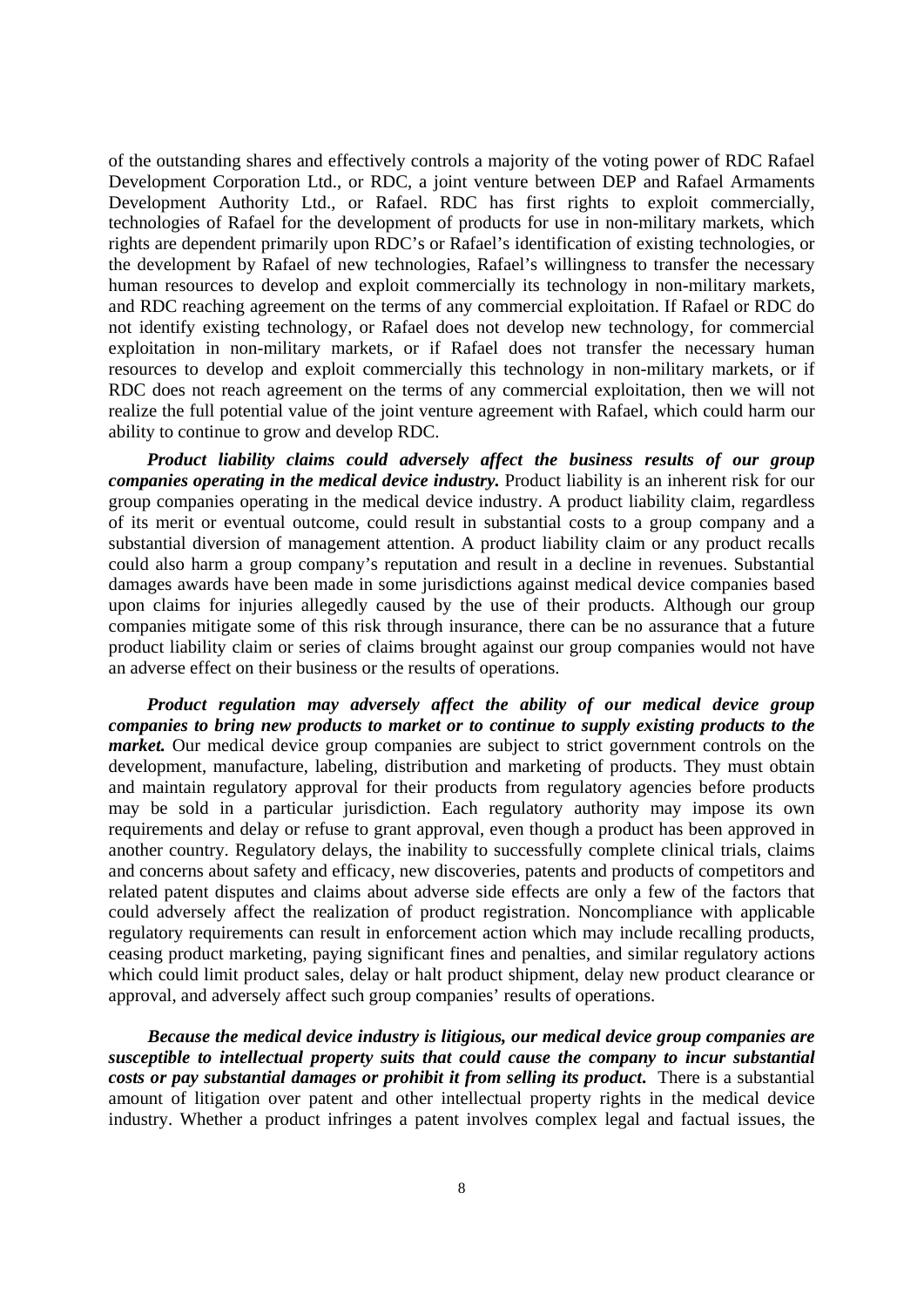determination of which is often uncertain. Infringement and other intellectual property claims, with or without merit, can be expensive and time-consuming to litigate and can divert management's attention from the company's core business.

*If our medical device group companies are unable to obtain reimbursement coverage from third-party healthcare payors for procedures using their products, or if reimbursement is insufficient to cover the costs of purchasing their products, demand for their products may be adversely affected***.** If physicians, hospitals and other healthcare providers are unable to obtain sufficient coverage and reimbursement from third-party payors for products produced by our medial device group companies, or if reimbursement is insufficient to cover the costs of purchasing our medical device group companies' products or does not adequately compensate physicians and health care providers compared to alternative procedures, our medical device group companies may be unable to generate sufficient sales to support their businesses.

*Most of our group companies are dependent upon proprietary technology which may be infringed upon or may infringe upon the proprietary technology of others.* Most of our group companies greatly depend on their proprietary technology for their success. Like other technology companies, most of these companies rely on a combination of patent, trade secret, copyright and trademark laws, together with non-disclosure agreements, confidentiality clauses in their agreements, including employment agreements, and technical measures to establish and protect proprietary rights in their products. These companies may not be able to enforce their proprietary rights under the laws of certain jurisdictions. Our group companies may not successfully protect their technology because:

- some foreign countries may not protect their proprietary rights as fully as do the laws of the United States;
- enforcing their rights may be time consuming and costly, diverting management's attention and company resources;
- measures such as entering into non-disclosure agreements afford only limited protection;
- unauthorized parties may attempt to copy aspects of their products and develop similar software or to obtain and use information that they regard as proprietary; and
- competitors may independently develop products that are substantially equivalent or superior to their products or circumvent intellectual property rights.

In addition, others may assert infringement claims against our group companies. The cost of responding to infringement claims could be significant, regardless of whether the claims are valid.

*Many of our group companies experience intense competition*. Many of our group companies experience competition from companies with significantly greater financial, technical, marketing and public relations resources, who have easier market access, better operational infrastructure, longer operating histories, larger installed client bases, greater name recognition, more established relationships and alliances in their industries and offer a broader range of products and services. As a result, these competitors may be able to respond more quickly to new or emerging technologies or changes in clients' requirements, benefit from greater purchasing economies, offer more aggressive product and services pricing or devote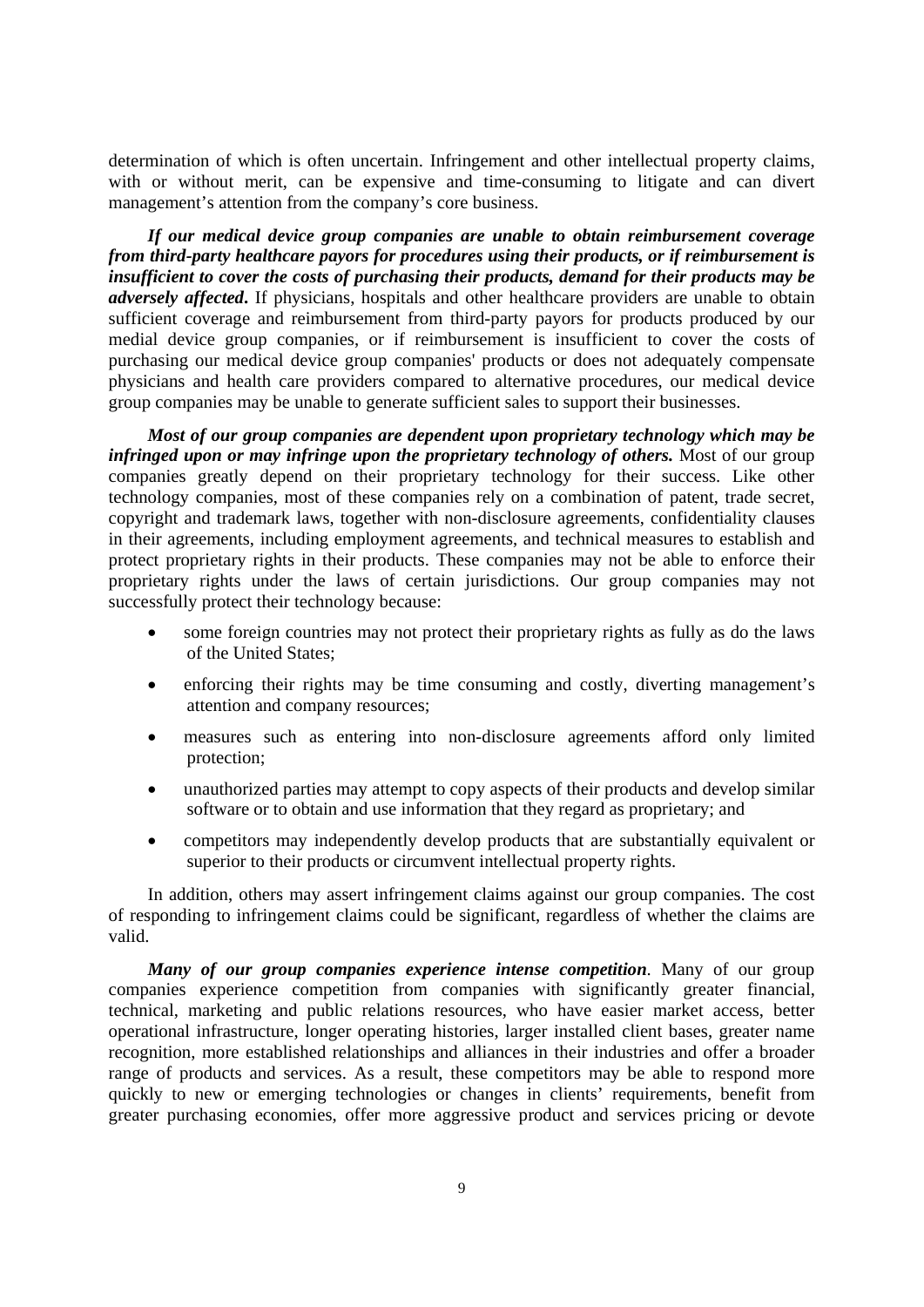greater resources to the promotion of their products and services. If our group companies are unable to successfully compete, their businesses, financial condition and results of operations could be seriously harmed, which would in turn negatively affect our financial condition and results of operations.

*Our group companies may experience delays in product development.* Companies in our group involved in technology product development may experience delays in development which may result in loss of, or delay in, market acceptance. Delays and difficulties associated with new product introductions or product enhancements could negatively impact the business, financial condition, prospects and results of operations of these companies and, as a result, our financial results.

*Israeli government programs in which certain of our group companies part may be terminated or reduced in the future*. *In addition, the terms of such programs restrict the ability of our group companies to manufacture products and/or transfer technologies outside of Israel.* Certain of our group companies participate in programs of the Israeli Chief Scientist's Office and the Israel Investment Center, for which they receive grants and tax related and other benefits. The benefits available under these programs depend on our group companies meeting specified conditions. If our group companies fail to comply with these conditions, they may be required to pay additional taxes and penalties and be denied future benefits. We cannot assure you that these benefits will be available in the future at their current levels or at all.

In addition, the terms of the government research and development grants which many of our group companies have received from the Israeli Chief Scientist's Office and the laws applicable to such grants restrict their ability to manufacture products and/or transfer technologies outside of Israel. These restrictions may limit the ability of our group companies to conclude transactions with international companies including "exit" transactions which may affect our results of operations.

*We and our group companies may have difficulty retaining key employees*. Our success and the success of our group companies depend, in large part, on a limited number of key management, scientific and technical personnel. In addition, future success will depend upon, in part, attracting and retaining highly qualified personnel. There can be no assurance that we or our group companies will be able to either retain present personnel or acquire additional qualified personnel as and when needed. The loss of the services of our key personnel or those of our group companies and the failure to attract highly qualified personnel may have a negative impact on our business.

*Many of our group companies depend on international operations.* **Many of our group** companies depend on sales to customers outside Israel. We expect that international sales will continue to account for a significant portion of these companies' revenues for the foreseeable future. As a result, changes in international, political, economic or geographic events could result in significant shortfalls in orders or revenues. These shortfalls could cause the business, financial condition and results of operations of these companies to be harmed. Some of the risks of doing business internationally include:

- unexpected changes in regulatory requirements;
- the inability of our group companies, their subsidiaries and subcontractors to obtain export licenses;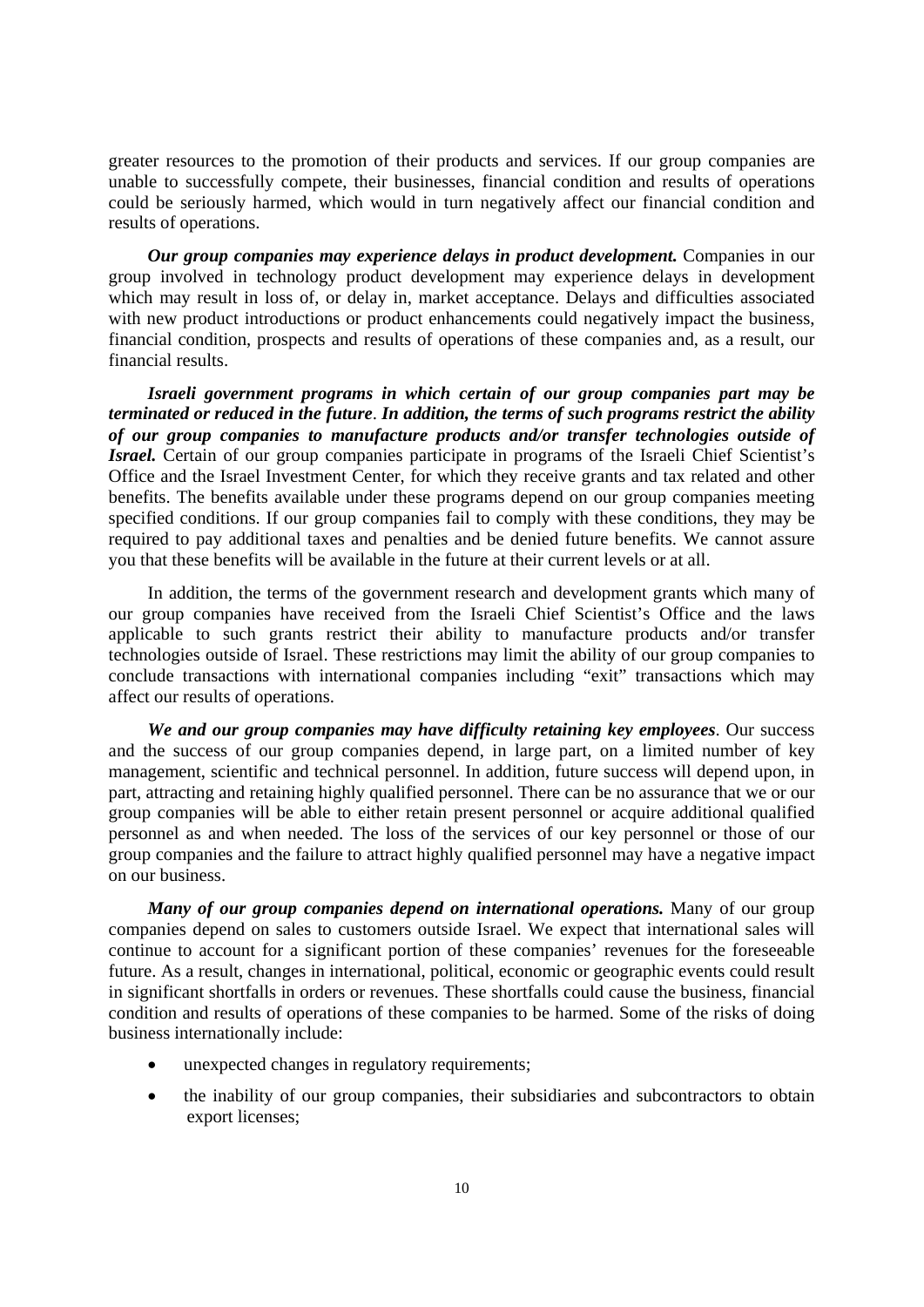- imposition of tariffs and other barriers and restrictions;
- burdens of complying with a variety of foreign laws;
- political and economic instability;
- changes in diplomatic and trade relationships; and
- acts of terror.

Some of these factors, such as the ability to obtain export licenses and changes in diplomatic relations, may be affected by Israel's overall political situation. See "Conditions in Israel may affect our operations and the operations of our group companies." In addition, the economic and political stability of the countries of the major customers and suppliers of our group companies may also impact their business.

*Conditions in Israel may affect our operations and the operations of our group companies.* We and most of our group companies conduct our principal operations in Israel, and therefore are directly affected by the political, economic, and military conditions affecting Israel and the Middle East. In particular, we could be adversely affected by:

- any major hostilities involving Israel;
- a full or partial mobilization of the reserve forces of the Israeli army;
- the interruption or curtailment of trade between Israel and its present trading partners;
- a significant increase in inflation;
- a significant downturn in the economic or financial condition of Israel;
- a significant downgrading of Israel's international credit rating; and
- labor disputes and strike actions.

Israel's economy has been subject to numerous destabilizing factors, including a period of rampant inflation in the early to mid-1980's, low foreign exchange reserves, fluctuations in world commodity prices, military conflicts and civil unrest. Since the establishment of the State of Israel in 1948, a state of hostility has existed, varying in degree and intensity, between Israel and the Arab countries. In addition, Israel and companies doing business with Israel have been the subject of an economic boycott by the Arab countries since Israel's establishment. Israel has entered into peace agreements with Egypt and Jordan, various agreements with certain Arab countries and the Palestine Liberation Organization and the Palestinian Authority, and various declarations have been signed in connection with efforts to resolve some of the economic and political problems in the Middle East. Nevertheless, it cannot be predicted whether or in what manner these problems will be resolved.

Since September 2000, there has been a significant increase in violence, civil unrest and hostility, including armed clashes, between the State of Israel and the Palestinians, and acts of terror have been committed inside Israel and against Israeli targets in the West Bank and Gaza including armed hostilities between Israel, the Palestinian Authority and other groups in the West Bank and Gaza Strip. There is no indication how long the current hostilities will last or whether there will be any further escalation. Any further escalation in these hostilities or any future armed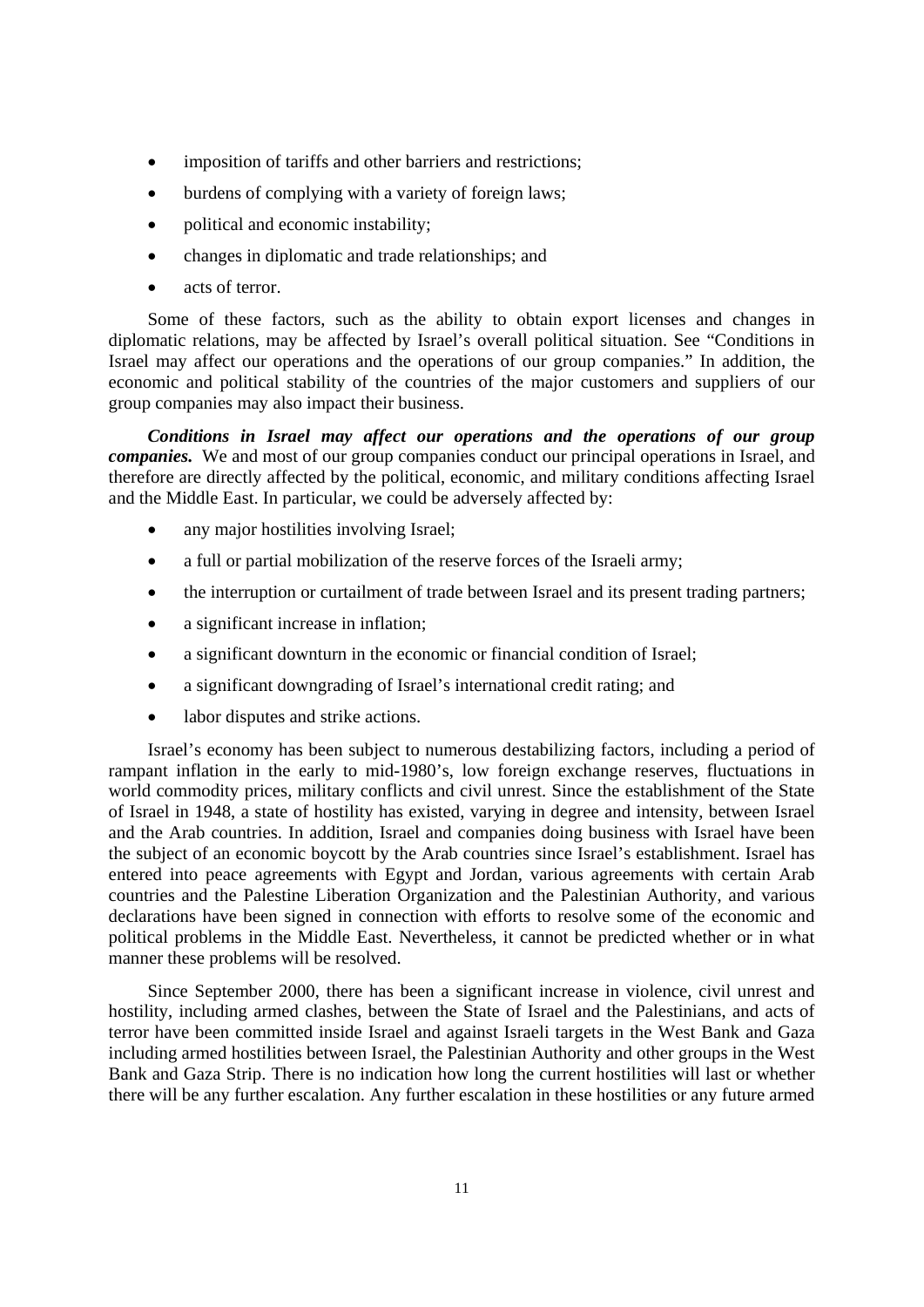conflict, political instability or violence in the region could have a negative effect on our business condition, harm our results of operations and adversely affect our share price.

*Our and our group companies' operations could be disrupted as a result of the obligation of key personnel in Israel to perform military service.* All non-exempt male adult permanent residents of Israel under a specified age, as a general rule, are obligated to perform military reserve duty and may be called to active duty under emergency circumstances. Our operations and those of our group companies could be disrupted by the absence for a significant period of one or more of our or our group companies' officers or employees. While we and our group companies have operated effectively despite these conditions in the past, we cannot assess what impact these conditions may have in the future, particularly if emergency circumstances arise.

*The results of operations of our group companies may be harmed by foreign currency exchange rate fluctuations.* To the extent that our group companies are based in Israel and have international operations, or operate only in Israel but conduct their business in different currencies, their revenues, expenses, assets and liabilities, are not necessarily in the same currency and therefore they are exposed to foreign exchange rate fluctuations. These fluctuations may negatively affect their results of operations. Some of our group companies may attempt to hedge their foreign currency exposure from time to time; however, we cannot assure you that they will be successful.

*Our group companies may not be able to enforce covenants not to compete.* Some of our group companies currently have non-competition agreements with substantial numbers of their employees who are involved in research and development. In many cases, these employees are located primarily in Israel. These agreements prohibit the company's employees, if they cease working for the company, from directly competing with the company or working for its competitors. Israeli courts have required employers seeking to enforce non-compete undertakings of a former employee to demonstrate that the competitive activities of the former employee will harm one of a limited number of material interests of the employer which have been recognized by the courts, such as the secrecy of a company's confidential commercial information or its intellectual property. If any of our group companies cannot demonstrate that harm would be caused to it, the company may be unable to prevent its competitors from benefiting from the expertise of its former employees.

*It may be difficult to serve process or to enforce a U.S. judgment against us, our directors and our officers.* Since substantially all of our directors and officers reside outside the United States, it may be difficult to effect service of process on us, our directors or officers within the United States. Furthermore, because most of our assets are located outside the United States, it may not be possible to enforce any judgment obtained in the United States against us or the aforementioned individuals in the United States. There is doubt as to the enforceability of civil liabilities under the Securities Act of 1933 and Securities Exchange Act of 1934 in original actions instituted in Israel.

#### *Risks Affecting Elron*

We may be deemed to be an investment company under the Investment Company Act of *1940.* Generally, a company must register under the Investment Company Act of 1940 and comply with significant restrictions on operations and transactions with affiliates if its investment securities exceed 40% of the company's total assets, or if it holds itself out as being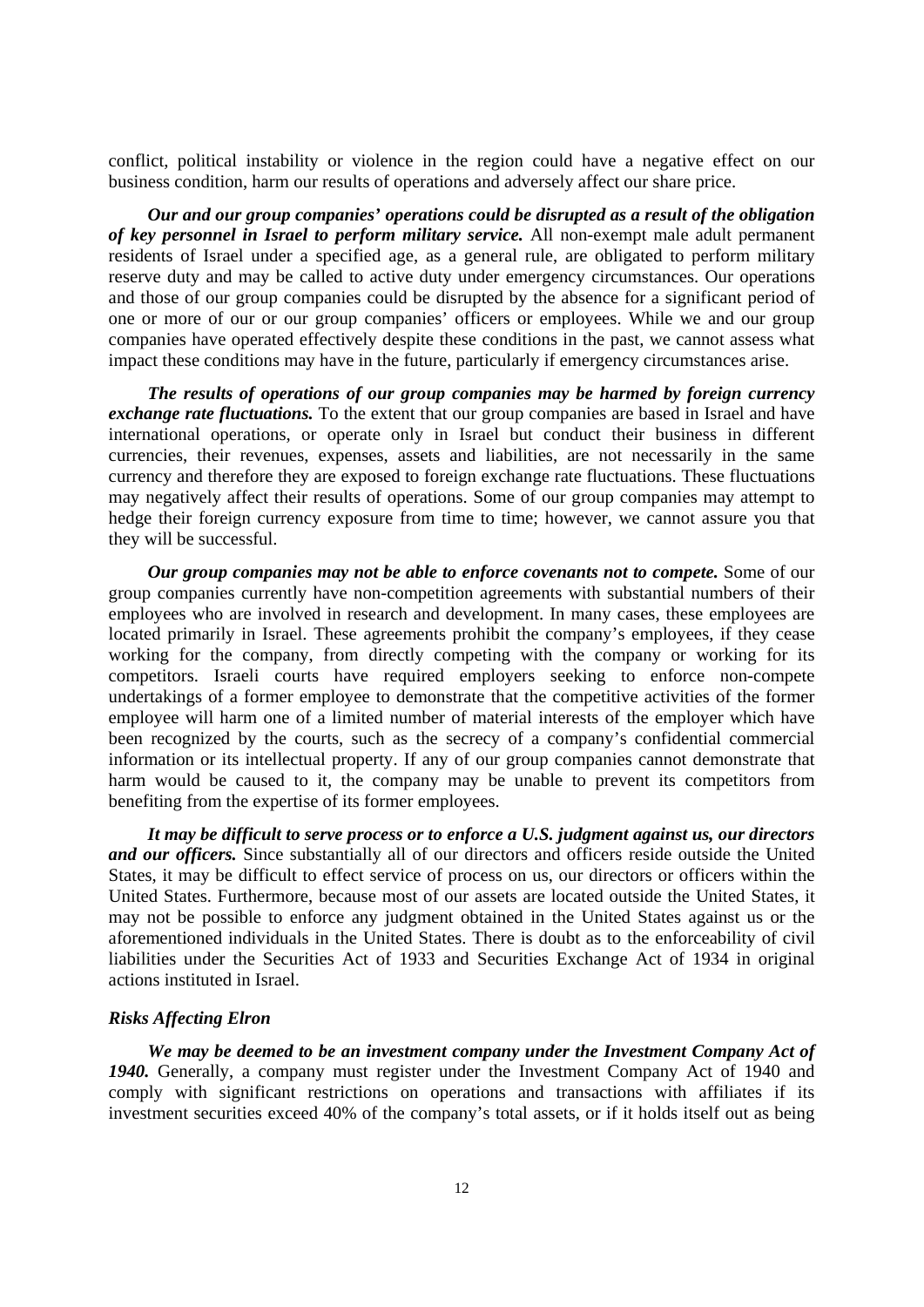primarily engaged in the business of investing, owning or holding securities. The 1940 Act provides for various exemptions from the obligation to register thereunder, and in 1980 we received an order from the SEC declaring that we are not an investment company under the 1940 Act. If certain of our investments were to adversely affect our status under the 1940 Act, we might need to dispose of or acquire investments to avoid the requirement to register as an investment company on terms that may not be favourable to us. In addition, if we were deemed to be an investment company and therefore required to register as such under the 1940 Act, we would be unable to continue operating as we currently do, as a result of which our market value would be severely harmed.

*If we are characterized as a passive foreign investment company for U.S. federal income tax purposes, our U.S. shareholders may suffer adverse tax consequences.* Generally, if for any taxable year 75% or more of our gross income is passive income, or at least 50% of our assets are held for the production of, or produce, passive income, we may be characterized as a passive foreign investment company for U.S. federal income tax purposes.

If we are characterized as a passive foreign investment company, our U.S. shareholders may suffer adverse tax consequences, including having gains realized on the sale of our shares taxed at ordinary income rates, rather than the capital gain rate. In addition, both gains upon disposition and amounts received as distributions could be subject to an additional interest charge by the Internal Revenue Service. A determination that we are a passive foreign investment company could also have an adverse effect on the price and marketability of our shares.

We do not believe that we were a passive foreign investment company for 2003. However, since the determination of whether we are a passive foreign investment company is based upon such factual matters as the valuation of our assets and, in certain cases, the assets of companies held by us, there can be no assurance with respect to the position of the Internal Revenue Service on our status as a passive foreign investment company. Our analysis related to 2003 is based, among others, upon certain assumptions and methodologies with respect to the values that we have used, the appropriate value of our ownership interest in companies we held, and the manner in which we have allocated the value among our active assets and passive assets.

We cannot assure you that the Internal Revenue Service will not challenge our assumptions and methodologies. If there were such a challenge, we could be classified as a passive foreign investment company for 2003.

With respect to 2004 and subsequent years, the tests for determining passive foreign investment company status are applied annually and it is difficult to make accurate predictions of future income and assets, which are relevant to this determination. The tests are impacted by changes in value of our group companies which are difficult to predict. Accordingly, there can be no assurance that we will not become a passive foreign investment company in 2004 or subsequent years. (See "Item 10. Additional Information – Taxation – Federal Income Tax Considerations - Tax Consequences if we are a Passive Foreign Investment Company".)

U.S. holders of our shares are urged to consult their tax advisors regarding the application of the passive foreign investment company rules.

*One of our shareholders beneficially owns a substantial amount of our ordinary shares and may therefore, influence our affairs.* As of May 31, 2004, Discount Investment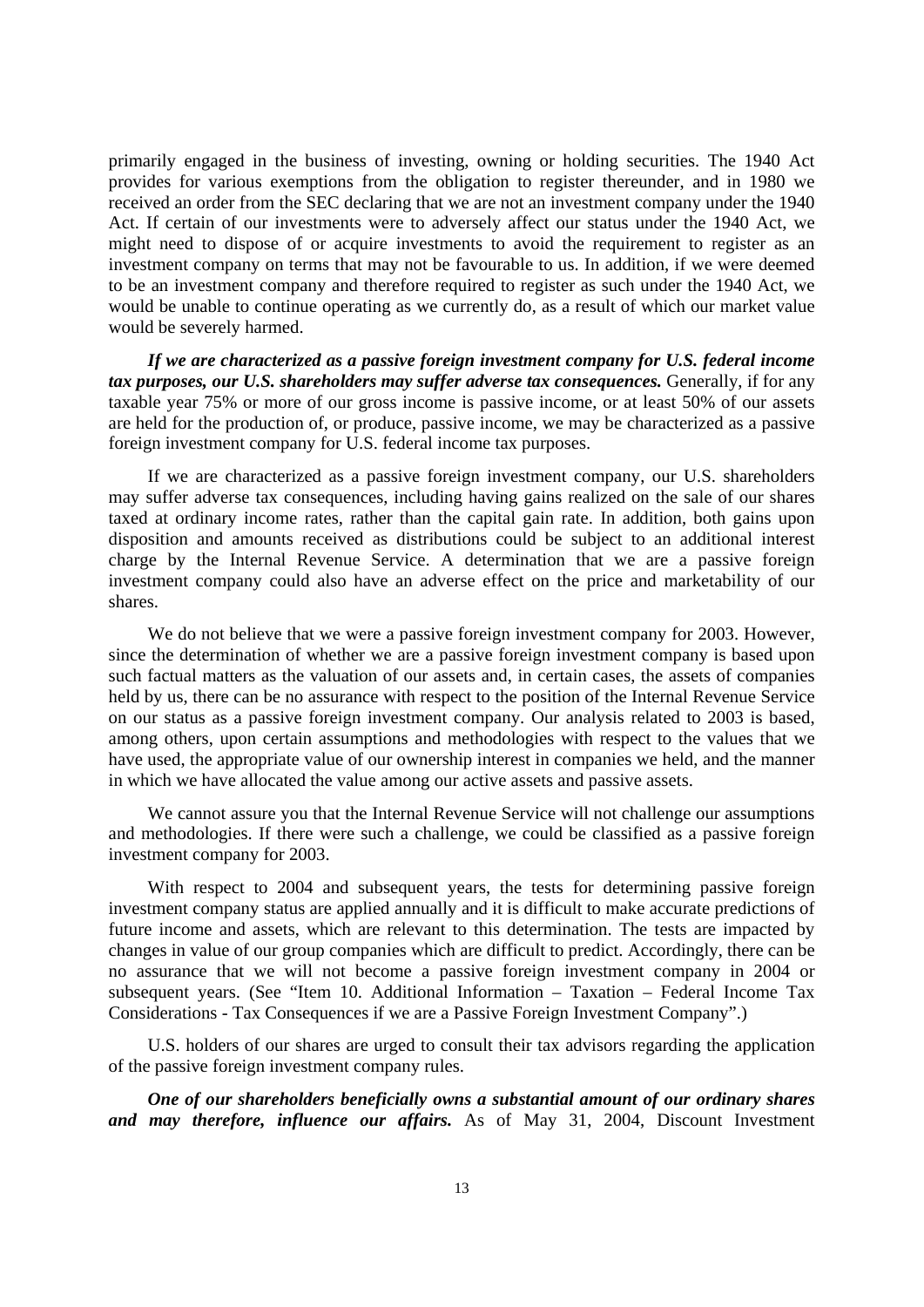Corporation Ltd., or DIC, beneficially owned an aggregate of approximately 38.5% of our ordinary shares and has the ability, in effect, to elect the members of our board of directors and to influence our business. In addition, Mr. Ami Erel, our Chairman, serves as President and Chief Executive Officer of DIC.

## *Risks Related to Our Holdings in Group Companies Representing the Largest Portion of Our Assets.*

The carrying value of our holdings in our group companies, Given Imaging, Elbit Systems, Partner and Oncura, comprised in the aggregate approximately 59% of our assets as of December 31, 2003. The sections below summarize the main risks, the occurrence of which could materially adversely affect the results of operations, financial condition and business of these companies. With respect to our publicly traded companies, Given Imaging, Elbit Systems and Partner, the risk factor sections below have been condensed for the purposes of this Annual Report and the risks associated with these companies are more fully described in documents filed by Given Imaging, Elbit Systems and Partner respectively, with the SEC.

## *Risks Affecting Our Holdings in Given Imaging*

As of December 31, 2003, the carrying value of our holding in Given Imaging represented approximately 5% of our assets. The following are risk factors associated with our holdings in Given Imaging and are in addition to the risk factors applicable to our medical device group companies and generally to our group companies:

Given Imaging's quarterly financial performance is likely to vary in the future. Based on Given Imaging's experience to date, it believes that many of its customers delay purchasing systems until the end of the fiscal quarter because they believe this will enable them to negotiate a more favorable price. Therefore, revenues from system sales may be concentrated at the end of each fiscal quarter making it difficult for Given Imaging to determine the success of each quarter until its end and resulting in lower than expected quarterly revenues if external or other events cause a large number of potential customers to defer their purchasing decisions even for a short period of time. Furthermore, Given Imaging believes that demand for systems and capsules may be affected by seasonal factors during the summer months when physicians and administrators are more likely to postpone purchasing decisions relating to systems due to summer vacations and patients are more likely to postpone non-essential diagnostic procedures until later in the year. Both of these factors may result in fluctuations in Given Imaging's quarterly operating results.

 *Future sales of Given Imaging's ordinary shares in the public market and low trading volume could adversely affect its share price*. As of June 23, 2004, Given Imaging had approximately 27.3 million ordinary shares outstanding. Approximately 49% of these shares are available for resale subject, however, to volume limitations under Rule 144. Future sales of these shares, or the perception that these sales could occur, could adversely affect the market price of Given Imaging's ordinary shares.

## *Given Imaging may incur future losses and be unable to achieve long-term profitability*.

Given Imaging was formed in 1998 and recorded initial sales of the Given System in the third quarter of 2001. It has generated losses each year since inception and as of March 31, 2004, had accumulated losses of \$59.2 million. Given Imaging has significant operating expenses and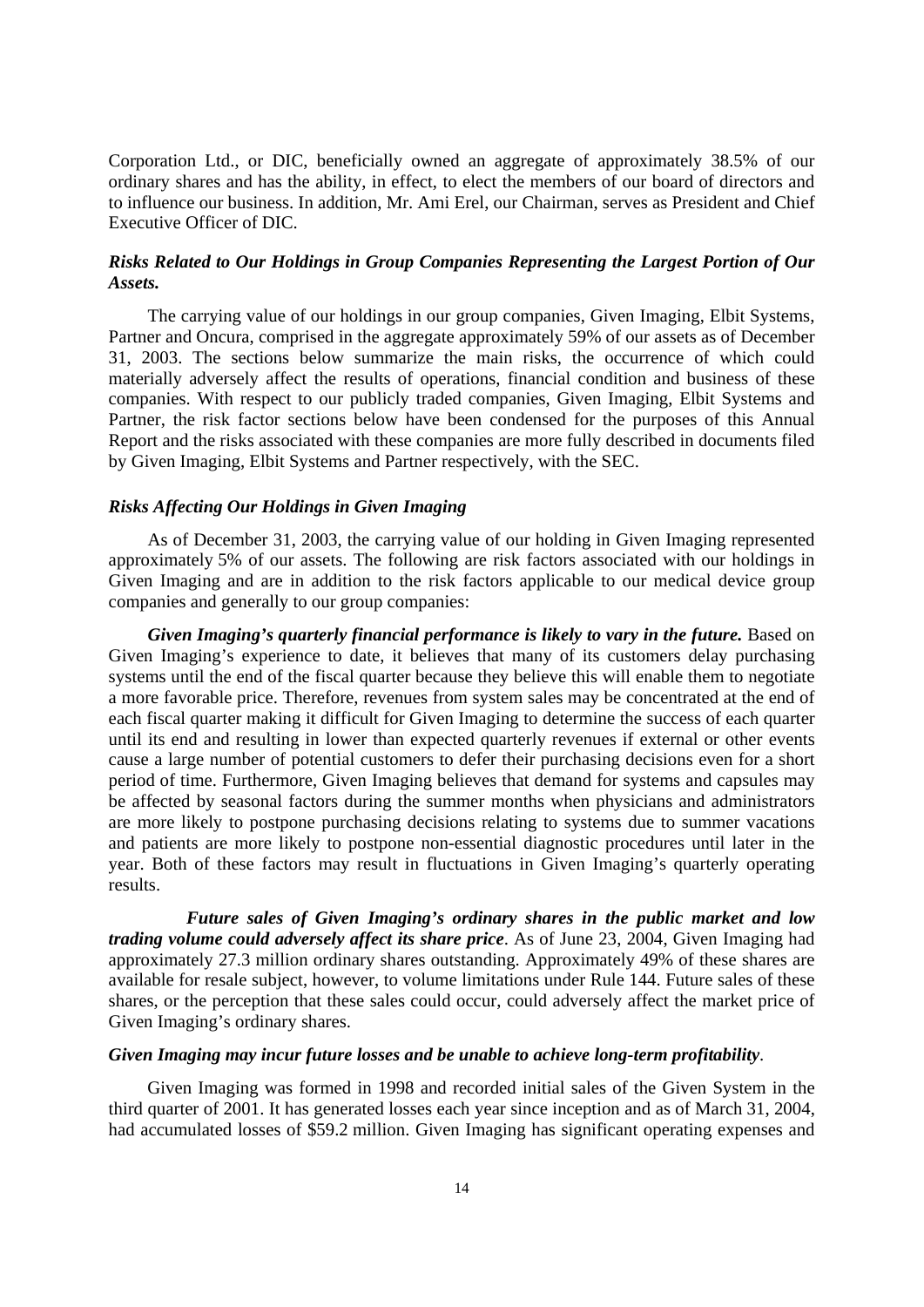it anticipates that its operating expenses will continue to increase as it expands its sales, marketing and manufacturing capabilities, increases its research and development activities, conducts further clinical trials and seeks regulatory clearances to market and sell the Given System for use in other parts of the gastrointestinal tract and for new products.

*Given Imaging is currently dependent on the Given System and the M2A Small Bowel Capsule for substantially all of its revenues.* Sales of the Given System and the M2A Small Bowel Capsule currently account for substantially all of Given Imaging's revenues and Given Imaging expects this trend to continue for the immediate future. As a result, if Given Imaging is unable to manufacture market or sell the Given System and the M2A Small Bowel Capsule, its financial condition and results of operations would be materially adversely affected.

*If Given Imaging is unable to achieve broad penetration of the Given System among gastroenterologists, it will not be able maintain its current growth rate.* Given Imaging commenced marketing the Given System in the United States and Europe in the second half of 2001 and as of March 31, 2004 sold a total of 1,771 systems worldwide. Given Imaging believes that the majority of its sales to date of the Given System were to physicians receptive to new technologies. In order for revenues from the Given System to continue to grow, Given Imaging must sell the Given System to other physicians who may be less inclined to adopt new technologies, and there must be an increased reimbursement for expanded indications.

*Given Imaging's future growth depends in part on its ability to market the Given System for a variety of disorders of the small intestine.* The Given System has been cleared by the U.S. Food and Drug Administration, or FDA, for the detection of abnormalities of the small intestine. Use of the Given System is highly dependent on the availability of third party reimbursement. All of the reimbursement approvals that Given Imaging has received in the United States only cover use of the Given System for detection of suspected bleeding in the small intestine which represents a small part of the total population with suspected disorders of the small intestine. Given Imaging's ability to expand the use of the Given System to other disorders of the small intestine depends substantially on its ability to demonstrate to additional governmental and private third-party payors the diagnostic and cost-effectiveness of the Given System for other disorders of the small intestine.

*Given Imaging's future growth also depends in part on its ability to expand the use of the Given System to, or introduce other products for use in, other parts of the gastrointestinal tract***.** The Given System is currently used to detect disorders in the small intestine. Given Imaging's objective is to expand the use of the Given System to be used in the detection of abnormalities in other parts of the gastrointestinal tract, including the esophagus, the stomach and the colon. There can be no assurance of widespread market acceptance of the Given System as superior to existing technologies for detection of abnormalities in other parts of the gastrointestinal tract or that new capsule endoscopes will succeed in marketing and selling capsules for use in other parts of the gastrointestinal tract. Given Imaging recently developed an additional capsule endoscope for use with the Given System for detection of disorders in the esophagus. Given Imaging will be required to obtain FDA clearance in the United States and other regulatory approvals outside the United States before distributing this capsule for use in other parts of the gastrointestinal tract. If future clinical trials indicate that the Given System is not as clinically or cost-effective in these parts of the gastrointestinal tract as current methods, or that it causes unexpected complications or other unforeseen negative effects, Give Imaging may not obtain regulatory clearance to market and sell the Given System for use in other parts of the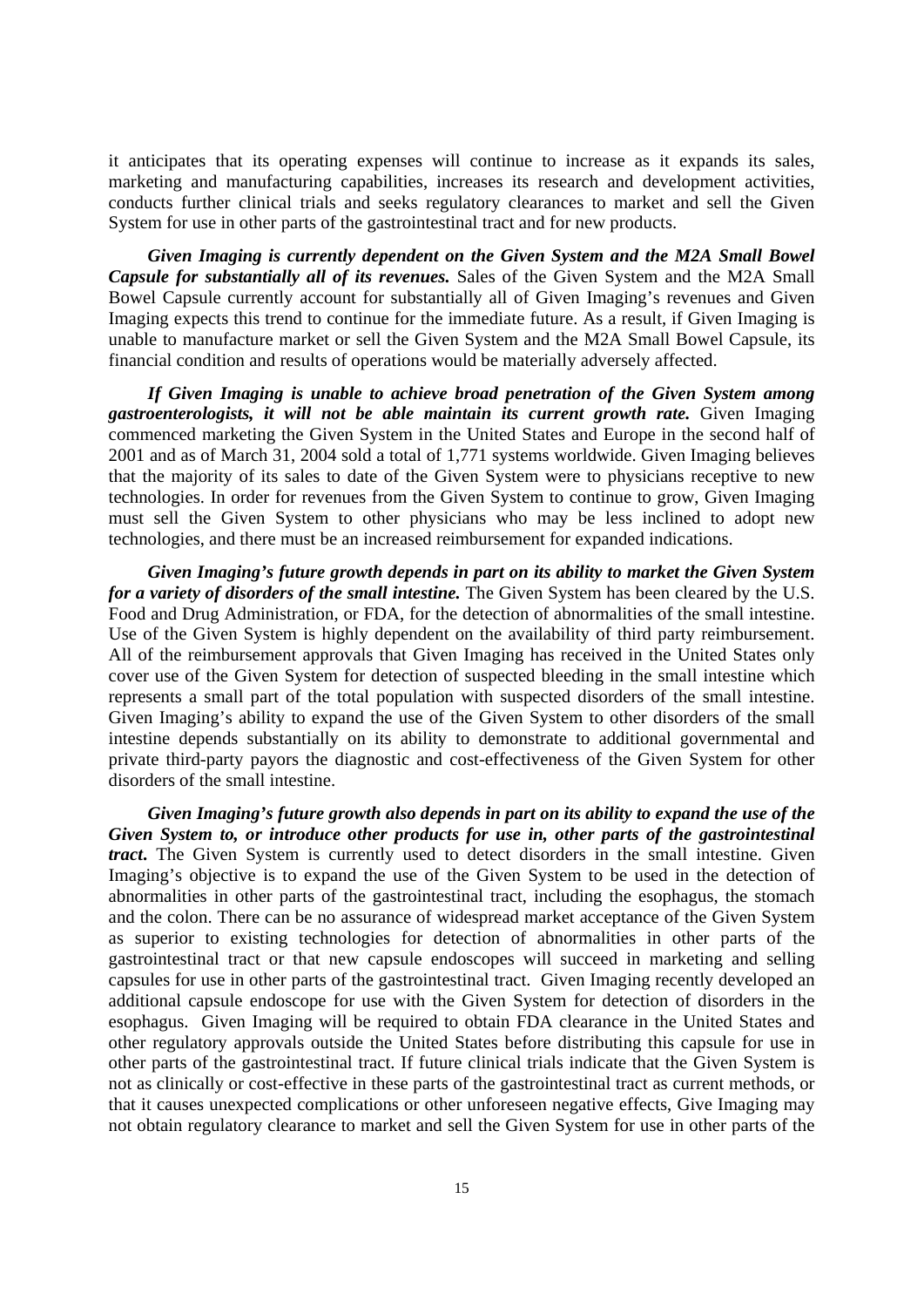gastrointestinal tract or obtain reimbursement coverage, and its growth would be adversely affected.

 *Changes in healthcare system policies may make it difficult for physicians, hospitals and other healthcare providers to obtain full reimbursement for the purchase of, and procedures using, the Given System, which could adversely affect demand for the Given System.* Many healthcare payors have adopted a managed care system in which they contract to provide comprehensive healthcare for a fixed cost per person, irrespective of the amount of care actually provided. Therefore, the amount of reimbursement provided may not be sufficient to encourage physicians to purchase or utilize the Given System. Given Imaging is unable to predict what changes will be made in the reimbursement policies of third-party payors. Given Imaging could be adversely affected by changes in reimbursement policies of governmental or private healthcare payors to the extent any such changes affect reimbursement amounts or methods for procedures in which the Given System is used.

 *Given Imaging will be required to increase manufacturing quantities of the Given System and could encounter manufacturing problems or delays that could result in lost revenue.* If demand for the M2A Small Bowel Capsule continues to grow, Given Imaging may have to manufacture M2A Small Bowel Capsules in quantities exceeding its current manufacturing capacity. Given Imaging may be unable to establish or maintain reliable, high-volume manufacturing capacity and may encounter difficulties in scaling up production of the M2A capsules. If demand for the Given System exceeds its manufacturing capacity, Given Imaging could develop a substantial backlog of customer orders and its ability to generate revenues will be limited and its reputation in the marketplace may be harmed.

*If Given Imaging or its distributors do not obtain and maintain the necessary regulatory approvals in a specific country or region, it will not be able to market and sell the Given System in that country or region.* While the regulations of some countries do not impose barriers to marketing and selling the Given System or only require notification, others require that Given Imaging or its distributors obtain the approval of a specified regulatory body. Obtaining regulatory approvals is expensive and time-consuming, and Given Imaging cannot be certain that it or its distributors will receive regulatory approvals in each country or region in which it plans to market its product.

*Given Imaging has experienced rapid growth and its failure to manage this growth could harm its business.* Given Imaging's revenues have grown rapidly, and it faces significant challenges and risks in building and managing its sales and marketing team, including managing geographically dispersed sales efforts and adequately training its sales people in the use and benefits of the Given System and managing its growth by implementing effective planning.

*Given Imaging relies on local distributors to market and distribute its products*. With the exception of Australia, France, Germany, Israel and the United States, Given Imaging relies on distributors for the marketing and distribution of the Given System. Given Imaging's success in generating sales in countries or regions where it has engaged local distributors depends in part on the efforts of others whom it does not control. If a distributor is terminated by Given Imaging or goes out of business, Given Imaging's ability to sell the Given System in that distributor's country or region could be adversely affected. Following an agreement signed in May 2004, Given Imaging will now rely on InScope, a business division of Ethicon Endo-Surgery, a Johnson & Johnson company, to which Given Imaging has granted exclusive marketing rights, to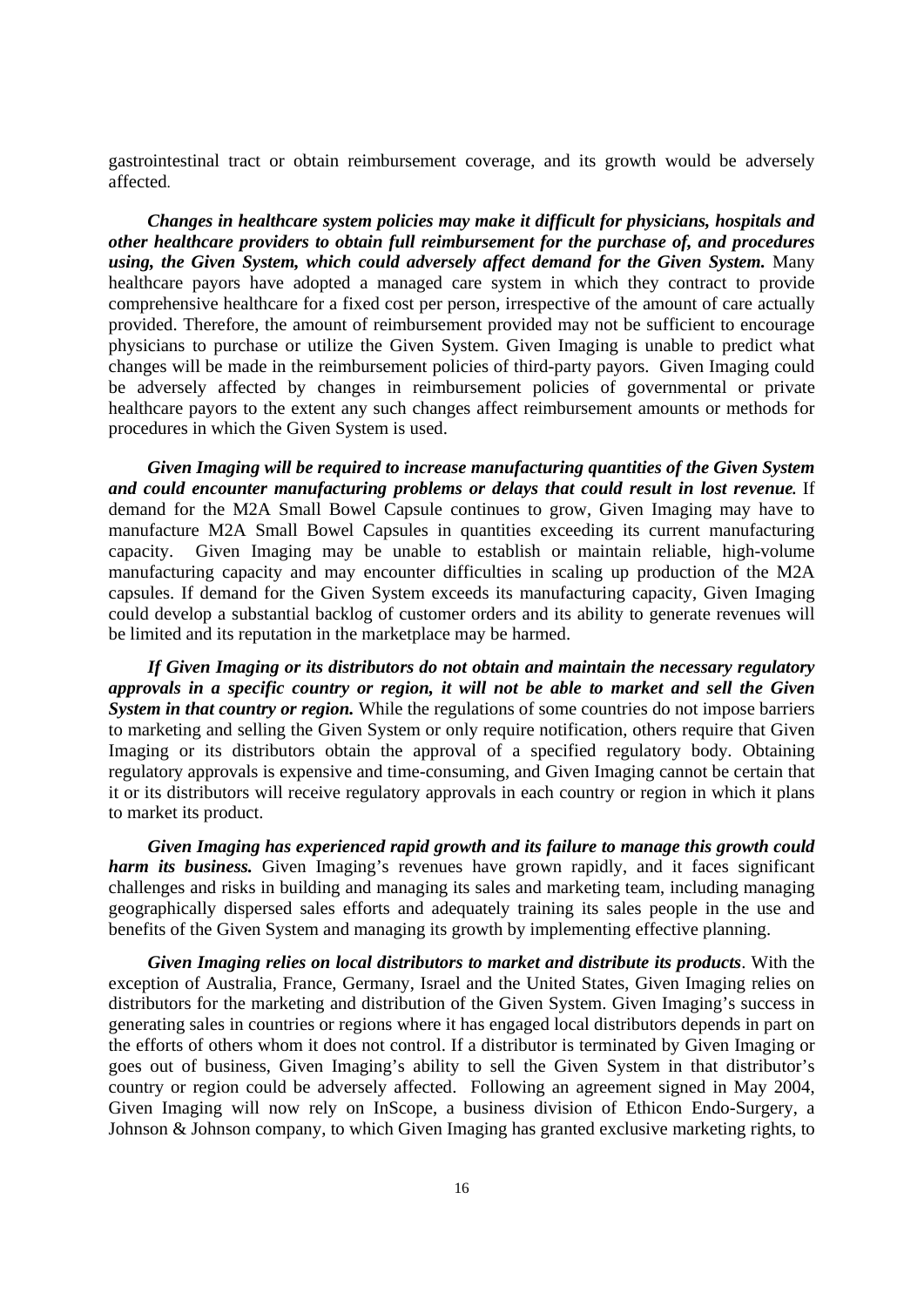market the M2A Esophageal Capsule following clearance from the FDA. The alliance is initially worldwide, excluding Japan but territories other than the United States may subsequently be excluded if InScope so elects by end of 2004, or if the parties have not agreed to commercial terms relating to such territories by the end of March 2005.

*Given Imaging's reliance on sole source suppliers could harm its ability to meet demand for the Given System in a timely manner or within budget*. Given Imaging depends on sole source suppliers for some of the components necessary for the production of the Given System. Specifically, Micron Technology, Inc., through its Micron Imaging Group and other whollyowned subsidiaries, is currently the sole supplier of the imaging sensor and the packaging for the sensor, and Asicom Technologies Ltd. is currently the sole supplier of the transmitter that is integrated into the M2A capsule. If the supply of these components is disrupted or terminated, or if these suppliers are unable to supply the quantities of components that Given Imaging requires, it may not be able to find alternative sources for these key components. Furthermore, in the event that the manufacturer of a key component of Given Imaging's product ceases operations or otherwise ceases to do business with Given Imaging, it may not have access to the information necessary to enable another supplier to manufacture the component.

#### *Risks Affecting Our Holdings in Elbit Systems*

As of December 31, 2003, the carrying value of our holdings in Elbit Systems represented approximately 19% of our assets and a significant source of income for the year then ended. The following are risk factors associated with our holdings in Elbit Systems and are in addition to the risk factors applicable generally to our group companies:

*Elbit Systems' revenues depend on a continued level of government business.* A significant portion of Elbit Systems' revenues come from contracts or subcontracts with domestic and foreign government agencies. A reduction in the level of the purchase of Elbit Systems' systems, products, services and upgrade projects by these agencies, mainly the Israeli Ministry of Defense, or IMOD, and the U.S. Department of Defense, would have a material adverse effect on Elbit Systems' business.

*The level of Elbit Systems' contracts may be reduced due to changes in governmental priorities.* The risk that governmental purchases of Elbit Systems' systems, products, services and upgrade projects may decline is affected by the possibility that government purchasing agencies may:

- terminate, reduce or modify contracts or subcontracts if their requirements or budgetary constraints change;
- cancel multi-year contracts and related orders if funds become unavailable;
- shift spending priorities into other areas or for other products; and
- adjust contract costs and fees on the basis of audits.

*Elbit Systems depends on governmental approval of its exports.* Many of Elbit Systems' exports and the receipt of technology and components from suppliers depend on receipt of export license approvals from the Israeli government, the United States government and other governments. There is no assurance that such approvals will be given in the future, current approvals will not be revoked or governmental export policies will remain unchanged.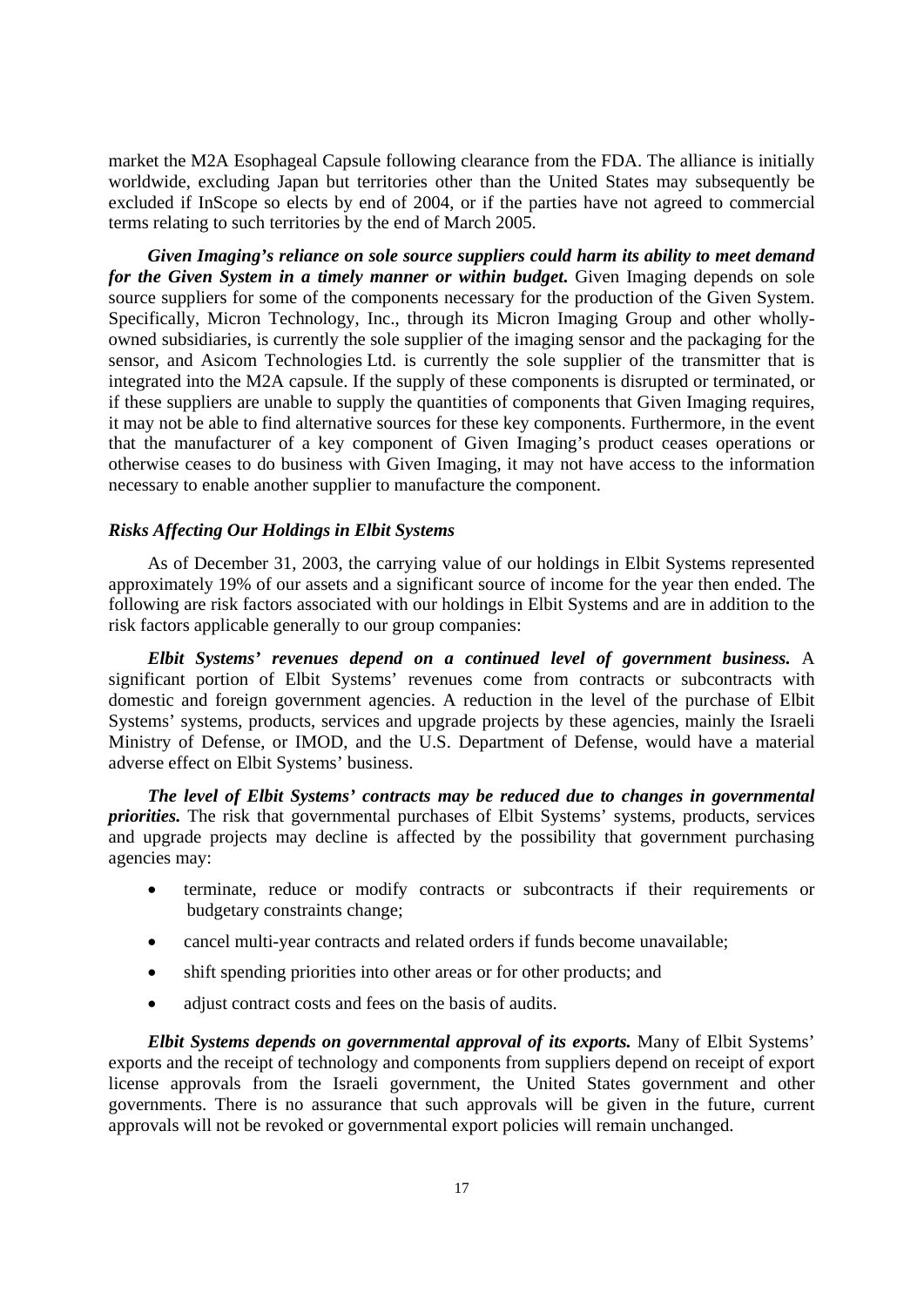*Elbit Systems' revenues depend on obtaining follow-on business.* Follow-on orders are important because Elbit Systems' contracts are for fixed terms. These terms may be up to five years or more, particularly for contracts where the customer has options to purchase additional items. In addition, when Elbit Systems has supplied a system for a defense platform, it often has the potential to supply other items for that platform. If a customer is dissatisfied with Elbit Systems' performance on a particular program or if the customer's priorities change, it could negatively effect Elbit Systems' ability to receive follow-on business. The inability to obtain follow-on business could result in a loss of revenues if revenues from the award of new contracts do not offset the loss of follow-on business.

*Elbit Systems' contracts may be terminated for convenience of the customer.* Elbit Systems' contracts with the government of Israel and other governments often contain provisions permitting termination for convenience of the customer. Elbit Systems' subcontracts with nongovernmental prime contractors sometimes contain similar provisions. In general, in order to reduce risks of financial exposure resulting from the early termination of a contract, Elbit Systems attempts to flow down these requirements to its subcontractors and expend funds for projects according to the contract performance schedule. If the customer were to make an early termination for convenience, in most cases Elbit Systems would be entitled to reimbursement for its incurred contract costs and a proportionate share of its fee or profit for work actually performed. If, however, Elbit Systems is not entitled to such compensation, it could cause Elbit Systems' to suffer corresponding losses.

*Elbit Systems faces risks of changes in costs under fixed price contracts.* Most of Elbit Systems' contracts are fixed-price contracts, as opposed to cost-plus or cost-share type contracts. Generally, a fixed-price contract price is not adjusted as long as the work performed falls within the original contract scope. Under these contracts, Elbit Systems often assumes the risk that increased or unexpected costs may reduce profits or generate a loss. However, long-term contracts sometimes allow for price escalations based on specific labor and material indices. The risk can be particularly significant under a fixed-price contract involving research and development for new technology. The frequent need to bid on fixed price programs before completing the necessary design may result in unexpected technological difficulties and cost overruns. In addition, although Elbit Systems has extensive experience in these types of programs, there is difficulty in forecasting long-term costs and schedules and the potential obsolescence of products or components related to long-term fixed price contracts.

*Elbit Systems faces fluctuations in revenues and profit margins.* The level of Elbit Systems' revenues may fluctuate over different periods. These fluctuations may not relate directly to changes in pricing or sales volume. Instead they may be dependent on Elbit Systems' mix of projects during any given period. In addition, since project revenues generally are recognized in connection with achievement of specific milestones, Elbit Systems may experience significant fluctuations in year-to-year and quarter-to-quarter financial results. Similarly, Elbit Systems' profit margins may vary significantly from project to project. As a result, the overall profit margin in a particular period is influenced by a number of conditions. These include the types, size and stage of projects, the percentage of work performed by subcontractors and the timing of the recognition of revenue.

*Elbit Systems sometimes has risks relating to financing for its programs.* A number of Elbit Systems' major projects require it to arrange, and sometimes to provide guarantees in connection with, the customer's financing of the project. These include guarantees of Elbit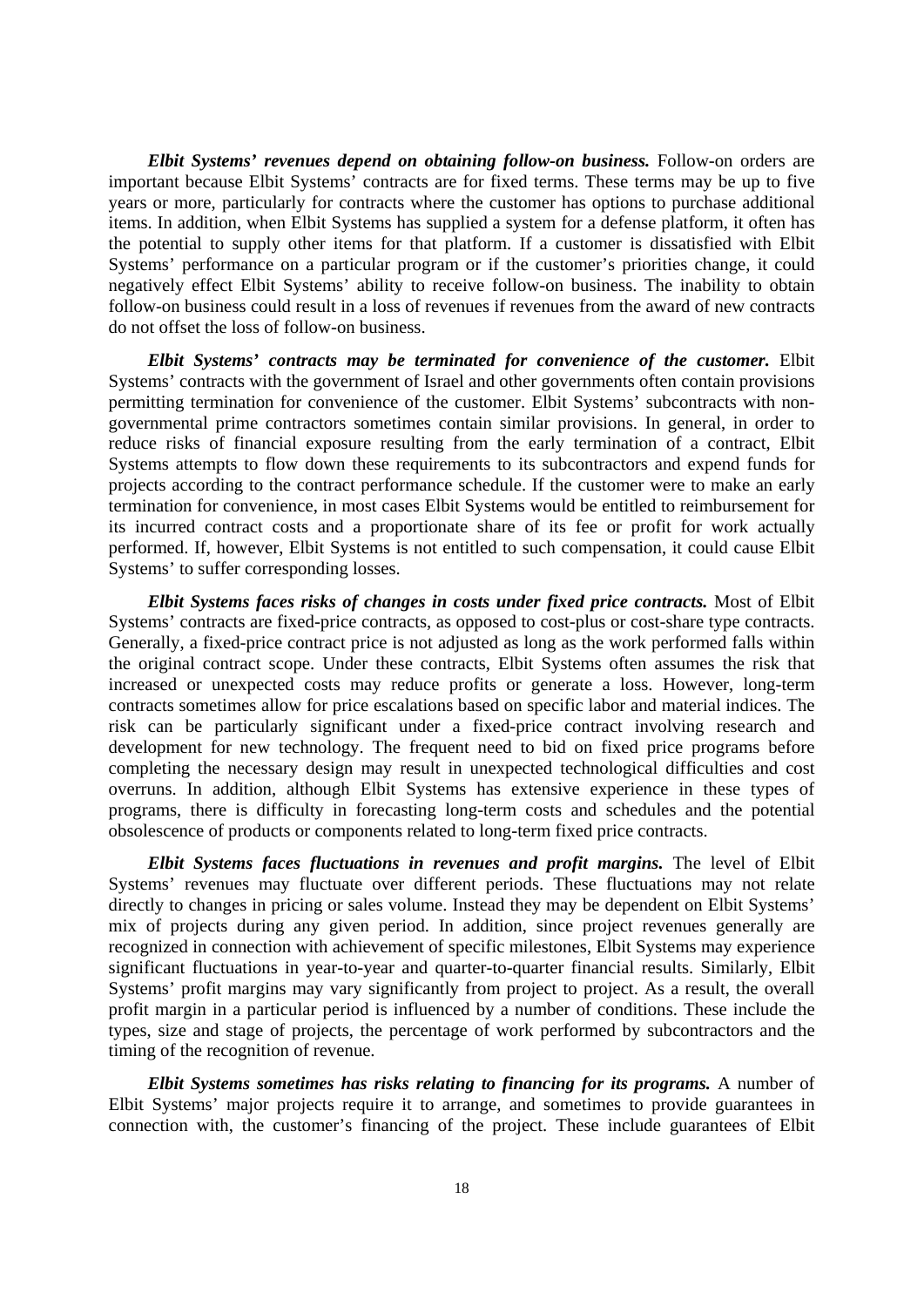Systems as well as guarantees provided by financial institutions relating to advance payments received from customers.

*Elbit Systems may experience production delays or liability if suppliers fail to make timely deliveries.* The manufacturing process for some of Elbit Systems' products consists in large part of the assembly, integration and testing of purchased components. Although Elbit Systems generally can obtain materials and purchase components from a number of suppliers, some components are available from a small number of suppliers. In a few cases, Elbit Systems works with effectively sole source suppliers. If a supplier should stop delivery of such components, Elbit Systems would probably be able to find other sources, however, this could result in added cost and manufacturing delays. Moreover, if Elbit Systems' subcontractors fail to meet their design, delivery schedule or other obligations Elbit Systems could be held liable by its customers and therefore Elbit Systems attempts to impose liability on its subcontractors on a "back-to back" basis. There is no assurance Elbit Systems would be able to obtain full recovery from its subcontractors for those liabilities. In addition, when Elbit Systems acts as a subcontractor, the failure or inability of the prime contractor to perform its contract with the customer may affect Elbit Systems' ability to obtain payments under its subcontract.

*Elbit Systems' industry has experienced significant consolidation.* As the number of companies in the overall defense industry has decreased in recent years, the industry has experienced substantial consolidation, increasing the market share of some prime contractors. Failure to maintain its relationships with these major contractors could negatively impact Elbit Systems' future business. In addition, some of these companies are vertically integrated with inhouse capabilities similar to those of Elbit Systems in certain areas.

*Elbit Systems faces acquisition and integration risks.* Over the past several years Elbit Systems has made a number of acquisitions and investments in companies that complement its business. Elbit Systems intends to continue to acquire businesses that complement its operations. Elbit Systems' growth may place significant demands on its management and its operational, financial and marketing resources. In connection with acquisitions and the opening of new facilities Elbit Systems has increased and may continue to increase the number of its employees. In addition, Elbit Systems has expanded and may continue to expand the scope and geographic area of its operations. Elbit Systems believes this growth will increase the complexity of its operations and the level of responsibility exercised by both existing and new management personnel. Failure to successfully integrate and manage its growth may have a material adverse effect on Elbit Systems' business, financial condition, results of operations or prospects.

*Reduction in Israeli Government spending or changes in priorities for defense products may adversely affect Elbit Systems' earnings.* The Israeli Government may reduce its expenditures for defense items or change its defense priorities in the coming years. Over the last year, the Israeli Government budget approval process has been extended. Also, the overall budget as well as the IMOD NIS budget, have been subject to overall reductions as part of an economic reform initiative. To date, Elbit Systems' current programs have not been impacted by such reductions, however, there is no assurance that its programs will not be affected in the future. If there is a reduction in Israeli Government defense spending for Elbit Systems' programs or a change in priorities to products other than those of Elbit Systems, its revenues and earnings could be reduced.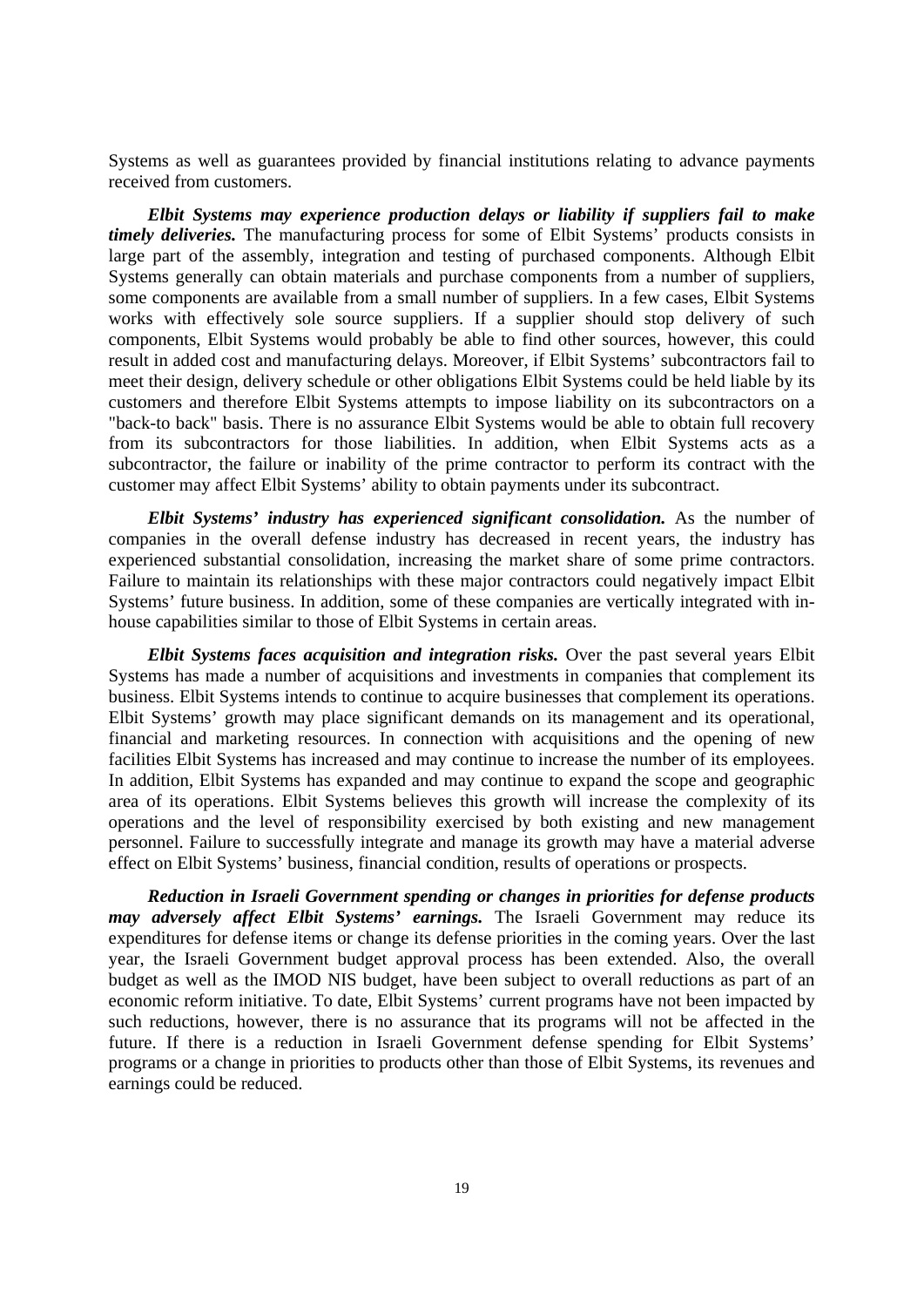#### *Risks Affecting Our Holdings in Partner*

As of December 31, 2003, the carrying value of our holding in Partner equal to the then market value of our holdings in Partner represented approximately 28% of our assets. The following are risk factors associated with our holdings in Partner and are in addition to the risk factors applicable generally to our group companies:

*We may be forced to reduce our indirect ownership percentage in Partner under terms that may not be optimal to us.* The Israeli Ministry of Communications has imposed limitations on the disclosure of information concerning Partner to certain of our direct and indirect shareholders that also have an interest in Cellcom Israel Ltd., another Israeli cellular operator. The Ministry of Communications has also required that certain individuals who hold offices associated with Cellcom resign as directors in Elbit and us. In addition, the Ministry of Communications has required all of our officers and employees to sign non-disclosure undertakings regarding the transfer of information relating to Partner. In the event that these requirements are not complied with at any future time, the Ministry of Communications is entitled to require that our beneficial ownership in Partner be reduced to below 5%. The price of Partner's ordinary shares is subject to fluctuation, and, therefore, there can be no assurance that the possible sale of certain of our holdings in Partner at the request of the Ministry of Communications will be on terms beneficial to us.

*We are restricted in our ability to freely dispose of our holdings in Partner.* All of our shares of Partner are pledged in favor of a consortium of banks as security by us and Partner's other original shareholders for Partner's obligations under its credit facility with the banks, each pro rata to its respective holding at that time. As of December 31, 2003, the total amount of Partner's facility with the banks was \$683 million of which \$282 million was available for future drawdown. Should Partner default on its obligations to the banks, the banks would be entitled to exercise their rights against us under the pledge and seize our shares of Partner in satisfaction of Partner's obligations under its credit facility, which would severely harm the value of our assets.

Partner's license requires that, at a minimum, 20% of the economic and voting interest, and certain other defined means of control, of Partner be owned by Israeli citizens and residents. In addition, no transfer or acquisition of 10% or more of any of such means of control, or the acquisition of control of Partner, may be made without the consent of the Israeli Ministry of Communications. Partner's license also restricts cross-ownership and cross-control among competing mobile telephone operators, including the ownership of 5% or more of the means of control of both Partner and of a competing operator, without the consent of the Ministry of Communications, which may limit certain persons from acquiring Partner shares.

Pursuant to the relationship agreement between the original shareholders of Partner, each Israeli party to the relationship agreement, including us, has undertaken to maintain such portion of the shares as is necessary to ensure that at least 20% of the shares are held by citizens and residents of Israel. The relationship agreement requires that the original shareholders continue to hold an aggregate of at least 51% of Partner's ordinary shares.

These restrictions limit our ability to freely dispose of our shares in Partner, as a result of which our results of operations may be negatively affected.

*Partner operates in a highly regulated telecommunications market which limits its flexibility to manage its business. In particular, the regulator's decisions, including those*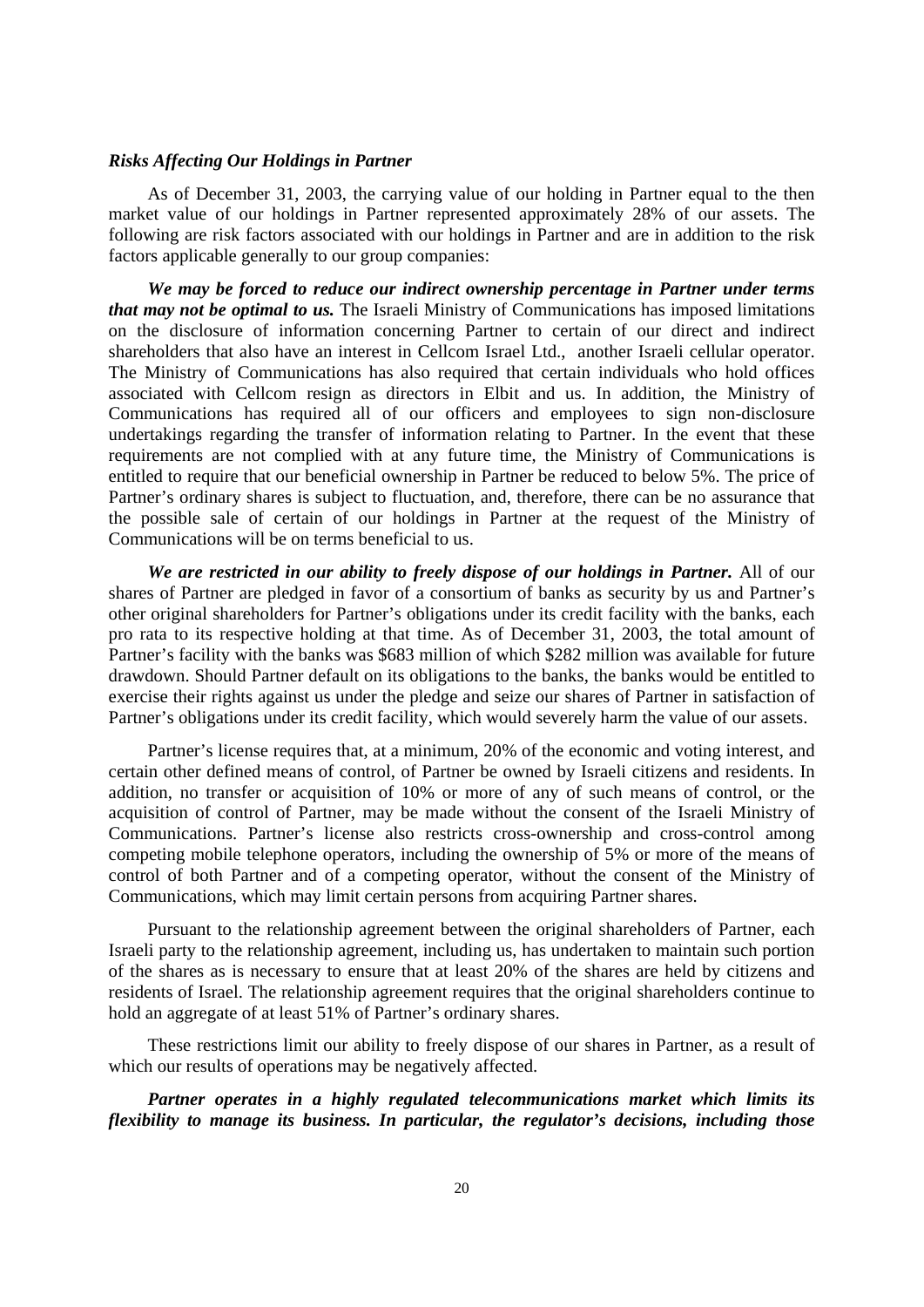*relating to tariffs, may materially adversely affect its results of operations. Partner's business is* subject to government regulation regarding licensing, competition, frequency allocation and costs and arrangements pertaining to interconnection and leased lines. Partner's business and operations could be adversely affected by changes in laws, regulations or government policy affecting its business activities, such as decisions by the regulator increasing the rate of royalties to be paid to the State of Israel, enlarging the types of revenues which the royalties apply to, setting policies and imposing new regulations governing electronic trade and m-commerce, or further reducing call or Short Message Service, or SMS, termination tariffs, as well as the amendment or revocation of its license.

*Partner expects its subscriber growth rate, and consequently its revenue growth rate, to slow because Israel's mobile telephone market is highly penetrated, making it difficult to obtain new subscribers.* At December 31, 1998, prior to Partner's full commercial launch, approximately 35% of the Israeli population had mobile telephones. At December 31, 2003, that percentage was estimated to be 99%, although this includes dormant subscribers as well as other subscribers who are not included in the Israeli population figures, such as Palestinians, new immigrants, and foreign workers. Because the Israeli market for mobile telephones is highly penetrated, future demand for Partner's services may not develop at the same rate as it has in the past, and depends largely on Partner's ability to retain existing subscribers in its network and to attract subscribers from the other mobile telephone network operators. While Partner's market share, based on internal estimates, has increased from approximately 13% of Israeli mobile subscribers at December 31, 1999 to approximately 31% at December 31, 2003, Partner's market share growth was slower during 2003 than in 2002 and Partner expects this trend to continue into 2004.

*Competition from existing competitors may require Partner to reduce its tariffs, increase its subscriber acquisition costs and customer retention costs and increase its churn rate*. Partner was the only GSM network operator in Israel until the second half of 2002. Cellcom then began providing GSM 1800 services. As a result of the increased competition, Partner has lost and does not expect to regain a material part of its revenues from roaming services offered to GSM subscribers visiting from abroad and Israelis traveling abroad. In addition, because of the relative ease of switching between GSM network operators, Partner has already faced and may continue to face an increase in our churn rate and may be forced to increase its customer retention costs, including subsidies towards upgrades of subscribers' handsets, in order to retain its subscribers. These developments may adversely affect its market share, financial condition and results of operations.

During 2003, Cellcom and Pelephone Communications Ltd., or Pelephone, launched new technologies enabling faster transfers of data. If Cellcom or Pelephone successfully maximizes the potential of these technologies before Partner successfully launches Universal Mobile Telecommunications System, or UMTS, third generation technology, or if any of Partner's competitors successfully launches third generation services before Partner does, Partner will be at a competitive disadvantage.

Partner also competes with Bezeq, which is the only incumbent public fixed-line operator in Israel. In addition, a company jointly owned by the three cable companies in Israel recently received a fixed-line telephone service license. Partner may also face competition from additional fixed-line operators, if additional fixed-line licenses are granted. If any of Partner's existing competitors is granted a fixed-line telephone service license or acquires or cooperates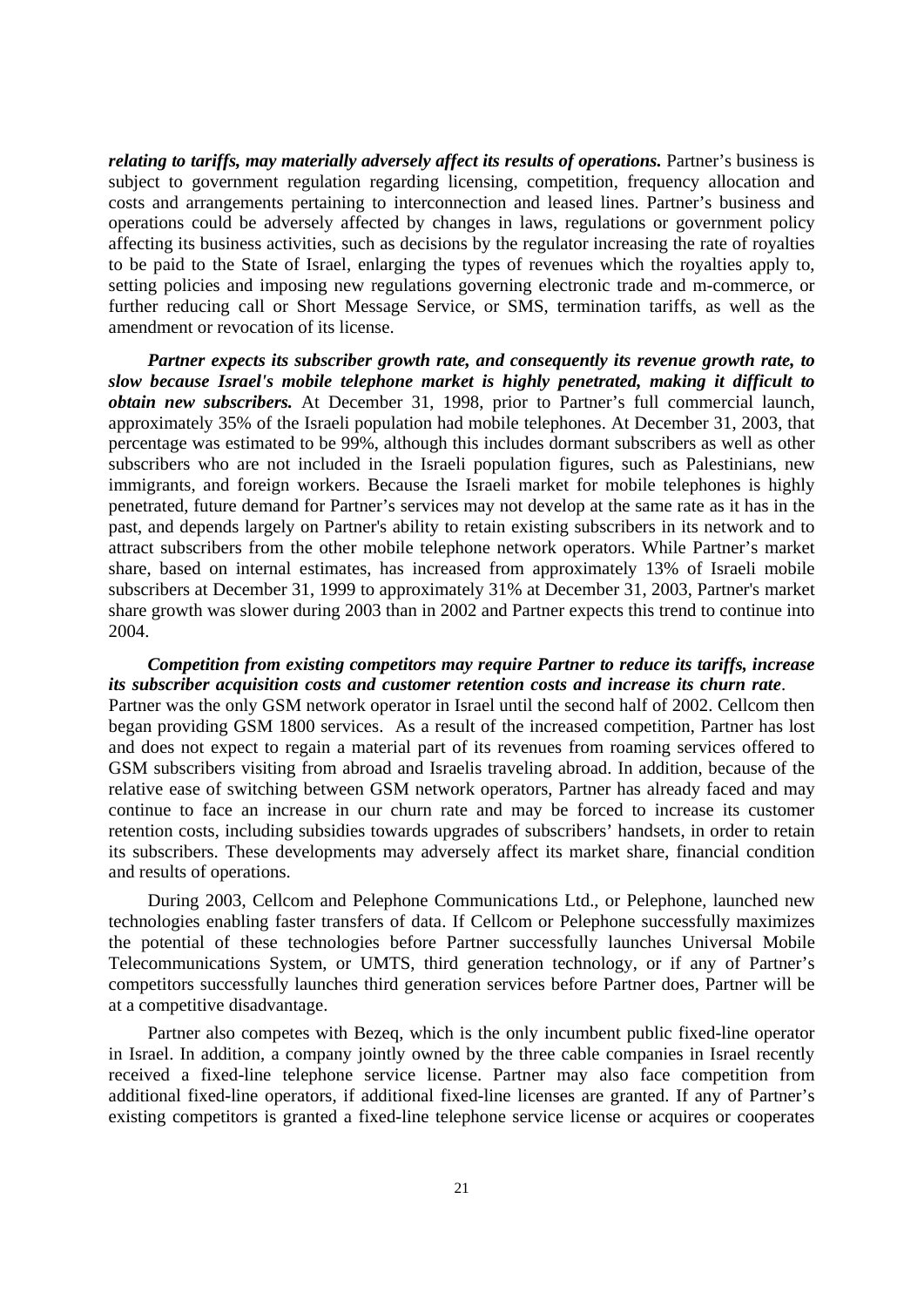with a fixed-line operator, Partner may be at a competitive disadvantage relative to those operators who may be able to offer combined packages of fixed-line, mobile telephone and other telecommunication services. The Ministry of Communications may also choose to grant additional mobile telephone operator licenses, which may further intensify competition in the mobile market in Israel.

Increased competition may require Partner to increase its subscriber acquisition costs and customer retention costs. Competition may also limit Partner's ability in the future to increase tariffs, or cause Partner to reduce tariffs.

*Risks and uncertainties in connection with UMTS third generation technology mean that*  Partner may not make an economic return on its investment in acquiring UMTS third *generation spectrum, establishing a UMTS third generation network, or developing UMTS third generation services.* The technology for new UMTS third generation services has not yet been fully developed by the limited number of suppliers of the handsets, network equipment and software to be used by Partner and its competitors in providing UMTS third generation services. Partner has selected Nortel Networks to supply the infrastructure necessary to build out its UMTS third generation network. If Nortel or other suppliers do not provide reasonably priced devices, technologically proven network equipment and software with sufficient functionality or speed or if they experience delays in the delivery or functional deployment of such devices and related network equipment or software, Partner's ability to develop its UMTS third generation network and its customers' ability to access it, will be impaired. There is no assurance that subscribers will adopt UMTS third generation services or that the revenue generated from these services will justify the costs involved in establishing and operating Partner's UMTS third generation network.

*A deterioration in the economic conditions in Israel may adversely affect Partner's financial condition and results of operations.* Partner is incorporated and based in, and currently derives almost all its revenues from markets within, the State of Israel. Deterioration in the economic conditions in Israel may adversely affect usage patterns of Partner's services and the ability of its customers to pay for its services, which would adversely affect its financial condition and results of operations. Such deterioration may also cause Partner to delay its future investments and its launch of UMTS third generation technology, also known as Wideband Code Division Multiple Access, or W-CDMA technology. In addition, deterioration in the economic conditions in Israel may also affect the ability of Israeli banks to provide Partner with financing under its current credit facility and additional financing on reasonable terms and conditions, should the company need it in the future.

*The telecommunications industry is subject to rapid and significant changes in technology which could reduce the appeal of Partner's services.* The effect of emerging and future technological changes on the viability or competitiveness of Partner's network cannot be accurately predicted. Partner cannot assure you that the technologies it employs or intends to employ, including UMTS third generation technology, will not become obsolete or subject to competition from new technologies in the future.

*If Partner does not implement successfully a new national mobile phone numbering plan, which came into effect in April 2004, it may experience a failure or disruption of its critical information technology, core network or value added services systems, including its*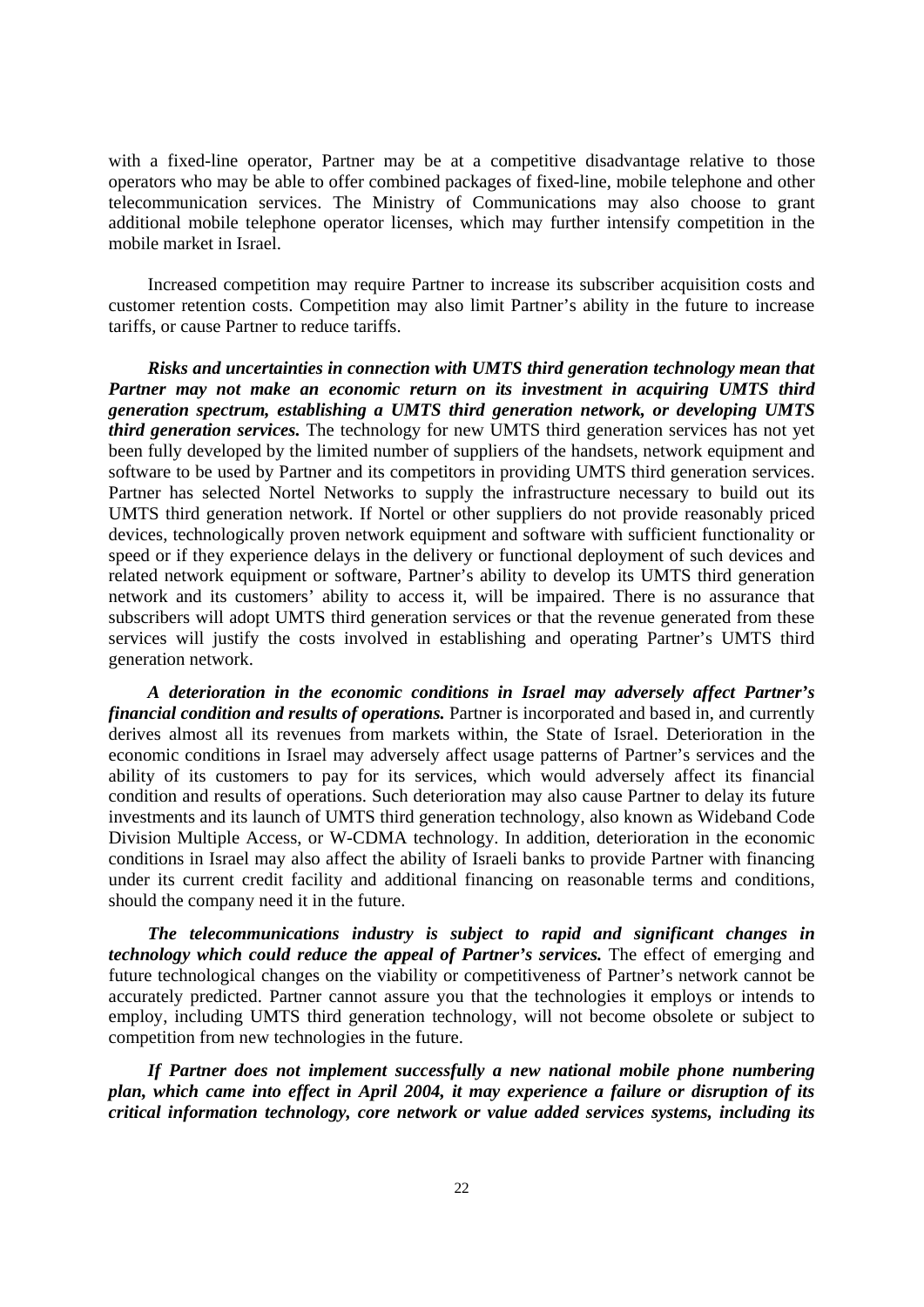*billing system, which could adversely affect its operations and our financial results*. The Ministry of Communications has instructed all mobile network operators to implement a new national numbering plan, which gives each mobile network operator a single prefix, and adds a new digit to the beginning of each subscriber's current number. The new plan came into effect on April 20, 2004. Implementing the new numbering plan involves changes in most of Partner's information technology, core network and value added services systems. A failure or disruption of any critical information technology, core network or value added services system, including Partner's billing system, may adversely affect its financial and operational performance.

*Partner's credit facility and its indenture each contain a number of restrictions and obligations that limit its operating and financial flexibility.* Partner's credit facility and the indenture governing its notes each contain a number of financial, operating and other obligations that limit its operating and financial flexibility. There can be no assurance that such obligations will not materially adversely affect Partner's ability to finance its future operations, or the manner in which Partner operates its business. In particular, any non-compliance with performance-related covenants and other undertakings under Partner's credit facility or indenture could result in an acceleration of its outstanding debt under the credit facility and the indenture and restrict its ability to draw additional funds.

*Partner's substantial leverage could adversely affect its financial health.* Partner is highly leveraged. At December 31, 2003, its total long-term indebtedness was approximately NIS 2,454 million (\$560 million). This debt represented approximately 69.5% of Partner's total capitalization (bank loans plus notes payable, net of capital deficiency) at December 31, 2003. Partner's substantial debt could adversely affect its financial health by, among other things:

- increasing its vulnerability to adverse economic conditions or increases in prevailing interest rates;
- limiting its ability to obtain the additional financing it needs to operate, develop and expand its business;
- requiring it to dedicate a substantial portion of its cash flow from operations to service its debt; and
- exposing it to the effects of foreign exchange fluctuations on its obligations under its notes.

*Partner may not be able to make its debt payments in the future.* If Partner is unable to generate sufficient cash flow from operations to meet principal and interest payments on its debt, it may have to refinance all or part of its indebtedness. Partner cannot ensure that any such refinancing would be possible on terms that it could accept or that it could obtain additional financing.

*Partner has had difficulties obtaining some of the permits for which it has applied, and has not yet applied for other permits that are required for the erection of its antenna sites.*  These difficulties could continue and therefore affect Partner's ability to erect or maintain antenna sites. This could have an adverse effect on the extent, quality and capacity of its network coverage which could prevent it from achieving or maintaining the network coverage and quality requirements contained in its license and adversely affect its business.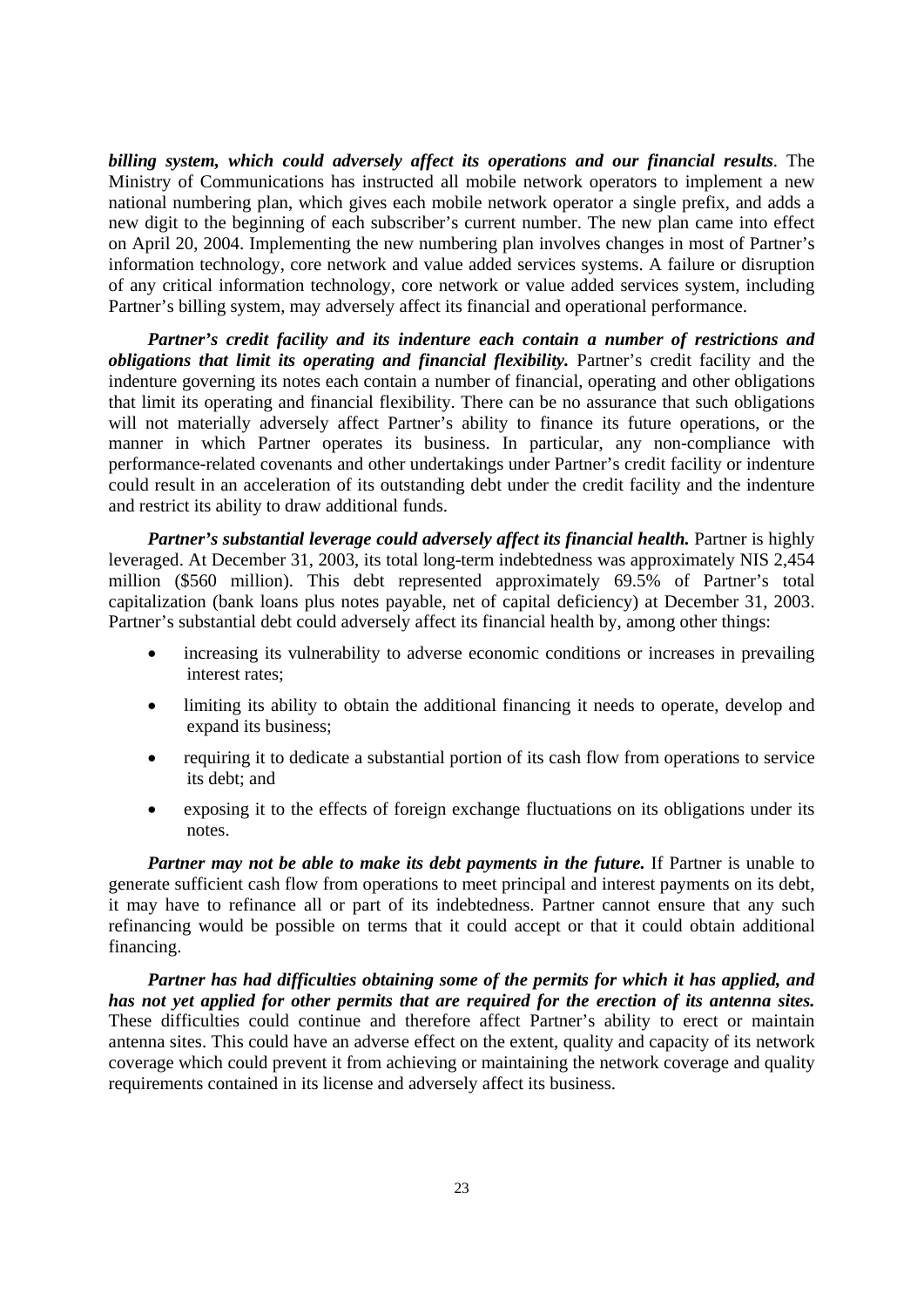*There are alleged health risks related to antenna sites and the use of mobile telecommunications devices, including handsets, which could expose us to liability and lead to reduced usage of mobile phones or increased difficulties in obtaining sites or permits to erect sites for base stations.* Partner is aware of recent allegations that there may be health risks associated with the effects of electromagnetic signals from antenna sites and from mobile telephone handsets and from other mobile telecommunications devices. In the construction and operation of Partner's base stations, Partner observed the standards established by the International Radiation Protection Agency, which sets guidelines for the safe exposure level for all uses of radio spectrum. These standards have been adopted by the Israeli Ministry of the Environment. Partner has received type approval from the Israeli Ministry of Communication for all of the handsets and other terminal equipment it sells. The Israeli Ministry of the Environment also has authority to regulate the sale of handsets in Israel. However, in accordance with the current practice among mobile telephone operators in Israel, Partner has not obtained approvals or exemptions from the Israeli Ministry of the Environment for the handsets it provides because, to date, neither the Israeli Ministry of the Environment nor the Ministry of Health has issued standards for the permitted level of radiation emissions from handsets.

 While there is currently no substantiated link between exposure to electromagnetic signals at the level transmitted by Partner's base transceiver stations and its mobile telephone handsets and long-term damage to health, the actual or perceived health risks of mobile telephone communications devices could adversely affect Partner through a reduction in subscribers, reduced usage per subscriber, increased difficulty in obtaining sites for base stations, and exposure to potential liability. Furthermore, Partner is unable to obtain insurance with respect to such liability.

*Partner is dependent upon its ability to interconnect with other telecommunications carriers.* It also depends on Bezeq for transmission services. The failure of these carriers to provide these services on a consistent basis could have a material adverse effect on Partner.

*Partner may be required in the future to offer access to its network infrastructure to other operators.* This may lower the entry barriers for potential new competitors and adversely affect Partner's financial condition and its ability to provide services to its subscribers. Under the Communications Law (Telecommunications and Broadcasting), 1982, the Ministry of Communications has the power to require Partner, like the other telephone operators in Israel, to offer access to its network infrastructure to other operators, although the Ministry of Communications has not required Partner to do so yet.

*Partner can only operate its business for as long as it has a license from the Ministry of Communications.* Partner conducts its operations pursuant to a general license granted to it by the Ministry of Communications on April 7, 1998. Partner's license has been extended until February 2022. Partner has provided a bank guarantee to the Ministry of Communications in the amount of \$10 million to guarantee its performance under its license. If Partner are found to be in material breach of its license, the guarantee may be forfeited and its license may be revoked.

*Partner's telecommunications license imposes certain restrictions on who can own its shares.* If these restrictions are breached, Partner could lose its license. As with other companies engaged in the telecommunications business in Israel, Partner's license requires that, at a minimum, 20% of the economic and voting interest, and certain other defined means of control, of the company be owned by Israeli citizens and residents.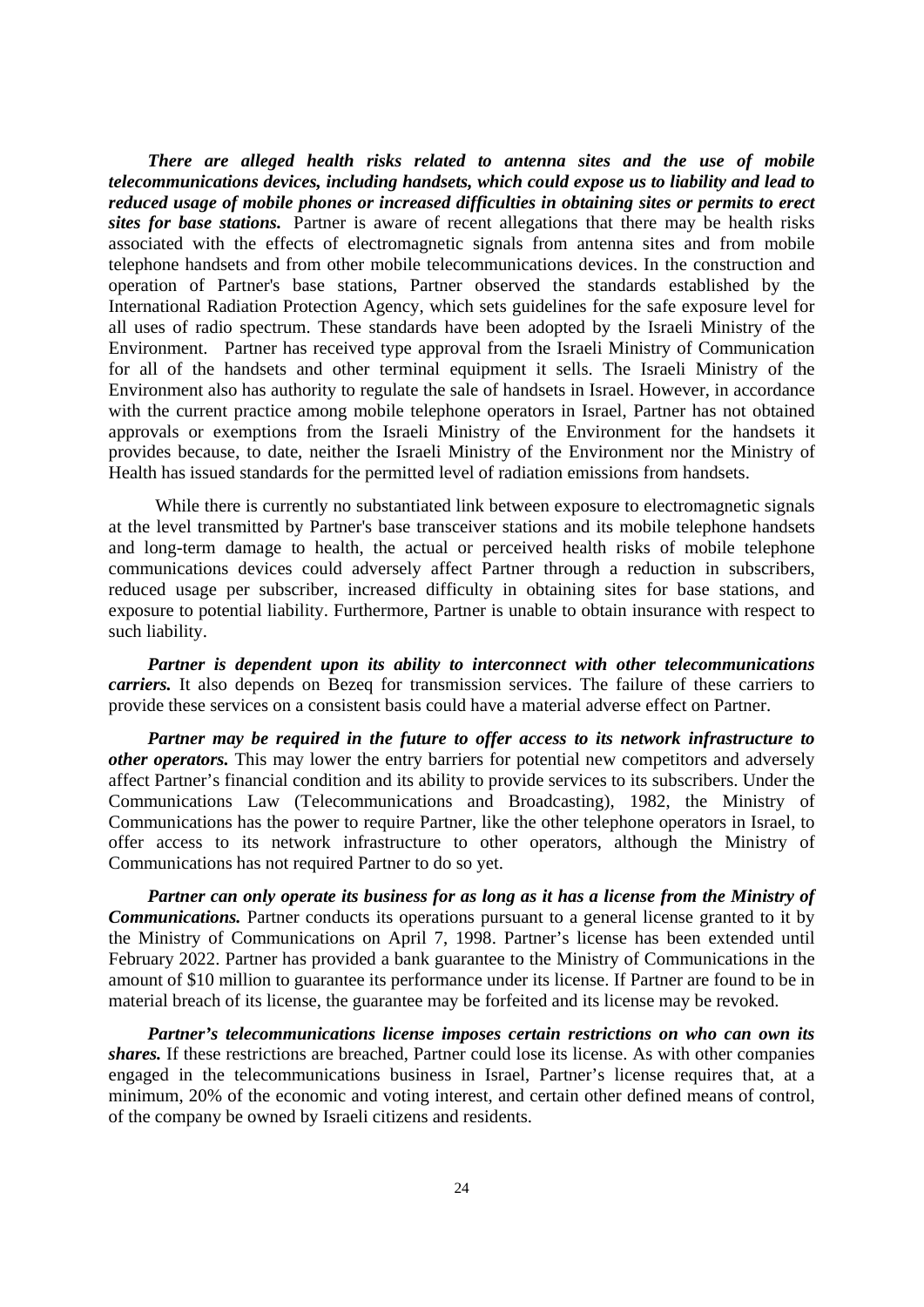*There is a risk that Partner's investment in Matav may not happen***.** On March 15, 2004, Partner announced that it had entered into a non-binding memorandum of agreement with Matav Cable Systems Media Ltd., or Matav, and its shareholders, to invest \$137 million in Matav for approximately 40% share of Matav's equity. The memorandum of agreement was subject to approval of the parties' respective boards of directors, as stipulated in the memorandum of agreement, and other necessary corporate approvals. On May 14, 2004, Partner announced that, the time framework set for the execution of a definitive agreement to acquire holdings of Matav had expired. There can be no assurance that the transaction will be completed. In that event the transaction may not be completed, and the anticipated benefits of the transaction will not be realized, Partner may be at a competitive disadvantage to any competitor that is able to offer both the mobile telephone and fixed line services. Further, if a definitive agreement is ultimately signed, its terms may be materially different from those set out in the memorandum of agreement.

### *Risks Affecting Our Holdings in Oncura*

As of December 31, 2003, the carrying value of our holdings in Oncura, through our subsidiary, Galil Medical, represented approximately 7% of our assets. The following are the most significant risk factors associated with our holdings in Oncura and are in addition to the risk factors applicable to our medical device group companies and generally to our group companies:

*Oncura may face integration risks*. Oncura was formed as the result of the merger completed on July 1, 2003 between the urology business of Galil Medical, and the brachytherapy urology business of Amersham, plc, a subsidiary of General Electric Company (NYSE: GE) conducted through Mediphysics, or MPI, a wholly owned subsidiary of Amersham. Galil Medical and MPI hold 25% and 75% respectively of Oncura. At the time of its formation and through the present, Oncura has placed significant reliance on its shareholders and their affiliates for the provision of certain manufacturing, customer service, research and development and other administrative services. Although Oncura has long-term services agreements with its shareholders, it is in the process of creating its own management and information systems infrastructure to perform these services internally. Failure to successfully establish, integrate and manage these services internally could have a material adverse effect on Oncura's business, financial condition and results of operations and on our results of operations.

 *Oncura expects to derive a significant portion of its future revenues from its cryotherapy products, which could fail to achieve broad market acceptance or generate significant revenue growth.* Oncura expects that revenues from its cryotherapy products will grow significantly over time. Accordingly, Oncura's success is in large part dependent on acceptance by physicians and patients of its cryotherapy products. Although cryotherapy has existed for many years, it has not been widely accepted due to a variety of factors including concerns over the safety and efficacy of the technology and the availability of alternative therapies. If Oncura's cryotherapy products do not achieve broad market acceptance, Oncura may not be able to achieve the revenue growth necessary to achieve and maintain profitability.

 *Oncura is dependent on its two shareholders, MPI and Galil Medical to manufacture a majority of its products and the loss of either of these suppliers could harm its business*. Oncura depends primarily on MPI and Galil Medical for manufacturing its products. Although Oncura has long-term supply agreements with each of MPI and Galil Medical, its business could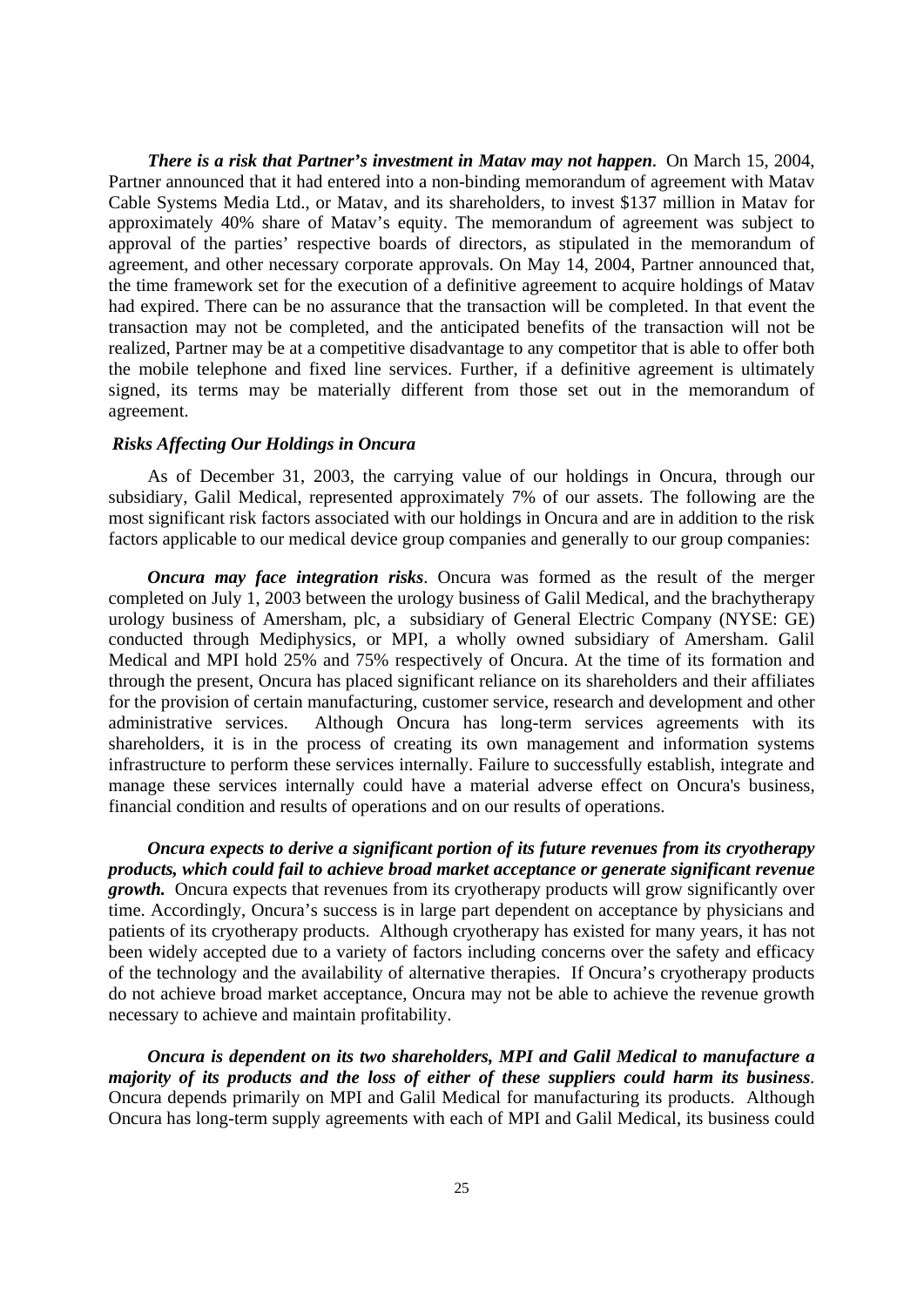be seriously harmed if it were unable to maintain these relationships or if MPI or Galil Medical were unable to continue to manufacture the company's products.

 *Oncura relies on MPI and its affiliates to market and distribute its products in certain markets.* Oncura is currently heavily dependent on MPI to distribute its products in many of its markets. It is in the process of establishing its own, independent distribution network in most of its major markets. However it may take time in certain markets to establish necessary legal entities and to obtain trading and regulatory licenses required to independently distribute its products. Although Oncura has long-term distribution agreements with MPI its business could be adversely affected if it were unable to maintain these relationships or if MPI was unable to continue to distribute Oncura's products.

## **Item 4. Information on the Company**

## **A. History and Development of the Company**

We are a multi-national high technology operational holding company that operates through our group companies in two reportable segments namely: (i) the systems and projects segment through Elron TeleSoft; and (ii) other holdings and our corporate operations, which includes our holdings in our group companies, engaged in various fields of advanced technology, and our corporate operations, which provide strategic and operational support to our group companies. Founded in 1962, we have been a major force in the development of the Israeli high technology industry by building Israeli and Israel-related companies with technologies in the fields of medical devices, advanced defense electronics, communications, semiconductors, software products and services and advanced materials. Historically, most of our group companies were established together with entrepreneurs or started as activities within Elron and were subsequently spun-off. Our group companies include both publicly traded and privately held companies.

In addition, some of our group companies grew out of our subsidiary, RDC, a joint venture with Rafael, the largest research and development organization of Israel's Ministry of Defense. RDC was established pursuant to a joint venture agreement entered into in July 1993 for the purposes of exploiting Rafael's technology in non-military markets. RDC has first rights to exploit commercially technologies of Rafael in non-military markets, which rights are dependent primarily upon RDC's identification of new and existing military technology developed by Rafael, for commercial exploitation in non-military markets. Potential projects and opportunities are identified through mutual cooperation and ongoing liaison between RDC and their professional advisors and members of Rafael's research and development team. Following the identification of a project, RDC commercially exploits the project, initially using its own finance and management resources and thereafter obtains external financing. Given Imaging (Nasdaq:GIVN) and Galil Medical are examples of companies that grew out from this cooperation with Rafael.

 We expect to continue to build and realize value for our shareholders through the sale of a portion or all of our holdings in, or the issuance of shares by any of our group companies to third parties, while simultaneously pursuing the acquisition of, or investment in, new and existing companies and building our group companies. We believe that this strategy provides the ability to increase shareholder value as well as capital to support the growth of our group companies.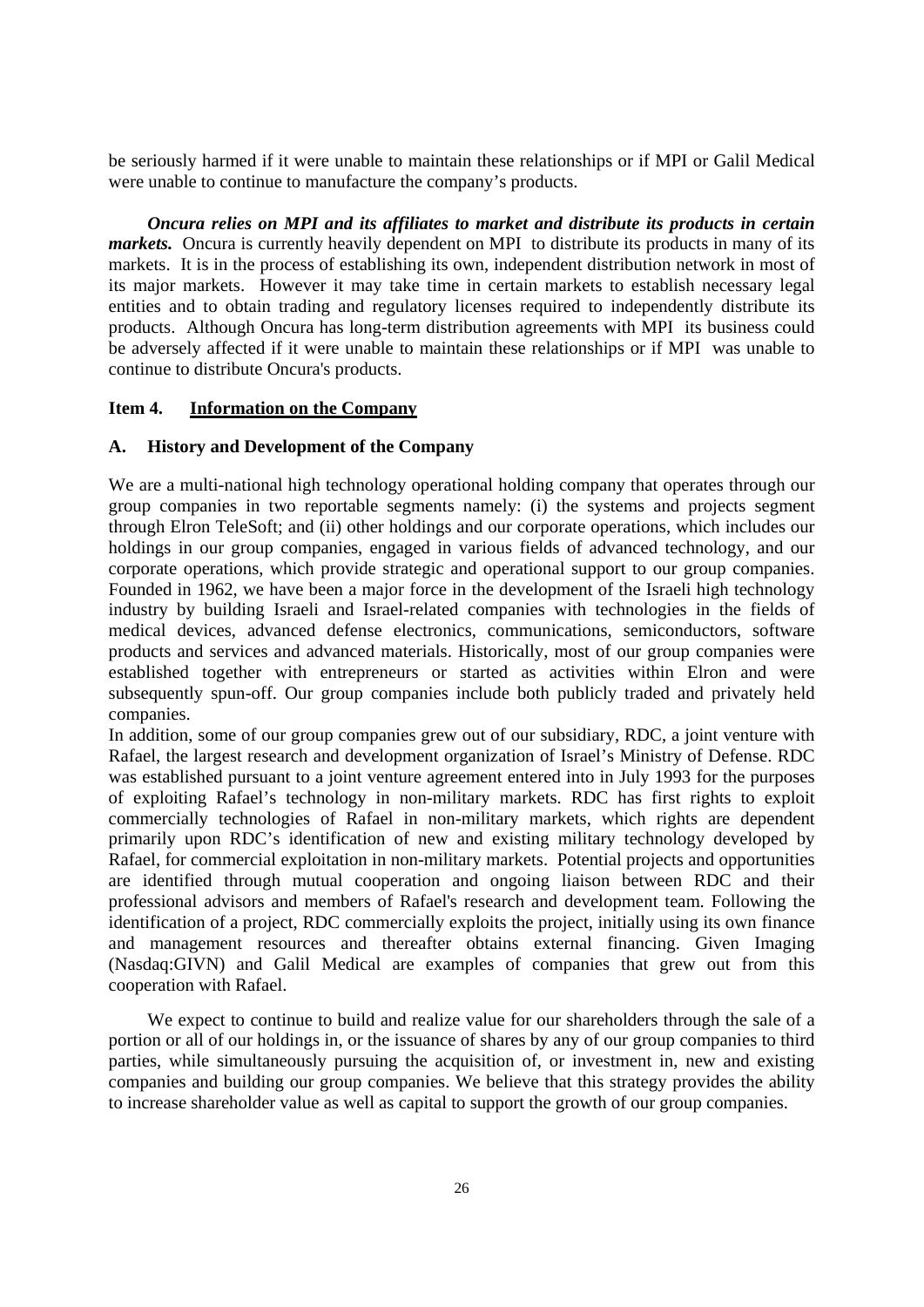During May 2002, we completed our merger with Elbit and the purchase of the remaining shares of DEP, a technology holding company, from DIC, our controlling shareholder. Following the merger with Elbit and the share purchase of DEP, Elbit and DEP became our wholly-owned subsidiaries and our holdings include direct and indirect holdings through Elbit, DEP and DEP's subsidiary, RDC, in which DEP holds approximately 49.6% of the outstanding shares and is entitled to appoint the majority of the members of RDC's board of directors and effectively controls the majority of the voting power of RDC.

Our activities range from complete operational control over the business of our group companies to involvement in the management of our group companies in which we maintain controlling or significant holdings, and, in a limited number of cases, minority holdings. We participate in the management of most of our group companies by means of active membership on their boards of directors and board committees. As a result, we are involved in matters of policy, strategic planning, marketing, selecting and manning senior management positions, approving investments and budgets, financing and the overall ongoing monitoring of our group companies' performance. In addition to our representation on the boards of directors of our group companies, we provide hands-on assistance to the group companies' management in support of their growth. We view our hands-on involvement in the operations of our group companies as a key element of our business. Our group companies therefore benefit from the experience of our management team in various areas in which they need support and leadership, including, but not limited to, market analysis, risk management, identifying joint venture opportunities, introductions to potential customers and investors, business plan preparation, budgetary control and strategic planning and research and development guidance.

Both our legal name and our commercial name is Elron Electronic Industries Ltd. We were incorporated in Israel in 1962 under the name of Elron Electronic Industries Ltd. The principal legislation under which we operate is the Israeli Companies Law, 1999. Our shares are publicly traded on Nasdaq National Market under the symbol "ELRN" and on the Tel Aviv Stock Exchange. Elron's corporate headquarters and registered office is located at 3 Azrieli Center, 42nd Floor, Tel-Aviv 67023, Israel, Tel. 972-3-607-5555, Fax. 972-3-607-5556, e-mail: elron@elron.net. Our web site address is www.elron.com. Information contained on our web site is not part of this Annual Report.

The following are significant transactions and events which we and our group companies have completed or which took place since January 1, 2003:

#### • **New Investment in Notal Vision**

In January 2003, we completed a new investment of \$2.0 million in Notal Vision, an Israeli medical device company operating in the field of early detection of Age Related Macular Deterioration (AMD) for an approximately 24% ownership interest. Our investment formed part of an aggregate investment by other investors in Notal of approximately \$4.5 million, including an investment by an existing shareholder, Innomed Ventures (Israel) L.P., in which we also hold an interest.

In June 2004, we invested an additional amount of \$0.4 million as part of an aggregate follow on investment in Notal by existing shareholders in the aggregate amount of approximately \$1.0 million. Following this transaction, our ownership interest in Notal increased to approximately 26%.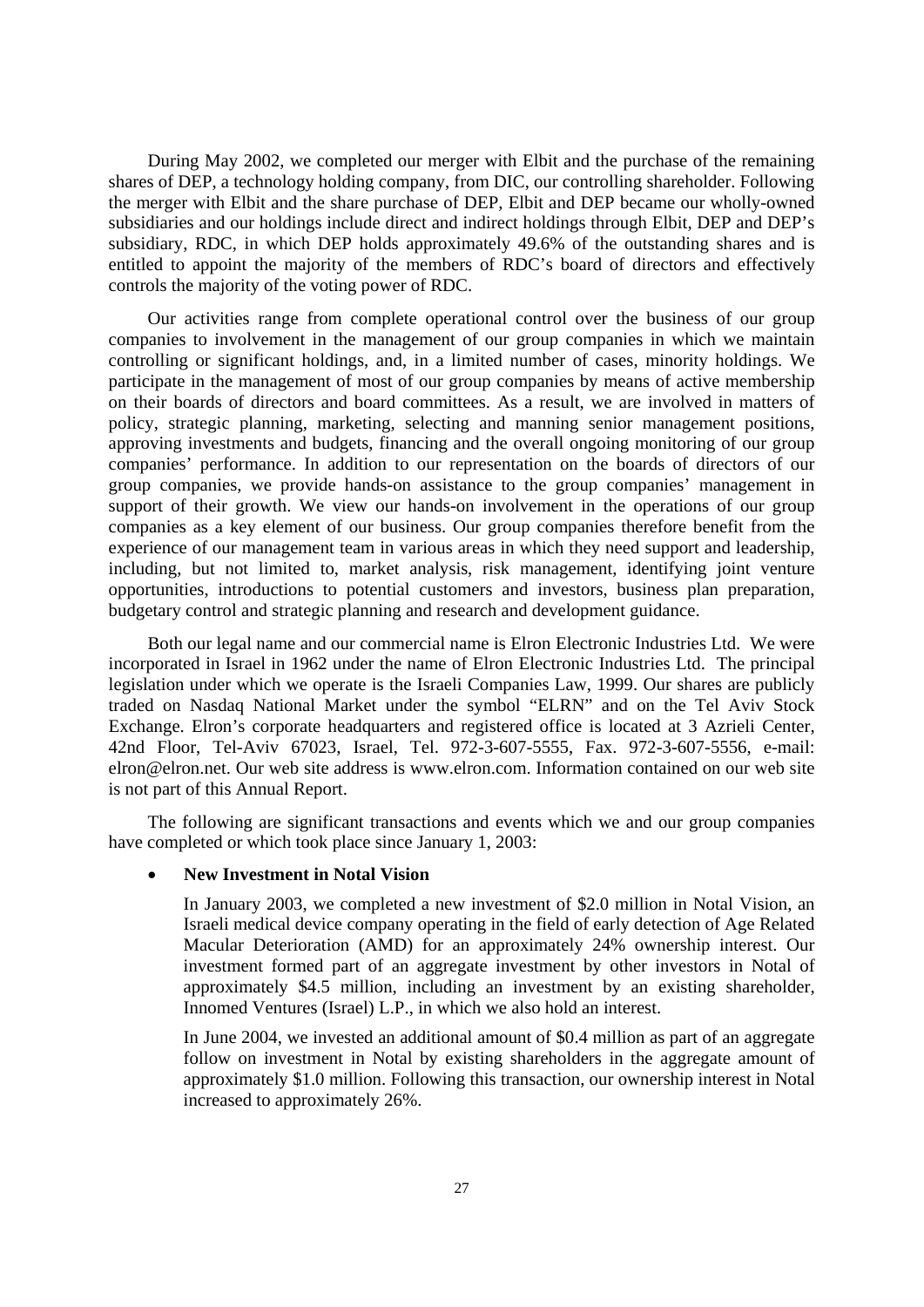## • **Galil Medical and Amersham Health Plc merge urology therapy units**

On July 1, 2003, the merger between the urology business of our subsidiary, Galil Medical, and the brachytherapy business of Amersham plc (LSE, NYSE, OSE: AHM), a subsidiary of General Electric Company (NYSE:GE), was completed. According to the merger agreement, a new company, Oncura, Inc., was incorporated. Oncura provides minimally invasive treatment options for prostate cancer using brachytherapy (radio-active seeds) and cryotherapy (hyper-cooling) technologies. At the closing, Amersham, through its subsidiary, MPI, and Galil Medical each contributed the related operations and assets necessary for Oncura to conduct the brachytherapy business and the cryotherapy business, respectively, in the urology field, and in exchange for such assets, MPI received 78% and Galil Medical received 22%, of the outstanding shares of Oncura. In addition, at the closing, Galil Medical purchased 3% of Oncura from MPI in consideration for \$4.5 million in cash, which was paid in full as of April 26, 2004, resulting in Galil Medical's aggregate ownership interest of 25% of Oncura. In addition, Galil Medical has an option to purchase an additional 3% of Oncura from MPI in consideration for \$5.4 million, exercisable until 45 days following the closing of an initial public offering of Oncura. As a result of the transaction, a gain in the amount of \$21.2 million was recorded in 2003. Our share in this gain (net of minority interest and income taxes) amounted to \$4.4 million.

## • **Sale of Shares of Given Imaging by RDC**

In 2003, RDC sold, in a series of transactions, 753,600 shares of Given Imaging for a total consideration of approximately \$7.8 million, resulting in a gain of approximately \$4.4 million (\$0.1 million net of tax and minority interest).

## • **Purchase of Shares of Given Imaging from RDC**

On May 12, 2003, a Share Purchase Agreement was signed between RDC, Elron and Rafael, according to which, RDC sold two million unregistered shares of Given Imaging to Elron and Rafael (one million each) for a total consideration of \$12.2 million. RDC used \$5.0 million of the proceeds to repay shareholders' loans to Rafael and Elron. This transaction did not have any effect on our consolidated results of operations.

As a result of both the sale of shares of Given Imaging by RDC and our purchase of shares of Given Imaging described above, our beneficial holding in Given Imaging was reduced from approximately 30% to approximately 23% as of December 31, 2003.

## • **Sale of approximately 6.3 million Shares of Partner**

In the second and third quarters of 2003, we sold, in a series of transactions, an aggregate amount of approximately 6.3 million shares of Partner to Israeli institutional investors for approximately \$29.3 million, as a result of which we recorded in 2003, an aggregate gain, net after tax, of approximately \$7.1 million. As a result of the above sales, Elron's beneficial holding in Partner was reduced from approximately 12% to approximately 9%.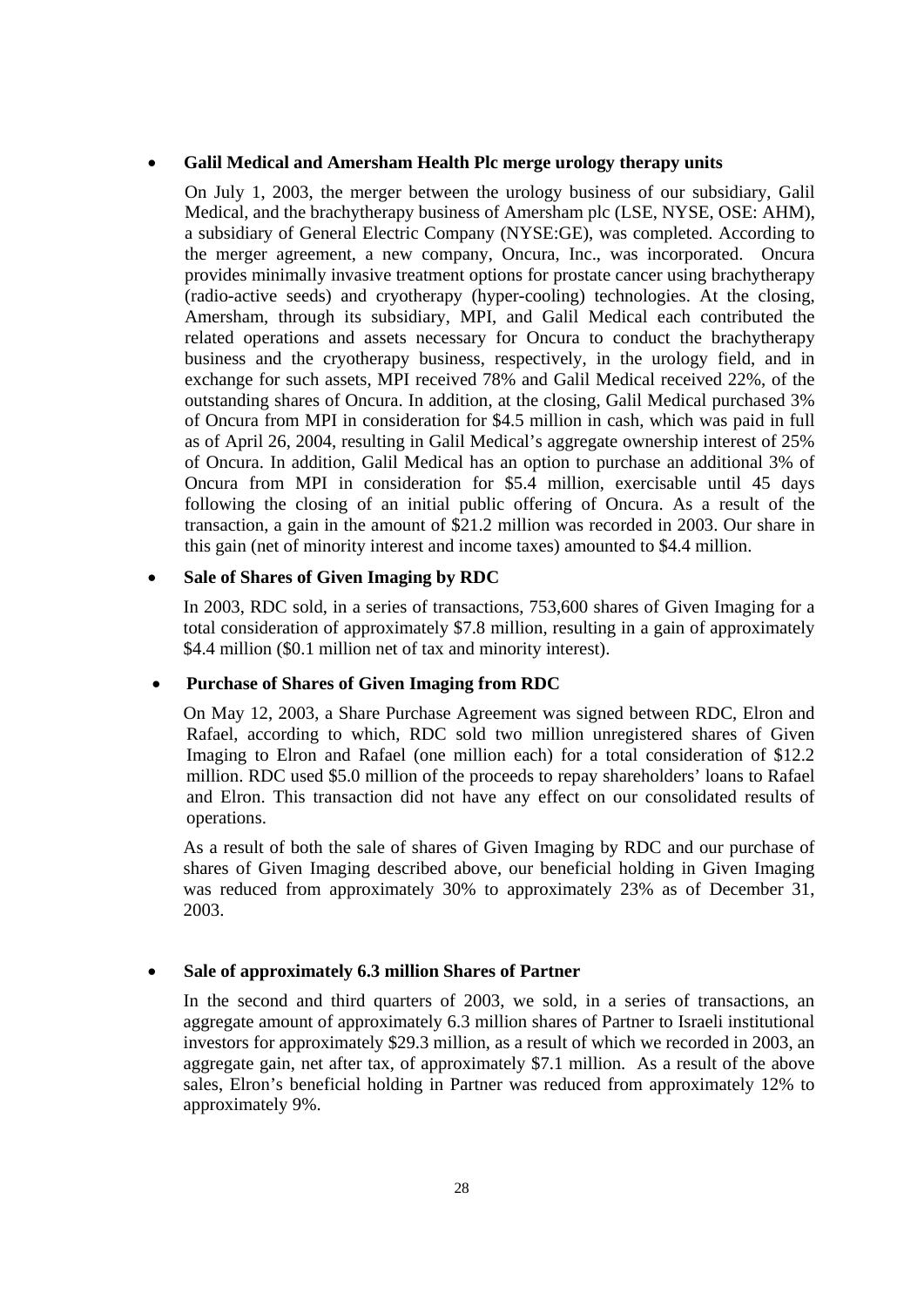### • **Investment in Oren Semiconductor**

In July 2003, we invested \$3.0 million in Oren Semiconductor, as part of an aggregate investment of \$8.0 million from existing shareholders and from Zoran Corporation (Nasdaq: ZRAN). In addition to this investment, we and other existing shareholders converted all the loans previously granted to Oren, in the amount of approximately \$8.4 million, of which our part was approximately \$4.4 million. Following the investment and the loan conversion, our interest in Oren increased from 17% to approximately 41%.

## • **Investment in Wavion, Inc.**

During 2003, we invested \$3.0 in Wavion in consideration of Series B preferred shares, out of an aggregate amount of \$12.5 million raised by Wavion in a private placement from us and new investors. In addition to this investment, we converted the loans previously advanced to Wavion in the aggregate amount of \$1.5 million into Wavion preferred stock. As a result, our ownership interest in Wavion decreased from 45% to approximately 38%.

#### • **Sale of Elron SW (formerly Elron Software, Inc)**

On September 2, 2003, our subsidiary, Elron SW Inc. ("ESW"), sold substantially all of its assets and business to Zix Corporation (Nasdaq: ZIXI) ("Zix"), a global provider of e-messaging protection and transaction services, in consideration for 1,709,402 shares of Zix's common stock, then with a market value of approximately \$6.0 million and a 5.75% convertible note ("the Note") of \$1.0 million. Of the 1,709,402 shares of Zix common stock, ESW undertook to grant a beneficial interest in approximately 85,000 common shares to certain of its former employees in recognition of services rendered to ESW. In addition, Zix assumed certain liabilities of ESW in the net amount of approximately \$1.0 million. Simultaneously with the closing of the sale, we purchased the 1,709,402 shares of Zix common stock and the Note from ESW for approximately \$6.2 million, based on the principal amount of the Note and the last closing sale price of the Zix Shares on the Nasdaq National Market prior to the closing. The transaction resulted in a gain of approximately \$4.1 million.

The Note was converted into 262,454 shares of Zix Common stock, in the fourth quarter of 2003.

As of June 21, 2004, we sold 1,751,383 shares of Zix (including 262,454 shares resulting from the conversion of the Note) in consideration of approximately \$16.0 million, and recognized an aggregate gain of approximately \$9.8 million (\$6.5 million net of tax). As of June 21, 2004, the remaining shares of common stock held by us constitute less than 1% of the outstanding share capital of Zix.

## • **Sale of MediaGate assets and business**.

 On January 28, 2004, our subsidiary MediaGate, completed the sale of its technology and related intellectual property assets to Telrad Networks Ltd. ("Telrad"). Telrad is an Israeli corporation providing telecommunications solutions in a wide range of areas to many countries in Latin America, Africa, Eastern Europe and Asia Pacific.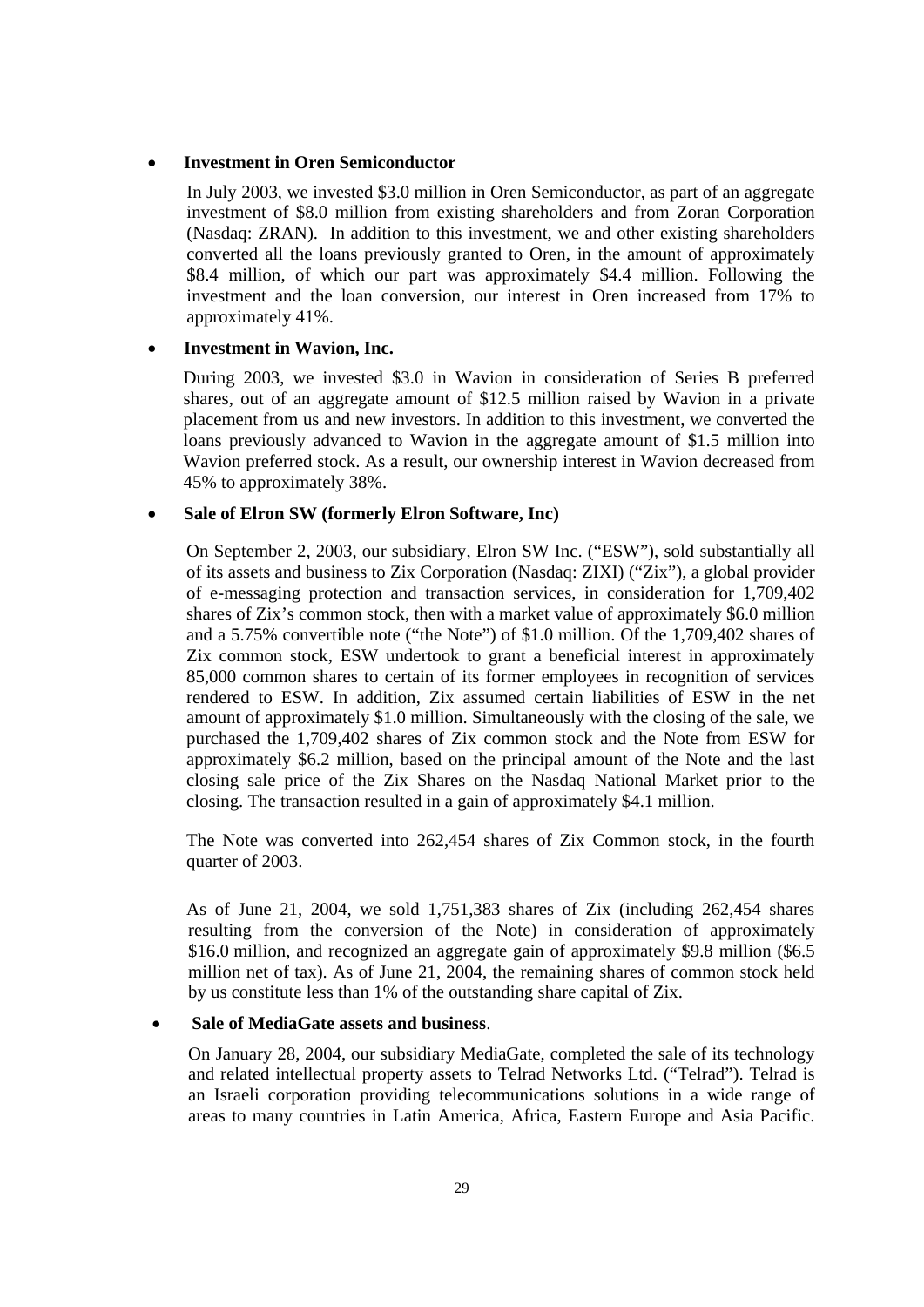According to the agreement, the consideration for the technology is in the form of future royalties, up to a maximum of \$5.0 million, to be paid on future sales through December 31, 2009, of products that are based on MediaGate's technology. The royalties range from 5% of sales in 2004 to 15% of all sales in 2009 and are pledged in favor of MediaGate's lending bank up to an amount of \$2.6 million.

## Sale of KIT eLearning ("KIT").

In March 2004, KIT, a provider of online academic programs, in which we held a 45% ownership interest, was sold to Online Higher Education, a subsidiary of Laureate Education, Inc. (Nasdaq: LAUR) (Laureate) (formerly known as Sylvan Learning Systems, Inc.), a global leader in higher education, for an immediate cash payment of \$9.4 million and a future payment of up to an additional \$10.0 million based on future earnings of KIT in 2006 and 2007. The other selling shareholders of KIT are our controlling shareholder, DIC and Kidum IT Ltd., a privately held Israeli company. From the \$9.4 million immediate proceeds of the sale, we received an amount of approximately \$5.7 million and we recorded a gain of approximately \$5.3 million.

## • **NetVision Request for Public Offering.**

On March 30, 2004, NetVision Ltd., one of Israel's largest Internet service providers (ISP), in which we hold approximately 46% of the outstanding shares , filed a request with the Israeli Securities Authority and the Tel Aviv Stock Exchange ("TASE") for a proposed public offering of its shares on the TASE. The other major shareholder of NetVision is our controlling shareholder, DIC, which also holds 46% of NetVision, following DIC's purchase of the NetVision shares from Tevel, in March 2004. The request is a preliminary step in the proposed offering and there is no assurance that the proposed offering will take place.

## • **Investment in ChipX (formerly Chip Express)**

In March 2004, ChipX, a manufacturer of late-stage programmable applicationspecific integrated circuits, or structured ASICs, raised \$12.0 million in a private placement, in which we invested approximately \$2.6 million. Following the investment, our holding in ChipX decreased from approximately 36% to approximately 27%.

## • **Given Imaging Completes Secondary Offering**

On June 23, 2004, Given Imaging completed its secondary public offering of 2,880,750 ordinary shares at \$32.00 per share of which 1,500,000 were sold by Given Imaging and 1,380,750 (including 375,750 in overallottments) were sold by selling shareholders including 300,000 ordinary shares by our 49.6% owned subsidiary, RDC. Given Imaging received net proceeds from the offering of approximately \$44.1 million. We also hold a direct interest in Given Imaging, but did not participate in the offering.

As a result of the sale of Given Imaging's shares by RDC and the decrease in our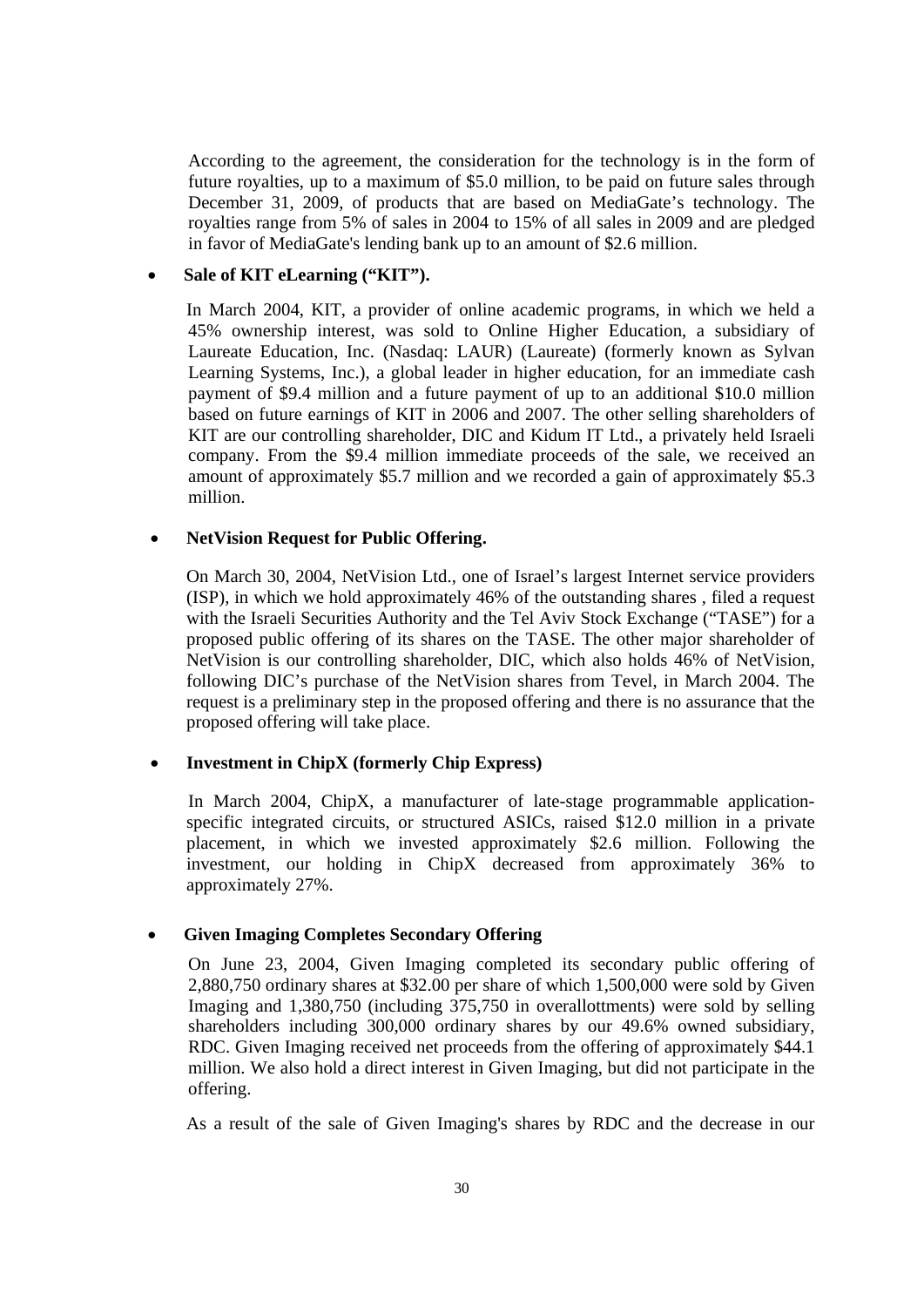direct and indirect interest (through our holdings in RDC) in Given Imaging from approximately 16% to approximately 15%, we will record a gain, net of tax and minority interest, in the second quarter of 2004, of approximately \$6.5 million.

 The following are the significant investments and divestitures which we and companies in our group completed in 2001 and 2002:

## • **Sale of the E-business Activity of Elron TeleSoft to Forsoft Multimedia**

During the third quarter of 2001, Elron TeleSoft sold certain activities in its e-business field to Forsoft Multimedia Solutions Ltd. in consideration for \$3.4 million, resulting in no material effect on our consolidated results of operations.

#### • **Given Imaging Initial Public Offering**

In October, 2001 Given Imaging completed its initial public offering of 5,000,000 shares at a price to the public of \$12.00 per share. Given Imaging's ordinary shares were listed on the Nasdaq National Market under the symbol "GIVN".

#### • **Sale of 380,000 Shares of Elbit Systems**

In the fourth quarter of 2001, we sold 380,000 shares of Elbit Systems for approximately \$6.6 million resulting in a gain of approximately \$3.0 million.

## • **Sale of the Government Activity of Elron TeleSoft to Elbit Systems**

In January 2002, Elron TeleSoft completed the sale of its net assets and activities in the government field to Elbit Systems for approximately \$5.7 million, with no material effect on our consolidated results of operations.

## • **Merger with Elbit**

On May 15, 2002, we completed our merger with Elbit Ltd., in which we previously held 44% of the outstanding shares. Pursuant to the Agreement and Plan of Merger signed on October 31, 2001, Elbit merged with us and we issued to Elbit's shareholders (other than us) approximately 5,617,601 of our shares, based on an exchange ratio of 0.45 of one of our ordinary shares for each ordinary share of Elbit. The value of our ordinary shares issued amounted to approximately \$70.2 million. The merger was approved by our and Elbit's shareholders, creditors and optionholders on April 28, 2002 and April 29, 2002, respectively, and by the District Court of Tel-Aviv-Jaffa. At the end of trading on May 15, 2002, Elbit's shares ceased trading on Nasdaq and the TASE.

## • **DEP Share Purchase**

On May 6, 2002, we completed the share purchase of DIC's shares in DEP, a technology holding company in which we previously held 33% of the outstanding share capital. Pursuant to the share purchase agreement signed on November 19, 2001 with DIC, we issued 2,261,843 ordinary shares to DIC in exchange for all of the shares held by DIC in DEP, representing 67% of the outstanding share capital of DEP, and DIC's rights to loans provided by DIC to RDC. The aggregate value of our ordinary shares issued amounted to approximately \$29.5 million. The transaction was approved by our shareholders at a special meeting held on April 28, 2002.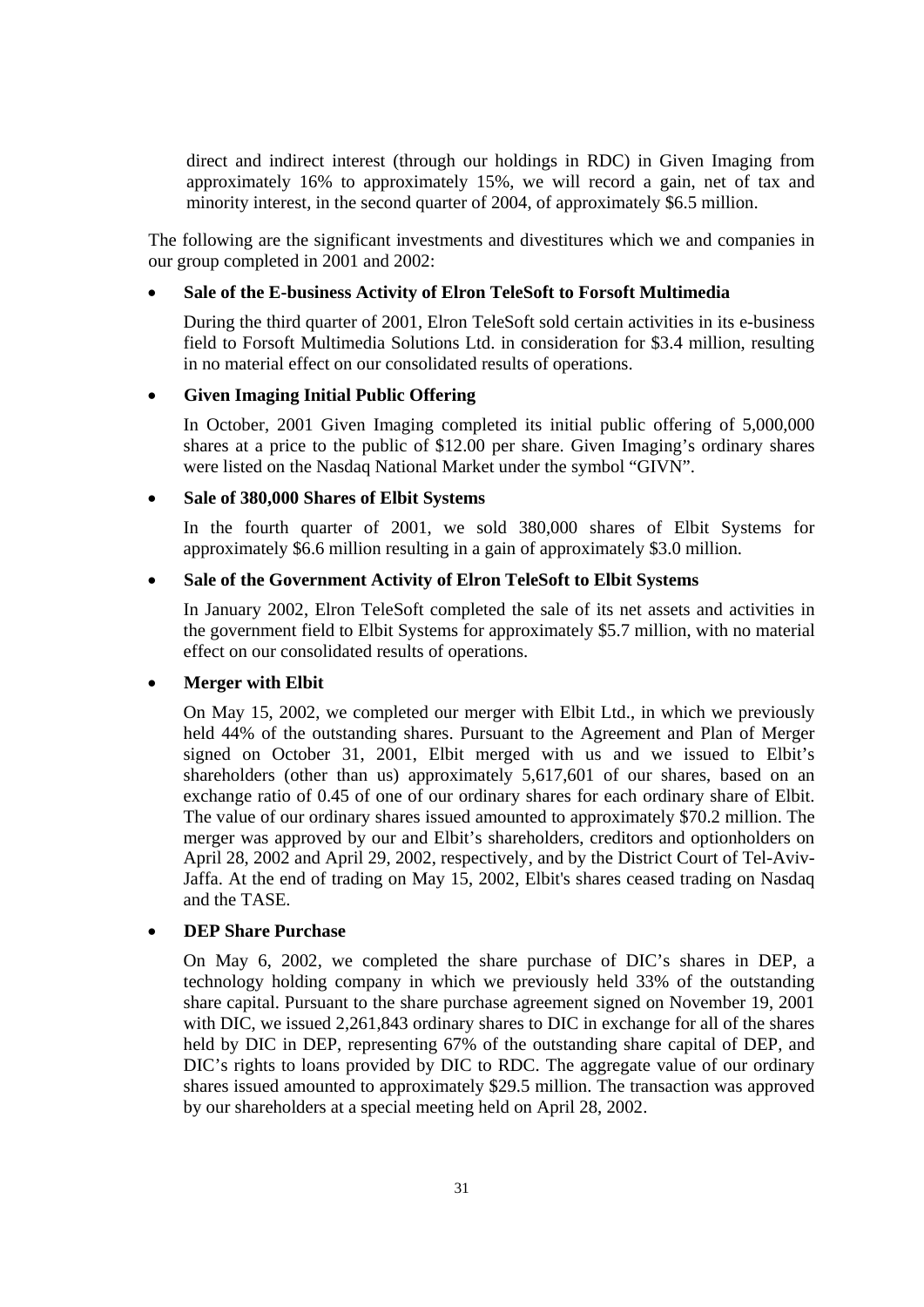#### • **Acquisition of controlling interest in Galil Medical Ltd.**

During 2002, we and RDC converted notes of Galil Medical Ltd. or Galil, in the amount of approximately \$3.2 million which were granted during November and December of 2001, into preferred shares.

In addition, we and RDC together invested in convertible notes of Galil an amount of approximately \$3.7 million and \$5.7 million in 2002 and 2003, respectively.

On June 27, 2002, we purchased an additional 10.75% of Galil's outstanding shares from Lumenis Ltd., in consideration for \$0.8 million. In the same transaction, DIC also purchased an additional 10.75% of Galil's outstanding shares from Lumenis under the same terms and conditions.

As a result of these transactions, our ownership interest increased to approximately 15% directly and approximately 37% indirectly through RDC, as of June 27, 2002, thereby giving us directly and indirectly, through RDC, a controlling voting interest in Galil. Accordingly, Galil's financial results were consolidated with our results of operations subsequent to June 30, 2002.

#### • **Investment in A.M.T. Advanced Metal Technologies Ltd.**

In August 2002, we completed a new investment of approximately \$5.0 million in convertible notes of AMT, an Israeli private company which develops, markets and licenses technologies, through its group companies, for amorphous and nanocrystalline advanced materials, as methods and solutions for a wide range of commercial applications. Currently, AMT is focusing on two of its group companies, A.H.T. Advanced Heating Technologies Ltd., which uses amorphous metals for heating products, and Confirm Technologies Ltd. (formerly A.C.S. Advanced Coding Systems Ltd.), which develops, markets and sells products using amorphous materials for brand protection against counterfeiting and anti-shoplifting electronic article surveillance. The investment formed part of an aggregate investment in AMT of approximately \$8.7 million, of which the existing shareholders of AMT invested \$3.7 million. The convertible notes are convertible into preferred shares of AMT or its group companies. As a result of the investment, Elron held approximately 28% of AMT on a fully diluted and as converted basis.

## • **Sale of Elbit Vflash**

On September 23, 2002, Elbit VFlash, a wholly-owned subsidiary of Elbit, sold a significant portion of its assets to 24/7 Real Media Inc., or 24/7 (Nasdaq: TFSM), in exchange for 4,100,000 shares of common stock of 24/7. 24/7 provides marketing and technology solutions to online marketers and publishers. Of the 4,100,000 shares of common stock of 24/7 it received, Elbit Vflash undertook to grant a beneficial interest in approximately 725,000 shares of common stock to former employees in recognition of services they rendered to Elbit VFlash prior to the sale. Concurrently with the above sale, we invested \$1.0 million in consideration for 100,000 convertible preferred shares of 24/7 which were subsequently converted into 4,840,271 shares of common stock of 24/7. As a result of this transaction, we recorded a gain, net of tax, of approximately \$2.0 million.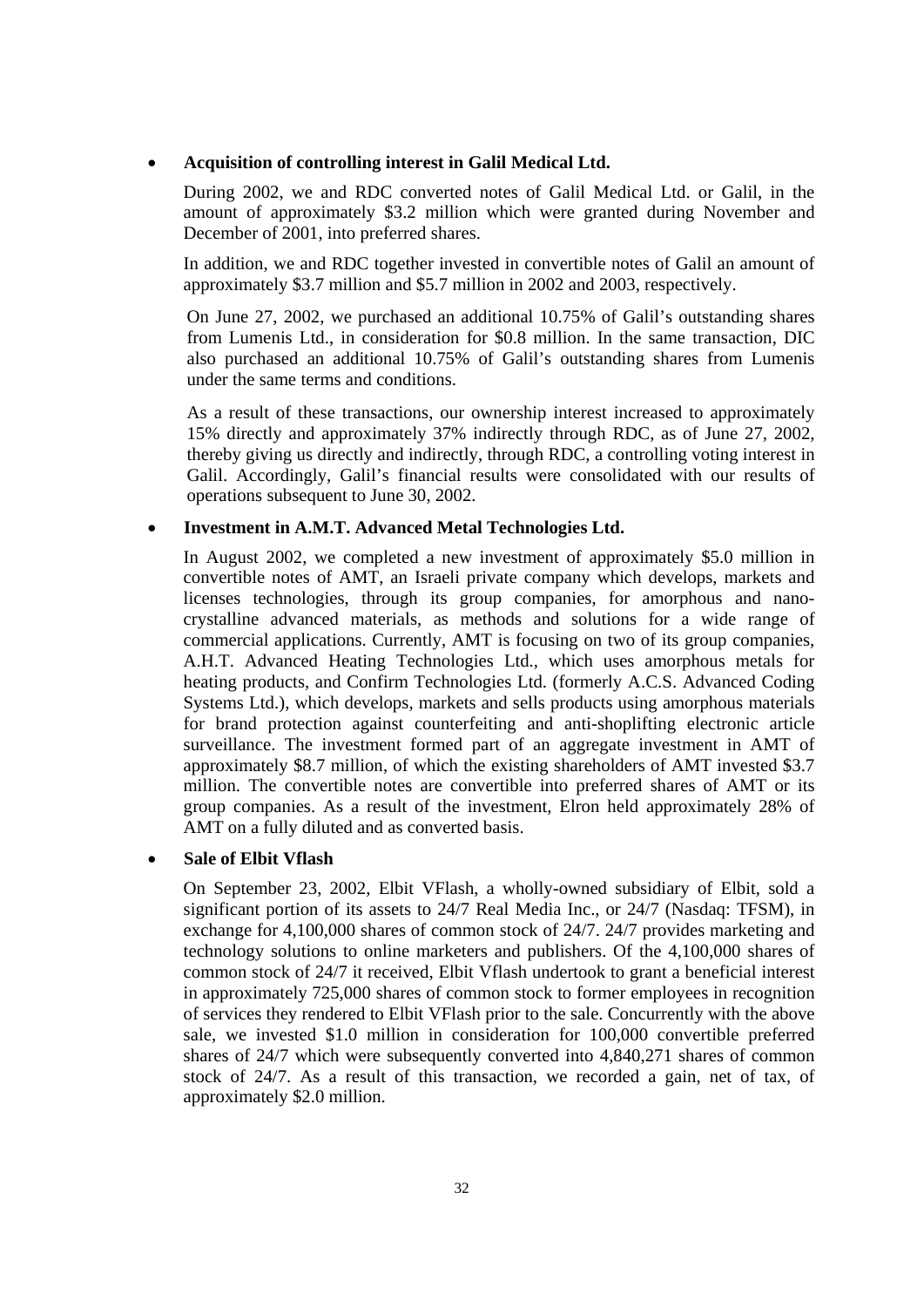As of December 31, 2003, we sold all of our shares of 24/7 for approximately \$5.2 million resulting in a gain of approximately \$0.8 million.

#### • **Sale of 380,000 Shares of Elbit Systems**

In the fourth quarter of 2002, we sold 380,000 shares of Elbit Systems for approximately \$5.9 million. As a result, we recorded a gain, before tax, of approximately \$1.8 million and our share in Elbit Systems decreased to approximately 20%.

## • **Transfer of Our Interests in Textology, Cellenium and I.C.C. Israel Commerce Community**

During 2002 and at the beginning of 2003, we transferred all our shares in Textology, Inc., in which we held a 67.8% interest, to the other shareholder of Textology, all of our shares in Cellenium MCS Ltd., in which we held a 50% interest, to the other shareholder of Cellenium, and substantially all of the assets of I.C.C. Israel Commerce Community Ltd. to Yael Software & Systems Ltd., in each case for future consideration conditional upon the occurrence of certain events. During 2002 and 2003, we recorded a write down of \$2.9 million and \$3.3 million in respect of these companies.

## **Business Overview**

The business overview discussed below is presented in accordance with our two reportable segments, the systems and projects segment and other holdings and corporate operations.

## *The Systems and Projects Segment – Elron TeleSoft, Inc.*

Elron TeleSoft, Inc. develops and markets revenue assurance software products for telecom customers as well as providing network management system, IP solution products and professional services. Elron TeleSoft also distributes Agilent Technology's Signaling Systems number 7 or SS#7, based products in the Israeli market.

During 2001 and through the beginning of 2002, Elron TeleSoft sold its activities in the ebusiness and government fields and since then has been focused exclusively on the telecommunications service provider market. This mainly accounts for the decrease in Elron TeleSoft's annual revenues in 2002 as compared to 2001 presented below.

Elron TeleSoft's annual revenues amounted to \$7.4 million in 2003 (\$5.7 million in Israel and \$1.7 million in the rest of the world); \$10.1 million in 2002 (\$8.0 million in Israel and \$2.1 million in the rest of the world) and \$23.8 million (including \$11.0 million in the telecommunications service provider market) in 2001 (\$21.7 million in Israel and \$2.1 million in the rest of the world). Elron TeleSoft's customers in the telecommunications service provider market consist of Israeli operators (Bezeq, Cellcom, Partner and Pelephone, Bezeq International, Barak and Mirs) and international operators either directly (such as MobilTel Bulgaria and Cyta Cyprus) or indirectly through its partners Agilent Technologies (such as NTT) and ECtel (such as Cable & Wireless Panama and Cable & Wireless Barbados).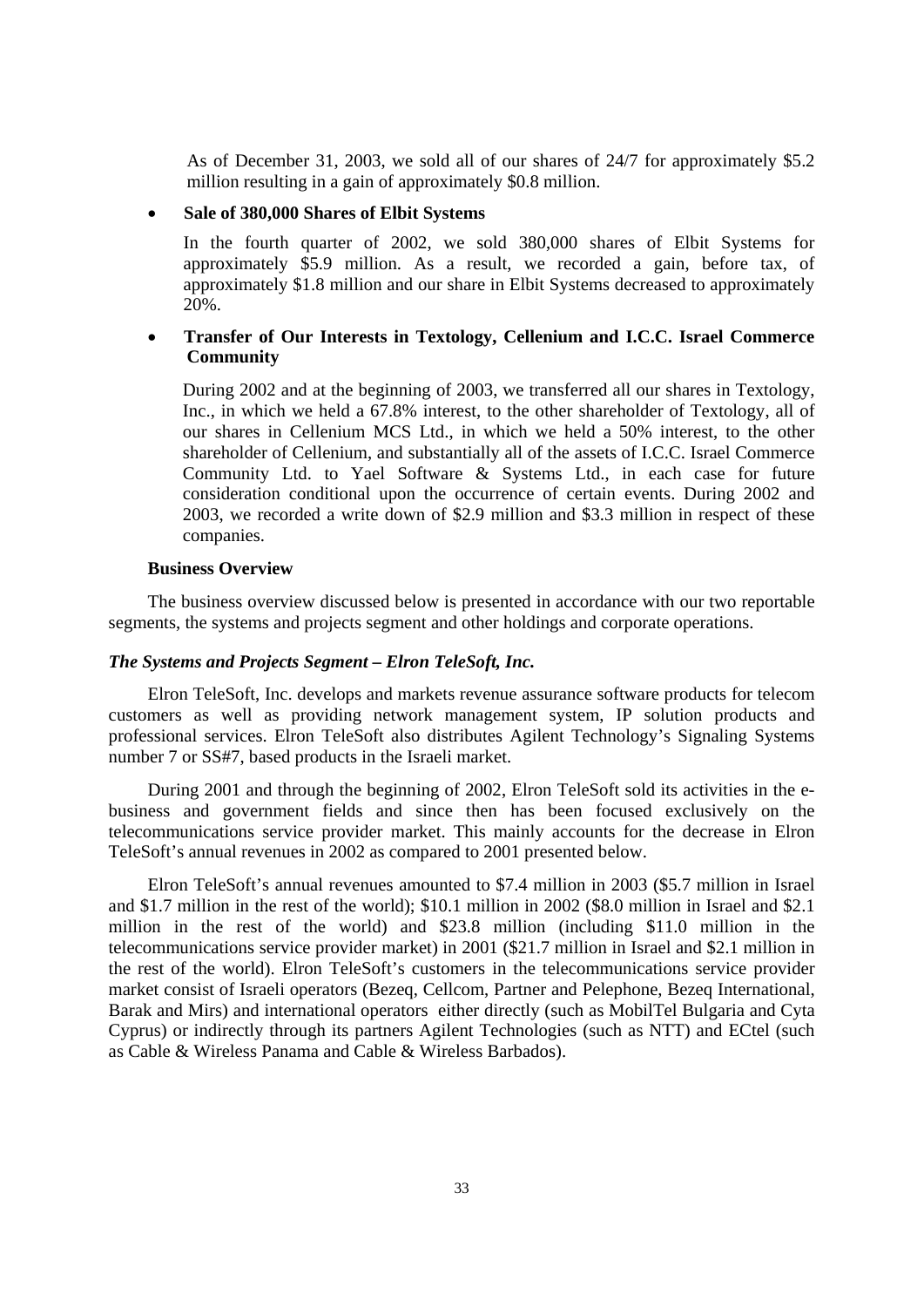#### Products

Elron TeleSoft's product portfolio consists of three product lines: revenue assurance solutions (Process Control – including data-base conformity and Switch-to-Bill reconciliation), Internet Access Management and Network Management Systems, or NMS. Elron TeleSoft's main products are:

#### *RAP – Revenue Assurance Process Control*

The RAP continuously identifies revenue leaks in order to provide telecommunication companies with automatic and systematic tools in order to monitor its processes. Risk points are identified, monitored and managed and leaks are sealed. By exercising greater control, telecommunication companies can improve both revenue and income levels. The RAP provides functionality and methodology to build, control and validate processes within both wireline and wireless operators.

#### *ESSB - Switch-to-Bill Reconciliation Tool*

The ESSB collects different formats of unbilled and incorrect data records from various sources such as switches, billing, mediation and signaling systems. Using special algorithms and filters, ESSB compares the various sources of with different multi-cycled keys, analyzes the discrepancies and fixes them by adding the relevant (missed or mistaken) information.

#### *Call Performance Management*

Call Performance Management, or CPM, works in conjunction with Agilent Technology's SS#7 surveillance systems to resolve telecommunications carrier needs. CPM analyzes, in real time, network traffic and quality of service on the telephone network.

### *Competition*

As Elron TeleSoft is in the process of transitioning its business from a pure systems integration company operating mainly in Israel into a more international telecommunications software product and system integration company focusing on revenue assurance (Process Control and Switch-to-Bill reconciliation) it faces competition from both Israeli and global system integrators and software vendors such as ECtel and TTI Telecom, ConneXn, Visualwireless, Wedo, Vibrant, Sotas, Cerebrus and local in-country software houses and consulting competitors which operate in these fields.

#### Sales and Marketing

Elron TeleSoft's sales and marketing activities include the following steps:

• Early contacts and discussions with potential customers and partners directly or through resellers or agents;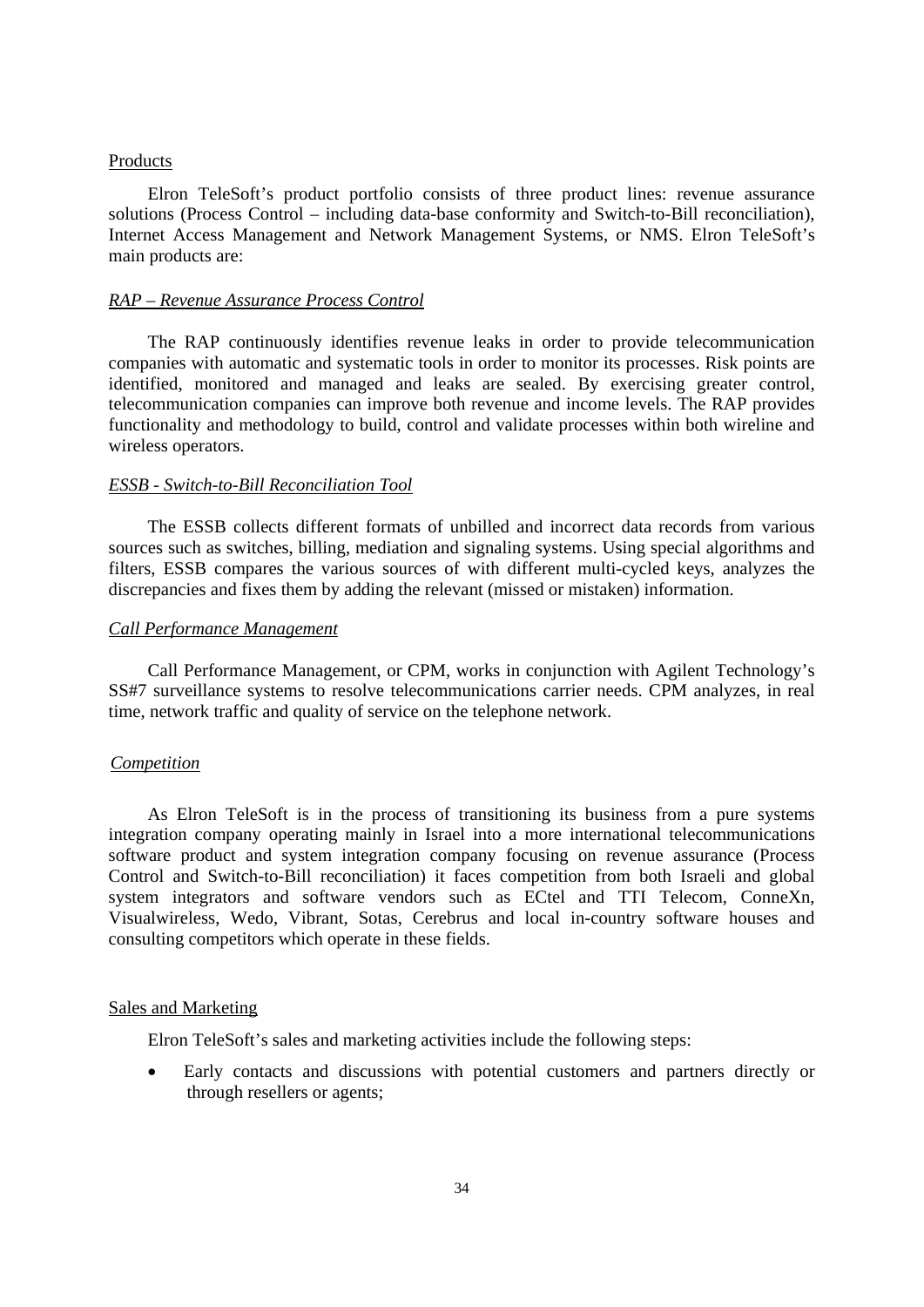- Understanding the customer's needs and constructing the installation, customization and implementation plan;
- Solutions may incorporate the licensing of Elron TeleSoft's products, third party products and software development;
- Preparation of proposals and contract negotiations; and
- Case study publications.

#### Research and Development

While Elron TeleSoft's research and development team consists of teams for each product, its efforts are currently primarily directed toward revenue assurance products (RAP and ESSB), functionality enhancements and the development of new modules intended to broaden Elron TeleSoft's product portfolio in the telecommunications field.

#### Maintenance and Support

Elron TeleSoft provides maintenance services packages to its customers adjusted to the specific needs and requirements of each customer in accordance with Elron TeleSoft's standard terms and with the applicable terms of its suppliers/subcontractors. Such maintenance packages vary among customers and may include working hours coverage, 24 hours a day - seven days a week coverage, bug fixing, updates, upgrades, third party coverage including updates/upgrades and consultation.

#### *Other Holdings and Corporate Operations*

This segment includes holdings in other companies in our group and our corporate operations, which provides strategic and operational support to the group companies. Through our corporate operations, we are involved in our group companies regarding matters of policy, strategic planning, marketing, selecting and manning senior management positions, approving investments and budgets, financing and the overall ongoing monitoring of our group companies' performance. In addition to our representation on the boards of directors of our group companies, we provide hands-on assistance to the group companies' management in support of their growth.

Our group companies are engaged in five main fields of advanced technology, namely: (i) medical devices; (ii) defense electronics; (iii) communications; (iv) semiconductors and (v) advanced materials. The business overview of this reportable segment is presented, for the purposes of convenience only, according to the six main fields listed above, none of which is considered a separate reportable segment.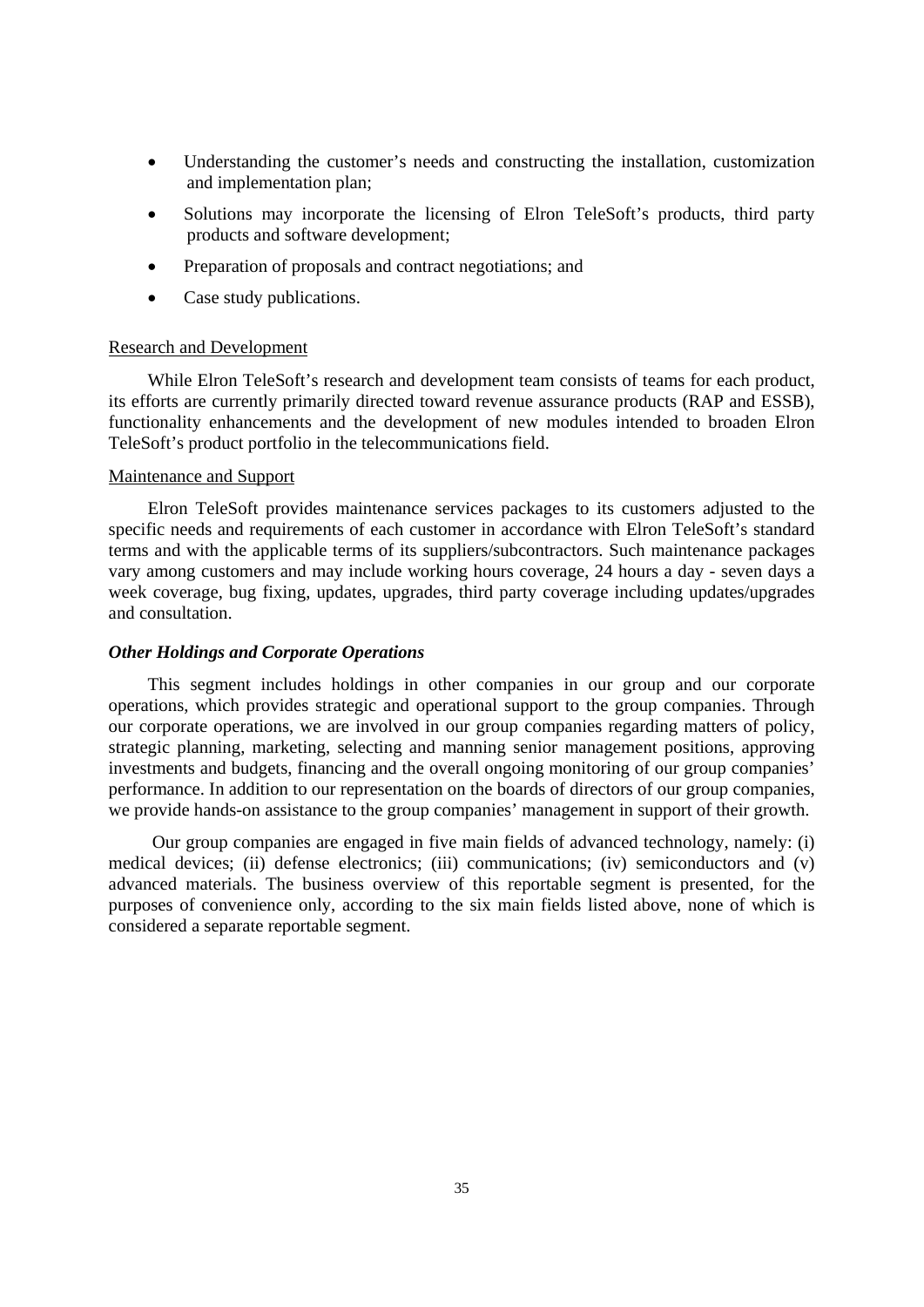## **1. Medical Devices**

Our activities in the field of medical devices consist mainly of our holdings in the following companies:

- Given Imaging Ltd., in which we beneficially own as of June 23, 2004, approximately 20% of the outstanding shares representing all shares owned by us and RDC, or approximately 15% representing our direct holding and our share in the holding of RDC;
- Galil Medical Ltd., in which we beneficially own approximately 59% of the outstanding shares representing all shares owned by us and RDC, or approximately 39%, representing our direct holding and our share in the holding of RDC;
- Oncura, Inc. in which we beneficially own approximately 25% of the outstanding shares representing shares owned by Galil Medical, or approximately 10%, representing our share in the holding of Galil Medical; and
- Notal Vision, Inc., in which we hold approximately 26% of the outstanding shares.

#### *Given Imaging Ltd.*

 Given Imaging is an Israeli company that develops, manufactures and markets innovative diagnostic products for disorders of the gastrointestinal tract. It pioneered capsule endoscopy, a proprietary approach to visual examination of the gastrointestinal tract through the use of a miniaturized video camera contained in a disposable capsule. Given Imaging was incorporated in Israel by RDC in January 1998. Its initial public offering and listing on the Nasdaq National Market occurred in October 2001 and its shares are traded under the symbol "GIVN". In March, 2004, Given Imaging also listed its shares on the TASE.

 The M2A capsule is easily ingested by the patient and moves naturally through the gastrointestinal tract without discomfort to the patient while wirelessly transmitting high quality color images and data to a portable recorder. Given Imaging believes that capsule endoscopy provides a patient-friendly solution that addresses a significant market opportunity and overcomes many of the shortcomings of traditional diagnostic tools for gastrointestinal disorders.

 In 2001, Given Imaging commenced marketing the Given System, its capsule endoscopy platform, with the M2A Small Bowel Capsule for detection of disorders of the small bowel. As of March 31, 2004, it had an installed base of 1,771 (including 40 workstations provided in connection with clinical trials) Given Systems and more than 100,000 disposable capsules have been sold in over 50 countries worldwide. Given Imaging recently developed the M2A Esophageal Capsule for use with the Given System for detection of disorders in the esophagus. In May 2004, Given Imaging formed a strategic marketing and sales alliance with Ethicon Endo-Surgery, a Johnson & Johnson company, to market the M2A Esophageal Capsule following clearance from the FDA. Given Imaging has also developed the Patency Capsule and system, which is a dissolvable capsule that enables physicians to determine whether there are obstructions or strictures in the gastrointestinal tract. It launched the Patency Capsule and system in Europe in November 2003 and are conducting clinical trials for the Patency Capsule and system in the United States and, if results are favorable, Given Imaging plans to pursue FDA clearance.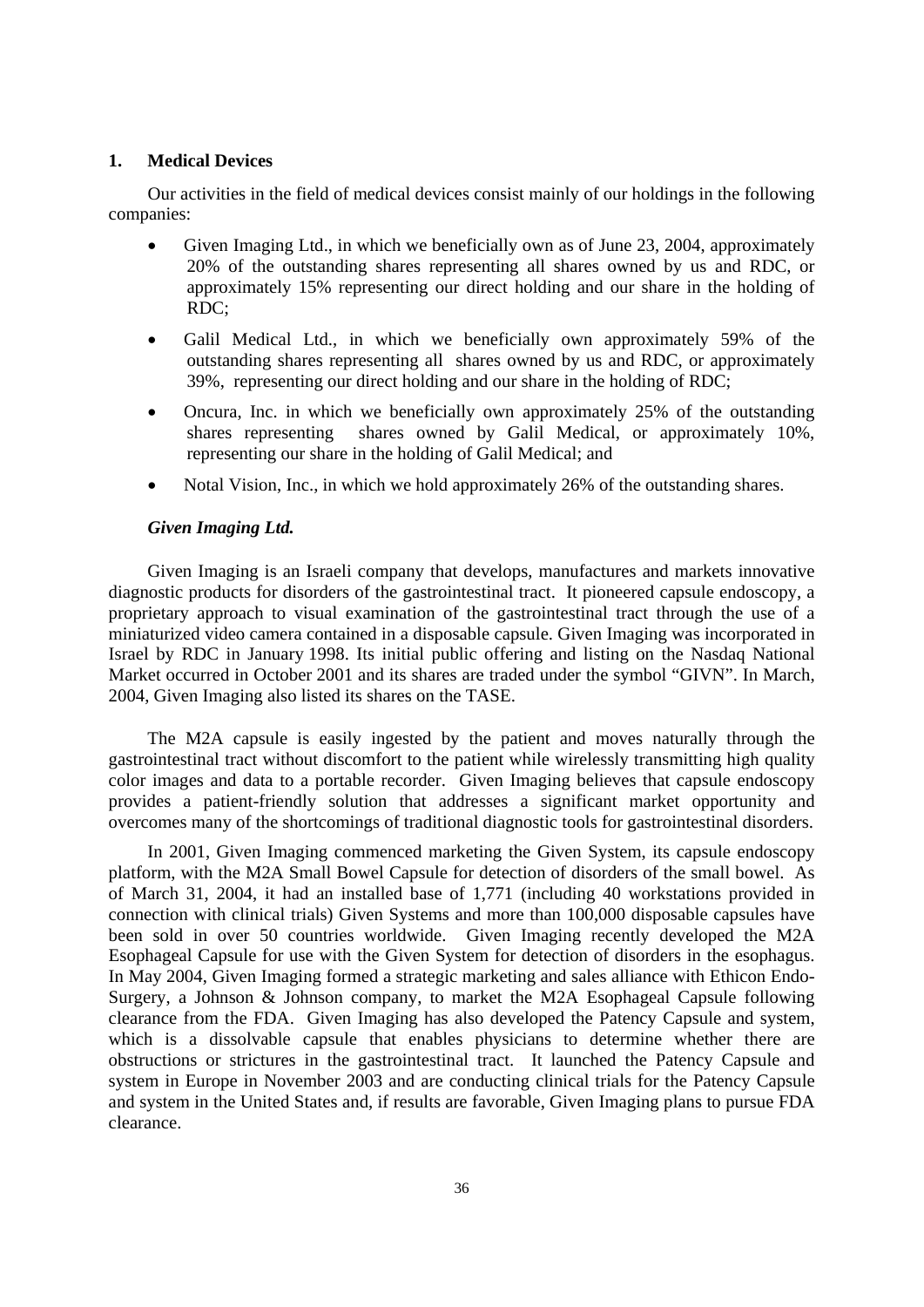Given Imaging commenced sales in late 2001. Given Imaging recorded revenues of \$40.5 million in 2003, \$28.9 million in 2002 and \$4.7 million in 2001.

Given Imaging currently markets and sells the Given System through a combination of direct sales through its subsidiaries, and through independent distributors in over 50 jurisdictions.

The Given System consists of the M2A capsule, a portable data recorder and sensor array, and a dedicated computer workstation. Given Imaging currently assembles and tests each M2A Small Bowel Capsule capsule at its facilities in Yoqneam, Israel. The manufacturing process for the M2A Small Bowel Capsule consists primarily of assembling externally purchased components and sub-assemblies in an environmentally controlled area. In March 2002, Given Imaging completed installation of a semi-automated production line for the manufacture of the M2A Small Bowel Capsule. During the first quarter of 2003, Given Imaging installed an additional semi-automated production line in Yoqneam, Israel bringing its total manufacturing capacity of M2A capsules in Israel to 350,000 units a year and has also installed a third semiautomated production line with a capacity of 180,000 units a year outside of Israel for backup purposes. In June 2002, Given Imaging also entered into a one year non-exclusive technical services agreement with Pemstar, the supplier of the production line, pursuant to which Pemstar provided Given Imaging with technical services relating to the manufacture of the M2A Small Bowel Capsule. Given Imaging is currently negotiating the terms of the extension of this agreement. The portable data recorder and sensor array forming part of the Given System are manufactured externally and assembled tested at its facilities. The computer workstation is an off-the-shelf computer workstation pre-loaded with Given Imaging's RAPID software.

Given Imaging's research and development activities are conducted internally by its research and development staff, primarily at its facilities in Yoqneam, Israel. Given Imaging's research and development efforts are focused primarily on developing new capsules to be used in the detection of abnormalities in other areas of the gastrointestinal tract. Given Imaging holds one issued patent in the United States and Israel on an in vivo video camera system and one issued patent in France and Israel on an optical system for in vivo imaging. Given Imaging acquired the rights to its issued U.S. and Israeli patents in January 1998 under a technology purchase and license agreement with Rafael. Given Imaging's issued patents in the United States, Israel and France expire in January 2014, July 2014 and July 2015, respectively. Given Imaging holds eight additional issued patents in Australia, France, Israel and the United States covering different elements of its technology and expiring between July 2014 and August 2022. As of March 31, 2004, Given Imaging had 100 priority applications relating to various elements and functions of its product and enhancements.

# *Galil Medical Ltd.*

Galil Medical Ltd., an Israeli company established by RDC in 1997, is a provider of minimally invasive temperature-based therapies for treatment of both benign and malignant diseases of the prostate and other urological diseases such as kidney tumors. Galil Medical's technology involves freezing and thereby ablating diseased tissue in a technique commonly referred to as cryotherapy. Since 1999, Galil was focused on developing products to address specific urologic diseases including prostate and kidney cancer, and currently, following the completion of the merger of its urology related cryotherapy business with Amersham Health's brachytherapy business, Galil Medical is developing its technology for application in other areas including women's health.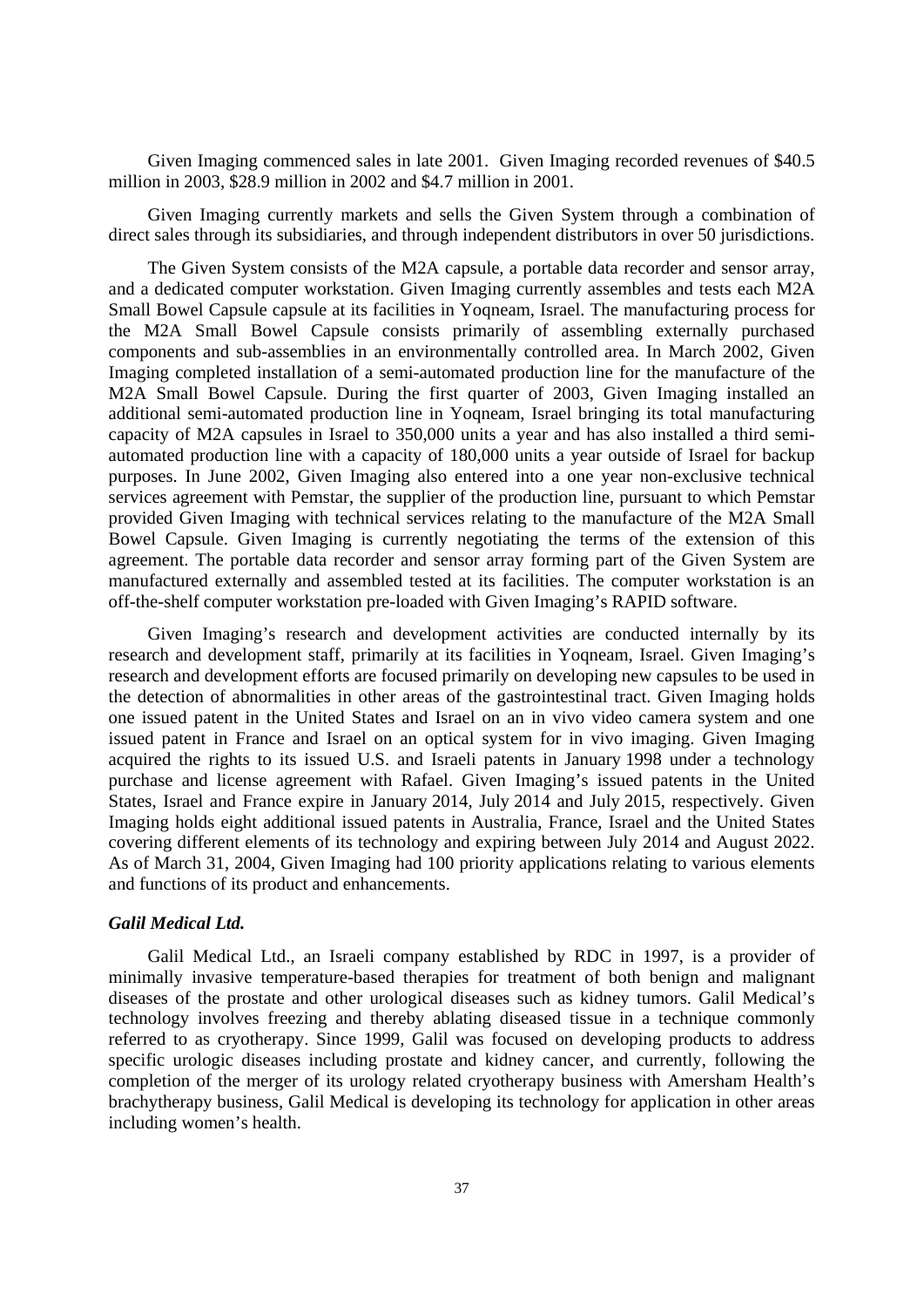On July 1, 2003 Galil and Amersham merged Galil Medical's urology related cryotherapy business with Amersham Health's brachytherapy urology business conducted through its subsidiary, MPI, into a new company named Oncura, Inc. The new company provides minimally invasive treatment options for prostate cancer using Amersham's brachytherapy (radio-active seeds) and Galil Medical's cryotherapy (hyper-cooling) technologies. Amersham and Galil each contributed the assets necessary for Oncura to conduct the brachytherapy business and the cryotherapy business, respectively, in the urology field. In exchange therefor, MPI received 78% and Galil received 22%, of the outstanding ordinary shares of Oncura. At the closing date, Galil Medical purchased an additional 3% of Oncura's shares from MPI for consideration of \$4.5 million in cash, resulting in Galil Medical holding an aggregate ownership interest of 25% in Oncura. In addition, Galil Medical has an option to purchase an additional 3% of Oncura from MPI in consideration for \$5.4 million, exercisable until 45 days following the closing of an initial public offering of Oncura.

Galil Medical and MPI each entered, separately, into supply and R&D service agreements pursuant to which Galil Medical and MPI shall provide Oncura with certain exclusive supply, manufacturing and R&D services in the urology field, upon a cost plus basis.

Galil Medical's research and development and manufacturing facilities are based in Yokneam, Israel.

Galil Medical's intellectual property consists of a combination of the intellectual property which it received from Rafael and the intellectual property developed by Galil Medical's research and development team. Galil Medical has 12 patents and 12 new pending applications of which five patent applications were submitted in 2003. Certain of the patents were transferred to Oncura as part of the transaction with Amersham.

As of December 31, 2003, Galil Medical had over 220 SeedNet™ machines installed worldwide. Galil Medical recorded annual revenues of \$7.6 million in 2003, \$5.0 million in 2002 and \$2.8 million in 2001.

On January 31, 2004, Galil Medical and its shareholders, entered into an agreement to restructure the share capital of Galil Medical pursuant to which all outstanding preferred shares, notes convertible into preferred shares and a shareholders loan were converted into ordinary shares and all their associated rights were cancelled. As a result of the restructuring, Elron's and RDC's respective holdings in Galil increased to 20% and 39%.

#### *Oncura, Inc.*

 Oncura, Inc., a Delaware corporation, markets and sells therapeutic device systems and related consumables used primarily in the performance of minimally-invasive, urologic cancer treatment. Oncura's products include implantable radioactive seeds and cryotherapy devices and related disposable kits used in the treatment of prostate and other urologic cancers.

 Oncura's formation was the result of a merger, completed July 1, 2003, between the urology business of Galil Medical, and the urology brachytherapy business of Amersham, a subsidiary of General Electric Company (NYSE: GE) conducted through its subsidiary, MPI, in consideration for 78% and 22% of the issued and outstanding shares of Oncura. Galil purchased an additional 3% of Oncura from MPI in consideration for \$4.5 million resulting in Galil Medical's owning an aggregate interest of 25% in Oncura. In addition, Galil Medical has an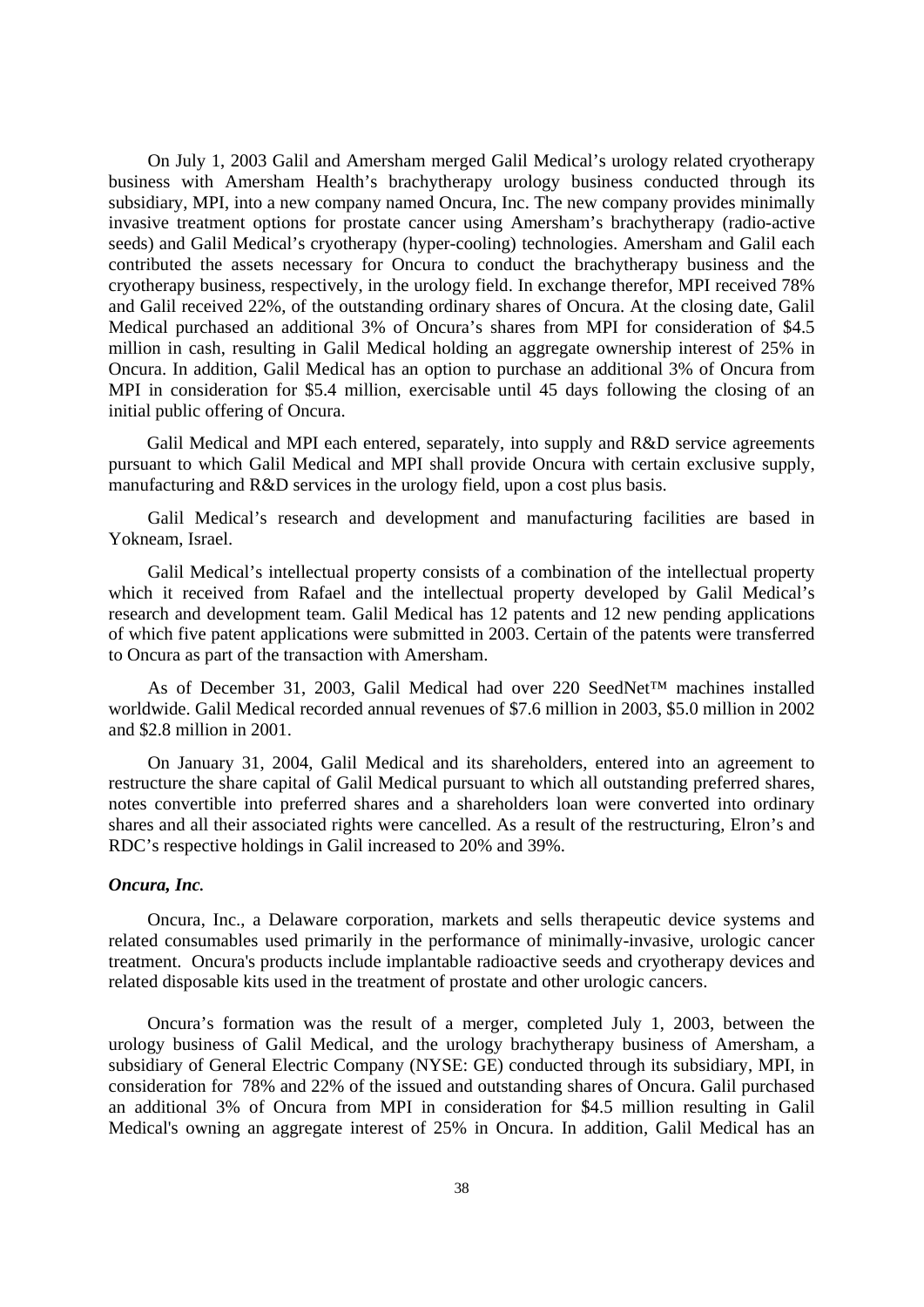option to purchase an additional 3% of Oncura from MPI in consideration for \$5.4 million, exercisable until 45 days following the closing of an initial public offering of Oncura. Oncura is headquartered in Plymouth Meeting, Pennsylvania, a suburb of Philadelphia. In addition, Oncura has an international management office located in Amersham, United Kingdom.

 Oncura does not manufacture any of the products it sells. The majority of these products are manufactured by its two shareholders, MPI and Galil Medical, and sold to Oncura under long-term supply agreements. Oncura also purchases certain products, principally a type of radioactive seed not manufactured by MPI, from a third-party supplier.

 Oncura markets and distributes its products directly and indirectly to several international markets, including, the United States, Canada, Europe, Russia, Israel, Greece, Korea, Philippines, Hong Kong, Australia, New Zealand, and portions of South America. In the United States, Oncura sells principally through its direct sales force. Outside of the United States, Oncura sells primarily through a network of affiliated and independent distributors and agents. Outside of the United States, Oncura's products are distributed primarily under long-term distribution agreements with Amersham affiliates.

 Oncura has also entered into services and research and developments agreements with its shareholders and affiliates for the provision of certain administrative and research and development services.

 Oncura expects to terminate a majority of its existing arrangements with its shareholders under both the distributor agreements and service agreements during 2004 and 2005. Upon termination, the services currently provided by shareholders under these agreements will be performed by Oncura or will be provided by third-party vendors.

 Oncura's intellectual property consists primarily of product brand names and product patented technology that it either owns or is licensed to Oncura by MPI and Galil Medical under exclusive licensing agreements.

As of April 30, 2004, Oncura has approximately 90 employees.

 Oncura's activities in the marketing and distribution of cancer therapy products are subject to extensive laws, regulations, regulatory approvals and guidelines. Within the United States, the Company's products must comply with the U.S. Federal Food Drug and Cosmetic Act, which is enforced by the FDA. Oncura must also comply with the regulations of the Competent Authorities of the European Union for any products sold in the member nations of the European Union. Oncura is also subject to various other regulations, regulatory approvals and guidelines in other markets in which it distributes its products. Oncura is not presently licensed to handle radioactive materials. Oncura's radioactive seeds are manufactured by MPI and third-party vendors and physical handling and delivery of all radioactive seeds to customers, including those manufactured by third parties, is the exclusive responsibility of MPI.

 Oncura's revenues since commencing operations in July 1, 2003 and through December 31, 2003 amounted to \$31.4 million.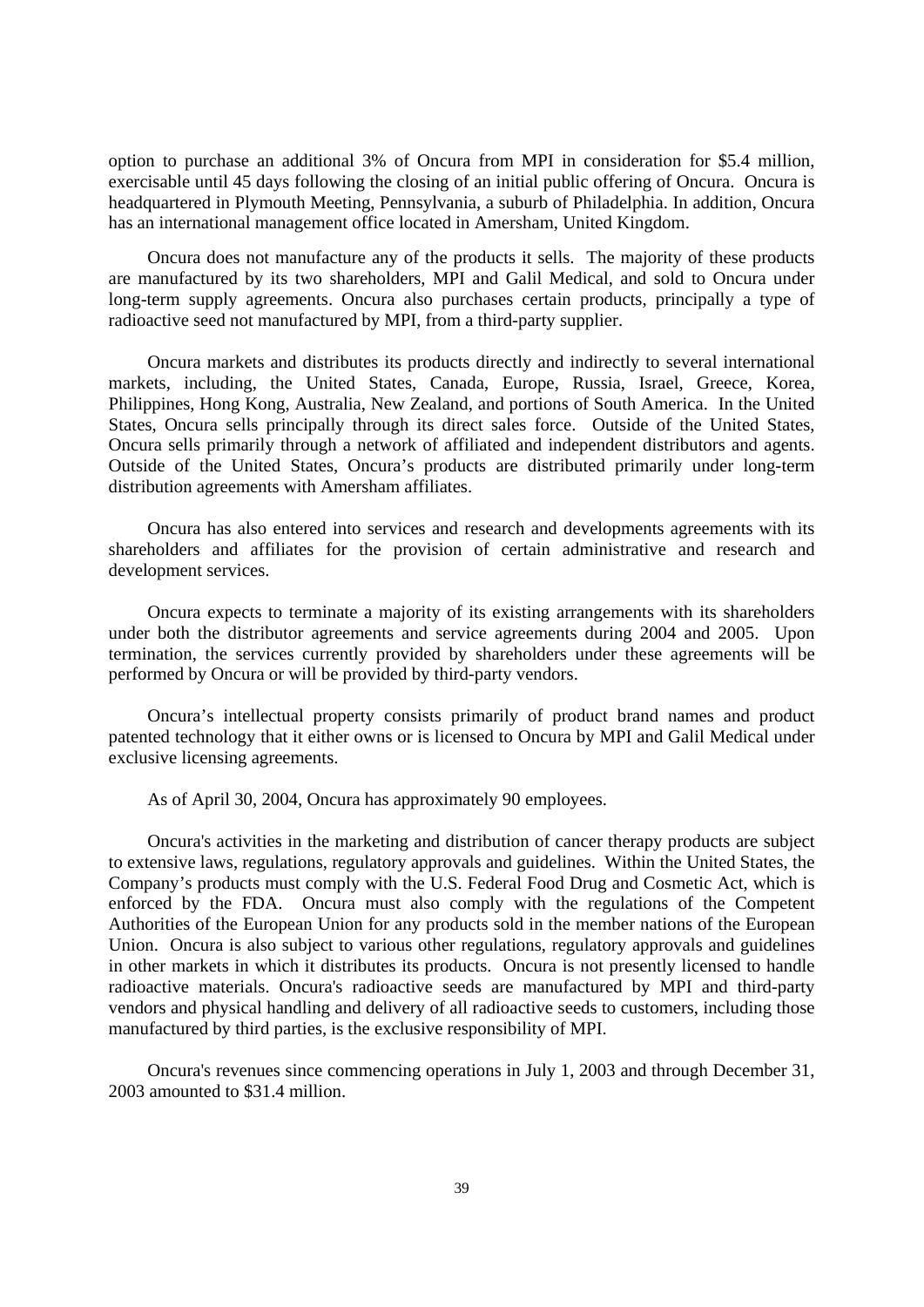# *Notal Vision*

Notal Vision Inc. is a medical device company founded in 2001, operating in the field of early detection of Age Related Macular Deterioration (AMD). AMD is a common eye disease that gradually destroys central visual function, manifested in two forms: dry AMD, a mild form of the disease, and wet AMD, a progression of dry AMD, which often leads to rapid, severe visual deterioration and blindness. To address the growing need for early detection of wet AMD and for the continuous monitoring of patients with dry AMD, Notal Vision has developed the patented Preferential Hyperacuity Perimetry (PHP), designed to detect and monitor the progression of the disease in a non-invasive manner. Based on the PHP technology, Notal is launching, together with Carl Zeiss Meditech ("Zeiss"), the Preview PHP device, intended for professional use by ophthalmologists and optometrists in their clinics. The diagnostic device will enable early detection of the full spectrum of dry AMD within the population at risk (e.g., anyone over the age of 55) who may be unaware that they may have dry AMD, as well as within the population of patients already known to have dry AMD and Chroidal Neo-Vascularization (CNV) population. The device will enable early detection of AMD, detection of CNV and posttreatment follow-up. Post treatment follow-up is intended to identify the recurrence of the disease and confirm the stage of the disease. Sales of the Preview PHP device to end users are expected to begin in the third quarter of 2004.

Based on the PHP technology, Notal is also developing the "Home Device," a monitoring device intended for home use. The monitoring device will enable patients with dry AMD to monitor themselves at home on a frequent basis, ensuring timely intervention by a physician should the disease progress to the wet form.

In June 2004, Notal received an additional investment from its current shareholders, including us, in an aggregate amount of \$1.0 million as well as a convertible loan in the amount of \$2.0 million from Zeiss. The loan bears interest at 4% per annum and is repayable by December 31, 2006 subject to certain conditions specified in the loan agreement. Notal commenced sales in 2003 and recorded \$0.9 million in revenues. Notal's ability to generate significant revenues will depend largely on it obtaining and maintaining applicable regulatory approvals for its products, reimbursement of its products by healthcare payors and the success of its strategic alliance with Zeiss.

## *Other Holdings in Medical Devices*

Our other holding in the medical devices field is in Innomed Ventures (Israel)L.P., which is a seed stage fund that initiates and invests in Israeli and Israeli related companies in the field of medical devices and life sciences. DEP holds approximately 14% of the partnership interest in Innomed. Innomed is a member of the Jerusalem Global Ventures Group of venture capital funds.

# **2. Defense Electronics**

Our activities in the field of defense electronics consist of our holdings in Elbit Systems Ltd., in which we hold approximately 20% of the outstanding shares. We may also be deemed to share voting power of, and to beneficially own, an additional approximately 30% of Elbit Systems' outstanding ordinary shares, as a result of a shareholders agreement between us and certain members of the Federmann Group described below. Elbit Systems operates through a number of wholly-owned and partially-owned subsidiaries in Israel and the United States.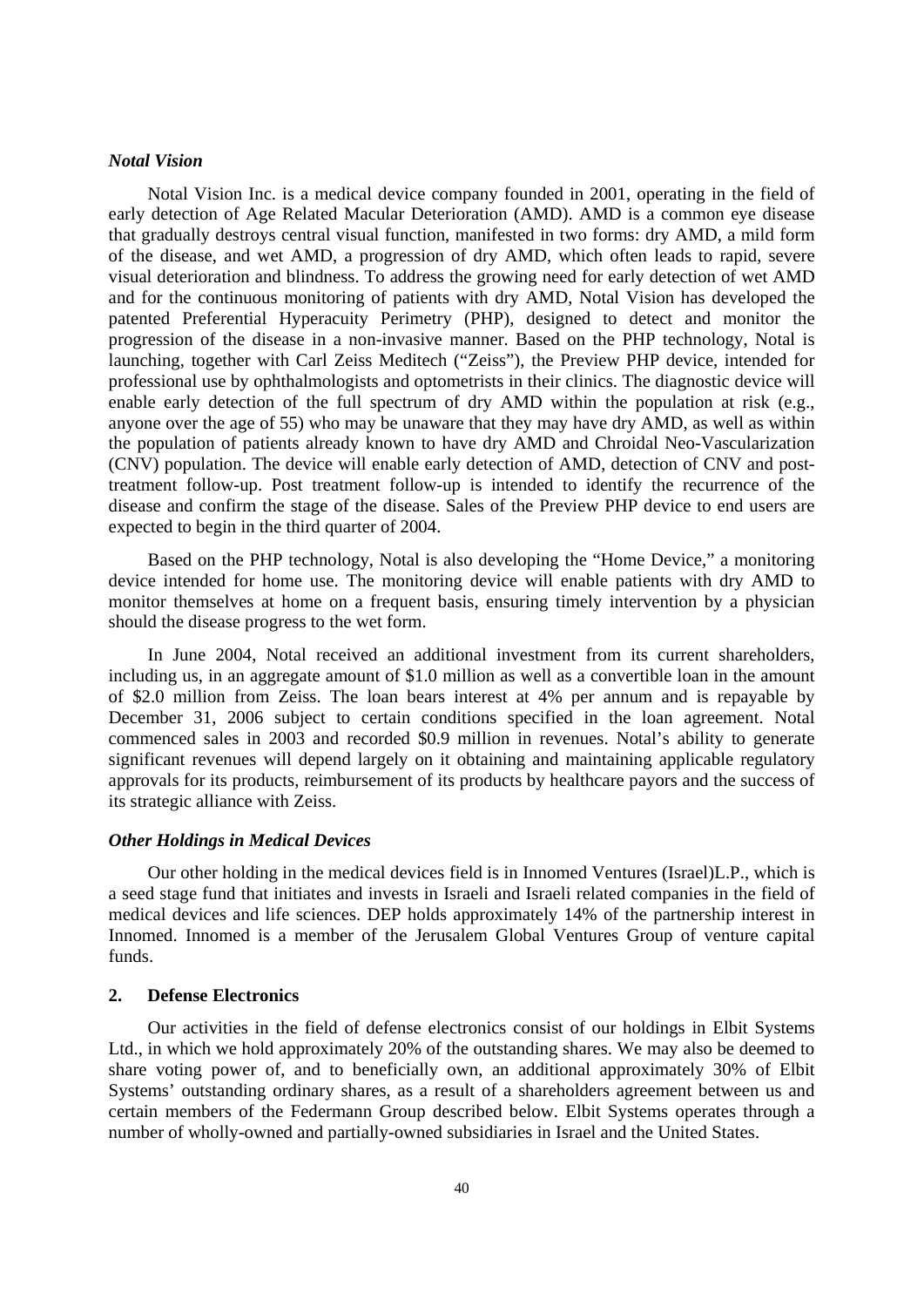# *Elbit Systems Ltd.*

Elbit Systems Ltd., an Israel-based company, was formed in 1996 as a result of the demerger of Elbit Ltd. into three independent publicly traded companies, Elbit Systems, Elbit Ltd. and Elbit Medical Imaging Ltd. Elbit Systems' shares are publicly traded on the Nasdaq National Market under the symbol "ESLT" and on the Tel Aviv Stock Exchange.

Elbit Systems develops, manufactures and integrates advanced, high-performance defense electronic and electro-optic systems for customers throughout the world. Elbit Systems focuses on designing, developing, manufacturing and integrating command, control, communication, computer and intelligence surveillance and reconnaissance (C4ISR) systems for defense and homeland security applications. It also performs upgrade programs for airborne, ground and naval defense platforms, often as a prime contractor.

Elbit Systems' total annual revenues were approximately \$898 million in 2003, \$828 million in 2002 and \$765 million in 2001.

In July 2000, Elbit Systems and Electro-Optics Industries Ltd., or, El-Op merged, resulting in El-Op becoming a wholly-owned subsidiary of Elbit Systems. As part of this merger, the Federmann Group, the shareholders of El-Op, received 12,100,000 newly-issued shares of Elbit Systems, then representing approximately 32.3% of Elbit Systems' outstanding shares following the merger.

As part of this transaction, we entered into a shareholders agreement with the Federmann Group, which sets forth the relationship of the primary shareholders of Elbit Systems. The shareholders agreement includes limitation on the transfer of shares in Elbit Systems, including first refusal rights and tag along rights. The shareholders agreement also includes joint voting arrangements with respect to the election of an equal number of directors to Elbit Systems' board of directors. In addition, we, Elbit Systems and the Federmann Group entered into a registration rights agreement, pursuant to which Elbit Systems agreed to register our and the Federmann Group's shares in Elbit Systems for trade on a stock exchange in the United States under certain conditions.

Elbit Systems tailors and adapts its technologies, integration skills, market knowledge and battle-proven systems to each customer's individual requirements in both existing and new platforms. By upgrading existing platforms with advanced electronic and electro-optic technologies, Elbit Systems provides customers with cost-effective solutions enabling customers to improve their technological and operational capabilities within limited defense budgets.

The recent military actions in Iraq and Afghanistan and ongoing terrorist activities have caused a shift in the defense priorities for many of Elbit Systems' major customers. While Elbit Systems continues to perform platform upgrades, more emphasis is being placed on intelligence surveillance and reconnaissance (ISR), including information systems, intelligence gathering, border and perimeter security, unarmed air vehicles (UAVs), space and satellite based defense capabilities and homeland security issues. Elbit Systems has indicated that it believes its existing systems, products and capabilities place it in a position to meet emerging customer requirements in many of these areas. Elbit Systems has also indicated that it believes that some types of upgrade programs and electronic and electro-optic systems, particularly those that emphasize information gathering, analysis and distribution, will continue to be a significant portion of defense budgets in many countries.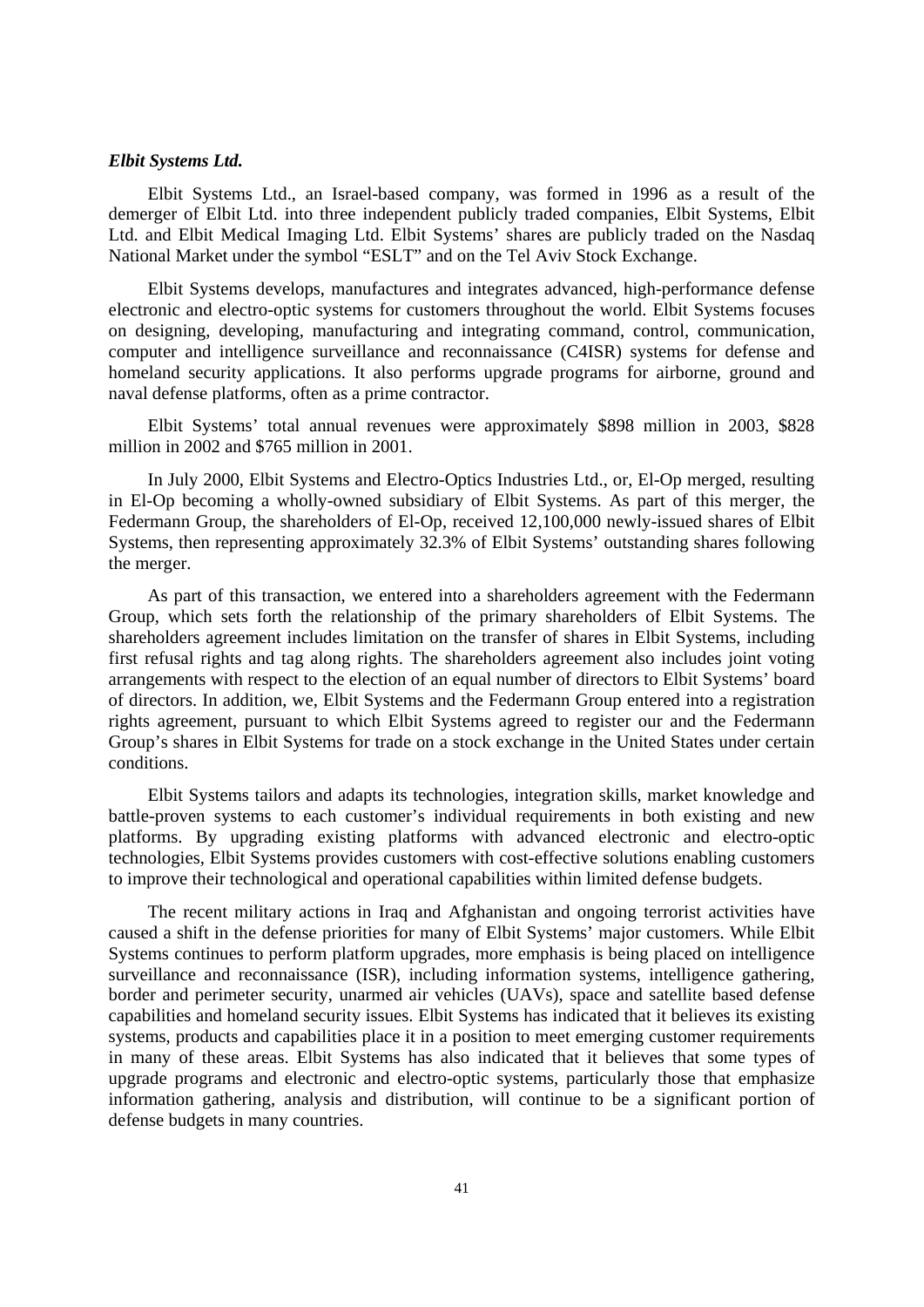Elbit Systems' major activities are:

 *Aircraft and Helicopter Programs and Systems.* Elbit Systems supplies advanced airborne electronic and electro-optic systems and products to leading aircraft manufacturers and end users. Such airborne systems and products include weapons guidance and fire control systems, mission computers, cockpit management systems, display systems, head-up displays, digital maps, night vision systems, forward-looking infra-red (FLIR) systems, laser range finders and designators, airborne C4I systems, cockpit instruments, stabilized line-of-sight payloads, aerial reconnaissance systems, store management systems, digital video recording systems and virtual training aids. Elbit Systems is also a prime contractor for aircraft and helicopter upgrade programs. Elbit Systems acts as the upgrade integrator, and supplies systems and products, for airborne platforms including:

- fixed wing aircraft such as the F-4, F-5, F-15, F-16, F-18, T-38, T-45, MiG-21, SU-25, SU-30, C-130, A-4, A-10, Mirage, Kfir, AL-X, AM-X, IAR-99, AT-63 Pampa, Beachcraft and Gulfstream-550, MD-10, MD-11, Airbus A300 and A310; and
- helicopters such as the CH-47, CH-53, Cobra, Puma, Super Puma, OH-58 Kiowa Warrior, AH-64 Apache, H-60 Black Hawk, S-70 Black Hawk, MI8, MI-17, MI0-24, Linx, EC225 and EC725 and the V-22 Osprey tilt rotorcraft.

*Helmet Mounted Systems.* Elbit Systems designs and supplies advanced helmet mounted systems for fighter aircraft and helicopter pilots and land applications. These include tracking and display systems for target designation, weapon and sensor slaving and processing and display of tactical information for pilots, both for day and night flying. Its helmet mounted systems are supplied as part of its upgrade programs as well as on a stand-alone basis.

*UAV Integrated Systems.* Elbit Systems designs and supplies integrated UAV systems. Through its Silver Arrow subsidiary, Elbit Systems designs and manufactures a variety of UAV platforms, including the Hermes family of UAVs. Elbit Systems also designs and supplies C4I ground stations systems for UAVs.

*Tactical and Security Systems.* Elbit Systems designs, manufactures and integrates a range of tactical and security systems and products for airborne naval and homeland security applications. These include laser and infrared seeker kits for guided munitions, naval combat management systems, shipboard combat system integration, naval electro-optic observation systems, naval tactical trainers, submarine electronic warfare systems, shipboard decoy countermeasure launching systems, satellite communication systems, maritime and coastal control systems, facility perimeter security products, electronic fences and electro-optic warning systems for defense, police, border control and homeland security uses.

*Battlefield Management and Government Information Systems.* Elbit Systems designs, manufactures and integrates C4I systems for ground forces and battlefield management applications. These include artillery command and control systems, day-night observation systems, C4I battlefield management systems for headquarters command and for low-echelon armored formations, tactical communications systems, and tactical ground reconnaissance systems. Elbit Systems also designs and manufactures governmental information technology systems and integrated intelligence gathering systems for border control, crime prevention and other governmental applications.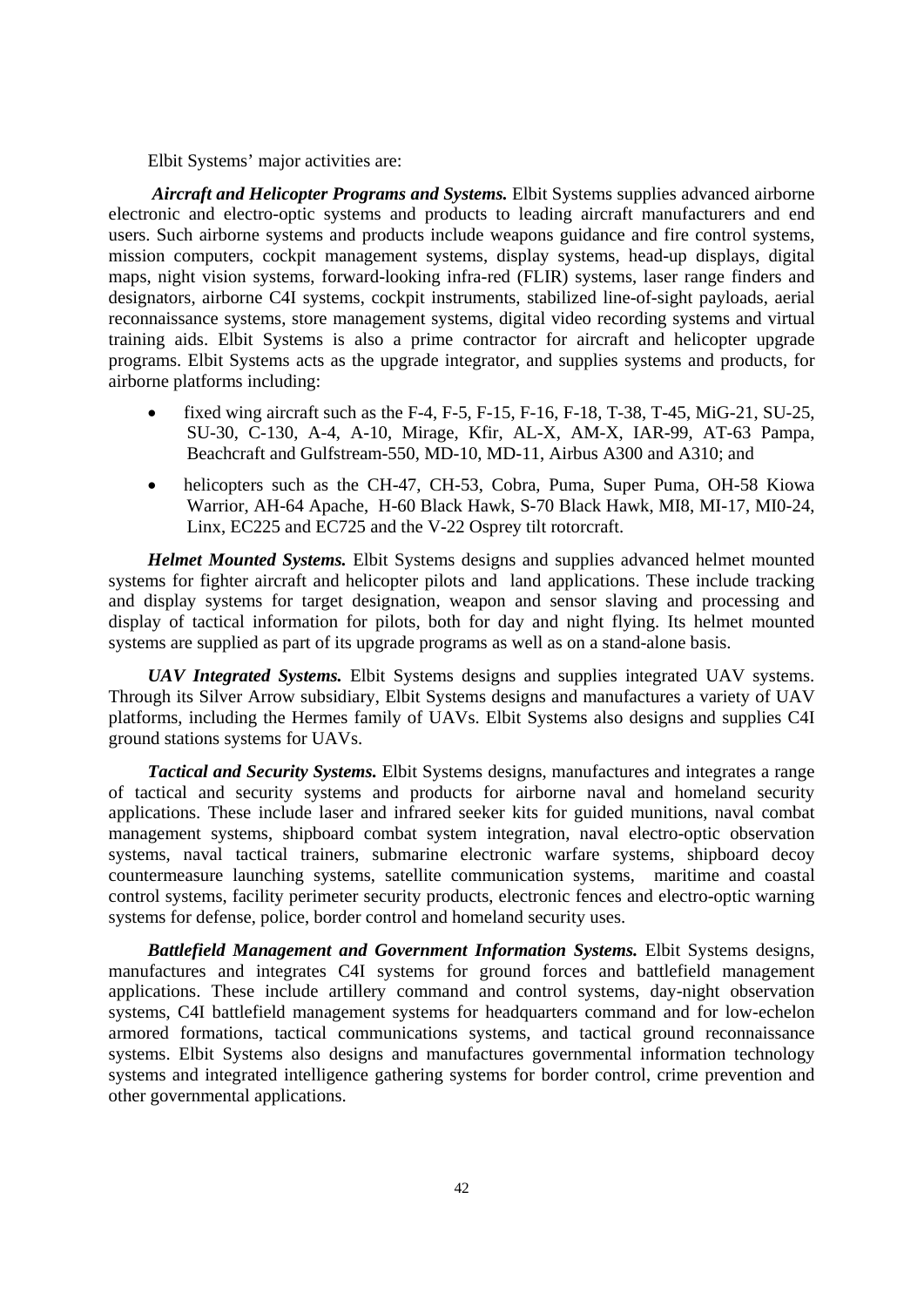*Land Vehicle Programs and Systems.* Elbit Systems upgrades and modernizes tanks and other combat vehicles both as a prime contractor and as a systems supplier to leading platform manufacturers. Its combat vehicle systems include fire control systems, electric gun and turret drive and stabilization systems, command and control systems, FLIRs, gunner's and commander's sights, lasers, laser warning systems, displays, life support systems and hydraulic systems for tanks, personnel carriers and other combat vehicles. Elbit Systems also supplies training systems for tanks and fighting vehicles. Tank and combat fighting vehicle programs containing its systems and products include the Merkava, M1 Abrams, Centurion, M-60, T-55, T-72, Bradley A-3, MLRS, HIMARS, AMX-30, SK-105, MK-109, ULAN and LAV.

*Electro-Optic and Countermeasures Systems.* Through El-Op, Elbit Systems whollyowned subsidiary, Elbit Systems designs and manufactures a full range of electro-optics sensors and systems for space, air, land and sea applications. The range of electro-optics products includes space cameras and specialized sensors, airborne reconnaissance and observation systems, FLIRs for ground, naval and airborne applications, laser designators based on diode pumped technology used in manned and unmanned airborne vehicles and ground and naval platforms, including products for detection, identification and intelligence gathering as well as for ground vehicle upgrades. El-Op's ISR related business activities – space cameras, airborne reconnaissance and observation and surveillance – share a broad infrastructure of technologies that provide image intelligence, long range observation solutions for space, air, sea and ground based sources. In the space area, El-Op also maintains in-house Israel's national space electrooptics infrastructure and is currently a principal subcontractor for the Israeli Ofek satellites. In addition, El-Op supplies dedicated satellite payloads for space research and advanced multispectral and high resolution pan-chromatic cameras for commercial satellites.

*Services*. Elbit Systems provides a wide range of logistic support, training, simulation, maintenance and repair services for its customers around the world. These include cutting edge simulators for air, land and naval platforms; "power by the hour" flight training under private finance initiatives; and maintenance and repair centers.

*Technology Spin-Offs.* Elbit Systems is engaged in spin-offs of its defense technologies to commercial applications. Its spin-off activities to date are in the areas of medical equipment, optical communications, commercial satellites and satellite communication for commercial aircraft.

### **Governmental Regulation**

*Government Contracting Regulations.* Elbit Systems operates under laws, regulations and administrative rules governing defense contracts, mainly in Israel and the United States. Some of these carry major penalty provisions for non-compliance, including disqualification from participating in future contracts. In addition, its participation in governmental procurement processes in Israel, the United States and other countries is subject to specific regulations governing the conduct of the procurement process.

*Israeli Export Regulations.* Israel's defense export policy regulates the sale of a number of Elbit Systems' systems and products. Current Israeli policy encourages exports to approved customers of defense systems and products such as those of Elbit Systems, as long as the export is consistent with Israeli Government policy. A permit is required for an export and must be obtained to initiate a sales proposal. Elbit Systems also must receive a specific export license for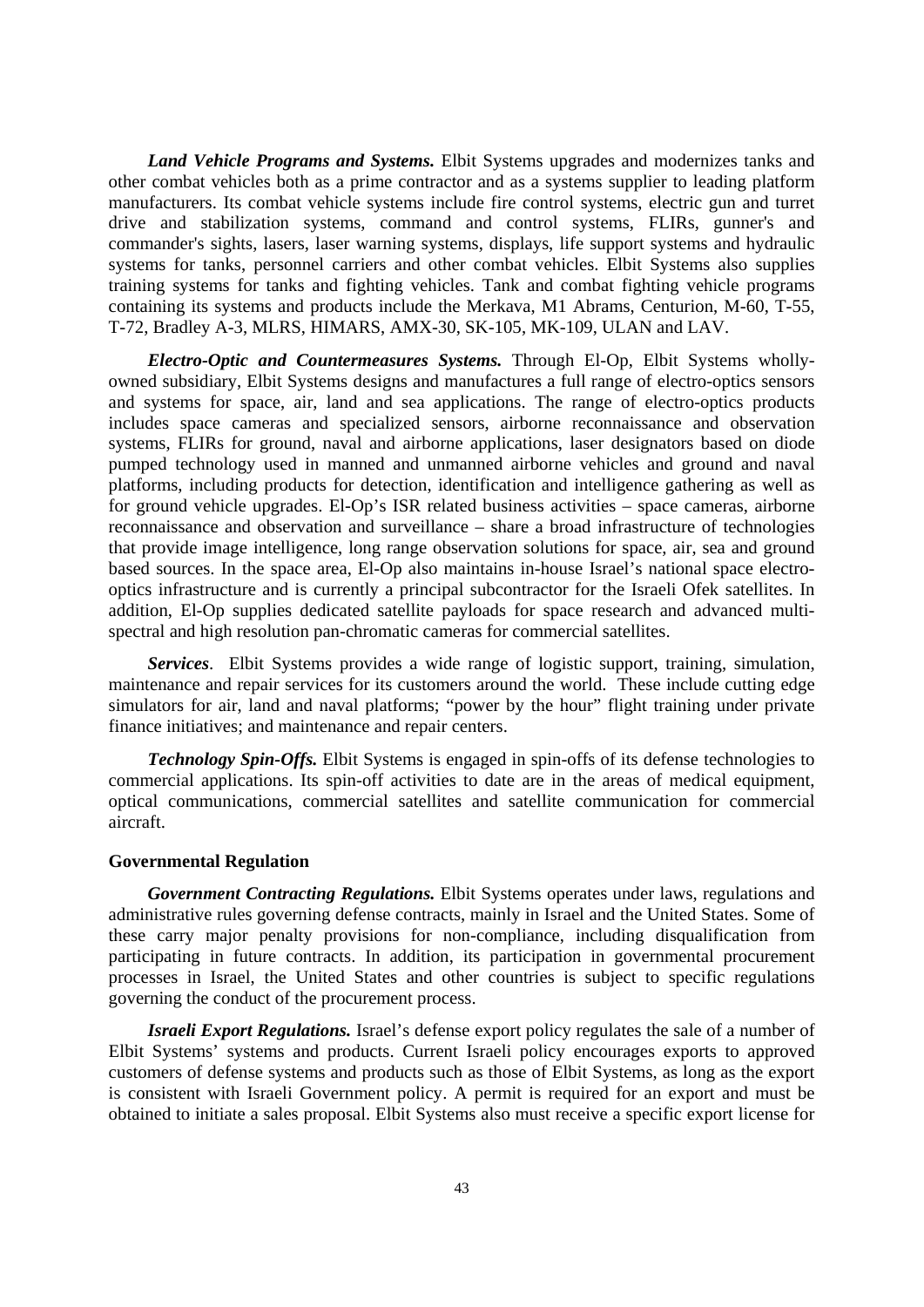any hardware eventually exported. In 2003, approximately 50*%* of Elbit Systems' revenue was derived from exports subject to Israeli export regulations.

*U.S. and Other Export Regulations.* The export of defense products, military technical data and technical services by Elbit Systems' U.S. subsidiary, EFW Inc. (EFW) (and EFW's subsidiaries) to Israel and other countries is subject to applicable approvals of the U.S. Government. Such approvals are typically in the form of an export license or a technical assistance agreement (TAA). Other U.S. companies wishing to export defense products or military related services and technology to Elbit Systems' Israeli entities are also required to obtain such licenses and TAAs. This applies to data required by Elbit Systems' Israeli entities to perform work for U.S. programs. An application for an export license, or a TAA, requires disclosure of the intended sales of the product and the use of the technology. The U.S. Government may deny the export license or TAA if it determines that a transaction is contrary to U.S. policy or national security. Other governments' export regulations also affect Elbit Systems' business from time to time, particularly with respect to end user restrictions of Elbit Systems' suppliers' governments. Recently, some European governments have indicated the possibility of limiting defense exports to Israel.

*"Buy American" Laws.* The U.S. "Buy American" laws impose price differentials or prohibitions on procurement of products purchased under U.S. Government programs. The price differentials or prohibitions apply to products that are not made in the United States or that do not contain U.S. components making up at least 50% of the total cost of all components in the product. However, a Memorandum of Agreement between the United States and Israeli Governments waives the Buy American laws for specified products, including almost all the products currently sold in the United States by Elbit Systems, El-Op and Elbit Systems' other Israeli subsidiaries.

*Foreign Military Funding (FMF).* EFW and its subsidiaries participate in United States FMF programs. These programs require countries, including Israel, receiving military aid from the United States to use the funds to purchase products containing mainly U.S. origin components. In most cases, subcontracting under FMF contracts to non-U.S. entities is not permitted. As a consequence, EFW and its subsidiaries generally either perform FMF contracts themselves or subcontract with U.S. suppliers.

*Antitrust Laws.* Antitrust laws and regulations in Israel, the United States and other countries often require governmental approvals for transactions that are considered to limit competition. Such transactions may include cooperative agreements for specific programs or areas, as well as mergers and acquisitions.

### **Buy-Back**

As part of their standard contractual requirements for defense programs, several of Elbit Systems' customers include "buy-back" provisions. These provisions are typically best efforts obligations to make, or to facilitate third parties to make, specified transactions in the customer's country. Such transactions may include the purchase of local goods and services; cooperative ventures with, or investment in, local entities; and transfers of equipment, infrastructure or knowhow for the benefit of local parties. In most cases, the buy-back transactions are to be fulfilled over a multi-year period that extends after completion of deliveries under the contract.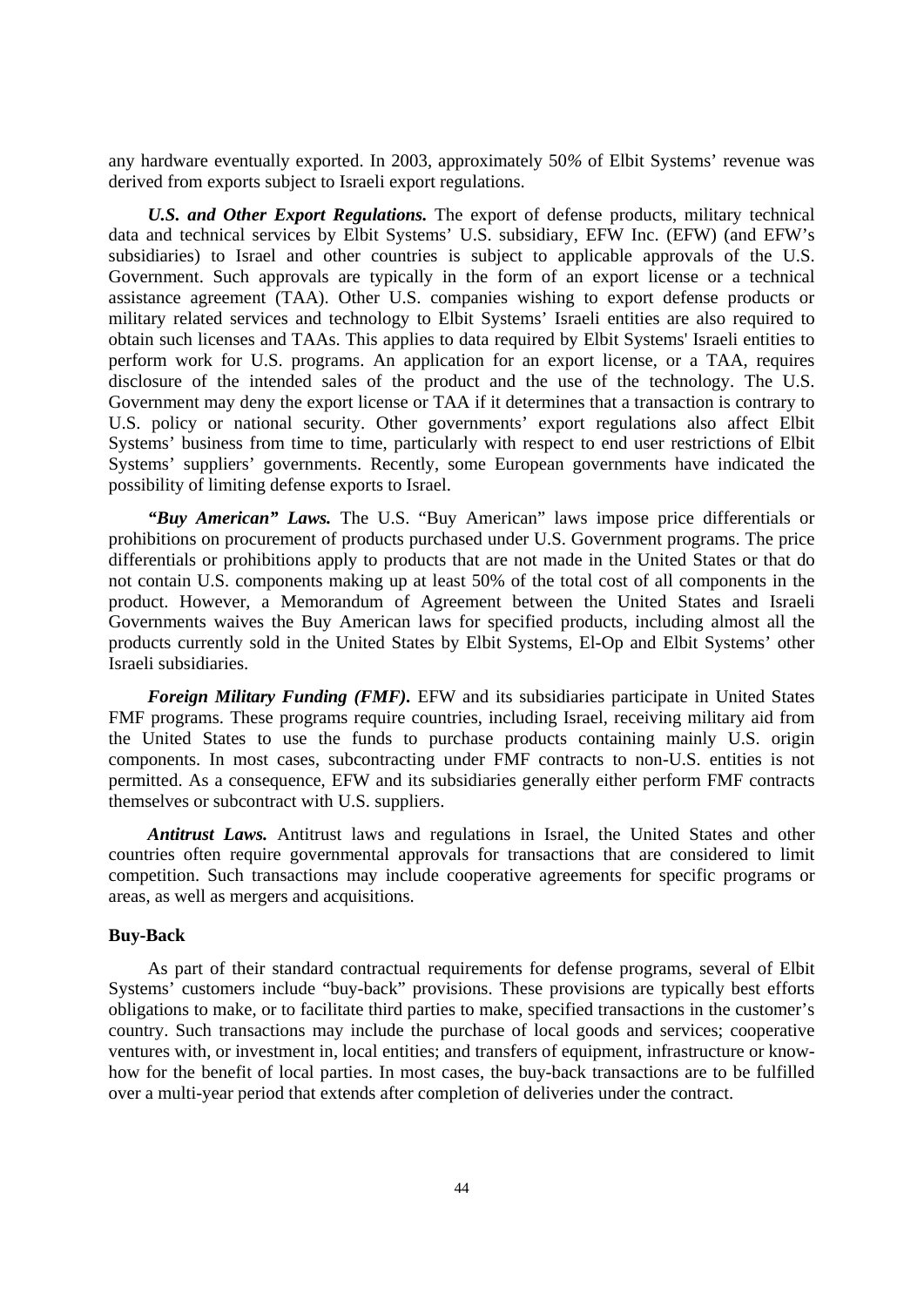Elbit Systems is required to make or facilitate local purchases or goods and services only if the local suppliers can meet the commercial and technical competitive terms of the specific procurement. Thus, the local industry must be able to meet the price of other international suppliers for the procurement in question as well as to meet the required delivery schedule and technical specifications. Typically, if the local supplier is unable to meet such conditions following the award of a purchase order, the buy-back credit is nonetheless granted. To date, Elbit Systems has not encountered significant difficulties in identifying qualified local suppliers and placing purchase orders.

Elbit Systems typically has the right to apply multiplier factors in calculating the amount of buy-back credit recognized, and certain types of investments and transactions receive buy-back credit of up to five or more times the value of the specific transaction. Therefore, even if the buyback provisions apply in an aggregate amount of up to 100% of the price of the contract with its customer, the actual effective buy-back obligation amount is significantly less due to the application of the multiplier factors.

Although failure to meet a best efforts buy-back obligation may limit Elbit Systems' ability to be awarded future business from the applicable customer, buy-back generally is not linked to delivery payments or subject to specific contractual monetary penalties. The buy-back activities are a normal part of doing business in the defense industry with these customers. Over the number of years that Elbit Systems has been performing buy-back activities, Elbit Systems has not experienced significant difficulties in meeting its buy-back obligations, and therefore these buy-back activities are not believed to represent a material financial risk to Elbit Systems' operations. Elbit Systems' maximum aggregate buy-back undertakings as of December 31, 2003 were approximately \$630 million, to be fulfilled over an eleven-year period.

### **Financing Terms**

*Types of Financing***.** There are several types of financing terms applicable to Elbit Systems' defense contracts. In some cases, Elbit Systems receives progress payments according to a percentage of the cost incurred in performing the contract. Sometimes Elbit Systems receives advances from the customer at the beginning of the project and also receives milestone payments for achievement of specific milestones. In some programs, Elbit Systems extends credit to the customer, sometimes based on receipt of guarantees or other security. In other situations work is performed before receipt of the payment, which means that Elbit Systems finances all or part of the project's costs. Occasionally, Elbit Systems assists in arranging third party financing for its customers. Financing arrangements may extend beyond the term of the contract's performance. When Elbit Systems believes it is necessary, it seeks to protect all or part of its financial exposure by letters of credit, insurance or other measures, although in some cases such measures may not be available.

*Advance Payment Guarantees***.** In some cases where Elbit Systems receives advances prior to incurring contract costs or making deliveries, the customer may require guarantees against advances paid. These guarantees are issued either by financial institutions or by Elbit Systems. Elbit Systems has received substantial advances from customers under some of its contracts. If a contract is canceled for default and there has been an advance or progress payment, Elbit Systems may be required to return payments to the customer as provided in the specific guarantee. As part of the guarantees, Elbit Systems provides to receive progress payments or advance payments, some of its customers require it to transfer to them title in inventory acquired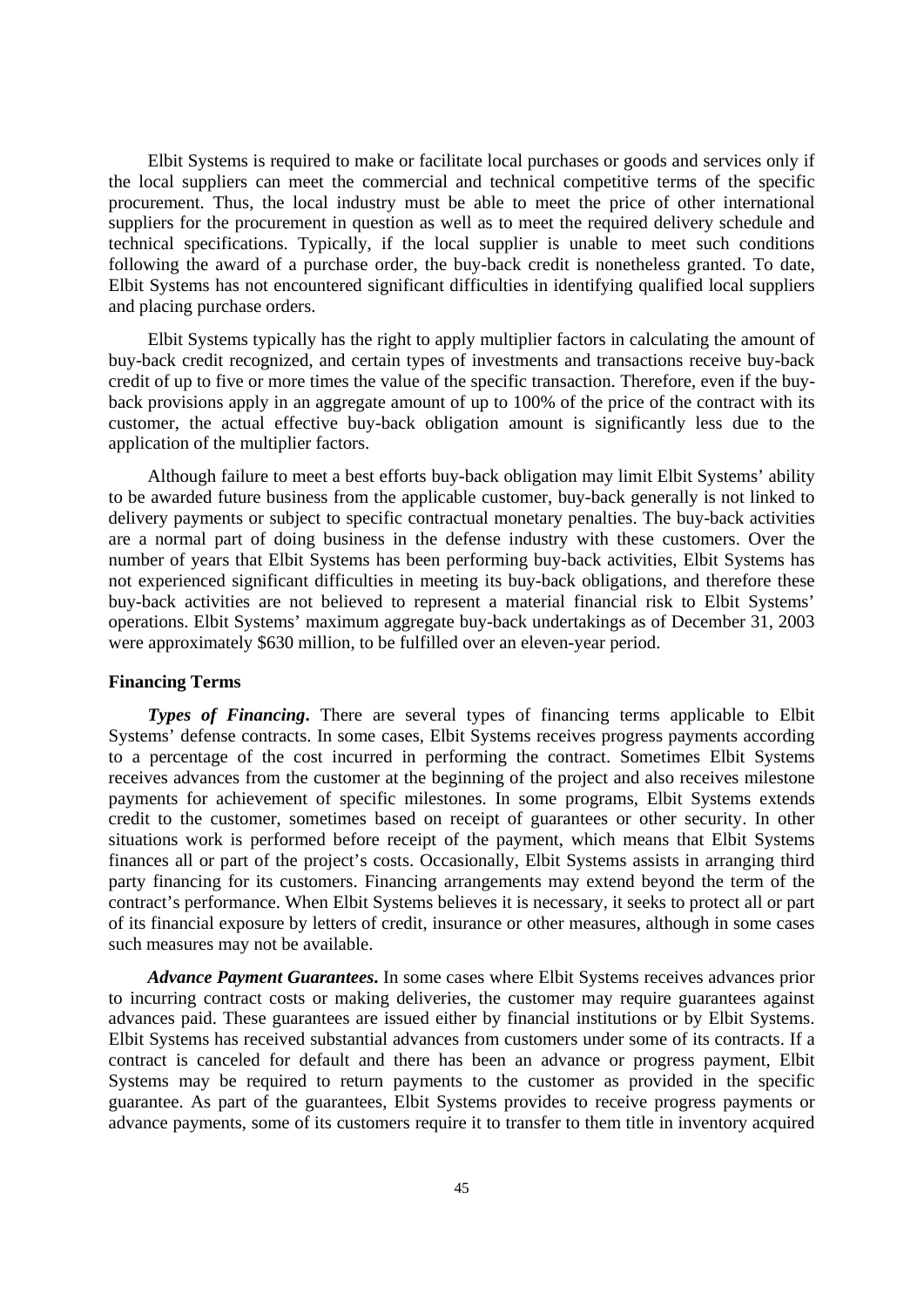with such payments. In addition, Elbit Systems receives payments for some of its projects in currencies other than U.S. dollars. In such cases, Elbit Systems sometimes elects to adopt measures to reduce the risk of exchange rate fluctuations. As of December 31, 2003, the balance of customer advances that were covered by guarantees amounted to approximately \$183 million. While Elbit Systems attempts to obtain appropriate insurance regarding such guarantees, Elbit Systems sometimes is unable to fully insure all risks.

*Performance Guarantees.* A number of projects require Elbit Systems to provide performance guarantees in an amount equal to a percentage of the contract price. Some of its contracts contain clauses that impose penalties or reduce the amount payable to it if there is a delay or failure in completion of a phase of work, including in some cases during the warranty period. Elbit Systems provides these types of guarantees in the normal course of its business. As of December 31, 2003, the balance of performance guarantees for Elbit Systems' group companies amounted to approximately \$206 million.

Financial Risks Relating to Projects. The nature of Elbit Systems' projects and contracts creates some potential financial risks, including risks relating to dependence on governmental budgets, fixed price contracts for development effort, schedule extensions beyond Elbit Systems' control, termination for the customer's convenience, potential for monetary penalties for late deliveries and liability for subcontractors.

*Audit Regulations.* The IMOD audits Elbit Systems' books and records relating to its contracts with Elbit Systems. Elbit Systems books and records and other aspects of projects related to U.S. defense contracts are subject to audit by the U.S. Defense Contract Audit Agency. Such audits review compliance with applicable government contracting cost accounting and other applicable standards. If discrepancies were found this could result in a downward adjustment of the applicable contract's price. Some other customers obtain similar rights under specific contract provisions.

### **Intellectual Property**

*Patents, Trademarks and Trade Secrets.* Elbit Systems holds more than 230 patents in Israel, the United States and other countries relating to approximately 90 different inventions. El-Op alone holds approximately 130 patents on some 55 different products or applications. Elbit Systems' technology spin-off companies often rely in part on Elbit Systems' patented technology. In a few cases, Elbit Systems holds trademarks relating to specific products. A significant part of Elbit Systems' intellectual property assets relates to unique applications of advanced software-based technologies, development process and production technologies. These applications are often not easily patentable, but are considered as Elbit Systems' trade secrets and proprietary information. Elbit Systems takes a number of measures to guard its intellectual property against infringement as well as to avoid infringement of other parties' intellectual property.

*Government Rights in Data.* The Israeli Government usually retains specific rights to technologies and inventions resulting from Elbit Systems' performance under Israeli Government contracts. This generally includes the right to disclose the information to third parties, including other defense contractors that may be Elbit Systems' competitors. Consistent with common practice in the defense industry, approximately 30% of Elbit Systems' revenues in 2003 were dependent on products incorporating technology that a government customer may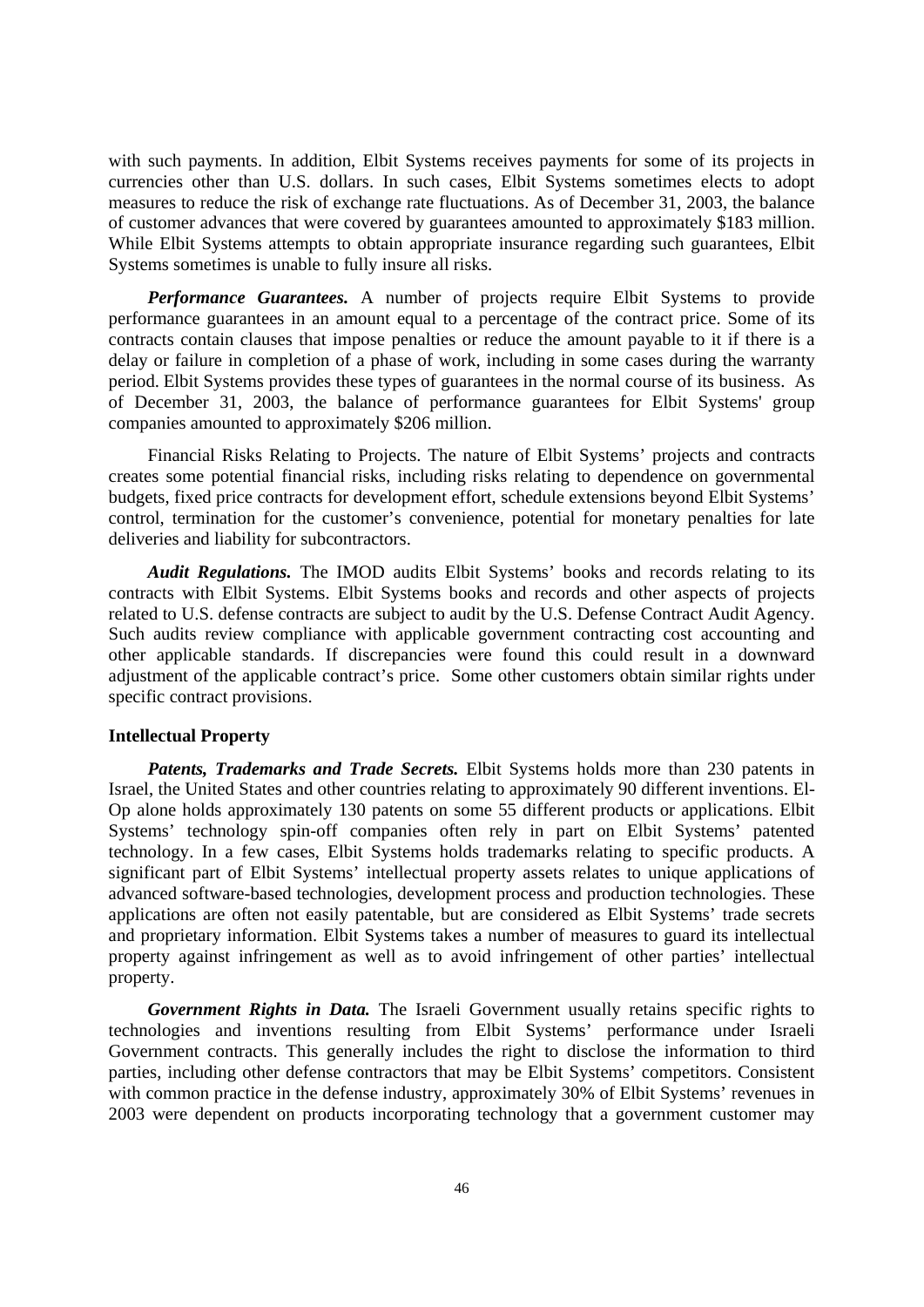disclose to third parties. When the Israeli Government funds research and development, it usually acquires rights to data and title to inventions. Elbit Systems often may retain a nonexclusive license for such inventions. The Israeli Government usually is entitled to receive royalties on export sales to the extent that such sales result from government financed development. However, if only the end product is purchased, Elbit Systems normally retains the principal rights to the technology. Sales of Elbit Systems' products to the U.S. Government and some other customers are subject to similar conditions. Subject to applicable law, regulations and contract requirements, Elbit Systems attempts to maintain its intellectual property rights and provide customers with the right to use the technology only for the specific project under contract.

*Licensing.* In the relatively few cases where Elbit Systems manufactures under license, the licensor typically is entitled to royalties or other types of compensation. However, EFW's acquisition in 2000 of the display and orientation product business of Honeywell included an exclusive, royalty free license to use the applicable technology for defense applications. Occasionally, Elbit Systems licenses parts of its intellectual property to customers as part of the requirements of a particular contract. Elbit Systems also sometimes licenses technology to other companies for specific purposes or markets. Elbit Systems' technology spin-offs typically receive licenses to use relevant parts of Elbit Systems' intellectual property for their designated business purposes.

### **Research and Development**

Elbit Systems invests in research and development (R&D) according to a long-term plan based on estimated market needs. Elbit Systems' R&D efforts focus on anticipating operational needs of its customers, achieving reduced time to market and increasing affordability. Elbit Systems emphasizes improving existing systems and products and developing new ones using emerging or existing technologies. Elbit Systems performs R&D projects to produce new systems for the IMOD and other customers. These projects give Elbit Systems the opportunity to develop and test emerging technologies. Elbit Systems developed new tools for fast prototyping for both the design and development process. This permits the operational team members to effectively specify requirements and to automatically transfer them into software code. Examples of Elbit Systems' ongoing defense-related R&D projects include those for night operation capabilities, laser systems, display systems, helmet mounted systems, C4I systems, electric tank turret drive systems and homeland security systems. Elbit Systems also performs R&D in the area of commercial aviation and through its technology spin-offs. Elbit Systems employs more than 1,600 software and hardware development and systems engineers engaged in advance programs for airborne, ground and naval defense, homeland security and space applications. Approximately 60% of Elbit Systems' total workforce is engaged in research, development and engineering.

# **3. Communications**

Our activities in the field of communications consist of our holdings in the following main companies:

Partner Communications Company Ltd., in which we hold, through Elbit Ltd., approximately 9% of the outstanding shares;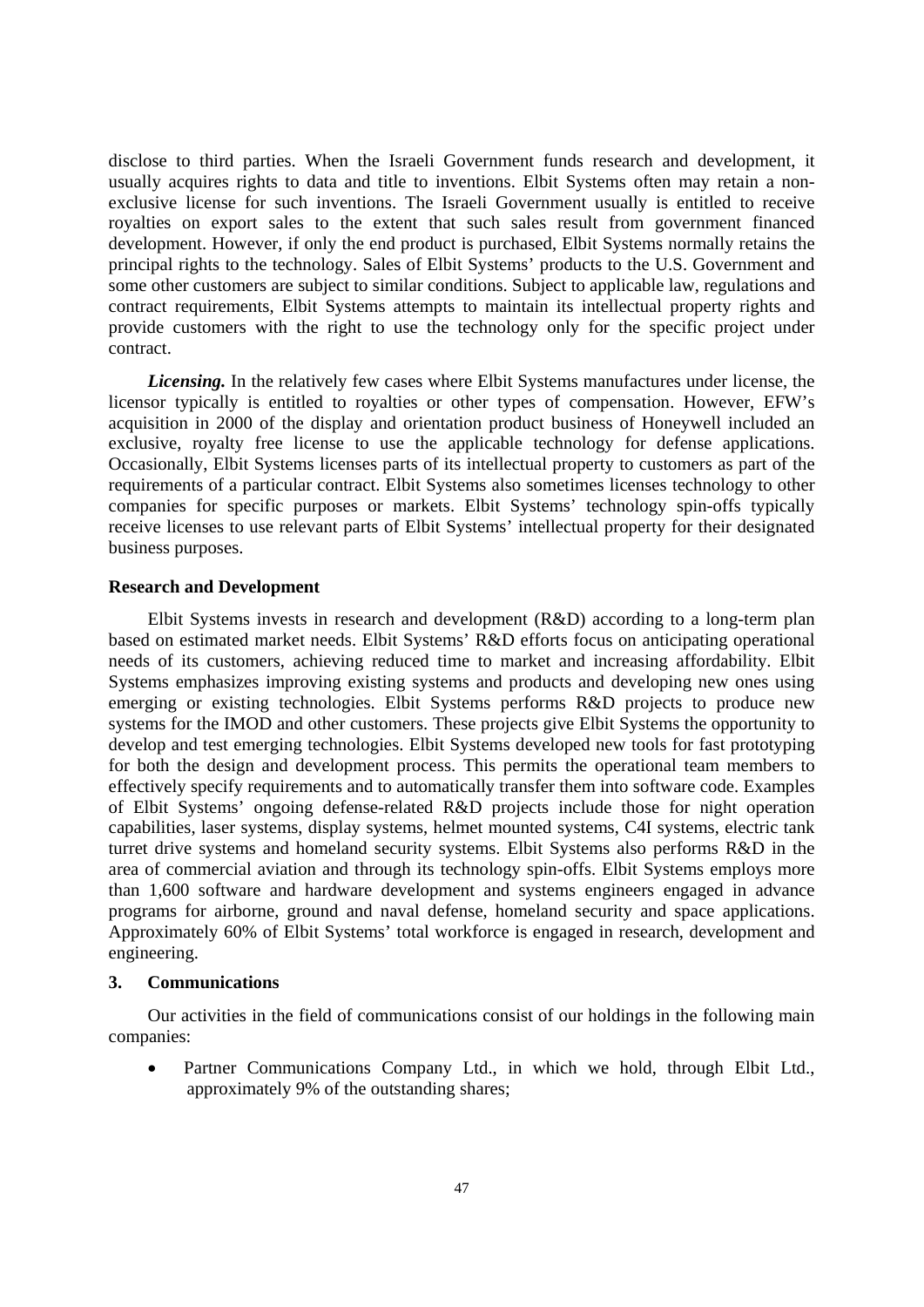- NetVision Ltd., mainly an Internet service provider, in which we hold 50% of the outstanding voting shares which represents approximately 46% of all of NetVision's outstanding shares;
- Wavion, Inc., in which we hold approximately 38% of the outstanding shares;
- Starling Advanced Communications Ltd., in which we beneficially hold 50% of the outstanding shares representing all the shares owned by RDC or approximately 25% representing our share in the holding of RDC;
- Pulsicom Israel Technologies Ltd., in which we hold 18% of the outstanding shares; and
- CellAct Ltd., in which we hold 45% of the outstanding shares.

#### *Partner Communications Company Ltd.*

Partner is a publicly traded, Israel-based company. Its shares are traded on the Tel Aviv Stock Exchange under the symbol "PTNR". American Depositary Shares, or ADSs, each representing one of the Company's ordinary shares are quoted on the Nasdaq National Market under the symbol "PTNR" and are traded on the London Stock Exchange under the symbol "PCCD". Partner was the first Global System for Mobile Communications, or GSM, mobile telephone network operator in Israel and one of four cellular service providers in Israel. We indirectly hold approximately 9% of Partner's share capital.

Elbit founded Partner in 1997 by forming a consortium of Israeli and foreign companies and successfully leading the consortium in the license auction held by the Minister of Communications to operate a GSM cellular network.

The structure and percentage of Elbit's ownership interest in Partner were specifically dictated by the Ministry of Communications in order to prevent our controlling shareholder, DIC and its affiliates (which have a significant influence over Cellcom, another cellular operator in Israel) from having a significant influence over Partner. Elbit further undertook not to enter into any agreement, or make any arrangement or other understanding with regard to budget approval and business plan approval, by which other veto rights would be exercised for Elbit's benefit. In addition, Elbit was prevented from appointing more than two of Partner's board members, which as of December 31, 2003 comprised 17 members. As part of the grant of the license to Partner to operate a cellular network in Israel, the Israeli Ministry of Communications imposed limitations on the disclosure of information concerning Partner to DIC and some of its affiliates. Pursuant to our merger with Elbit, the Ministry of Communications required all our officers and employees to sign non-disclosure undertakings regarding the transfer of information relating to Partner. These requirements have been complied with. In the event that those future requirements are not met at any time in the future, the Israeli Ministry of Communications is entitled to require Elbit to reduce its beneficial ownership in Partner to below 5%.

Partner's obligations under its senior credit facility are secured by a pledge of shares held by us and each of the other original shareholders of Partner, each pro rata to its respective holdings at that time. We have pledged our total holdings in Partner in favor of the consortium of banks. As of December 31, 2003, the amount of the facility was \$683 million of which \$282 million was available for future drawdown.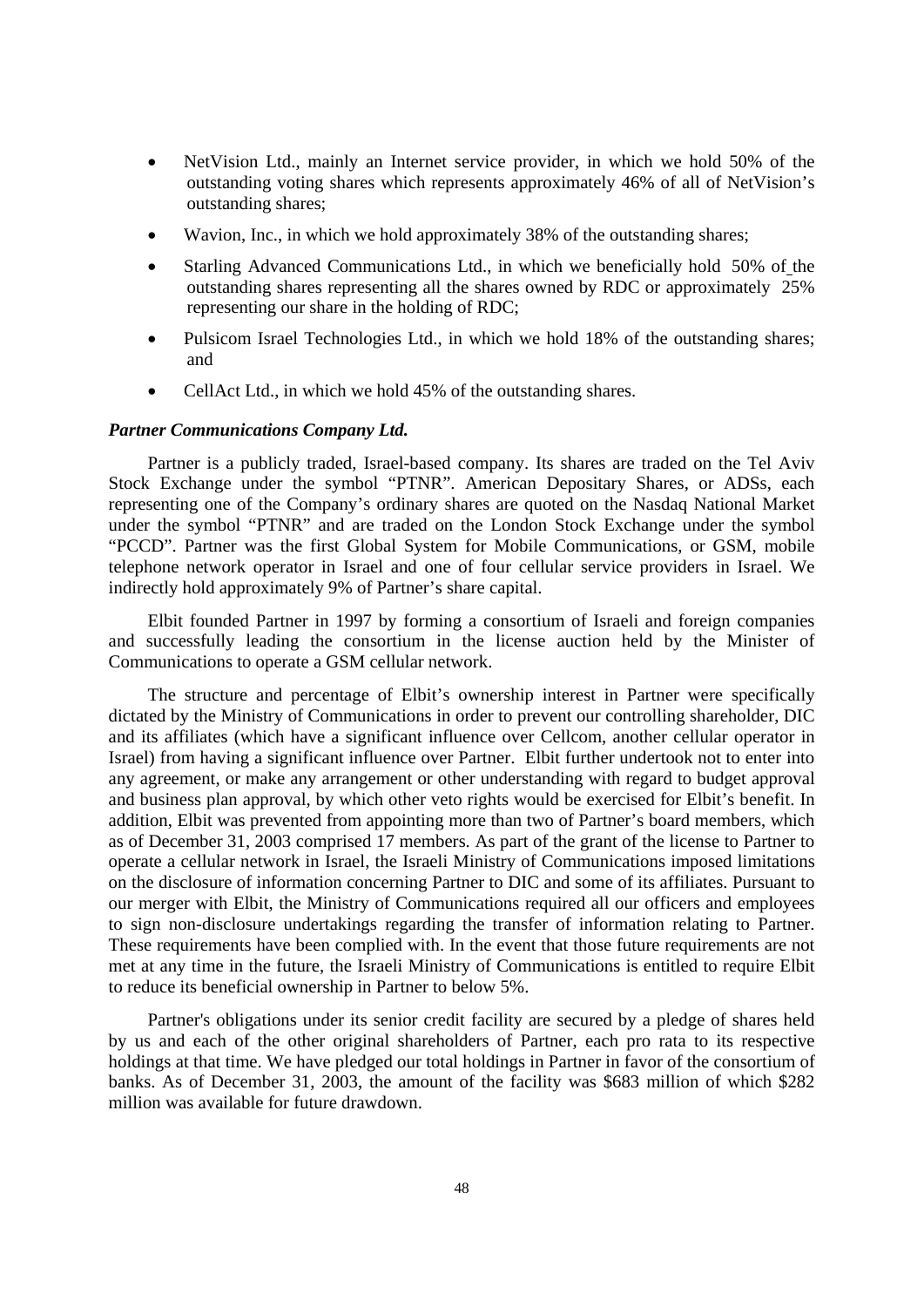Partner's principal business is the provision of mobile telephone services in Israel. Partner currently operates in the 900 MHz and 1800 MHz bands. Its services include standard and enhanced GSM services, as well as value added services and products such as voice mail, voice messaging, color picture messaging, icon, ringtone and game downloads, information services, High Speed Circuit Switched Data or HSCSD, General Packet Radio Services, or GPRS, which enables the packet transfer of data in an "always on" mode at a speed of up to 20-30 Kbps, personal numbering and data and fax transmission services. Partner also offers its subscribers the ability to roam using their mobile phones outside Israel. At December 31, 2003, Partner offered international roaming through 281 operators covering 126 countries.

Partner distributes its services primarily through direct sales through Partner-owned sales centers and business sales representatives; and indirect sales through traditional networks of specialist dealers and non-traditional networks of retail chains and stores, which account for a majority of Partner's sales.

Partner also offers 24-hour, seven days a week customer service, as well as handset repair and replacement services, to subscribers who require these services.

Partner is subject to extensive regulation related to the spectrum and its ability to operate mobile telephone service in Israel. The Israeli Ministry of Communications controls the granting of licenses to operate mobile telephone service in Israel. It has granted licenses to several companies to operate such mobile networks, and may grant additional licenses in the future. Additionally, Partner must erect antennae that carry its network transmissions in order to maintain the coverage of the Israeli population required in its license agreement with the Ministry. These antennae must comply with local, regional and national regulations.

Partner is also dependent on a number of licenses and agreements with private companies to operate its mobile telephone network and Partner maintains contracts with a number of dealers through which its products are sold and has contracts with Nokia and Ericsson to provide it with equipment to run its network. Such equipment is available only through a limited number of suppliers. Partner also leases a substantial number of lines for its transmission network from Bezeq. Finally, Partner maintains agreements with several mobile telephone network operators in foreign countries through which it provides its customers with international service.

On March 15, 2004, Partner announced that it had entered into a memorandum of agreement with Matav Cable Systems Media Ltd., and its shareholders, Dankner Investments Ltd. and Delek Investments and Properties Ltd. to invest \$137 million in Matav for an approximate 40% share of Matav's equity. Matav is one of three operators of broadband cable television services in Israel and also one of Partner's principal shareholders, holding, as of December 31, 2003, approximately 5.3% of Partner's ordinary shares. If Partner consummates is investment in Matav, it intends, subject to regulatory and other approval procedures, to enhance its competitive position by leveraging synergies in marketing, sales, technology and other areas and by offering a variety of services to customers, including multi-channel cable television, broadband Internet transmission, fixed line telephony and cellular telephony. The acquisition is subject to a number of significant conditions precedent. Partner intends to finance the transaction from external sources. In May 2004, Partner announced the time framework set for the execution of a definitive agreement to acquire holdings of Matav, had expired but that the parties intend to continue discussions in an effort to reach an agreement.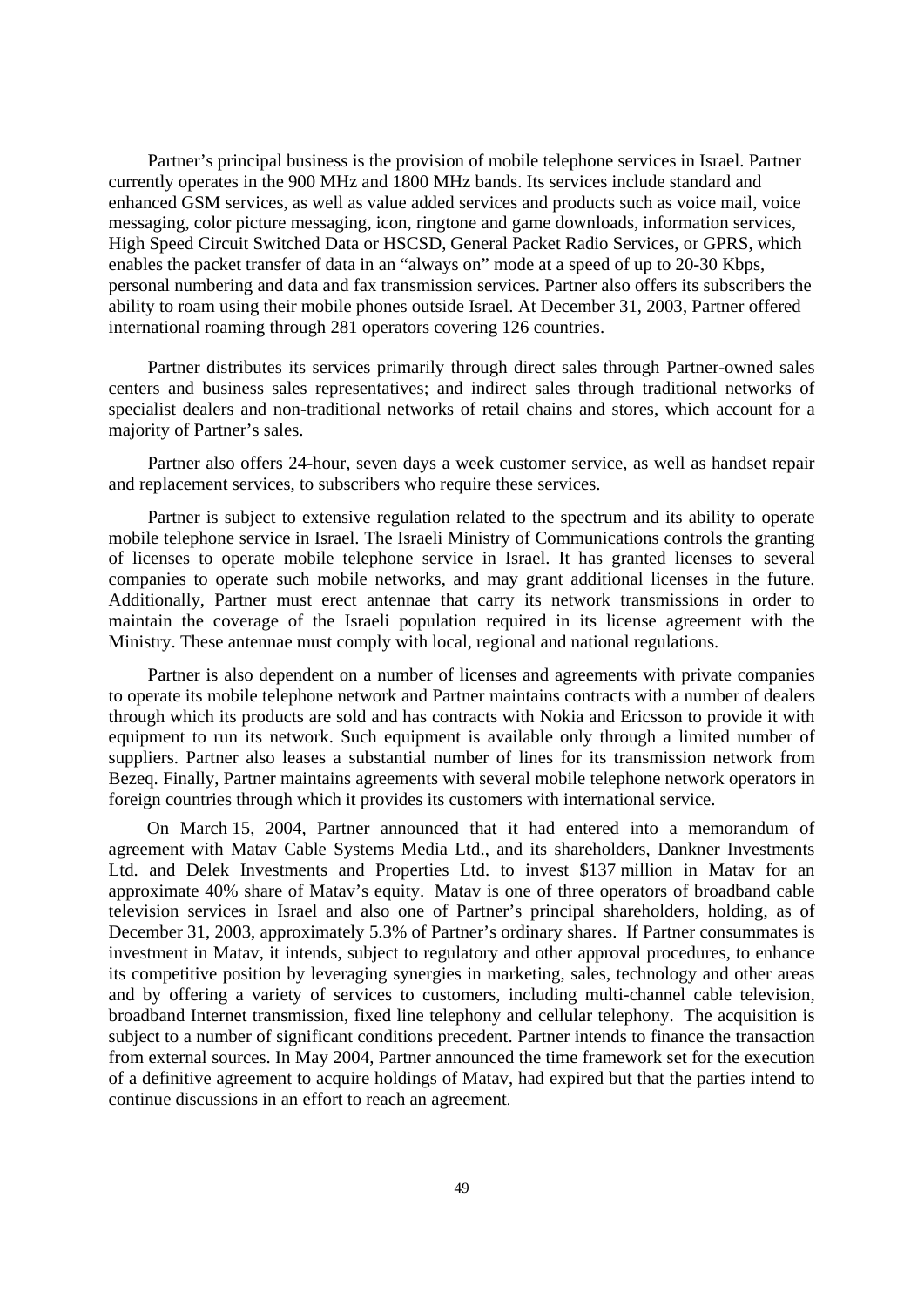As of December 31, 2003, Partner had approximately 2,103,000 subscribers, an increase of approximately 266,000 subscribers during 2003. According to its internal statistics, Partner believes that its market share rose to approximately 31% of the Israeli cellular market in 2003, from 29% in 2002.

Partner's revenues were approximately \$1.0 billion in 2003, \$925.9 million 2002, and \$742 million in 2001 based on the shekel-dollar representative rate of exchange on December 31, 2003 of NIS 4.379 equal to \$1.00.

# *NetVision Ltd.*

NetVision Ltd. is a privately-held, Israel-based company. NetVision is one of the largest Internet service and solutions providers in Israel, as well as a developer of Internet solutions. NetVision's total revenues were \$64.6 million in 2003, \$59.8 million in 2002 and \$58.9 million in 2001 based on the shekel-dollar representative rate of exchange as of December 31, 2003 of NIS 4.379 equal to \$1.00.

NetVision's services utilize advanced technologies, including:

- high-speed modem dial-up (including integrated services digital network, or ISDN, asymmetric digital subscriber line, or ADSL, and cable);
- dedicated lines (using fiber, frame relay and asynchronous transfer mode, or ATM);
- communication servers (mail, web, proxy);
- data security installations and maintenance;
- private networks for multi-national corporations, commercial Web servers and application hosting, and
- custom on-line services.

NetVision's wholly-owned subsidiary, NetVision Internet Applications Ltd., develops software for e-commerce and sophisticated Internet systems and intranet applications.

NetVision's market is extremely competitive and, in particular, the broadband Internet market in which NetVision has invested substantial resources in order to increase the number of its broadband Internet subscribers. NetVision has approximately 357,000 subscribers as of December 31, 2003, out of which 146,000 are broadband connected. According to NetVision's internal statistics, NetVision's broadband Internet market share is approximately 25%. In 2003, NetVision experienced increased competition in gaining broadband communication market share and the process of the transition of customers to broadband communication from narrowband dial-up connections. Nevertheless, NetVision improved its operating results in 2003.

NetVision expects its revenue growth and its operating results to continue to be affected by the competitive broadband market environment, which will affect market prices and penetration costs.

In July 1999, NetVision launched the Nana, a portal which provides a variety of content and e-commerce services such as auctions, shopping and advertising. Nana's index and search applications can be operated in Hebrew.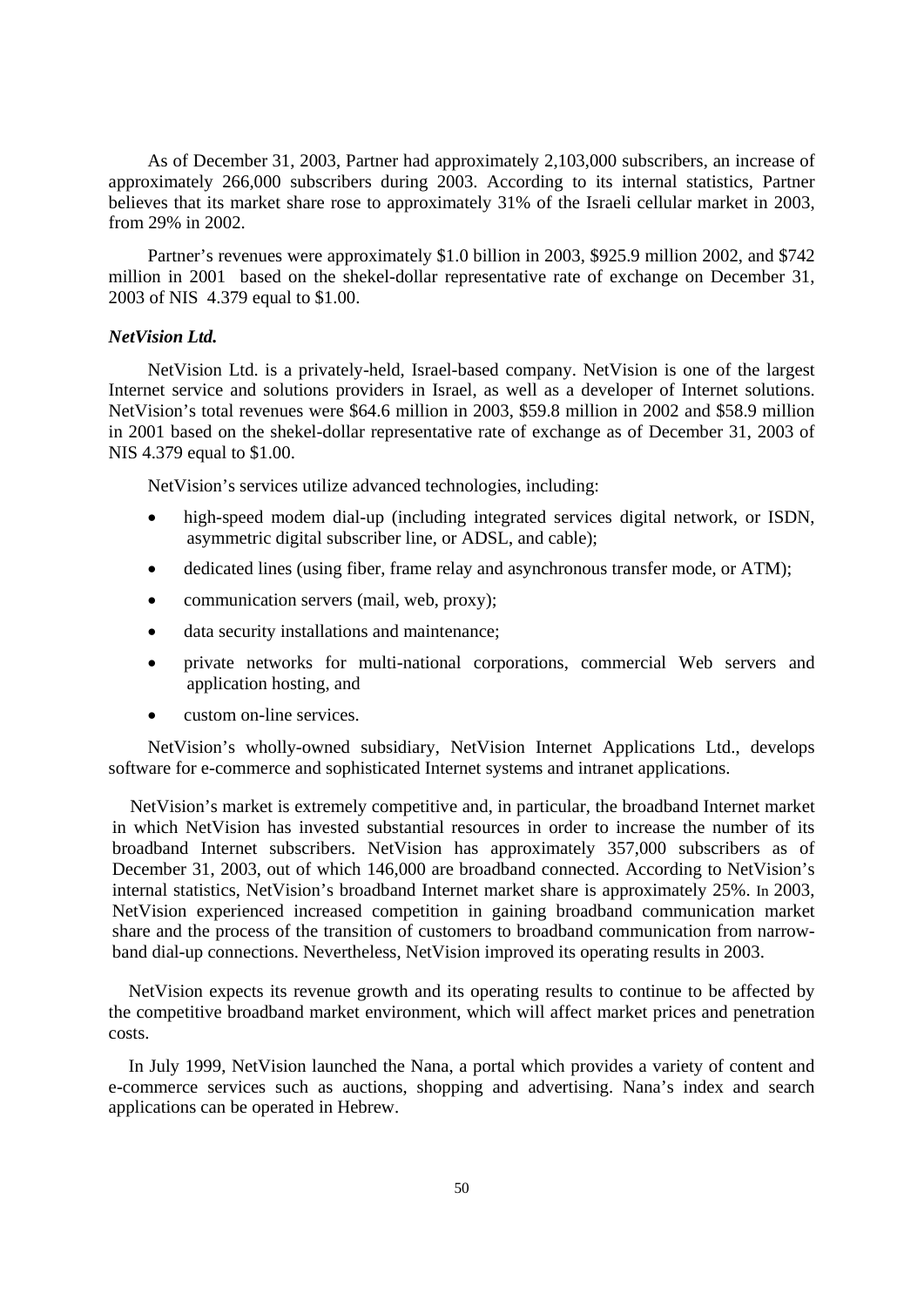NetVision has been involved in e-commerce activity since 1998, through Netaction, NetVision's on line auction site. Nana is Israel's second most popular portal according to both TGI (Target Group Index) and TIM (Teleseker Internet Monitor) surveys.

Based on the survey conducted by Geocartography, in January 2004, NetVision's customers are the most satisfied Internet customers in Israel. NetVision provides field support and on-site assistance as well as phone and web-based support. Technical support is provided free of charge to all customers by NetVision's technical call center, 24 hours a day, seven days a week.

NetVision is dependent on the communication services provided by Bezeq which has a monopoly for domestic telecommunications in Israel. NetVision is also dependent on maintaining its operating license granted by the Israeli Ministry of Communications. If NetVision loses its license, it will not be permitted to continue providing Internet services.

On March 15, 2004 Tevel International Communications Ltd. ("Tevel"), the other substantial shareholder of NetVision sold all of its shares to DIC as part of the recovery and settlement plan filed by Tevel's trustee with the court. As of March 31, 2004, NetVision is held equally by us and DIC (46% each) and the remaining shares are held by former employees.

On March 30, 2004, NetVision filed a request with the Israeli Securities Authority and the Tel Aviv Stock Exchange ("TASE") for a proposed public offering of its shares on the TASE. There is no assurance that the proposed offering will take place.

At March 31, 2004, the amount outstanding under NetVision's credit line with its lending banks was approximately \$16.2 million and NetVision's outstanding shareholder loans amounted to \$4 million.

On May 18, 2004, NetVision submitted an application to the Israeli Ministry of Communications for a license to provide international telephony services. NetVision intends providing such services through VoIP technology. There is no assurance that such a license will be granted or that the services will be provided.

### *Wavion, Inc.*

Wavion is a Delaware corporation with research and development facilities in Israel. Wavion commenced development of its products in the second quarter of 2000. Wavion develops and delivers antenna array technology to all types of wireless systems. Wavion's proprietary signal processing algorithms provide significant performance gains in system capacity, operating range, data rate, interference mitigation, and multipath mitigation. The modular technology can be customized to meet the requirements of most equipment vendors and integrates easily into any wireless communication system.

In 2002, as a result of the downturn in the broadband wireless communications market, which delayed the release of Wavion's products, Wavion significantly reduced its research and development expenses and began to sell subcontracting services for the development of wireless sub-systems. Wavion recorded development service revenues of \$1.8 million in 2003 and \$1.7 million in 2002.

In 2003, Wavion completed a financing round led by Sequoia Seed Capital, raising \$12.5 million out of which we invested \$3 million. In addition, as part of this investment, we converted loans previously advanced to Wavion in the aggregate amount of \$1.5 million into Wavion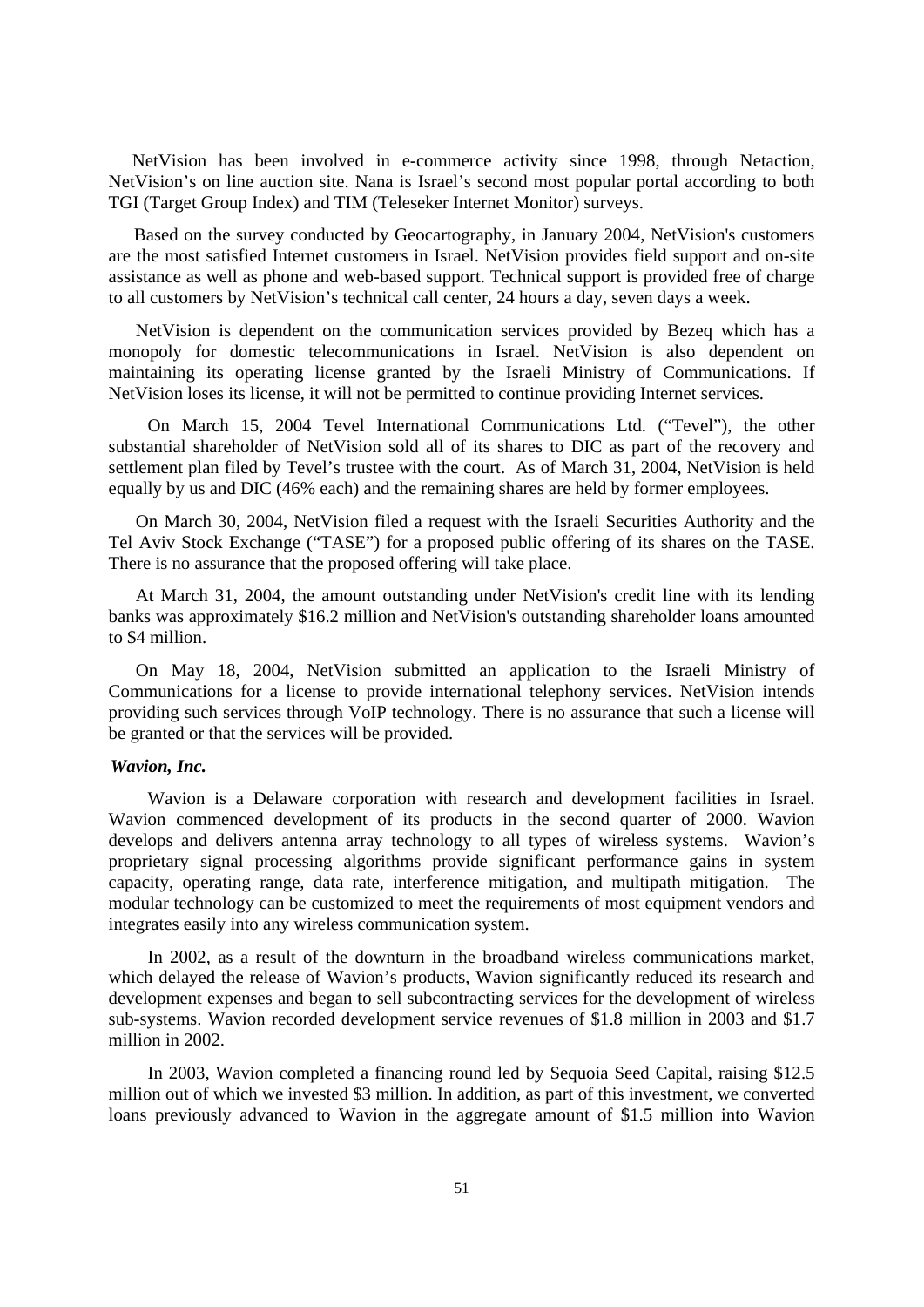preferred shares. Wavion directed resources away from its subcontracting activities towards development of its technology. Following the financing, we hold approximately 38% of the outstanding shares of Wavion.

Wavion does not expect to commence product sales prior to the end of 2005.

## *Starling Advanced Communications Ltd.*

 Founded at the end of 2003 and headquartered in Yoqneam, Israel, Starling is a provider of innovative connectivity solutions for the broadband access market for aircraft. Its antenna and SATCOM (satellite communications) systems are based on proven technology developed at Rafael and Elbit Systems. Starling provides a unique connectivity solution that makes possible the delivery of advanced Internet services and applications for Voice over IP communication (VOIP), security, entertainment and operations on all three major categories of aircraft, namely, business jets, narrow-body and wide-body. The Starling MIJET product line incorporates a Kuband antenna with a proprietary SATCOM resource allocation system that effectively utilizes satellite transponder capacity. The solution enables the delivery of high speed Internet services on a broadband connection of up to 40 Mbps (megabits per second).

Starling does not expect to commence sales prior to the end of 2005.

# *Pulsicom Israel Technologies Ltd.*

 Pulsicom Israel Technologies Ltd. commenced operations in March 2001. It develops high accuracy, real time locating and tracking systems for confined spaces. Such systems can be operated alone or can complement closed-circuit television systems and bar code systems. Pulsicom's technology employs short-pulse technologies, including very-and ultra-wideband and sophisticated position-determination algorithms, and combines high performance with simple installation and affordable prices. Potential applications include logistics, hospitals and retail stores, enhancing efficiency, safety and security. Pulsicom is an early stage development company, which has not yet completed its commercial product development and does not expect to commence generating revenues from product sales before the end of 2005. In order to generate revenues, Pulsicom has commenced selling development services to different customers. Pulsicom has limited resources and its continued operations depend on its ability to raise additional capital. There is no assurance that Pulsicom will be successful in its efforts to raise additional capital.

### *Cellact Ltd.*

 Cellact Ltd. is an Israeli developer of cellular messaging technology, based on proprietary technology. Cellact's flagship product, Nimbus, was first commercially released in July 2001. Nimbus provides enterprises wireless solutions for interactive SMS communication with customers, employees and vendors. Cellact's customers are mobile operators and financial institutions.

 In 2003, Cellact's revenues were \$1.0 million during 2001 and 2002, Cellact's revenues were not significant.

 Cellact has limited resources and its continued operations are largely dependent upon its ability to generate sufficient revenues or raise additional capital to finance its continued operations and there is no assurance that Cellact will be able to do so.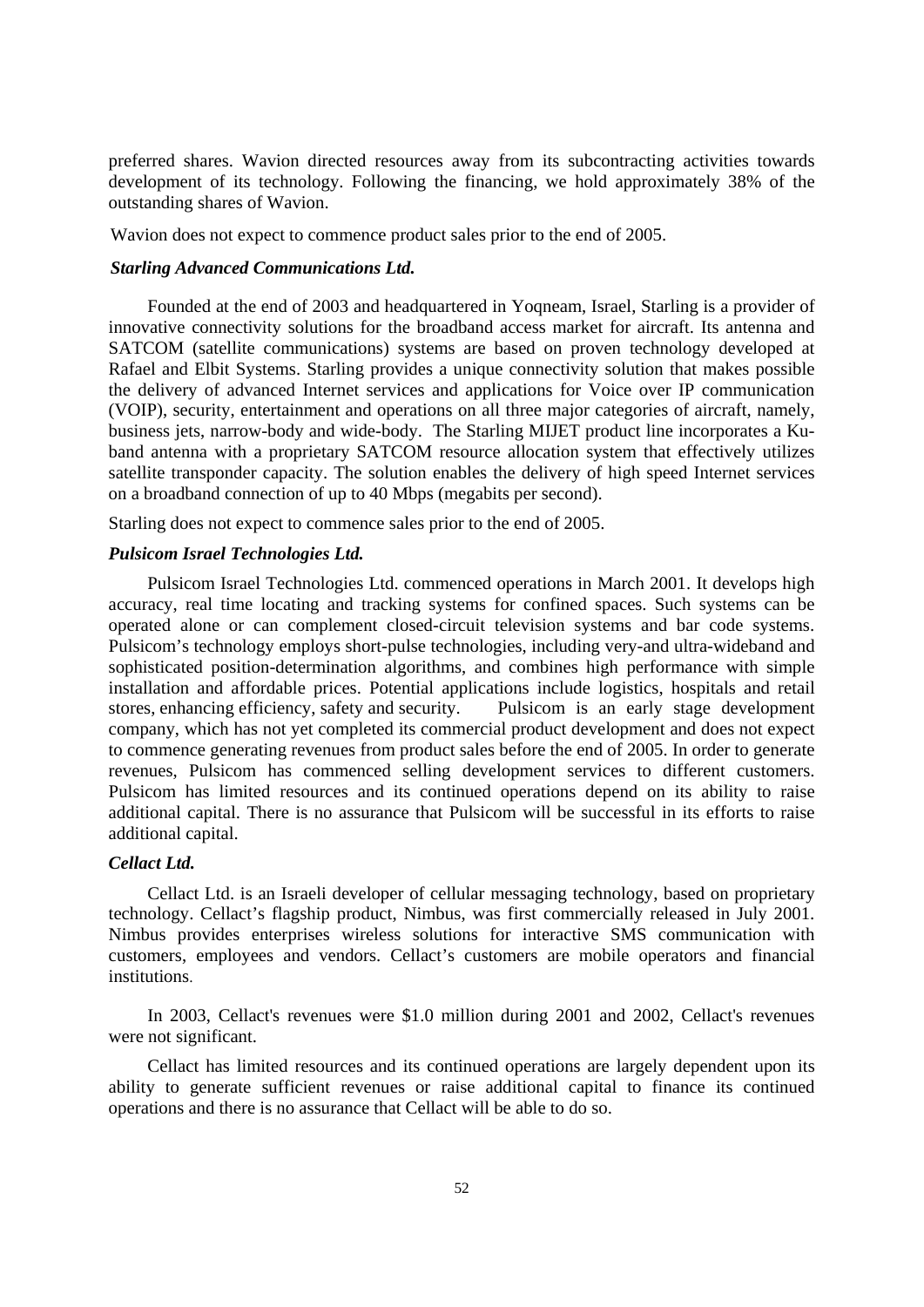## *4. Semi-Conductors*

 Our activities in the field of semi-conductors consist of our holdings in the following companies:

- ChipX Incorporated (formerly Chip Express Corporation), in which we hold approximately 27% of the outstanding shares;
- Oren Semiconductor, Inc., in which we hold approximately 41% of the outstanding shares;
- 3DV Systems Ltd., in which we beneficially own approximately 95% of the outstanding shares representing all shares owned by us and RDC, or approximately 71%, representing our direct holding and our share in the holding of RDC; and
- Semiconductor Engineering Laboratories Ltd. (SELA), in which we beneficially own approximately 49% of the outstanding shares representing all the shares owned by us and RDC, or approximately 25%, representing our share in the holding of RDC.
- Elbit Vision Systems Ltd. (EVS) [OTCBB: EVSNF.OB] in which we hold approximately 16% of the outstanding shares;

# *ChipX Incorporated*

ChipX Incorporated, or ChipX, is a manufacturer of late stage programmable structured ASICs (Application Specific Integrated Circuits). ChipX's innovative, patented technology consolidates wafer manufacture tooling, reduces time-to-market and minimizes the cost of initial production. Headquartered in Santa Clara, California, ChipX was founded in 1989. ChipX's total revenues were \$13.7 million in 2003, \$16.5 million in 2002 and \$29.8 million in 2001. In 2002 and during the first half of 2003, ChipX was affected by the slowdown in the semiconductor industry as a result of which its revenues decreased and losses increased during these periods. In the second half of 2003, ChipX's revenues increased due to the recovery of the semi-conductor industry.

ChipX's Structured ASIC solution specifically addresses applications with low-to-medium production volumes. Along with standard cell ASIC vendors, ChipX primarily addresses the hard-wired ASIC market serving a wide variety of end markets, including automotive, computer, consumer, industrial and communications markets.

ChipX depends upon third-party manufacturers to manufacture its products. ChipX uses a wide range of parts and raw materials in the production of its semi-conductors, including silicon wafers, processing chemicals and electronic and mechanical components.

ChipX generally does not have guaranteed supply arrangements with its suppliers and does not maintain an extensive inventory of parts and materials for manufacturing.

ChipX's patented structured ASIC technology is protected by four core patents on its basic architecture, special logic cell and metal configurable memory. In addition, ChipX has internally developed routing software and metal programmable input/output cells to take advantage of its proprietary technology.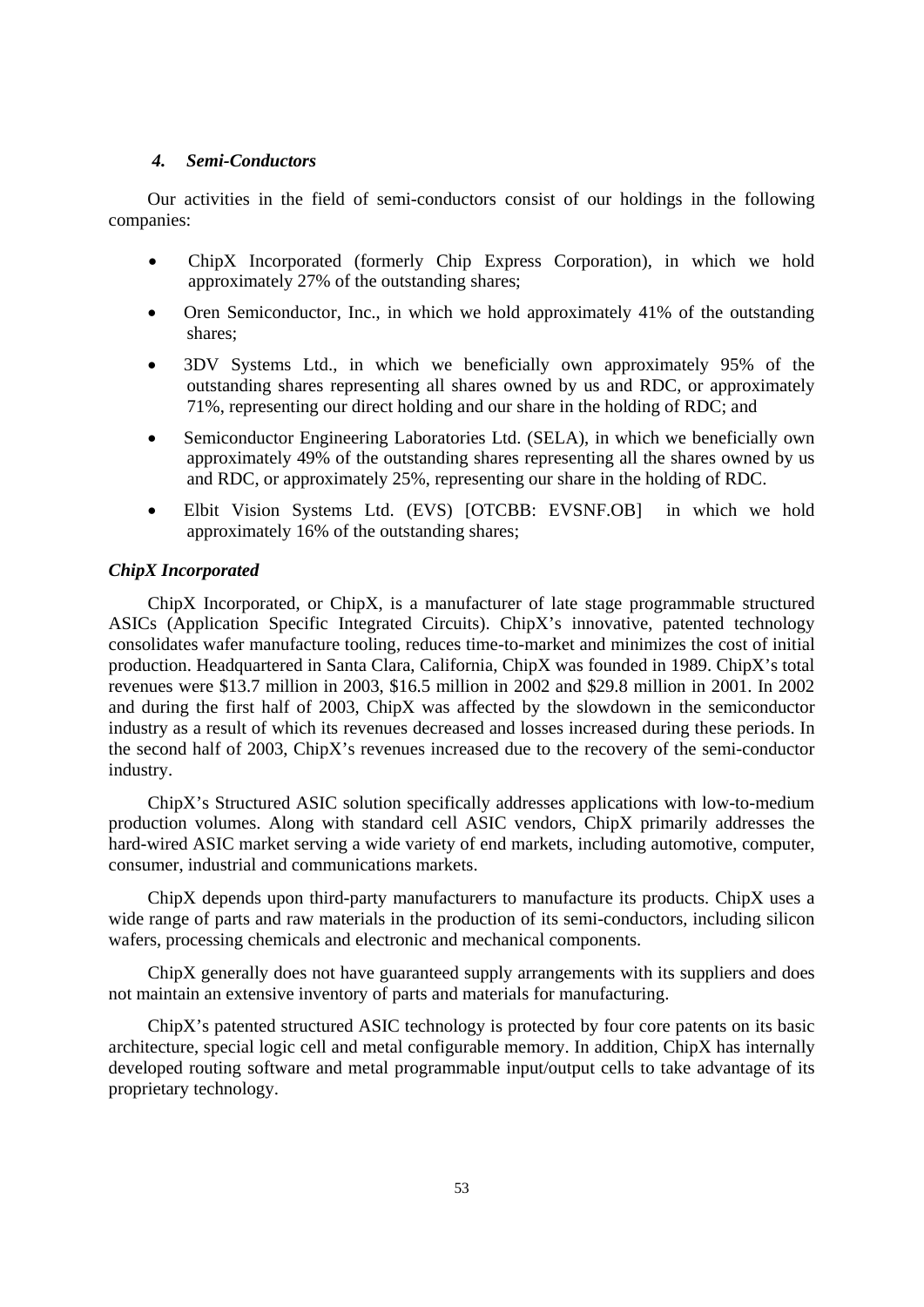In March 2004, ChipX, raised \$12.0 million in a private placement, in which we invested approximately \$2.6 million. Following the investment, our holding in ChipX decreased from approximately 36% to approximately 27%.

### *Oren Semiconductor, Inc.*

Oren Semiconductor, a privately held Delaware corporation, designs and markets integrated circuits for digital television reception. In particular, Oren designs and markets products that enable reception of rich digital media by consumer appliances, such as digital set-top boxes, digital televisions and personal computers. Oren has developed patented digital signal processing architecture that allows its products to handle the complexities of receiving radio frequency transmissions together with flexibility and programmability. This core technology enables the offering of digital television receiver integrated circuits that combine all the necessary front-end receiver functions to reproduce the digital data transmitted through the air or and by cable with the support of multiple transmission standards. Oren also has a product that eliminates ghosts generated by reflections from buildings, mountains and trees when receiving analog broadcasting using television equipment. Oren's total revenues were \$4.4 million in 2003, \$2.0 million in 2002 and \$2.5 million in 2001.

In July 2003, we invested \$3.0 million in Oren, as part of an aggregate investment of \$8.0 million from existing shareholders and from Zoran Corporation. In addition to this investment, we and other existing shareholders converted all the loans previously granted to Oren, in the amount of approximately \$8.4 million, of which our part was approximately \$4.4 million. Following the investment and the loan conversion, our interest in Oren increased from 17% to approximately 41%.

# *3DV Systems Ltd.*

3DV Systems Ltd. designs and develops three dimensional image sensors chip sets that generate both color and depth information, for each object captured by the camera, in real time. 3DV's business is currently focussed on applications in the medical field.

On February 1, 2004, we and our subsidiary, RDC purchased approximately 47% of the outstanding share capital of 3DV, in which we previously held 48%, from the majority of the other shareholders of 3DV in consideration for an option to receive up to 40% of the share capital of a new company to be established by 3DV, upon the occurrence of certain events as specified in the agreement, for the purpose of developing certain technology separately from the other activities of 3DV. The remaining technology will be used mainly in the development of medical applications. Following the transaction, we and RDC together hold 95% of 3DV.

3DV is a development-stage company without any material revenues and with limited resources at its disposal. If the development of medical applications using 3DV's technology is not successful and no other feasible application is identified, 3DV may cease its operations.

# *Semiconductor Engineering Laboratories Ltd. (SELA)*

 SELA develops and manufactures yield enhancing and automation equipment for the semiconductor and optical component industries. SELA is dedicated to the development and marketing of solutions for failure analysis and process monitoring in the semiconductor industry. SELA's automated sample preparation systems are used primarily by semiconductor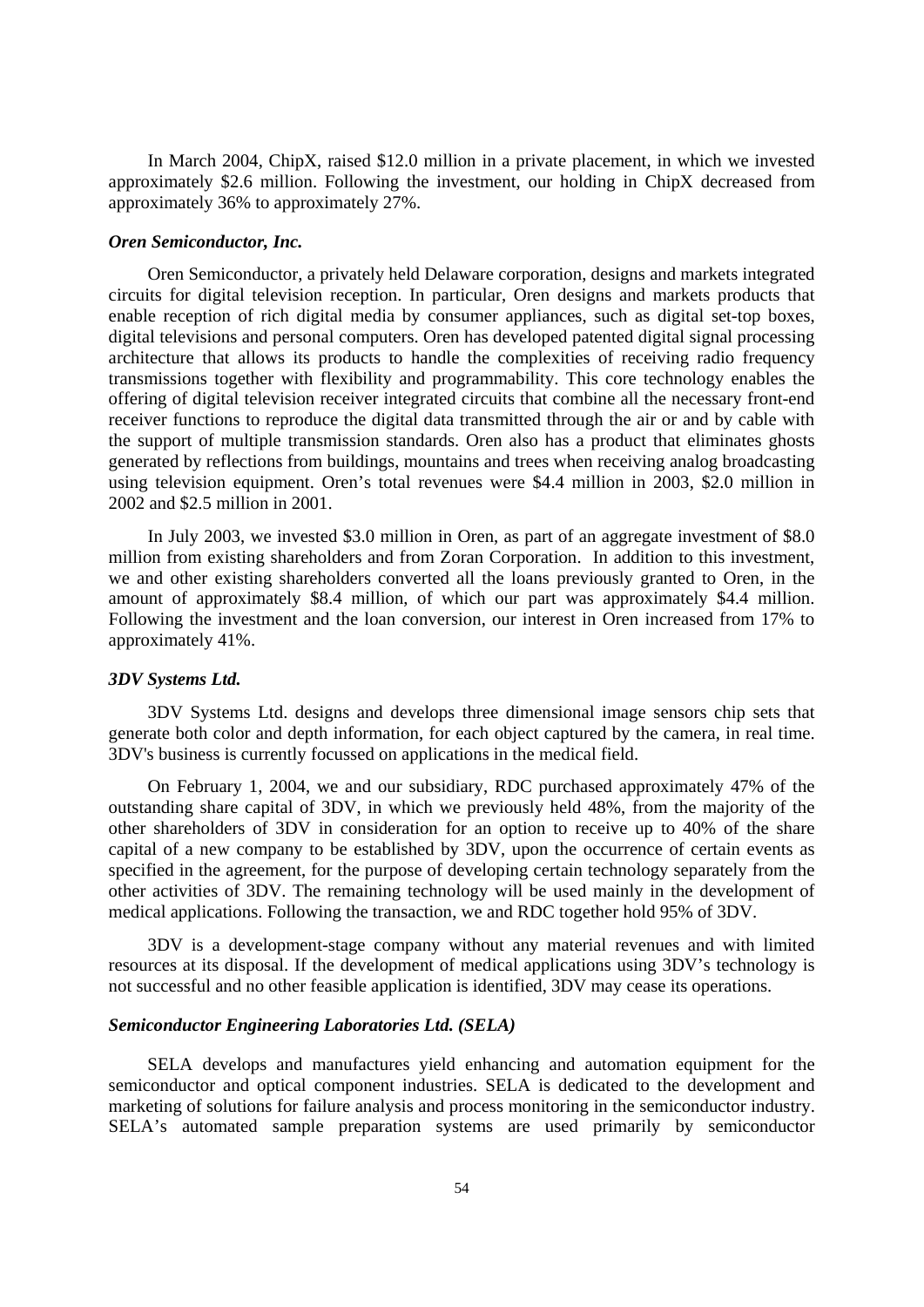manufacturers to prepare samples for scanning electron microscopy and transmission electron microscopy. SELA's revenues amounted to \$4.3 million in 2003, \$3.5 million in 2002 and \$3.5 million in 2001.

## *Elbit Vision Systems Ltd. (EVS)*

Founded in 1992 and headquartered in Yoqneam, Israel, Elbit Vision Systems Ltd., or EVS, designs, develops, manufactures, markets and supports automatic visual inspection and quality monitoring systems for industrial fabrics mainly in the textile industry, for bare wafers (for use in semi-conductors), and for LCD displays. Its systems are designed to increase the accuracy, consistency and speed of the detection of defects in the manufacturing process of fabrics in order to reduce labor costs, improve product quality and increase manufacturing efficiency. EVS currently markets five product lines designed to address the quality monitoring needs of different sectors within the fabric manufacturing industry.

EVS is adapting its core visual interpretation technologies for the microelectronics industry and has recently launched three new products specifically for the inspection of bare wafers manufactured by semi-conductor industry, namely the Mounting Wax Monitoring System for monitoring the uniformity of the mounting wax, the Back Side Inspection System for the optical inspection of wafer surfaces and the Dynamic Roughness Monitoring System for the inline inspection of the roughness of the wafer surface at different stages of the manufacturing process. Additionally, EVS is developing technology for the automated visual inspection of liquid crystal display, or LCD, devices.

EVS' revenues were \$6.3 million in 2003, \$7.2 million in 2002 and \$9.4 million in 2001.

### **5. Advanced Materials**

Our activities in the field of amorphous metals consist of our holding in A.M.T. Advanced Metal Technologies Ltd., or AMT, in which we hold approximately 28% of the outstanding shares on an as converted basis.

### *A.M.T. Advanced Metal Technologies Ltd.*

AMT, while operating through its group companies, develops, markets and licenses technologies for amorphous and nano-crystalline advance materials, as methods and a solution for a wide range of commercial applications. Amorphous materials exhibit magnetic, electrical, mechanical and chemical properties that enable the enhancement of existing products and applications, as well as the introduction of new products and solutions for various industrial and high-tech applications and markets. AMT operates in four fields: heating, sensoring (authentication and anti-shop lifting), micro wires and electronic elements. AMT's current main focus is in the field of heating through A.H.T. Advanced Heating Technology Ltd., or AHT, and in the sensoring field (authentication and anti-shop lifting) through Confirm Technologies, or Confirm (formerly A.C.S. Advanced Coding Systems Ltd.). The continued operations of AMT's group companies are largely dependent upon their ability to generate sufficient revenues or raise additional capital to finance their continued operations.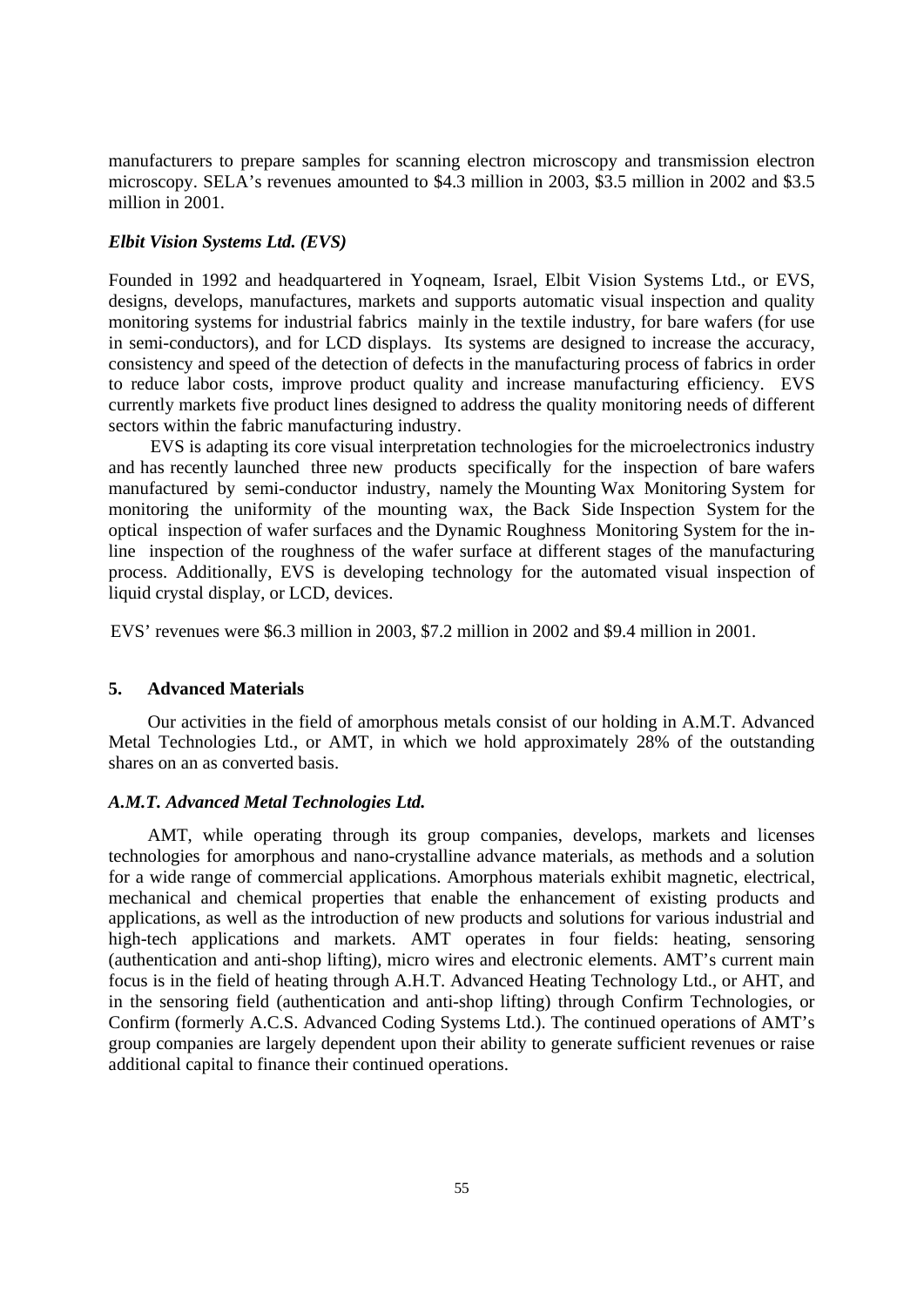# *A.H.T. Advanced Heating Technology Ltd.*

AHT, in which AMT holds 72% of the outstanding shares, is engaged in the development and production of heating applications based on amorphous materials**.** AHT holds a global patent on using amorphous metals for heating products. AHT has developed a variety of innovative heating products for domestic, outdoor, agricultural and pipe heating markets. AHT's heating element enables the heating of very large surface areas at lower temperatures and higher efficiency and therefore at a lower cost and presents competitive advantages over other heating alternatives. AHT currently focuses on two principal markets: under floor heating and outdoor heating.

In 2003, AHT's revenues were \$0.8 million. During 2001 and 2002, AHT's revenues were not significant.

# *Confirm Technologies Ltd. (formerly A.C.S. Advanced Coding Systems Ltd.).*

Confirm, in which AMT holds directly and indirectly 58% of the outstanding shares, develops, markets and sells products using amorphous material for brand protection against counterfeiting and theft and electronic article surveillance tags for anti-shoplifting. Pitkit Printing Enterprises Ltd., an Israeli public company has invested in Confirm through an affiliate and has a strategic relationship with Confirm. Confirm competes in the electronic article surveillance tags, data and authentication tags markets.

In 2003, Confirm's revenues were \$0.5 million. During 2001 and 2002, Confirm's revenues were not significant.

## **C. Organizational Structure**

DIC, an Israeli company, holds approximately 38.5% of our total outstanding shares. For additional information about DIC, please see "Major Shareholders" in Item 7 below. For our holdings in our group companies, please see the discussion in this Item 4 above.

### **D. Property, plants and equipment**

Our corporate headquarters and executive offices are located in Tel-Aviv, Israel. These offices, which measure approximately 980 square meters, are leased at an annual rent, including management fees, of approximately \$0.3 million.

We believe that the above facilities are adequate for our operations as currently conducted. In the event that additional facilities are required, we believe that we could obtain such additional facilities at commercially reasonable prices.

In addition, we have contractual rights to long-term leases in property located in Karmiel, in northern Israel, totaling approximately 15,760 square meters, consisting of building facilities. These premises are currently leased to Elbit Systems. (See "Item 7 – Related Party Transactions".)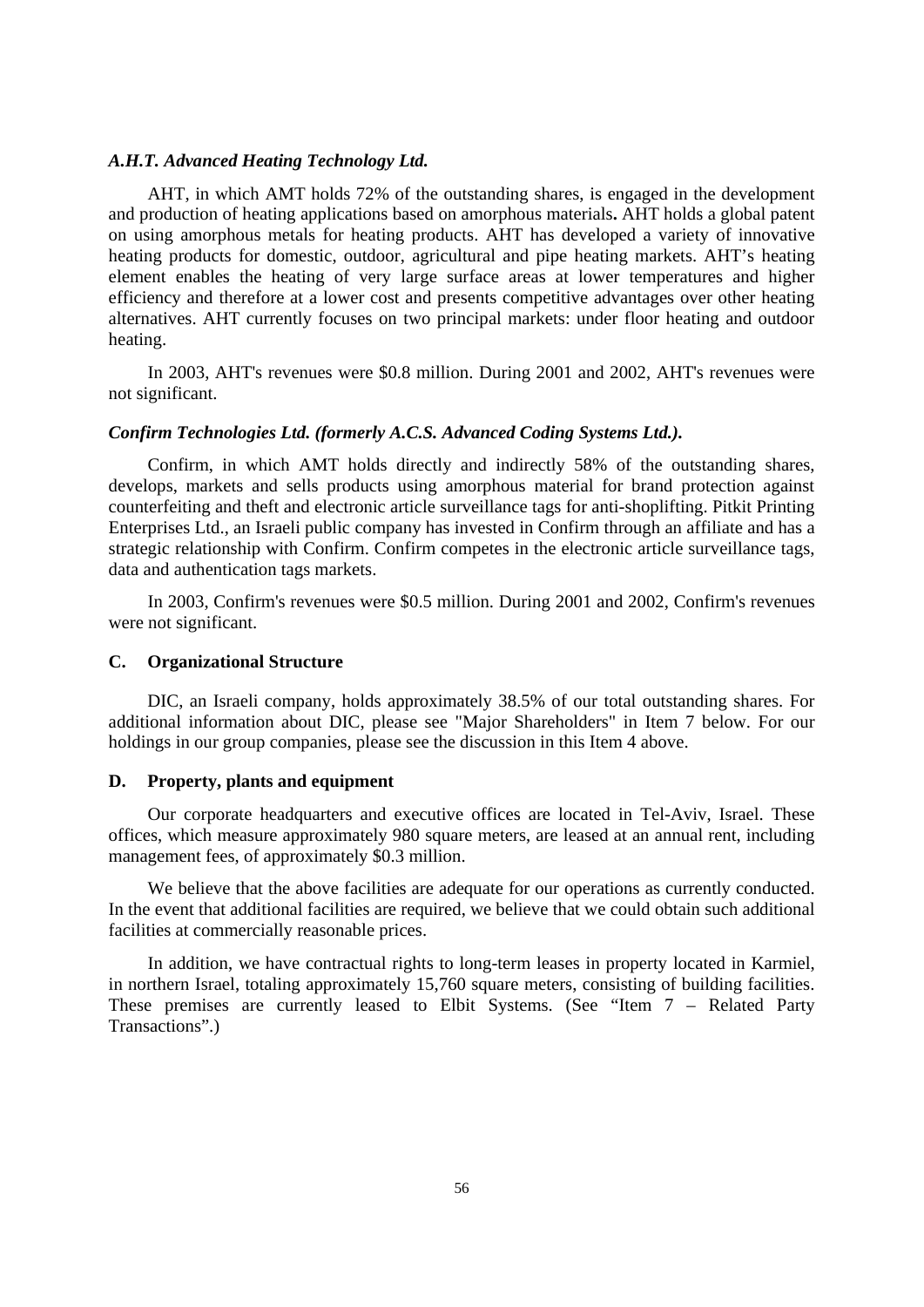# **Item 5. Operating and Financial Review and Prospects**

# **OVERVIEW**

We are a multi-national high technology operational holding company that operates through subsidiaries and affiliated companies, referred to as our group companies. Founded in 1962, we have been a major force in the development of the Israeli high technology industry by building Israeli and Israel-related companies with technologies in the fields of medical devices, advanced defense electronics, communications, semiconductors, software products and services and advanced materials. Historically, most of our group companies were established together with entrepreneurs or started as activities within Elron and were subsequently spun-off. In addition, some of our group companies grew out of our subsidiary, RDC, a joint venture with Rafael, the largest research and development organization of Israel's Ministry of Defense. RDC was established for the purposes of exploiting Rafael's technology in non-military markets. Our group companies include both publicly traded and privately held companies.

Technology industries are characterized by the high degree of risk inherent in their products, their continuous technological innovation and their penetration into world markets, which requires investment of considerable resources and continuous development efforts. The future success of our group companies is dependent upon their technological quality, prices and nature of their products in comparison to their competitors and their ability to introduce new products to the markets at the right time, while offering cost effective solutions suitable to their customers' needs as well as their ability to raise financing and the condition of the capital markets.

Our activities range from complete operational control over the business to involvement in the management of our group companies in which we maintain controlling or significant holdings, and, in a limited number of cases, minority holdings. We participate in the management of most of our group companies by means of active membership on their boards of directors and board committees. As a result, we are involved in matters of policy, strategic planning, marketing, selecting and manning senior management positions, approving investments and budgets, financing and the overall ongoing monitoring of our group companies' performance. In addition to our representation on the boards of directors of our group companies, we provide hands-on assistance to the group companies' management in support of their growth. We view our hands-on involvement in the operations of our group companies as a key element of our business. Our group companies therefore benefit from the experience of our management team in various areas in which they need support and leadership, including, but not limited to, budgetary control, legal support, market analysis, risk management, identifying joint venture opportunities, introductions to potential customers and investors, business plan preparation, strategic planning and research and development guidance.

We expect to continue to build and realize value for our shareholders through the sale of a portion or all of our holdings in, or the issuance of shares by any of our group companies to third parties, while simultaneously pursuing the acquisition of, or investment in, new and existing companies and building our group companies. We believe that this strategy provides the ability to increase shareholder value as well as capital to support the growth of our group companies.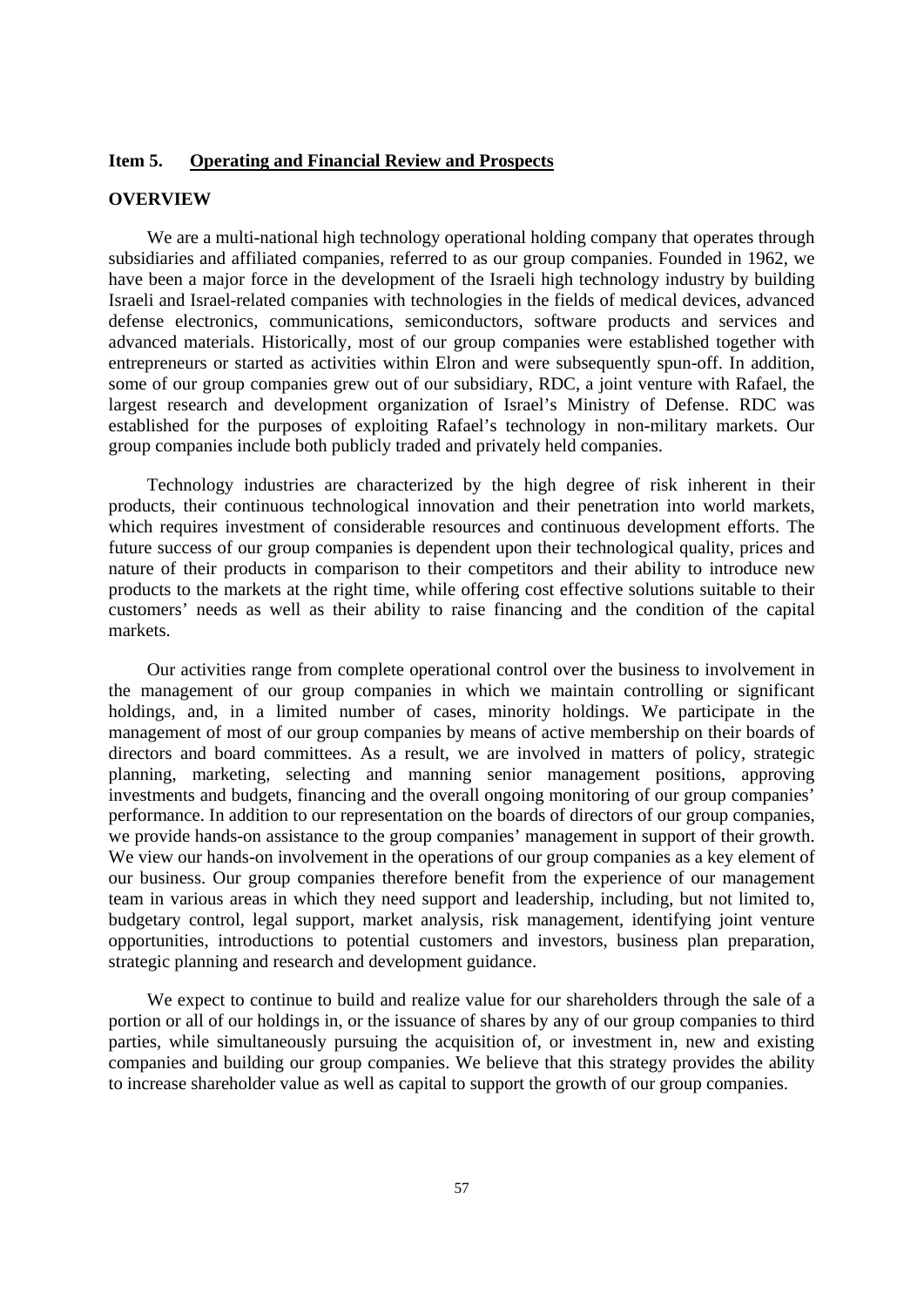Our net income (or loss) in any given period is due, in the most part, to the results of operations of our group companies (which are accounted by us under the consolidation or equity method of accounting) and dispositions and changes in our holdings of group companies. As most of our group companies are technology companies which have not yet generated significant revenues and which invest considerable resources in research and development and in marketing activities, we have experienced, and expect to continue to experience, losses in respect of these companies. Our capital resources in any given period are primarily affected by the extent of our investment in existing and new companies and the realization of certain holdings. The results of operations of our group companies, and consequently, our results of operations and capital resources, are affected by general economic market conditions as well as by factors specifically related to the technology markets, which also affect the ability of our group companies to raise financing and our ability to dispose of holdings and realize gains from our investments.

## **TREND INFORMATION**

The downturn in the world economy and, in particular, in the technology sector during the last three years affected our and our group companies' results of operations and their ability to raise additional financing from other sources and led us to re-examine our group company structure at all levels. As a result, our main focus was on the following: (i) supporting the financing needs of our existing companies while investing to a lesser extent in new companies; (ii) adjusting group companies operations and minimizing their cash burn-rate without adversely affecting their core activities and potential growth; (iii) divesting from other companies in our group not operating in our main areas of involvement or with limited value; and (iv) merging Elbit and DEP into Elron in order to create a more simplified and efficient organizational structure as well as to reduce operational and management costs. Market conditions also affected our ability to successfully "exit" some of our group companies and record capital gains at the same level that we experienced in the years prior to the downturn.

In the second half of 2003, there were initial indications of recovery in the technology sector and capital markets. This trend was reflected in the improvement in the results of operations of most of our group companies as well as the raising of funds from new strategic investors in private placements completed by some of our group companies, namely Wavion and Oren Semiconductor in the second half of 2003 and ChipX in the beginning of 2004. In addition, we recorded gains as a result of the merger of the urology therapy units of our subsidiary Galil Medical with the brachytherapy business of Amersham, the sale of assets and business of our subsidiary ESW to Zix and from the sale of a portion of our shares in Partner.

We believe, based on published analyst and research group reports, that the recovery trend of the technology sector will continue in 2004, and we anticipate this to have a positive effect on our group companies. We also anticipate increasing our investments in new companies in our main areas of operation.

## **CRITICAL ACCOUNTING POLICIES**

We prepare our consolidated financial statements in conformity with accounting principles generally accepted in the United States ("US GAAP"). Our significant accounting policies are more fully described in Note 2 to the notes to our consolidated financial statements appearing in Item 18. Certain accounting principles require us to make certain estimates, judgments and assumptions. We believe that the estimates, judgments and assumptions upon which we rely are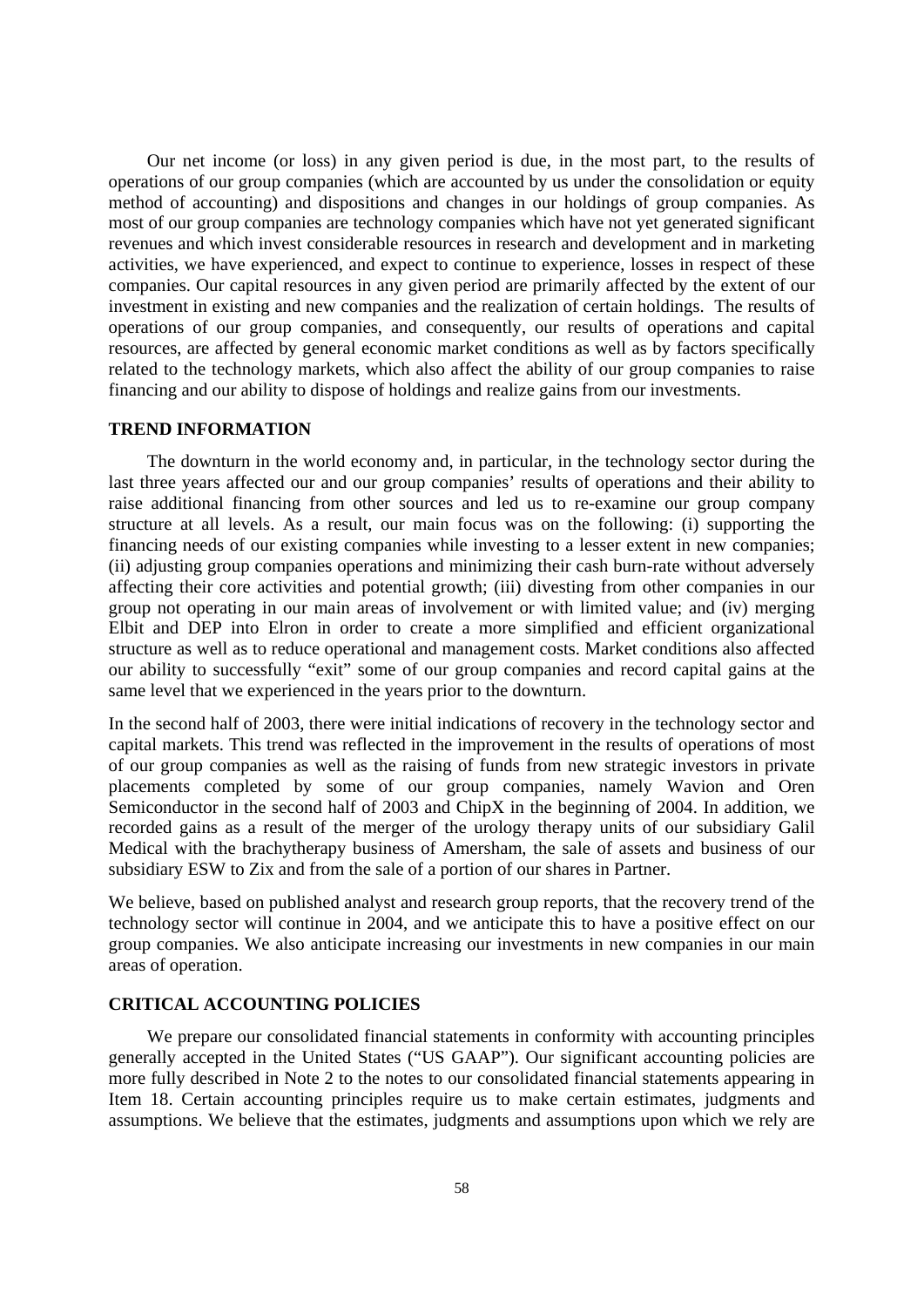reasonable based upon information available to us at the time that these estimates, judgments and assumptions are made. These estimates, judgments and assumptions can affect the reported amounts of assets and liabilities as of the date of the financial statements, as well as the reported amounts of revenues and expenses during the periods presented. To the extent there are material differences between these estimates, judgments or assumptions and actual results, our financial statements will be affected. The significant accounting policies that we believe are the most critical to aid in fully understanding and evaluating our reported financial results include the following:

- Principles of accounting for holdings in group companies
- Business combinations
- Impairment of goodwill and other intangible assets
- Other-than-temporary decline in value of investments in group companies
- Revenue recognition
- Accounting for income taxes
- Non-monetary transactions

# *Principles of Accounting for Holdings in Group Companies*

The various holdings that we have in our group companies are accounted for under several methods, based on our level of ownership in our group companies, as described below.

*Consolidation*. Companies over which we have control are accounted for under the consolidation method of accounting. Control is usually assumed when we own and/or our subsidiary owns more than 50% of the outstanding voting securities of a company, however, whether or not we control a group company also depends on an evaluation of several factors, including, among others, our representation on the board of directors, the level of financing provided by us to the group company and any minority rights. Under the consolidation method, a company's assets and liabilities are included within our consolidated balance sheet and its income and expense items are included within our consolidated statements of operations. The share of other shareholders in the net assets and in the net income or losses of a consolidated company is reflected in minority interest in our consolidated balance sheet and in our consolidated statements of operations, respectively. The minority interest amount adjusts our consolidated net income (loss) to reflect only our share in the earnings or losses of any consolidated company.

Notwithstanding the above, Financial Accounting Standards Board ("FASB") Interpretation No. 46 ("FIN 46" or the "Interpretation") (as revised in December 2003), "Consolidation of Variable Interest Entities, an interpretation of Accounting Research Bulletin No. 51", which is further discussed below, provides additional conditions under which a company is required to consolidate another entity.

*Equity Method*. Group companies which we do not control, but over whom we exercisesignificant influence, are accounted for under the equity method of accounting. Significant influence is usually assumed when we hold 20% or more of a group company's voting securities, however, whether or not we exercise significant influence with respect to a group company also depends on an evaluation of several factors, including, among others, our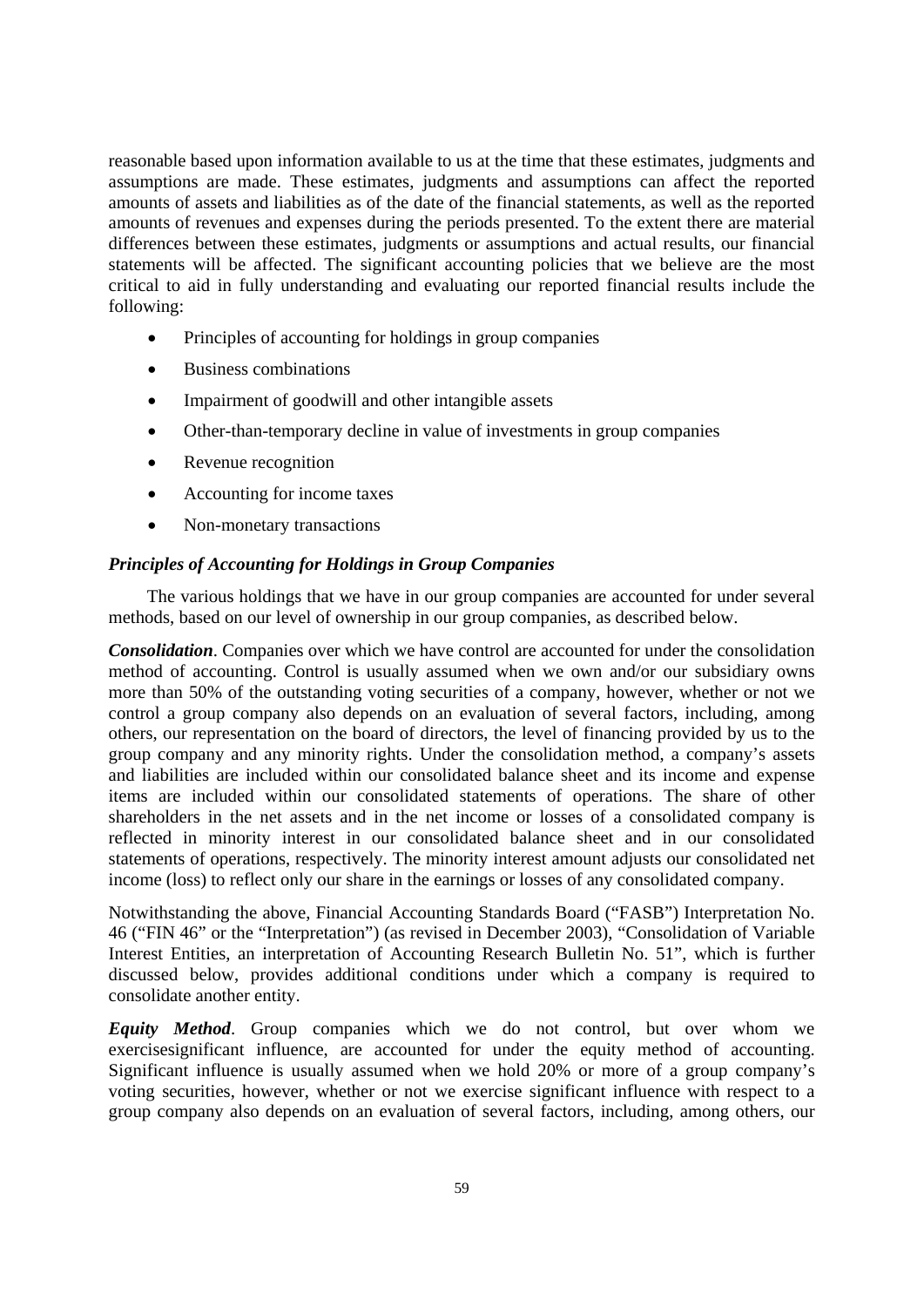representation on the board of directors, agreements with other shareholders, our participation in policy making processes, the existence of material intercompany transactions and technological dependency, the extent of ownership by an investor in relation to the concentration of other shareholdings, and other factors which may require management to make certain judgmental decisions regarding significant influence. We also account for our interests in private equity funds under the equity method of accounting, based on our holding percentage. Under the equity method of accounting, a group company's assets and liabilities are not included within our consolidated balance sheet and their results of operations are not reflected within our consolidated statements of operations; however, our share in the net income or losses of the group company is reflected as an equity income (loss) in our consolidated statements of operations. The share of income or losses is generally based upon our ownership level of the outstanding share capital of the group company. Notwithstanding the above, in circumstances where our ownership in an investee is in the form of a preferred security or other senior security, we recognize equity method losses based on our ownership level in the particular investee security or loan held by us to which the equity method losses are being applied.

*Other Methods*. Other companies that we do not account for under either the consolidation or the equity method of accounting are generally accounted for under three different methods:

- Non-marketable securities are presented at cost. Under this method, our share in the income or losses of these entities is not included in our consolidated statements of operations.
- Marketable securities, which are classified as trading securities, are presented at fair market value and the changes in the market value are reflected in our results of operations during each reporting period.
- Marketable securities which are classified as available-for-sale are presented at fair market value and the effect of any unrealized change in market value is reflected in other comprehensive income (loss). When realized, realized gain or loss is included in our results of operations.

Notwithstanding the above, FIN 46 provides additional criteria for consolidation of entities and a new framework for identifying variable interest entities (VIEs) and determining when a company should include the assets, liabilities, noncontrolling interests and results of activities of a VIE in its consolidated financial statements.

In general, a VIE is a corporation, partnership, limited liability corporation, trust or any other legal structure used to conduct activities or hold assets that either (1) has an insufficient amount of equity to carry out its principal activities without additional subordinated financial support, (2) has a group of equity owners that are unable to make significant decisions about its activities, or (3) has a group of equity owners that do not have the obligation to absorb the losses or the right to receive returns generated by its operations. FIN 46 provides several exceptions to its scope, such as that an entity that is deemed to be a business need not to be evaluated to determine if it is a VIE unless one of the conditions specified in the Interpretation exists.

FIN 46 requires a VIE to be consolidated by the party with an ownership, contractual or other financial interest in the VIE (a variable interest holder) that will absorb a majority of the risk of loss from the VIE's activities, is entitled to receive a majority of the VIE's residual returns (if no party absorbs a majority of the VIE's losses) or both. A variable interest holder that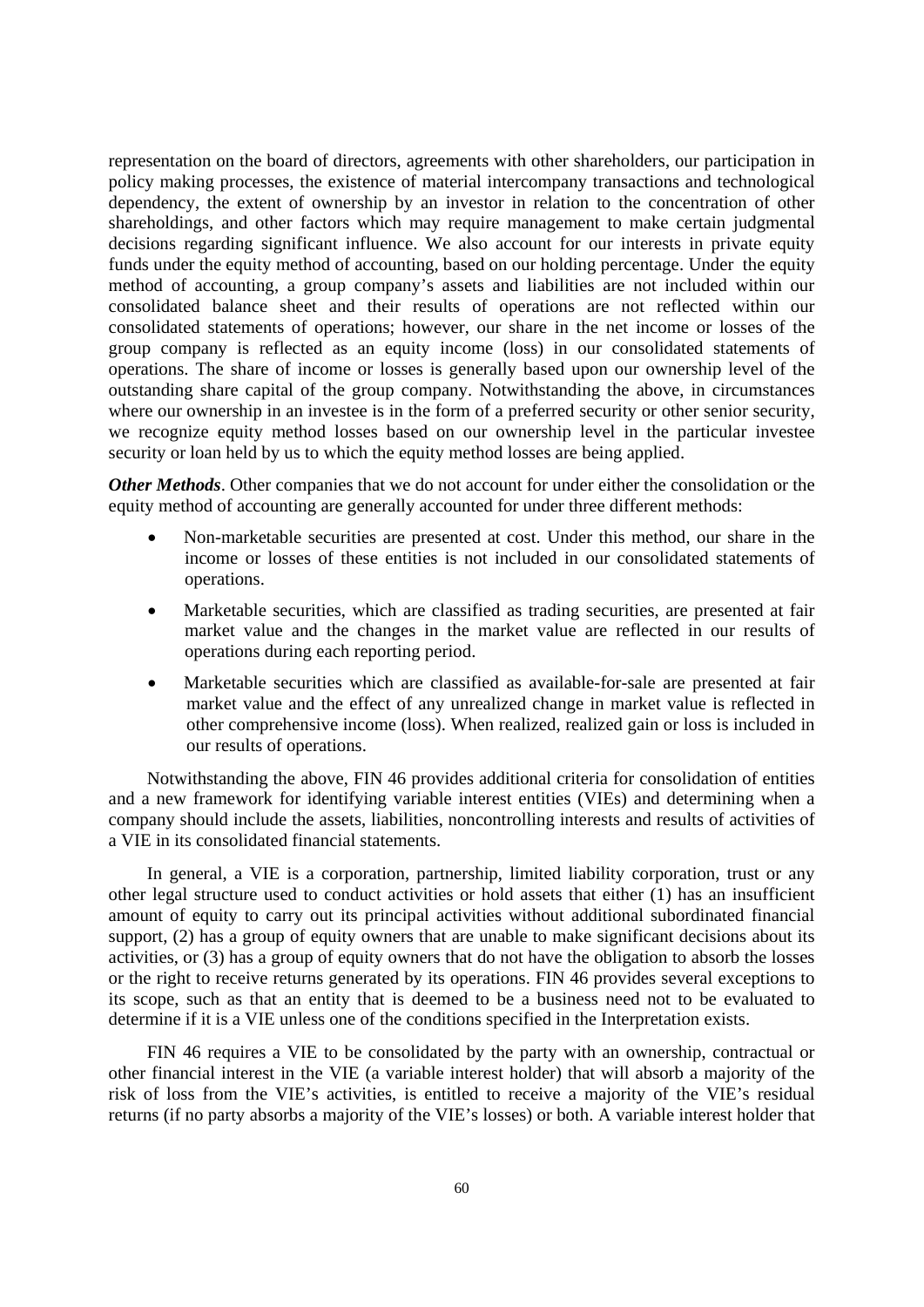consolidates the VIE is called the primary beneficiary. Upon consolidation, the Primary Beneficiary generally must initially record all of the VIE's assets, liabilities and noncontrolling interests at fair value and subsequently account for the VIE as if it were consolidated based on a majority voting interest. FIN 46 also requires disclosures about VIEs that the variable interest holder is not required to consolidate but in which it has a significant variable interest.

FIN 46 was effective immediately for VIEs created after January 31, 2003. For VIEs created before January 31, 2003, the provisions of FIN 46, as revised, were adopted as of March 31, 2004.

As an operational holding company, we have investments in and loans to various companies that are engaged primarily in the fields of high technology. Some of these companies are in their early stages of development and will require substantial external investments until they can finance their activities without additional support from other parties and may be considered variable interests. These companies are currently primarily funded with financing from venture capital funds, other holding companies and private investors.

Towards the end of 2003, RDC and Elbit Systems, an affiliated company, formed Starling Advanced Communications Ltd. ("Starling") in order to develop connectivity solutions for broadband access for commercial aircraft. Both RDC and Elbit Systems contributed technologies in exchange for a 50% ownership interest each in Starling. In addition, as of May 31, 2004, RDC and Elbit Systems granted Starling convertible loans in the amount of \$300 thousand each. Upon the adoption of FIN 46 in 2004, we consolidated Starling as it was determined to be a VIE, and we are its primary beneficiary.

In August 2002, Elron completed an investment of approximately \$5.0 million in AMT as part of an aggregate investment of \$8.7 million. AMT develops, markets and licenses technologies, through its group companies, for amorphous and nano-crystalline advanced materials, for a wide range of commercial applications. Currently, AMT is focusing on two of its group companies, namely AHT, which uses amorphous metals for heating products, and Confirm, which develops, markets and sells products using amorphous metals for brand protection against counterfeiting and diversion and anti-shoplifting electronic article surveillance. The investment was in the form of notes which are convertible into preferred shares of AMT or into shares held by AMT in certain of its subsidiaries. In addition, we are entitled to the rights attached to the convertible notes on an "as converted" basis as a shareholder of AMT and have special voting rights in certain specified circumstances. Our interest in AMT on a diluted basis and on an "as converted" basis (excluding loans) amounts to 28%. During the period from December 2002 until May 31, 2004, we granted AMT and its subsidiary convertible loans in the amount of approximately \$2.2 million. AMT is considered to be a VIE, however as we are not the primary beneficiary of AMT, we did not consolidate AMT. As of March 31, 2004, our maximum exposure to loss as a result of our involvement in AMT does not exceed our investment in AMT in the amount of approximately \$3.8 million.

Under FIN 46, certain events can require a reassessment of our investment in our group companies to determine if they are variable interests and which of the variable interest owners is the primary beneficiary. As a result of such events, we may be required to make additional disclosures or consolidate these entities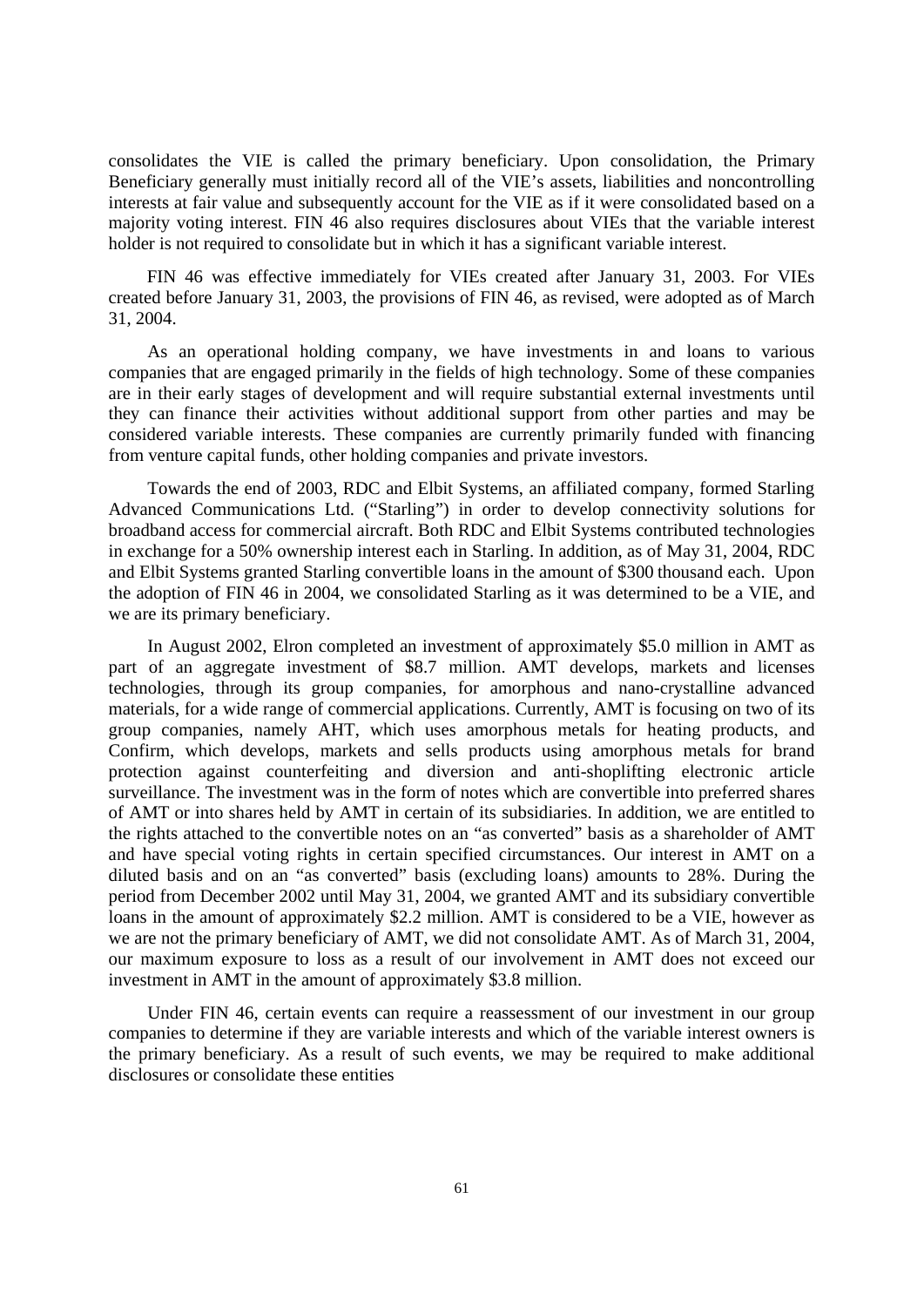## *Business combinations*

According to SFAS 141, "Business Combination", commencing on July 1, 2001, all business combinations are accounted for using the purchase method of accounting. Under the purchase method, the total purchase price is allocated to the acquired company's assets and liabilities, based on their estimated fair values, and the remainder, if any, is attributed to goodwill.

The aggregate purchase price of approximately \$74.0 million resulting from the merger with Elbit, that took place in 2002, has been allocated to Elbit's assets based on their estimated fair value according to an analysis made by an independent appraiser. Of the total purchase price, \$55.0 million has been allocated to Elbit's identifiable net assets and the remaining \$19.0 million has been allocated to goodwill. The goodwill recorded reflects the anticipated synergies resulted from the combined entity, including anticipated reductions in operational and management costs, the creation of an enhanced platform, a more simplified and efficient organizational structure and greater resources and scope of operations, which will benefit the group companies. Subsequently to the acquisition date and through December 31, 2003, goodwill was reduced by \$14.3 million, as a result of the reversal of a valuation allowance recorded at the acquisition date in respect of Elbit's carryforward losses that had accumulated through that date.

The aggregate purchase price of approximately \$29.5 million resulting from the share purchase of DEP's shares, that took place in 2002, has been allocated to the assets and liabilities of DEP and its subsidiary, RDC, the majority of which has been allocated to investments accounted for under the equity method. The allocation to DEP's assets was based on an analysis made by an independent appraiser. Aggregate amounts of \$16.5 million and \$6.5 million were allocated to identifiable net intangible assets and goodwill of the equity investments, respectively. The amortization of the identifiable intangible assets is included as part of our share in the net losses of equity investments.

Estimating the fair value of certain assets acquired and liabilities assumed is judgmental in nature and often involves the use of significant estimates and assumptions, mainly with respect to intangible assets. As mentioned above, we obtained appraisals from an independent appraiser in order to assist us in this process. While there were a number of different methods used in estimating the value of intangibles acquired, the primary method used was the discounted cash flow approach. Some of the more significant estimates and assumptions inherent in the discounted cash flow approach include projected future cash flows, including timing, a discount rate reflecting the risk inherent in the future cash flows and terminal growth rate. Another area which required judgment which can impact our result of operations was estimating the expected useful lives of the intangible assets. To the extent intangible assets are ascribed with longer useful lives, there may be less amortization recorded in any given period. As we and our group companies operate in industries which are rapidly evolving and extremely competitive, the value of the intangible assets, including goodwill, their respective useful lives and the investments in companies is exposed to future adverse changes which can result in a charge to our results of operations. In 2002 and 2003, we recorded impairment losses in respect of certain investments, to which we allocated a portion of the purchase price at the time of the aforementioned acquisitions, in the amounts of \$4.5 million and \$2.5 million, respectively (See also "Critical Accounting Policies", "Other-Than-Temporary Decline in Investments in Group Companies").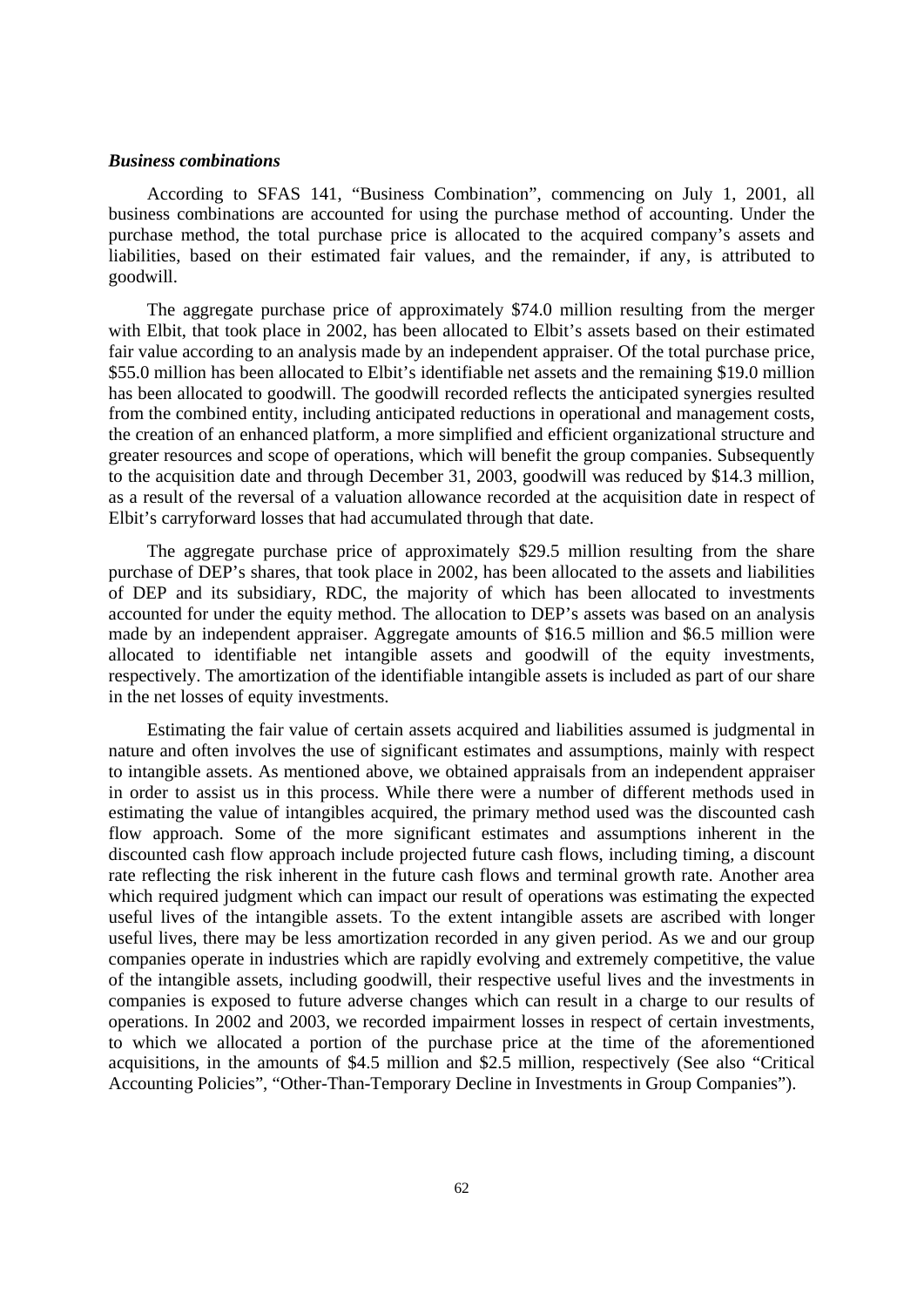# *Impairment of Goodwill and Other Intangible Assets*

In accordance with SFAS 142, "Goodwill and Other Intangible Assets", commencing on January 1, 2002, goodwill is no longer being amortized. In lieu of amortization, an annual impairment review of the goodwill is required at the level of each reporting unit. SFAS 142 prescribes a two-phase process for impairment testing of goodwill. The first phase screens for impairment while the second phase (if necessary) measures the impairment. We performed the first phase impairment analysis and found no instances of impairment of our recorded goodwill. Accordingly the second phase was not necessary during 2003. The first phase impairment analysis is performed by estimating the fair value of each reporting unit and comparing it to its reported carrying amount. Determining fair value under the first phase involves the use of significant estimates and assumptions. These estimates and assumptions could have an impact on whether or not an impairment charge is recognized. To determine fair value, we have used a number of valuation methods including quoted market prices, discounted cash flows and revenue multiples. In certain cases we obtained an opinion from an independent appraiser. As mentioned above, these approaches use estimates and assumptions including projected future cash flows, discount rate and terminal growth rate. Using different assumptions could result in different results. As we operate in industries which are rapidly evolving and extremely competitive, it is possible that our estimates could change in the near term and there can be no assurance that future goodwill impairment tests will not result in a charge to our results of operations. At December 31, 2003, goodwill amounted to approximately \$12.0 million.

Other intangible assets with definite useful lives are reviewed for impairment whenever events or changes in circumstances indicate that the carrying amount of an asset may not be recoverable in accordance with the guidance of SFAS 144 "Accounting For The Impairment Or isposal Of Long-Lived Assets". Recoverability of assets to be held and used is measured by a comparison of the carrying amount of an asset to the future undiscounted cash flows expected to be generated by the asset. If an asset is considered to be impaired, the impairment to be recognized is measured by the amount by which the carrying amount of the asset exceeds its fair value. In the evaluation of impairment, we use significant estimates and assumptions such as projected future cash flows which are subject to high degree of judgment. As of December 31, 2003 we found no instances of impairment of other intangible assets. As we operate in industries which are rapidly evolving and extremely competitive, changes in the assumptions and estimates may affect the carrying value of the intangible assets, and could result in impairment charge to our results of operations. At December 31, 2003, consolidated intangible assets, other than goodwill, amounted to approximately \$10.0 million.

#### *Other-Than-Temporary Decline in value of Investments in Group Companies*

At the end of each reported period, we must evaluate whether an other-than-temporary decline in value of an investment in a group company has been sustained. This evaluation is judgmental in nature. If it has been determined that an investment has sustained an other-thantemporary decline in its value, the investment is written down to its fair value by a charge to our results of operations.

An evaluation of fair value is dependent upon specific facts and circumstances. Factors that are considered by us in this determination include financial information (including, among others, budgets, business plans and financial statements) and the value at which independent third parties have invested or have committed to invest and independent appraisals, if available.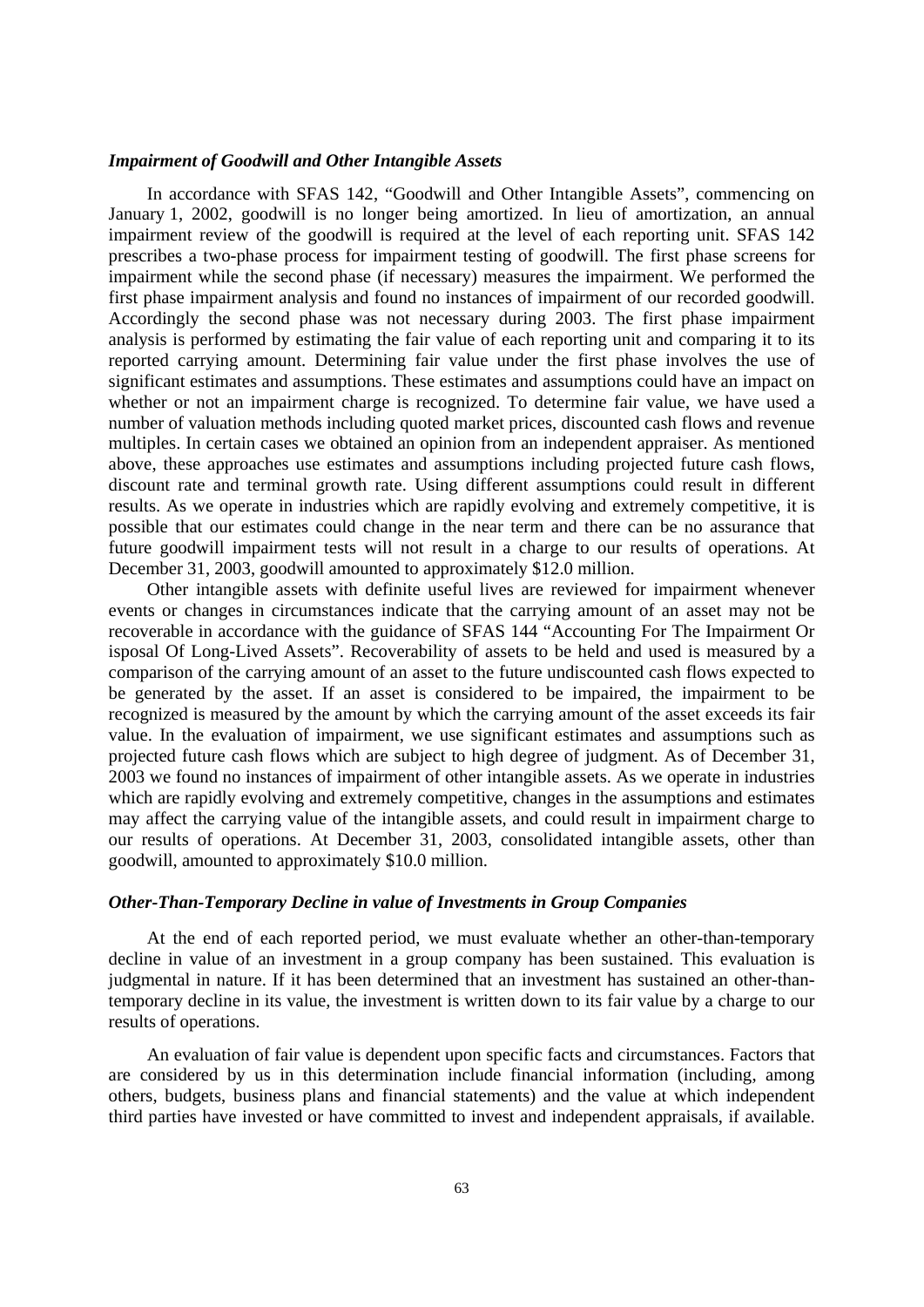Factors indicative of an other-than-temporary decline include recurring operating losses, credit defaults, and subsequent rounds of financing at an amount below the cost basis of the investment. This list is not all inclusive and we weigh all quantitative and qualitative factors in determining if an other-than-temporary decline in value of an investment has occurred. As we operate in industries which are rapidly evolving and extremely competitive, it is possible that our estimates could change in the near term and there can be no assurance that an additional writedown or write-off of the carrying value will not be required in the future. In 2002 and 2003 we recorded write-downs in the amounts of \$4.5 million and \$4.2 million, respectively, with respect to certain group companies, mainly Cellenium and Textology.

## *Revenue Recognition*

Our revenues are derived from our consolidated subsidiaries. Revenues from sales of products and services are recognized after all of the following occurs: the product is delivered, collection is probable, fees are fixed or determinable, vendor-specific objective evidence exists to allocate the total fee to elements of an arrangement and persuasive evidence of an arrangement exists. The determination whether collection is probable is judgmental in nature and based on a variety of factors, including the payment and other terms of the individual customer contract, credit history of the customer, prior dealings with specific customers, and certain other factors. Maintenance revenue is recognized on a straight-line over the term of the contract period. Reserves for estimated returns and allowances are provided at the time revenue is recognized when a right of return exists. Such reserves are recorded based upon historical rates of returns and other factors.

Income and profit derived from projects related to software development are recognized upon the percentage of completion method, based on the ratio of hours performed to date to estimated total hours at completion. Estimated gross profit or loss may change due to changes in estimates resulting from differences between actual performance and original forecasts. Estimates are reviewed periodically, and the effect of any change in the estimated gross profit for a project is recorded in results of operations in the period in which the change becomes known on a cumulative catch-up basis. Anticipated losses on projects are charged to earnings when identified. A number of internal and external factors affect our subsidiaries cost estimates, including labor rates, revised estimates of uncompleted work, efficiency variances, customer's specifications and testing requirements changes. If any of these factors were to change, or if different assumptions are used, our results of operations may be affected. In addition estimates are made as to the total hours at completion. The number of hours may change due to the actual progress on the project. Change in estimates regarding the percentage of completion may affect the results of operations.

# *Accounting for Income Taxes*

At the end of each reported period, we are required to estimate our income taxes. This process requires us to estimate our actual current tax liabilities and make an assessment of temporary differences resulting from differing treatment of items, for tax and accounting purposes. These differences result in deferred tax assets and liabilities, which are included within our consolidated balance sheet. We must then assess the likelihood that our deferred tax assets will be realized through future taxable income and, to the extent we believe that realization is not likely, we must establish a valuation allowance. Management judgment is required in determining our provision for income taxes, our deferred tax assets and liabilities and any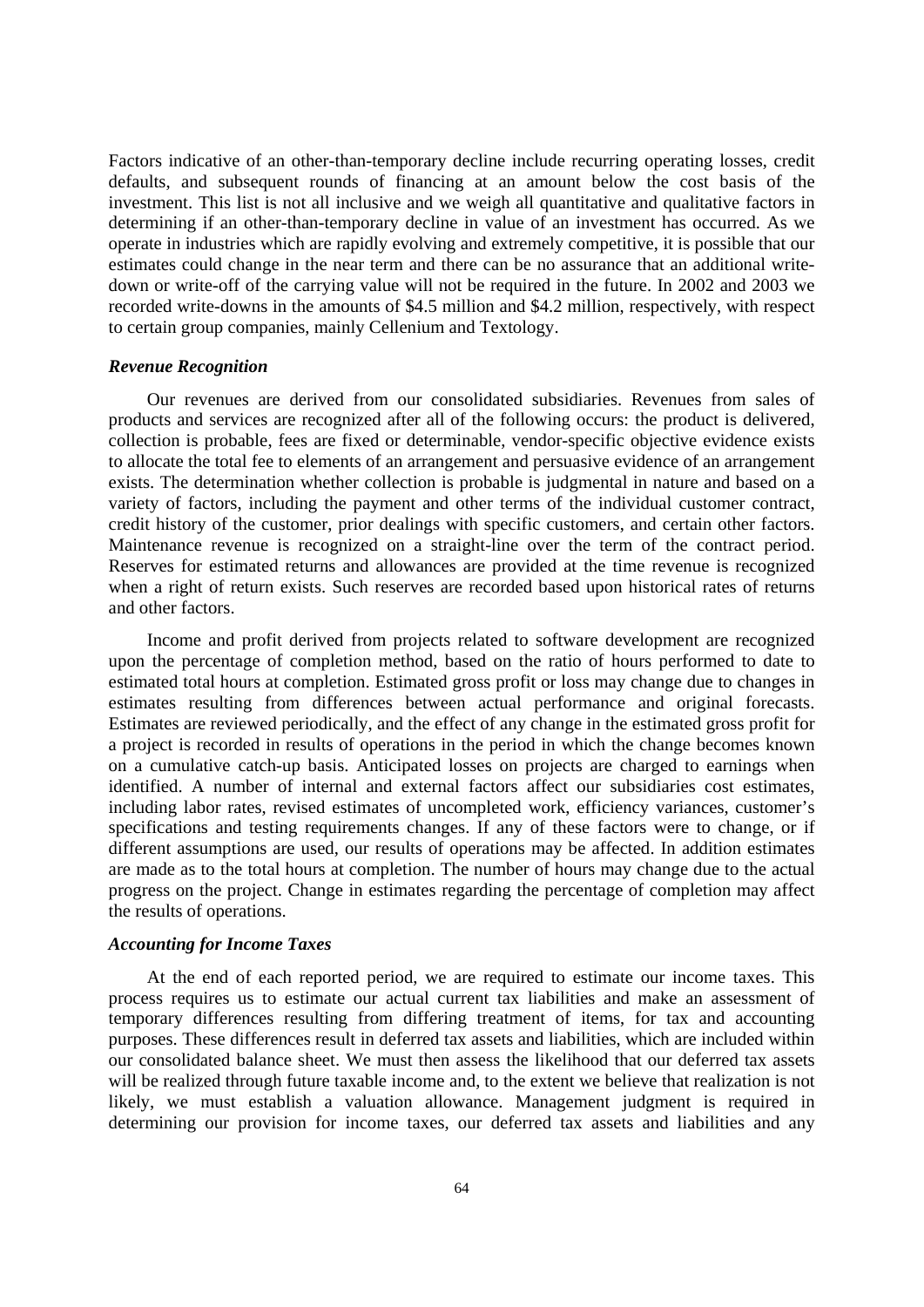valuation allowance recorded against our net deferred tax assets. Our judgment as to the probability to realize our net deferred tax assets is largely based upon interpretations of certain tax laws and estimates and assumptions with respect to our ability to realize investments in our group companies. Our ability to realize investments is mainly dependent upon factors such as the condition of the securities markets and other general economic conditions. As the securities markets for our group companies are highly volatile, changes in our assumptions and estimates may require us to increase the valuation allowance and therefore we may be required to include an expense within the tax provision in our statement of operations.

In 2002 and 2003, we recorded a deferred tax asset in the amount \$10.0 million and \$12.7 million, respectively, mainly by reducing our previous valuation allowance in respect of losses incurred in prior periods. As mentioned above (see "Business combinations"), the majority of the reduction in the valuation allowance was recorded as a reduction of goodwill since the deferred tax assets related to carryforward losses in Elbit and RDC incurred in periods prior to the acquisition of these companies. During 2003, we recorded tax expenses by realizing our deferred taxes mainly due to the sale of shares of Partner, Given Imaging, Zix and 24/7 Real Media. As of December 31, 2003, deferred tax assets with respect to carryforward losses that are more likely than not to be realized in future years amounted to approximately \$8.9 million. Deferred tax liabilities amounted, as of December 31, 2003, to \$47.7 million, mainly with respect to investment in available-for-sale securities, primarily Partner.

## *Non-Monetary Transactions*

The basic principle in APB 29 "Accounting for Non-monetary Transactions" is that the accounting for non-monetary transactions should be based on the fair values of the assets exchanged. The cost of a non-monetary asset acquired in exchange for another non-monetary asset is the fair value of the asset received or the fair value of the asset surrendered to obtain it (if more clearly evident than the asset received). However, in an exchange of similar productive assets, since the culmination of an earning process has not occurred, the exchange should not be recorded at fair value and the asset received should be recorded at the recorded amount of the assets given up. According to EITF 01-2, "Interpretations of APB Opinion No. 29", transactions by SEC registrants that involve the exchange of a business for any non-monetary asset, including an equity method investment that is not an interest in a joint venture, are not exchanges of productive assets and must be accounted for at fair value unless fair value is not determinable within reasonable limits. In determining whether the asset given up constitutes a business, the guidance in EITF 98-3, "Determining whether a non-monetary transaction involved receipt of productive assets or of a business" should be followed.

Determining whether the assets transferred constitute a business requires significant judgment and is dependent on the particular facts and circumstances, mainly regarding the determination of the degree of difficulty or level of investment necessary to obtain access or to acquire missing elements in the set of assets transferred. In addition, determining the fair value of the transaction is judgmental in nature and often involves the use of significant estimates and assumptions. In determining the fair value of the business transferred by Galil Medical to Oncura, Oncura obtained appraisals from an independent appraiser in order to assist in the valuation of its assets. The method applied in the valuation study was discounted cash flow, which includes significant estimates and assumptions. As Oncura operates in an industry which is rapidly evolving and extremely competitive, its value, as well as the value of its intangible assets, including goodwill, can be exposed to future adverse changes which can result in a charge to its, and in turn, to our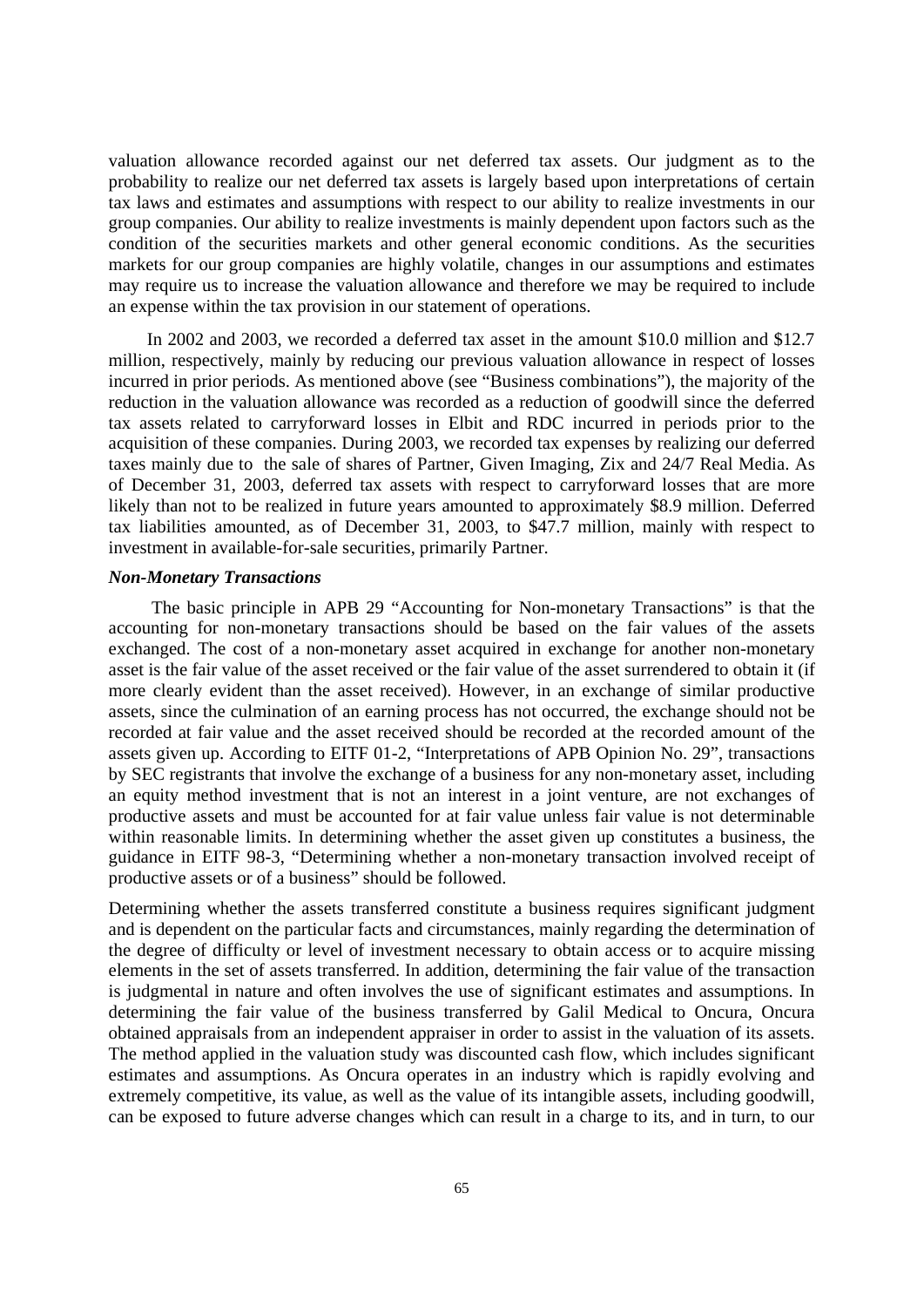results of operations. In determining the fair value of the business sold by ESW, we valued the consideration received in the form of Zix common stock at \$5.4 million, a discount from market value of approximately 10% due to the restrictions on their sale. Such valuation is judgmental in nature and involved the use of estimates and assumptions.

# **A. Operating Results**

# *Basis of Presentation*

As a result of the merger with Elbit and the share purchase of DEP which were completed in May 2002, Elbit and DEP became wholly owned subsidiaries, and accordingly, their results of operations are consolidated within our results of operations subsequent to the acquisition date. In addition, in the second half of 2002, we acquired a controlling interest in both Galil Medical and MediaGate, following which their results of operations are consolidated within our results of operations subsequent to the acquisition date.

As a result of the purchase of DEP in 2002, our interest in Given Imaging, Galil Medical, Witcom and 3DV Systems, in which we had direct and indirect interests through RDC, increased. In 2003, our interest in Oren Semiconductor increased as a result of a financing round in which we also invested as well as the conversion of our loans granted to Oren in previous periods. In accordance with APB 18, an investee that was previously accounted for other than under the equity method of accounting may become qualified for use of the equity method of accounting by an increase in the level of ownership. In such cases, the results of operations and retained earnings should be adjusted retroactively under the equity method of accounting ("stepby-step acquisition"). Accordingly, in 2003, we have restated our financial statements for all prior periods in which our investment in Oren Semiconductor was recorded at cost. The aforementioned restatements resulted in an aggregate increase in our net loss of approximately \$2.3 million, or \$0.08 per share, and approximately \$1.5 million, or \$0.07 per share, for the years ended December 31, 2002 and 2001, respectively.

For comparison purposes, we have provided pro forma information in accordance with SFAS 141, which gives effect to the merger with Elbit, the share purchase of DEP and the acquisition of a controlling interest in Galil Medical and in MediaGate as if these transactions had been in effect at January 1, 2002 (see Note 9 to the Consolidated Financial Statements for the year ended December 31, 2003 under Item 18 of this Report-Financial Statements).

*Consolidation*. Our consolidated financial statements include the accounts of Elron and all of our direct or indirect controlled subsidiaries. The following are our main subsidiaries:

| Year ended December 31, |                            |                |  |
|-------------------------|----------------------------|----------------|--|
| 2003                    | 2002                       | 2001           |  |
| <b>ESW</b>              | <b>ESW</b>                 | <b>ESW</b>     |  |
| Elron TeleSoft          | Elron TeleSoft             | Elron TeleSoft |  |
| Elbit                   | $E1$ bit <sup>1</sup>      |                |  |
| <b>DEP</b>              | DEF <sup>1</sup>           |                |  |
| <b>RDC</b>              | RDC <sup>1</sup>           |                |  |
| Galil Medical           | Galil Medical <sup>2</sup> |                |  |
| MediaGate               | MediaGate $2$              |                |  |

MediaGate<br>
<sup>1</sup> Since May 2002, following the completion of the Elbit merger and DEP share purchase

2 Since July 2002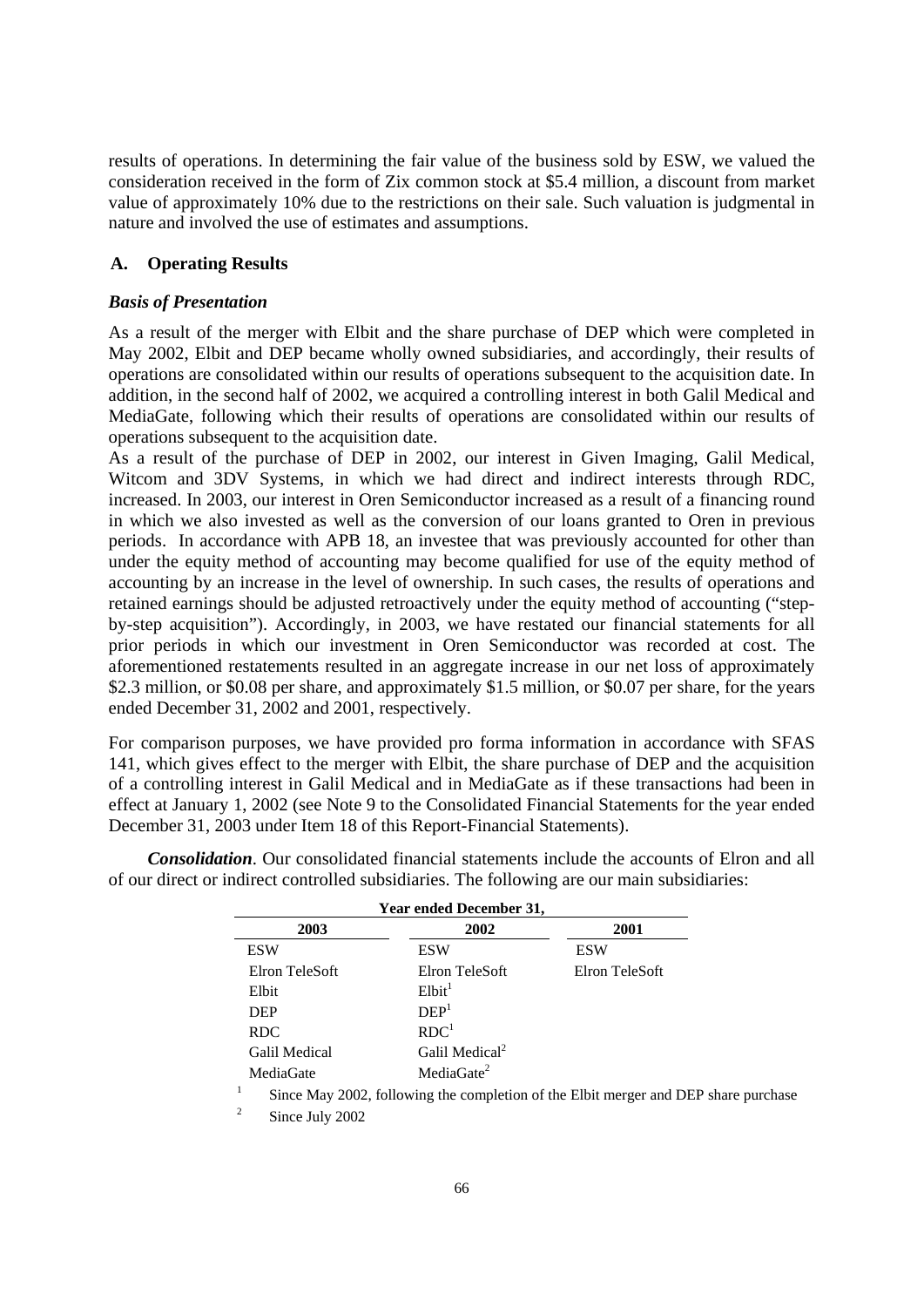*Equity Method*. Our main group companies accounted for under the equity method of accounting included:

| Year ended December 31,                                            |                                                              |                                                                                                |                                                                                                              |                                                            |                                                             |
|--------------------------------------------------------------------|--------------------------------------------------------------|------------------------------------------------------------------------------------------------|--------------------------------------------------------------------------------------------------------------|------------------------------------------------------------|-------------------------------------------------------------|
|                                                                    | 2003                                                         |                                                                                                | 2002                                                                                                         |                                                            | 2001                                                        |
| <b>Elbit Systems</b><br>Netvision<br>ChipX<br>Wavion<br><b>KIT</b> | Witcom<br>3DV<br>Cellact<br>AMT<br>Notal Vision <sup>6</sup> | <b>Elbit Systems</b><br>E <sub>1</sub> bit <sup>T</sup><br>NetVision<br>MediaGate $2$<br>ChipX | AMT <sup>4</sup><br>Given Imaging<br>Galil Medical <sup>2</sup><br>Oren Semiconductor <sup>3</sup><br>Witcom | Elbit Systems<br>Elbit<br>NetVision<br>ChipX<br><b>DEP</b> | Given Imaging<br>Galil Medical<br>Witcom<br>Pulsicom<br>3DV |
| Pulsicom<br>Given Imaging Oncura <sup>7</sup>                      | Oren Semiconductor <sup>3</sup>                              | DEF <sup>1</sup><br>Wavion<br>KIT<br>Pulsicom                                                  | 3DV<br>Cellenium <sup>5</sup><br>CellAct                                                                     | Wavion<br><b>KIT</b><br>MediaGate                          | Oren Semiconductor <sup>3</sup>                             |

 $Y = 115, 124$ 

1 Through May 2002, prior to the completion of the Elbit merger and DEP share purchase

- 2 Through July 2002
- 3 Restated (see Note 7(d)(7) in the Consolidated Financial Statements under Item 18)
- 4 Since August 2002
- 5 Through November 2002
- 6 Since January 2003
- 7 Since July 2003

## *Year Ended December 31, 2003 compared to Year Ended December 31, 2002*

The following tables set forth our results of operations in the reported period:

| Year ended December 31,                 |           |  |
|-----------------------------------------|-----------|--|
| 2003<br>2002                            |           |  |
| (millions of \$, except per share data) |           |  |
| (7.2)                                   | $*(41.6)$ |  |
| (0.25)                                  | $*(1.58)$ |  |

\* Restated (see Note 7(d)(7) in the Consolidated Financial Statements under Item 18).

Our net loss in 2003 decreased significantly as compared to the net loss in 2002 mainly as a result of the following factors:

- (i) a gain, net after tax, of approximately \$7.1 million, resulting from the sale of 6,278,226 Partner shares in 2003;
- (ii) our share in the gain resulting from the merger in 2003 of the urology therapy units of Galil Medical and Amersham in the amount of approximately \$4.4 million;
- (iii) a gain of approximately \$4.1 million resulting from the sale of substantially all of ESW assets and business to Zix in 2003 in consideration for 1,709,402 Zix shares and a \$1.0 million convertible note and a gain, net after tax, of approximately \$3.2 million resulting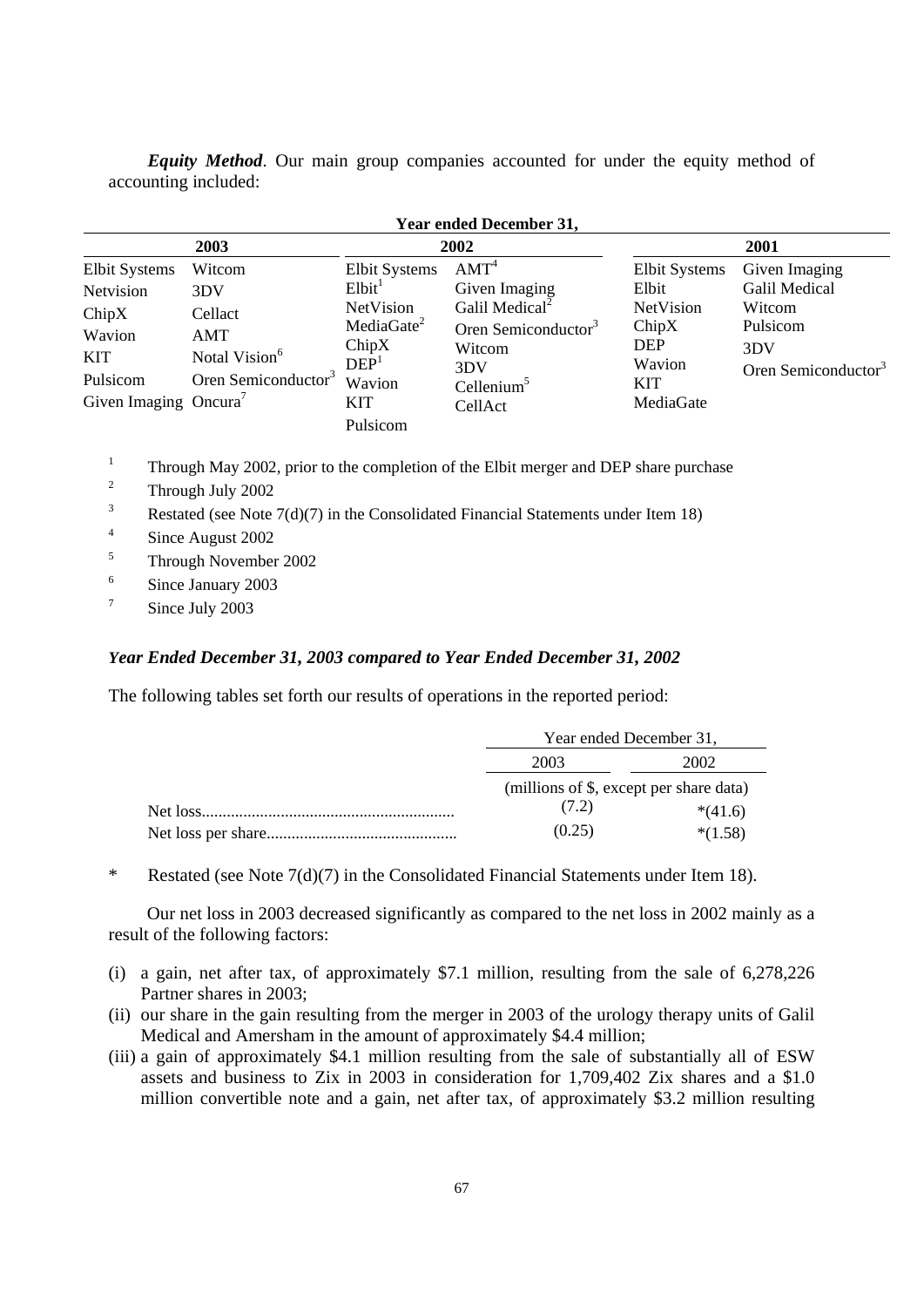from the subsequent sale of 1,117,155 Zix shares, including 262,454 shares resulting from the conversion of the note; and

(iv) a decrease, net, of approximately \$19.7 million in losses recorded with respect to our group companies, of which \$12.7 million was due to a decrease in losses with respect to certain group companies which were sold or discontinued their operations in the second half of 2002 as part of the reorganization of Elron, Elbit, and DEP group companies following the completion of our merger. The reminder of the decrease reflects the improvements in the results of operation of most of our group companies, mainly Given Imaging as a result of its revenue growth, and the decrease in the net losses of ESW (which business was sold on September 2, 2003) and Elron TeleSoft, as a result of restructuring and cost reduction programs undertaken by them.

*Pro forma results*. Pro forma net loss for 2002, as restated, which gives effect to the merger with Elbit, the share purchase of DEP and the acquisition of a controlling interest in Galil Medical and in MediaGate as if these transactions had been in effect at January 1, 2002, amounted to approximately \$54.6 million, or \$1.88 per share, compared to the net loss in 2003 of approximately \$7.2 million, or \$0.25 per share. The following factors contributed to the significant decrease in net loss:

- (i) An increase in gains we recorded with respect to realization of investments by way of selling shares in the open market and by way of merger and acquisition transactions as mentioned above;
- (ii) the decrease, net, in losses with respect to our group companies in the amount of \$30.6 million, of which \$20.9 million was due to a decrease in losses with respect to certain group companies which were sold or discontinued their operations in the second half of 2002 as part of the reorganization of Elron, Elbit, and DEP group companies following the completion of our merger;
- (iii) non-recurring merger expenses in the amount of \$3.6 million which are reflected in the pro forma net loss in 2002; and
- (iv) the corporate operating expenses in 2003 were lower by \$0.9 million than the pro-forma corporate operating expenses in 2002.

## *Reportable Segments*

Subsequent to the sale of ESW on September 2, 2003 our reportable segments are i) The Systems and Projects Segment - Elron TeleSoft; and ii) Other holdings and the corporate operations, which includes our holdings in subsidiaries, affiliates and other companies, engaged in various fields of advanced technology, and corporate operations, which provide the strategic and operational support to the group companies. Prior to September 2, 2003, we operated indirectly through ESW in a third business segment – Internet Products – which has been reclassified as discontinued operations.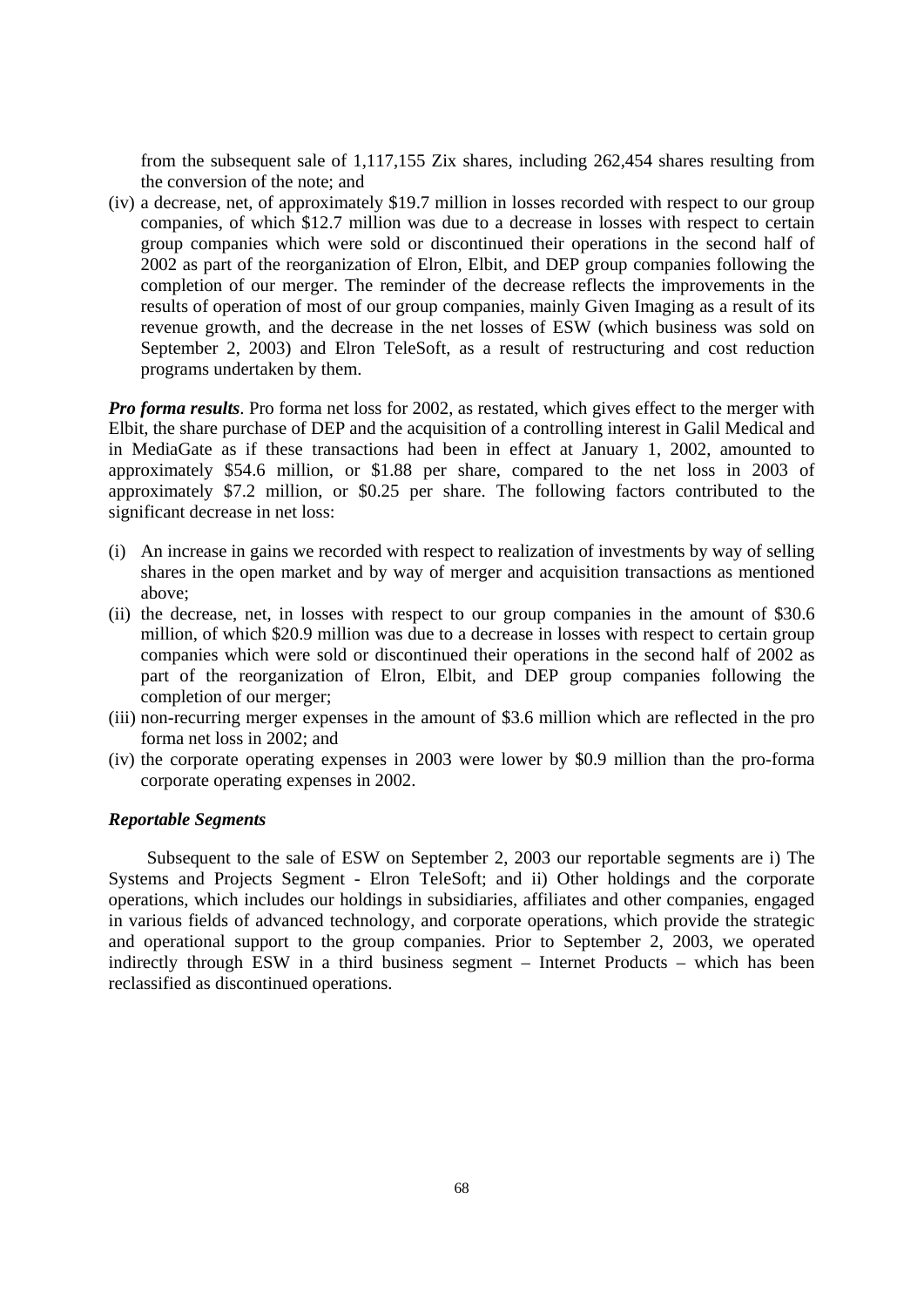|                                                                    | Internet<br>products<br>(Discontinued<br>operations) | Systems and<br>projects | Other holdings and corporate operations                                                                                                             |
|--------------------------------------------------------------------|------------------------------------------------------|-------------------------|-----------------------------------------------------------------------------------------------------------------------------------------------------|
| Consolidated                                                       | <b>ESW</b>                                           | Elron<br>TeleSoft       | Elbit; DEP; RDC; Galil Medical; MediaGate                                                                                                           |
| Equity basis                                                       |                                                      |                         | Elbit Systems; NetVision; ChipX; Wavion;<br>KIT; Pulsicom; Given Imaging; Witcom;<br>3DV; CellAct; AMT, Notal Vision; Oren<br>Semiconductor; Oncura |
| Marketable<br>securities<br>presented as<br>available-for-<br>sale |                                                      |                         | Partner; Elbit Vision System; Zix                                                                                                                   |

At December 31, 2003, the main group companies were classified into the following segments:

The following tables reflect our consolidated data by reported segments:

|                                   | Internet<br>products -<br>Elron SW<br>(Discontinued<br>operations) | <b>Systems</b><br>and projects<br>Elron<br>TeleSoft | Other<br>holdings<br>and<br>corporate<br>operations | Consolidated |
|-----------------------------------|--------------------------------------------------------------------|-----------------------------------------------------|-----------------------------------------------------|--------------|
|                                   |                                                                    |                                                     | (millions of \$)                                    |              |
|                                   |                                                                    | Year ended December 31, 2003                        |                                                     |              |
| Income**                          |                                                                    | 7.4                                                 | 40.9                                                | 48.3         |
| Costs and Expenses                |                                                                    | 9.5                                                 | 28.0                                                | 37.5         |
| Loss from continuing operations   |                                                                    | (2.1)                                               | (4.8)                                               | (6.9)        |
| Income (loss) from discontinued   |                                                                    |                                                     |                                                     |              |
| operations                        | (0.7)                                                              |                                                     | 0.5                                                 | 0.2          |
| Net loss                          | (0.7)                                                              | (2.1)                                               | (4.4)                                               | (7.2)        |
|                                   |                                                                    | Year ended December 31, 2002                        |                                                     |              |
| Income**                          |                                                                    | 10.1                                                | $(13.0)*$                                           | $(2.9)*$     |
| Costs and Expenses                |                                                                    | 15.9                                                | 17.1                                                | 33.0         |
| Loss from continuing operations   |                                                                    | (5.9)                                               | $(24.3)*$                                           | $(30.2)^{*}$ |
| Loss from discontinued operations | (8.6)                                                              |                                                     | (2.8)                                               | (11.4)       |
| Net loss                          | (8.6)                                                              | (5.9)                                               | $(27.1)^*$                                          | $(41.6)^*$   |

\* Restated (see Note  $7(d)(7)$  in the Consolidated Financial Statements under Item 18).<br>\*\* Income in the Other holdings and corporate operations includes net losses from

Income in the Other holdings and corporate operations includes net losses from equity investments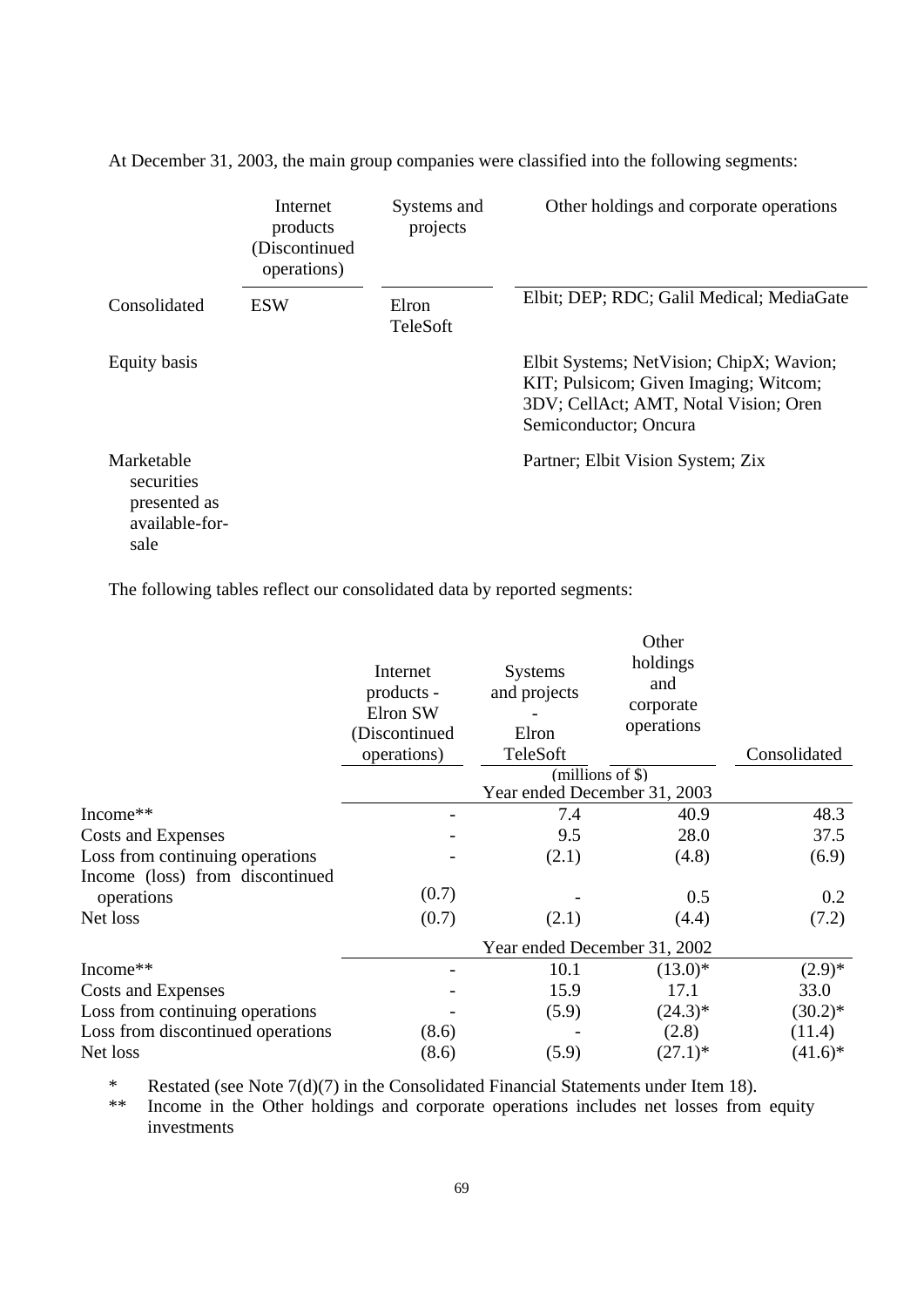## *Internet Products - Elron SW ("ESW") – Discontinued operations*

ESW, which was focused on web access control and e-mail content filtering for organizations, sold substantially all of its assets and business to Zix, and accordingly, its current period results of operations and the gain on the sale have been classified as discontinued operations and prior periods have been reclassified respectively.

The following table sets forth the composition of the discontinued operating of ESW:

|                                              | Year ended December 31, |       |  |
|----------------------------------------------|-------------------------|-------|--|
|                                              | 2003                    | 2002  |  |
|                                              | $(millions of \$))$     |       |  |
| Gain (loss) from discontinued<br>operations: |                         |       |  |
|                                              | (4.8)                   | (8.6) |  |
|                                              | 4.1                     |       |  |
| Loss from discontinued operations            |                         |       |  |

The decrease in loss from operations in the reported period was primarily due to a decrease in operating expenses as a result of restructuring and cost reduction programs implemented by ESW at the end of 2002 and at the beginning of 2003.

# *Systems and Projects - Elron TeleSoft*

Elron TeleSoft is focused on telecommunications network management and revenue assurance products. The following table sets forth the operating results of Elron TeleSoft:

|                              | Year ended December 31, |       |
|------------------------------|-------------------------|-------|
|                              | 2003<br>2002            |       |
|                              | $(millions of \$))$     |       |
|                              | 7.4                     | 10.1  |
|                              | <u>4.6</u>              | 8.0   |
|                              | 2.8                     | 2.1   |
|                              | 2.6                     | 4.3   |
| Amortization of other assets | 0.8                     | 0.8   |
|                              |                         | 1.3   |
|                              | (0.6)                   | (4.3) |
|                              | 1.5                     | 15    |
|                              |                         | 0.1   |
|                              |                         | (5.9) |

\* Excluding amortization of other assets and restructuring charges, net, which are presented separately.

*Net Revenues*. Elron TeleSoft's net revenues in 2003 decreased by \$2.7 million, or 27%, to \$7.4 million, compared to \$10.1 million in 2002, mainly as a result of the decrease in revenues derived from sale of third parties' products. The ability of Elron TeleSoft to increase its revenues in the near future is dependent upon general economic conditions and, in particular, on an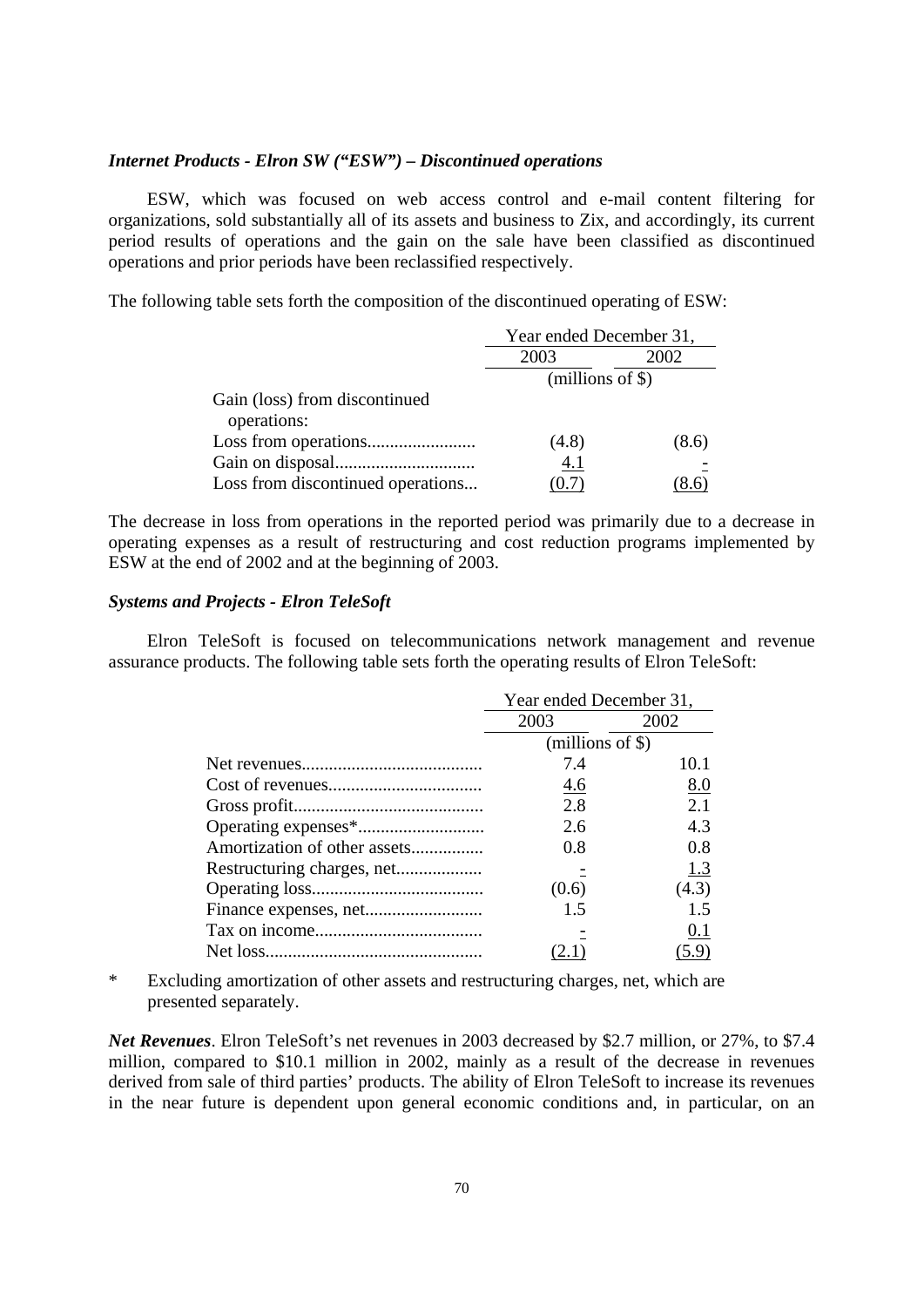increase in telecom capital expenditure, its ability to penetrate the international market and whether its efforts to bring enhanced and new products to market are successful.

*Cost of revenues*. Cost of revenues of Elron TeleSoft in 2003 were \$4.6 million, representing a gross margin of 38%, compared to \$8.0 million in 2002, representing a gross margin of 21%. The increase in gross margins in 2003 is mainly due to change in revenue mix as revenues derived from Elron TeleSoft's products with higher gross margins increased relative to revenues derived from sale of third parties' products, as well as due to increased efficiency as a result of the restructuring programs implemented by Elron TeleSoft.

*Operating loss*. Elron TeleSoft's operating loss decreased by \$3.7 million, or 86%, to \$0.6 million in 2003, compared to \$4.3 million in 2002. The decrease in operating loss, notwithstanding the decrease in revenues, was primarily due to the higher gross margin as well as the decrease in operating expenses as a result of restructuring and cost reduction programs implemented by Elron TeleSoft which enabled Elron TeleSoft to adjust its operating expenses to the decreased revenue levels.

# *Other Holdings and Corporate Operations Segment*

The other holdings and corporate operations segment includes our holdings in subsidiaries, affiliates and other companies engaged in various fields of advanced technology, and corporate operations which provide strategic and operational support to the group companies. The following table sets forth this segment's operating results:

|                                                                | Year ended December 31, |           |
|----------------------------------------------------------------|-------------------------|-----------|
|                                                                | 2003                    | 2002      |
|                                                                | (millions of \$)        |           |
|                                                                | 9.2                     | 5.1       |
|                                                                | (8.7)                   | $*(24.2)$ |
| Gain from disposals of businesses and affiliated companies and |                         |           |
|                                                                | 25.8                    | 6.9       |
|                                                                | 14.6                    | (0.8)     |
|                                                                | 40.9                    | $*(13.0)$ |
|                                                                | 5.6                     | 2.7       |
|                                                                | 22.9                    | 15.3      |
|                                                                | 0.3                     | 0.2       |
|                                                                |                         | 0.4       |
|                                                                | (0.8)                   | (1.5)     |
|                                                                | 28.0                    | 17.1      |
| Income (loss) from continuing operations before                |                         |           |
|                                                                | 12.9                    | $*(30.1)$ |
|                                                                | (6.8)                   | 3.0       |
|                                                                | (10.9)                  | 2.8       |
|                                                                | (4.8)                   | $*(24.3)$ |
|                                                                | 0.4                     | (2.8)     |
|                                                                | (4.4)                   | $*(27.1)$ |

\* Restated (see Note  $7(d)(7)$  in the Consolidated Financial Statements under Item 18).

Excluding amortization of other assets and restructuring charges, net, which are presented separately.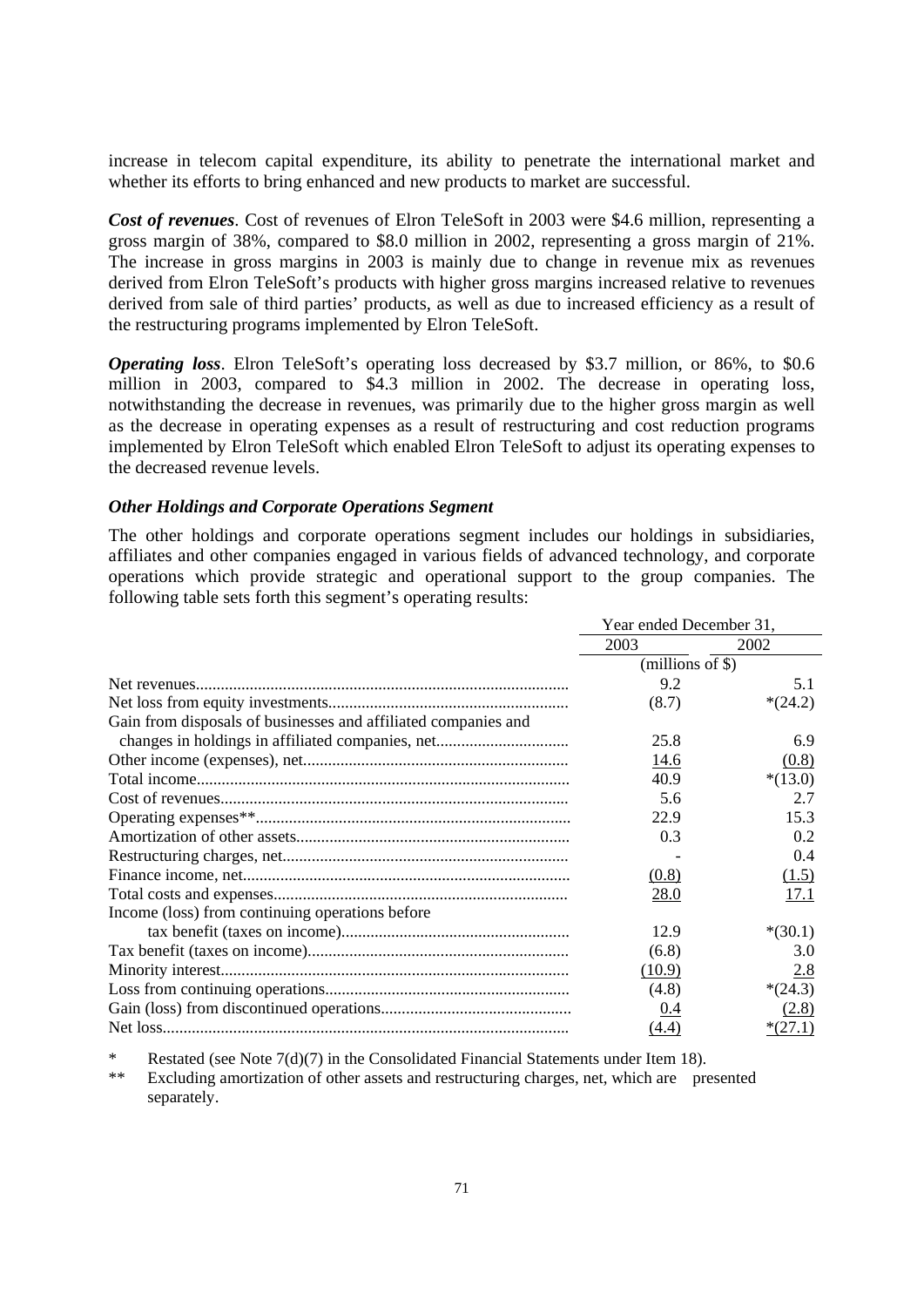# **Income**

*Net revenues*. Net revenues of the other holdings and corporate operations segment consisted of sales of products and services by our subsidiaries, Galil Medical and MediaGate, which were consolidated for the first time in the second half of 2002. The following table sets forth the segment revenues:

| Year ended December 31, |     |
|-------------------------|-----|
| 2003                    | 002 |
| (millions of $\$\$ )    |     |
| 76                      | 3 O |
| 1.5                     | 21  |
|                         |     |
|                         |     |

\* Through June 30, 2002 the results of these companies were presented under the equity method.

*Galil Medical* recorded revenues of \$7.6 million in 2003 compared to \$5.0 million in 2002. The increase in revenues was mainly due to the growing awareness and acceptance of the cryotherapy technology by physicians and patients as an effective treatment for prostate cancer. Following the merger of the urology therapy units of Galil Medical and Amersham, Galil Medical's revenues derived mainly from supplying of cryo products and R&D services to Oncura, in which it has a 25% ownership interest.

*MediaGate's* revenues from selling advanced messaging systems decreased to approximately \$1.5 million in 2003 compared to \$2.6 million in 2002 as a result of the slow adoption of advanced messaging technology by telecommunications operators as well as by the competition from more established companies in the market with larger resources, which led MediaGate to sell its technology and related intellectual property assets to Telrad at the end of 2003.

### *Share in net losses of affiliated companies*

Our share in net losses of affiliated companies resulted from our holdings in certain investments that are accounted for under the equity method (see above under "Basis of Presentation"). The share in net losses of affiliated companies amounted to \$8.7 million in 2003 compared to \$24.2 million in 2002 (as restated).

 The decrease in our share in net losses of our affiliated companies in 2003, compared to 2002, resulted mainly from the following:

(i) Following the completion of the merger between Elron, Elbit and DEP, and subsequent to the acquisition of a controlling interest in MediaGate and in Galil Medical, we consolidated these companies' results of operations into our results of operations and ceased accounting for them under the equity method of accounting. Equity losses recorded in 2002 with respect to these companies for the period in which they were not consolidated amounted to \$12.8 million.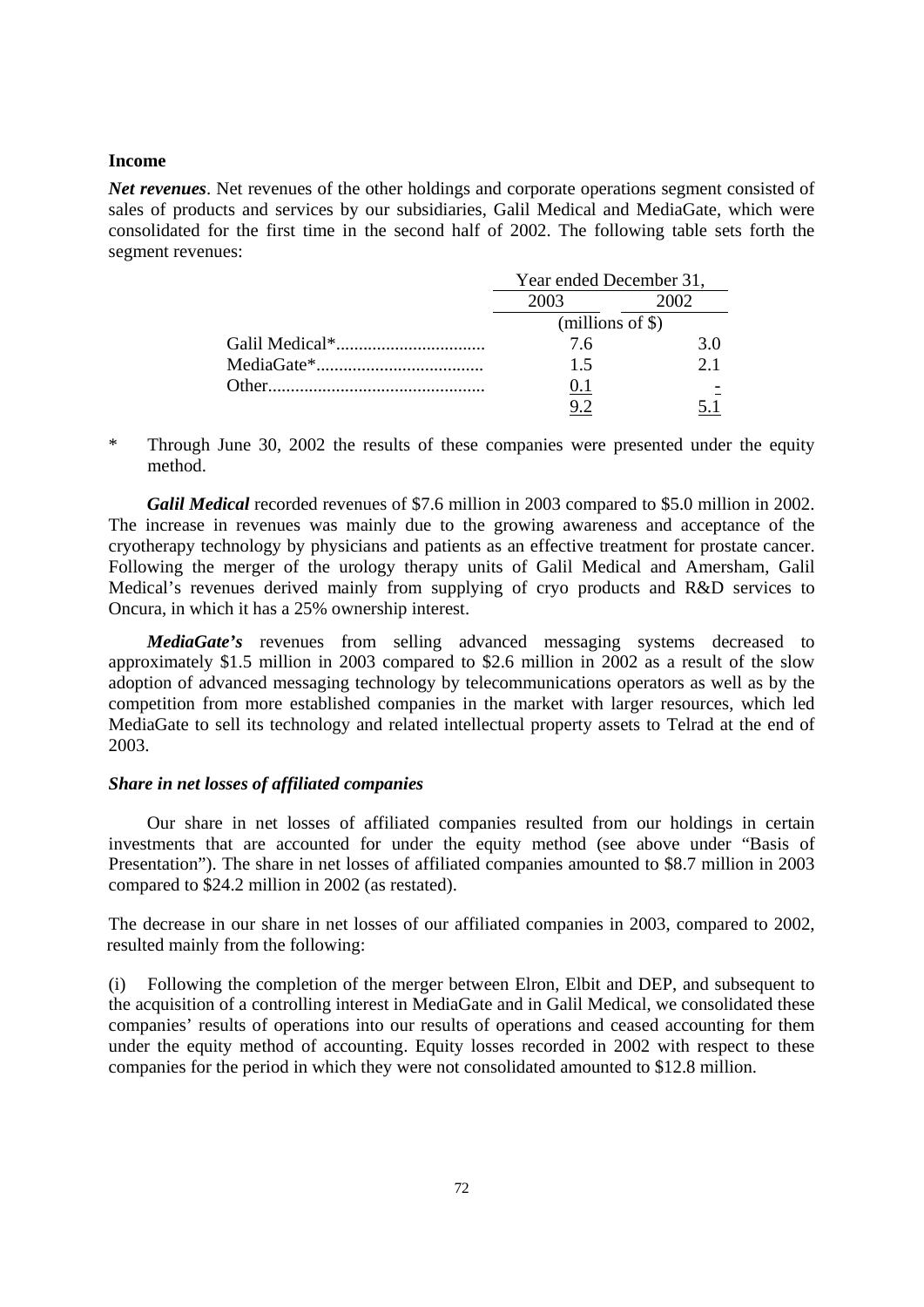(ii) The decrease in losses we recorded with respect to affiliated companies which were sold in the amount of \$4.2 million and the decrease in our share in net losses of group companies whose results improved, mainly Given Imaging and Oren Semiconductor, in the amount of \$1.5 million.

 The above decrease was partially offset by a \$2.6 million increase in our share in the losses of new group companies which are accounted under the equity method, mainly AMT, Notal Vision and Oncura.

# *Highlights of the Results of Operations of Our Major Affiliates: (All percentages of holdings are shown as of December 31, 2003)*

*Elbit Systems Ltd. (Nasdaq: ESLT) (a 20% holding).* Elbit Systems develops, manufactures and integrates advanced high-performance defense electronic systems. Our share in the net income of Elbit Systems amounted to \$9.1 million in 2003, compared to \$9.5 million in 2002.

The following are highlights of the results of operations of Elbit Systems:

- Elbit Systems' revenues increased in 2003 by 8.5% to \$898.0 million from \$827.5 million in 2002. The main increase in revenues was in the armored vehicles systems area of Elbit Systems' operation.
- As of December 31, 2003, Elbit Systems' backlog of orders was \$1,752 million, of which approximately 80% is scheduled to be performed in 2004 and 2005. Elbit Systems' backlog of orders as of December 31, 2002 was \$1,689 million.
- Elbit Systems' operating income in 2003 was \$53.5 million (6% of revenues) compared to \$57.8 million (7% of revenues) in 2002.
- Elbit Systems' net income in 2003 was \$45.9 million (5.1% of revenues) compared to \$45.1 million (5.5% of revenues) in 2002.

*Given Imaging (Nasdaq: GIVN) (a 17% holding directly and indirectly through RDC).* Given Imaging, a medical device company that developed and markets a disposable miniature video camera in a capsule for visualizing the gastrointestinal tract, recorded revenues of \$40.5 million in 2003, an increase of 40.3% over the revenues recorded in 2002 of \$28.9 million, and a gross profit of 66.6%, compared to 58.8% in 2002. Revenue growth was driven by continued installations of new systems, expansion in reimbursement coverage and the removal of the "adjunctive tool" qualifier from its label, enabling Given Imaging to market its product as a first line tool in diagnosing disorders of the small bowel. Given Imaging's net loss decreased significantly in 2003 to \$9.6 million, compared to \$18.3 million in 2002, resulting mainly from increased revenues. In the fourth quarter of 2003, Given Imaging announced record sales of \$12.5 million, a net loss of \$0.6 million and positive cash flow for the first time in its history of \$0.9 million.

*Notal Vision (a 24% holding)*. In January 2003, we completed a new investment of \$2.0 million, out of \$4.5 million raised by Notal Vision, a medical device company operating in the field of early detection of Age Related Macular Deterioration (AMD). In 2003, Notal Vision commenced selling its product pursuant to its distribution agreement with its strategic partner, Carl Zeiss Meditec Inc., one of the leading manufacturers of professional optics equipment, and recorded revenues of \$0.9 million, and its net loss amounted to \$1.6 million, consisting mainly of research and development costs.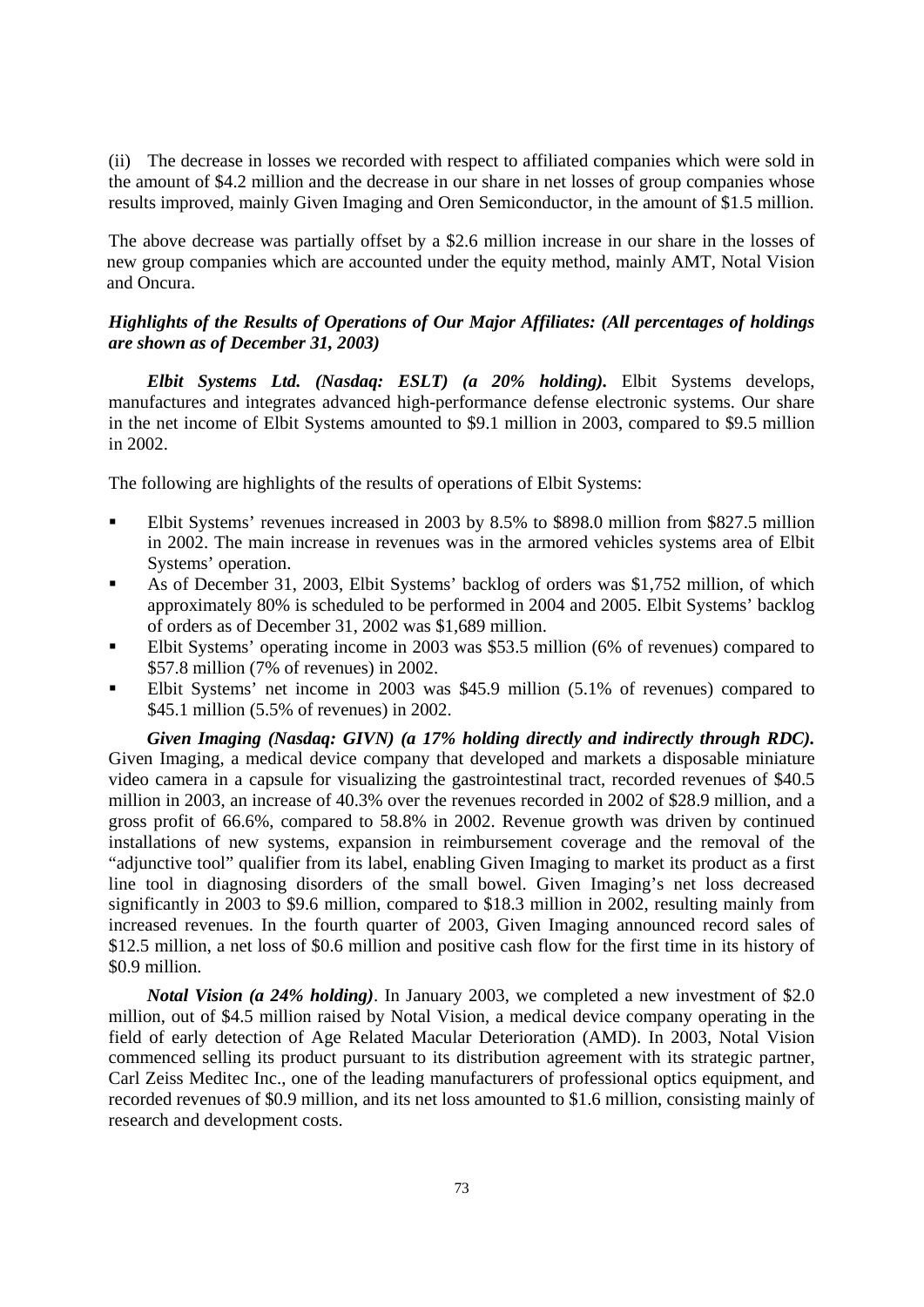*Oncura (a 25% holding by Galil Medical).* Oncura commenced its operations on July 1, 2003 following the completion of the merger of the urology therapy units of Galil Medical and Amersham which created Oncura. Oncura markets and sells therapeutic device systems and related consumables used primarily in the performance of minimally-invasive, urologic cancer treatment. Oncura's revenues since commencing operations and through December 31, 2003, amounted to \$31.4 million. Oncura's net loss amounted to \$0.9 million, which resulted primarily from integration costs arising from combining the urology units of Amersham and Galil Medical and amortization of intangible assets.

*NetVision (a 46% holding).* NetVision provides Internet services and solutions in Israel. In 2003 NetVision changed its operating currency to the New Israeli Shekel (NIS). Accordingly, all figures below are translations for convenience purposes of NetVision's NIS figures into U.S. dollars at the representative rate of exchange prevailing at December 31, 2003 according to which \$1.00 equaled NIS 4.379.

In 2003, NetVision experienced increased competition in gaining broadband communication market share resulting from the transition of customers to broadband communication from narrow-band dial-up connections. Nevertheless, NetVision improved its operating results in 2003 and recorded an increase of 8% in revenues to \$64.6 million, from \$59.8 million in 2002 and its operating income increased to \$4.7 million, compared to \$3.4 million in 2002. However, due to higher finance expenses in 2003, NetVision's net income decreased to \$0.8 million compared to \$2.9 million in 2002. As of December 31, 2003, NetVision had a customer base of approximately 357,000 compared to 340,000 at the end of 2002.

NetVision expects its revenue growth and its operating results to continue to be affected by the competitive broadband market environment, which will affect market prices and penetration costs.

*Wavion (a 38% holding)*. Wavion is a developer of broadband wireless access systems for wireless LANs. In 2002, as a result of the downturn in the broadband wireless communications market, which delayed the release of Wavion's products, Wavion significantly reduced its research and development expenses and began to sell subcontracting services for the development of wireless sub-systems. In 2003, Wavion completed a financing round led by Sequoia Seed Capital, raising \$12.5 million out of which we invested \$3 million. Wavion intends to use the proceeds to finance its development efforts. Accordingly, Wavion directed resources away from its subcontracting activities and its revenues in 2003 amounted to \$1.8 million, similar to revenues recorded in 2002 of \$1.7 million. The increase in its research and development costs resulted in an increase in Wavion's net loss which amounted to \$1.7 million in 2003, compared to a net loss of \$0.6 million in 2002. We expect these research and development costs to continue to increase in 2004.

*K.I.T. eLearning (a 45% holding).* K.I.T. eLearning provides online academic programs. In 2003 we invested \$2.0 million in K.I.T. eLearning B.V ("K.I.T. eLearning", formerly Kidum Holding B.V) as part of an aggregate investment round of \$4.0 million, the balance of which was invested by Discount Investment Corporation Ltd. ("DIC"), which holds approximately 38.5% of our shares. K.I.T. eLearning was previously the operating subsidiary of Kidum Elron IT Ltd. ("KIT") in which we held approximately 29%.

K.I.T. eLearning's revenues increased in 2003 by 106% to \$7.0 million, compared to \$3.4 million in 2002, as a result of the increase in student enrollments. KIT eLearning's operating loss decreased to \$3.3 million compared to \$6.1 million in 2002, primarily due to the increase in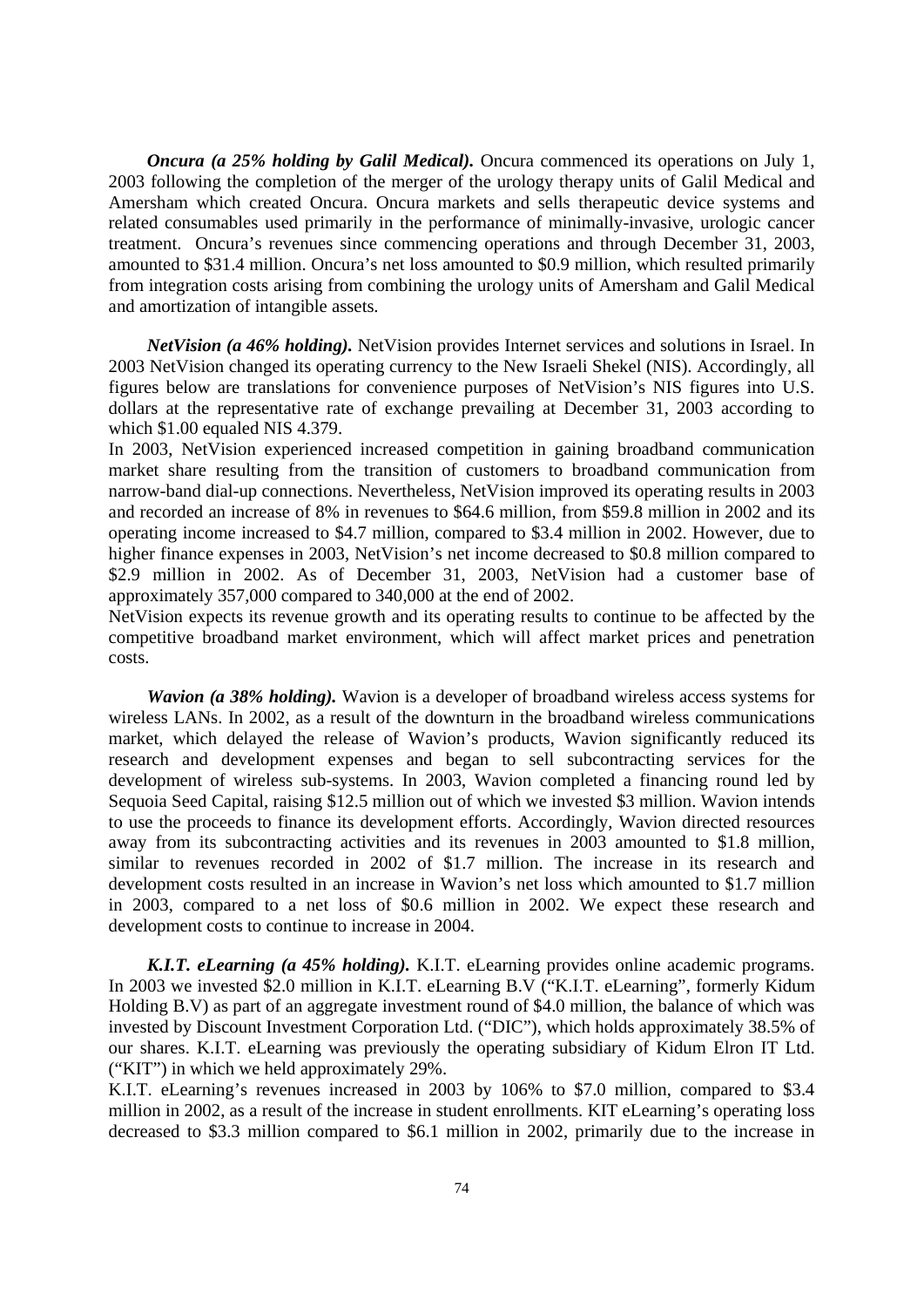revenues. At December, 2003, K.I.T. eLearning had approximately 1,700 students, mainly from the United Kingdom, Holland, Canada, Germany, China and Singapore, as compared to approximately 1,100 students at the end of 2002. In the first quarter of 2004, we sold our shares in K.I.T. eLearning to Laureate. (See Item 4 - "Information on the Company").

*ChipX (formerly: Chip Express) (a 36% holding).* ChipX is a manufacturer of late stage programmable gate array ASICs (Application Specific Integrated Circuits). ChipX's revenues in 2003 amounted to \$13.7 million, compared to \$16.5 million in 2002. The decrease in revenues resulted mainly from the slowdown in the semiconductor industry through the first half of 2003. In light of the recovery in this industry in the second half of 2003, ChipX revenues increased to \$7.4 million during the second half of 2003, as compared to \$6.4 million in the first half of 2003 and \$6.6 million in the second half of 2002. ChipX's net loss in 2003 amounted to \$7.8 million, compared to \$6.4 million in 2002. However, as a result of an increase in revenues during the second half of 2003, ChipXs' net loss decreased to \$3.2 million as compared to \$4.6 million in the first half of 2003 and \$4.7 million in the second half of 2002.

In March 2004, ChipX raised \$12.0 million in a private placement, out of which Elron invested approximately \$2.6 million. As a result, Elron's interest in ChipX decreased to approximately 26%. ChipX intends to use the proceeds from the private placement to finance its sales, marketing and development of its structured ASIC technology

*Oren Semiconductor (a 41% holding).* Oren is a developer of chips for the digital television market. In 2003, we completed an investment of \$3.0 million in Oren, as part of an aggregate investment of \$8.0 million from existing shareholders and from Zoran Corporation. In addition to the investment, we and other shareholders converted all the loans previously granted to Oren, in the amount of approximately \$8.4 million into shares, of which our portion was approximately \$4.4 million. Following the investment and the loan conversion, we hold approximately 41% in Oren. Zoran and Oren have agreed to cooperate to sell Oren's front-end solution with Zoran's back-end chips to major players in the digital television market. Zoran is the second strategic investor in Oren after Sony Corporation invested in April 2001. Oren will use the proceeds of this equity investment to finance its marketing and sales operations in the United States and Japan and to complete the development of its new products for those markets. In 2003, Oren's revenues increased to \$4.4 million from \$2.0 million in 2002, due to a combined increase in product sales as well as in revenues derived from development projects. As a result of the increased revenues, Oren's net loss in 2003 decreased to \$4.6 million compared to \$6.1 million in 2002.

*AMT (a 28% holding).* Since our investment in AMT in August 2002, AMT's two operating companies, namely AHT and Confirm, commenced introducing their amorphous metals technology-based products to the market and built up their operating and manufacturing infrastructure. In 2003, AHT recorded revenues of \$0.8 million compared to \$0.1 million in 2002, and net losses of \$1.6 million, the same level as in 2002. Confirm recorded in 2003 revenues of \$0.6 million compared to \$0.1 million in 2002, and net losses of \$1.2 million compared to \$1.1 million in 2002.

**Despite the improvements in our share in the net losses from our group companies in 2003,** we expect that most of our group companies will continue to recognize losses in future periods, as they invest significant resources in research and development and sales and marketing activities and have not yet generated significant revenues. In addition, investment in new early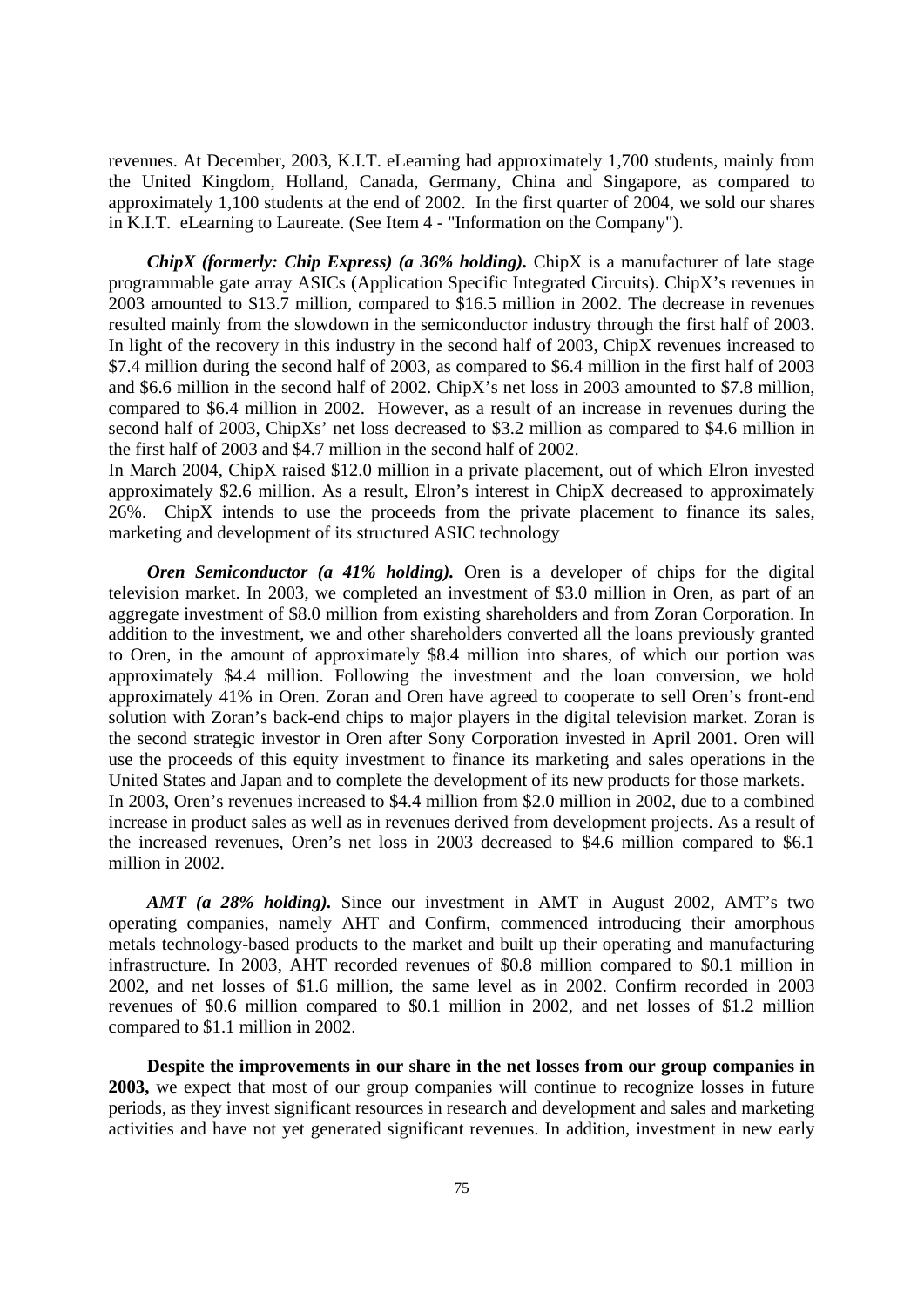stage companies will result in additional losses. Therefore, we anticipate that our share in the results of these companies will continue to negatively affect our results of operations.

# *Results of operations of significant group companies which are accounted for other than under the equity method of accounting*

In addition to companies accounted for under the equity method, we have significant investment in Partner which is accounted for as available-for-sale security and whose results do not affect our results of operations.

*Partner (Nasdaq: PTNR) (a 9% holding)*. At December 31, 2003, the market value (equal to its carrying value) of our investment in Partner amounted to \$124.3 million. Partner is a GSM mobile telephone network operator in Israel. In 2002, Partner reached a significant milestone, as it became a profitable company and generated cash flow. In 2003, Partner continued to improve its financial performance and demonstrate its ability to sustain revenue growth, profitability and positive cash flow. The following are highlights of the results of operations of Partner for 2003 (all figures below are convenience translations of Partner's nominal New Israeli Shekel (NIS) figures into U.S. dollars at the rate of the exchange prevailing at December 31, 2003 according to which \$1.00 equaled NIS 4.379):

- **Partner's revenues in 2003, driven primarily by subscriber growth of 14.5%, increased to** \$1,020.3 million, up 10.2% from \$925.9 million in 2002. Partner's subscriber base at the end of 2003 was 2,103,000 as compared to 1,837,000 at the end of 2002.
- Partner's operating income in 2003 increased to \$195.2 million from \$121.8 million in 2002, an increase of 60.3%. Operating income in 2003, as a percentage of revenues, increased to 19.1% versus 13.2% in 2002.
- Partner's net income in 2003 was \$265.5 million, which include a \$144.6 million tax benefit resulting from its accumulated carryforward taxes losses. In 2002, Partner's net income was \$19.2 million.

Partner has a line of credit agreement with a consortium of banks that provides for borrowings of up to \$683 million of which \$282 million had been drawn as of December 31, 2003. The line of credit is guaranteed by shares held by the original shareholders of Partner, pro rata to their respective original holdings. All of the shares held by us as of December 31, 2003, amounting to approximately 15.9 million shares, are pledged by us in favor of the consortium of banks.

# *Gains from Disposals of Businesses and Affiliated companies and Changes in Holdings in Affiliated Companies*

Our gains from disposals of businesses and affiliated companies and changes in holdings in affiliated companies amounted to \$25.8 million in 2003 compared to \$6.9 million in 2002. The gain in 2003 was mainly due to the gain from the merger of the urology therapy business of Galil Medical and Amersham in the amount of approximately \$21.2 million (which after minority interest and income taxes amounted to \$4.4 million) and \$4.5 million gain from the sale of 753,600 shares of Given Imaging held by RDC for approximately \$7.8 million and changes in holding in Given Imaging as a result of exercise of options.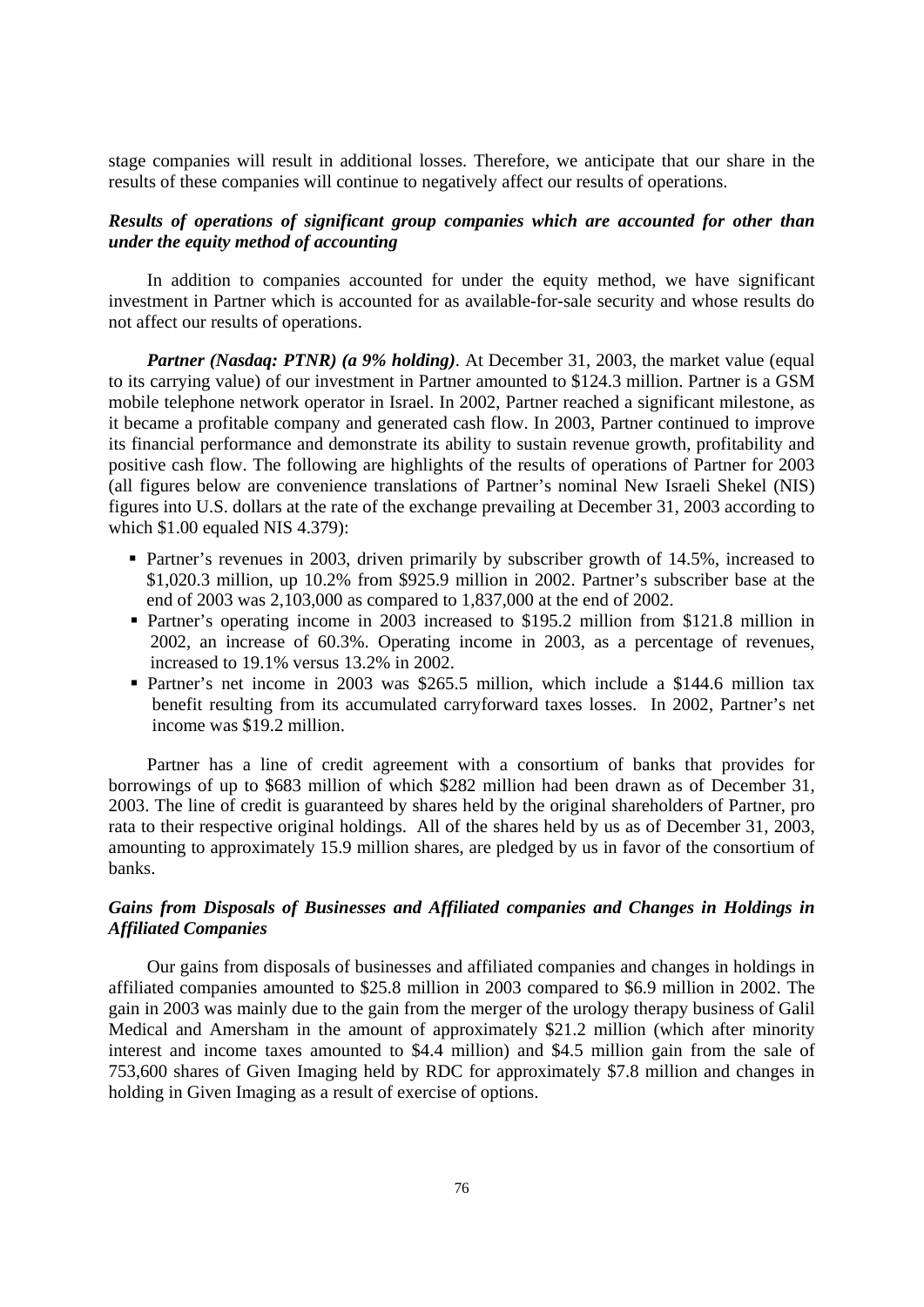The gain in the comparable period in 2002 was mainly due to a \$5.3 million gain from the sale of Given Imaging shares and a \$1.6 million from the sale of 380,000 shares of Elbit Systems. Our ability to record future gains from the disposals of businesses and affiliated companies and changes in holdings in our affiliated companies will be affected by the capital market conditions in future periods.

*Other Income (expenses), net*. Other income, net, amounted to \$14.6 million in 2003 compared to a loss of \$0.8 million in 2002. The gain in 2003 resulted primarily from the following: (i) the sale of 6,278,226 Partner shares for approximately \$29.3 million which resulted in a \$11.1 million gain before tax; (ii) the sale of 1,117,155 shares of Zix for approximately \$9.0 million which resulted in a \$4.8 million gain before tax; and (iii) a \$2.0 million gain, before tax, from the sale of all the shares of 24/7 Real Media shares for approximately \$5.2 million. These gains were partially offset by \$3.7 million of write-downs mainly with respect to Cellenium and Textology.

Other expenses in 2002 resulted mainly from a \$1.6 million write-downs of certain investment as well as a decrease in the market value of certain marketable securities, which were partially offset by \$0.7 million gain from the sale of other marketable securities, primarily of NetManage Inc. (Nasdaq: NETM) held by us at that time.

## *Expenses*

*Operating expenses.* Operating expenses are comprised of research and development expenses, sales and marketing and general and administrative expenses of our subsidiaries, mainly Galil Medical and MediaGate, which were consolidated for the first time in the second half of 2002 as well as our and RDC's corporate operations expenses. The following table sets forth the segment operating expenses. The operating expenses presented below exclude restructuring expenses and amortization of other assets, in the amount of \$0.3 million in 2003, and \$0.6 million in 2002, which also constitute part of operating expenses under US GAAP but for presentation purposes, are included as a separate item:

|                | Year ended December 31, |     |  |
|----------------|-------------------------|-----|--|
|                | 2003<br>2002            |     |  |
|                | $(millions of \$))$     |     |  |
| Corporate      | 71                      | 6.1 |  |
| Galil Medical* | 10.7                    | 74  |  |
| MediaGate*     | 3.1                     | 1.8 |  |
|                | 2.0                     |     |  |
|                |                         |     |  |

 \* In the first half of 2002, the company's results were presented under the equity method.

Our corporate operating costs, which following the merger with Elbit in May 2002 represent the costs of the combined management, were \$7.1 million in 2003, compared to \$6.1 million in 2002. The increase in the corporate costs resulted mainly from the increase in costs related to the company's employee stock option plans and insurance costs. With respect to employee stock options granted in 2003, we adopted FASB Statement No.123 "Accounting for Stock-Based Compensation", according to which compensation expenses are measured under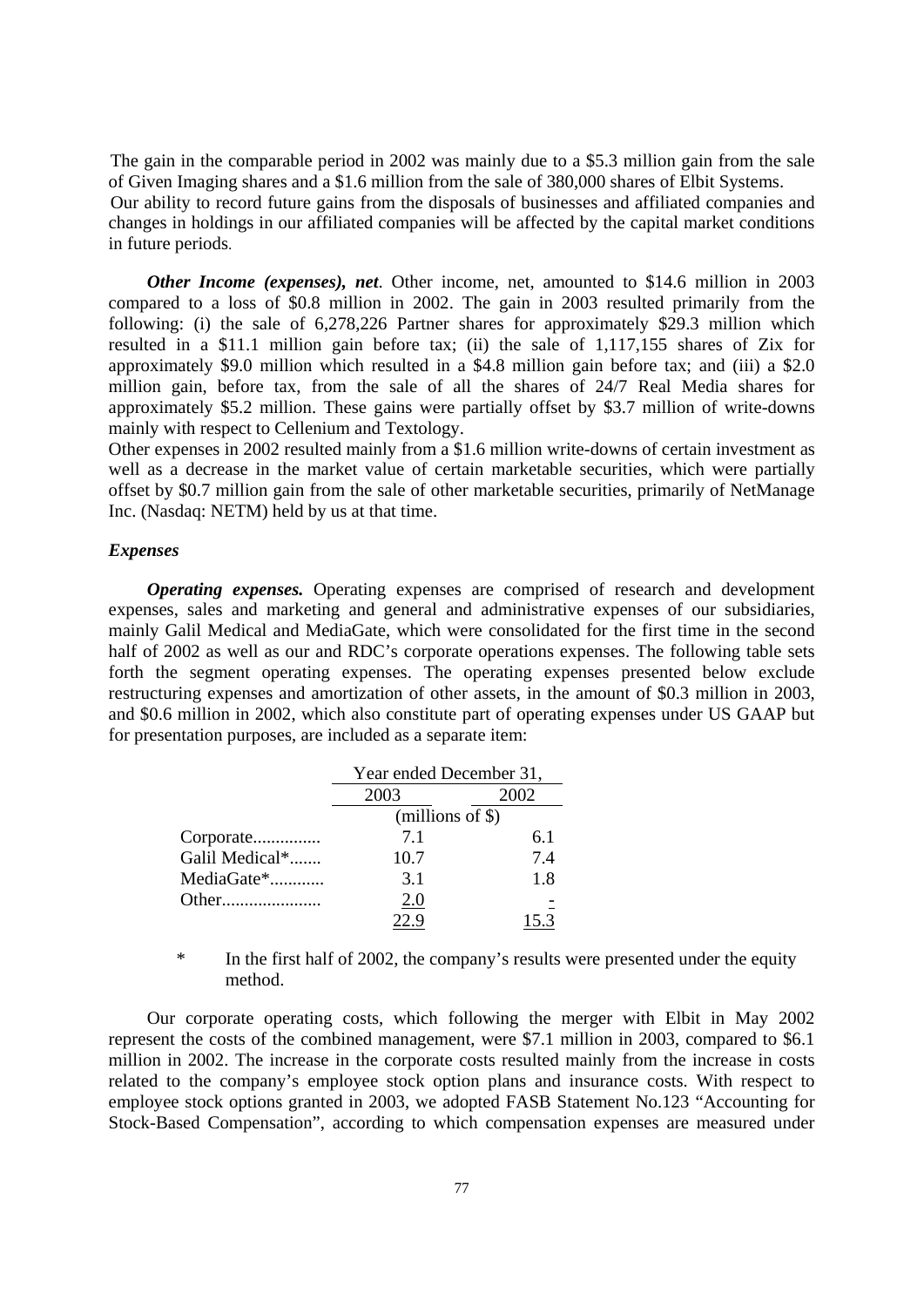fair value method (instead of intrinsic value method) using Black & Scholes option-pricing model. Amortization of deferred stock compensation amounted in 2003 to \$0.4 million compared to \$0.2 million in 2002.

Operating expenses of Galil Medical in 2003 were \$10.7 million compared to \$13.0 million in 2002. Operating expenses in 2003 includes approximately \$1.2 million of non-recurring costs related to the merger of the urology therapy units of Galil Medical and Amersham. Galil Medical's operating loss in 2003 decreased to \$7.6 million compared to \$9.8 million in 2002 mainly as a result of the merger of the urology therapy units of Galil Medical and Amersham which resulted in a significant decrease in marketing and selling expenses. Galil Medical plans to continue developing its cryotherapy technology for application in other health care fields, and to supply Oncura manufacturing and research and developments services on a cost plus basis, and therefore its operating loss is expected to continue to decrease. However, Galil Medical's results of operations will be affected in the future quarters by the extent of future research and developments activities for the development of new Cryo applications.

Operating expenses of MediaGate in 2003 were \$3.1 million compared to \$4.2 million in 2002. MediaGate's operating loss in 2003 amounted to \$2.4 million compared to \$3.6 million in 2002. The decrease in the operating loss of MediaGate resulted primarily from the decrease in operating expenses due to cost reduction programs implemented by MediaGate during 2002 and 2003. Following the sale of MediaGate's assets and intellectual property to Telrad, Mediagate ceased its operations.

Other operating expenses include mainly the operating expenses of RDC. At the end of 2003, RDC launched a new company named Starling Advanced Communications ("Starling"), in which RDC and Elbit Systems hold 50% each. Starling develops an antenna and satellite communication solution that enables commercial airborne broadband connectivity. Starling's research and development costs were included through its incorporation in RDC's results of operations.

*Income Taxes*. Income taxes, net, in 2003 were \$6.8 million, which were mainly due to income taxes with respect to the sale of shares of Partner, Given Imaging, Zix and 24/7 Real Media, as well as with respect to the merger of the urology therapy units of Galil Medical and Amersham. In 2002, we recorded a tax benefit of \$3.0 million mainly with respect to corporate expenses.

*Loss from Discontinued Operations*. Loss from discontinued operations of \$2.8 million in 2002 was mainly with respect to our subsidiary VFlash which sold substantially all of its assets and business to 24/7 Real Media Inc. (Nasdaq: TFSM) in exchange for shares of 24/7 Real Media, resulting in a gain of \$2.0 million which was partially offset by the results of operations of VFlash in the amount of \$1.9 million. Also included in this item are the net losses of other subsidiaries which were sold, such as Textology, in the aggregate amount of \$2.9 million.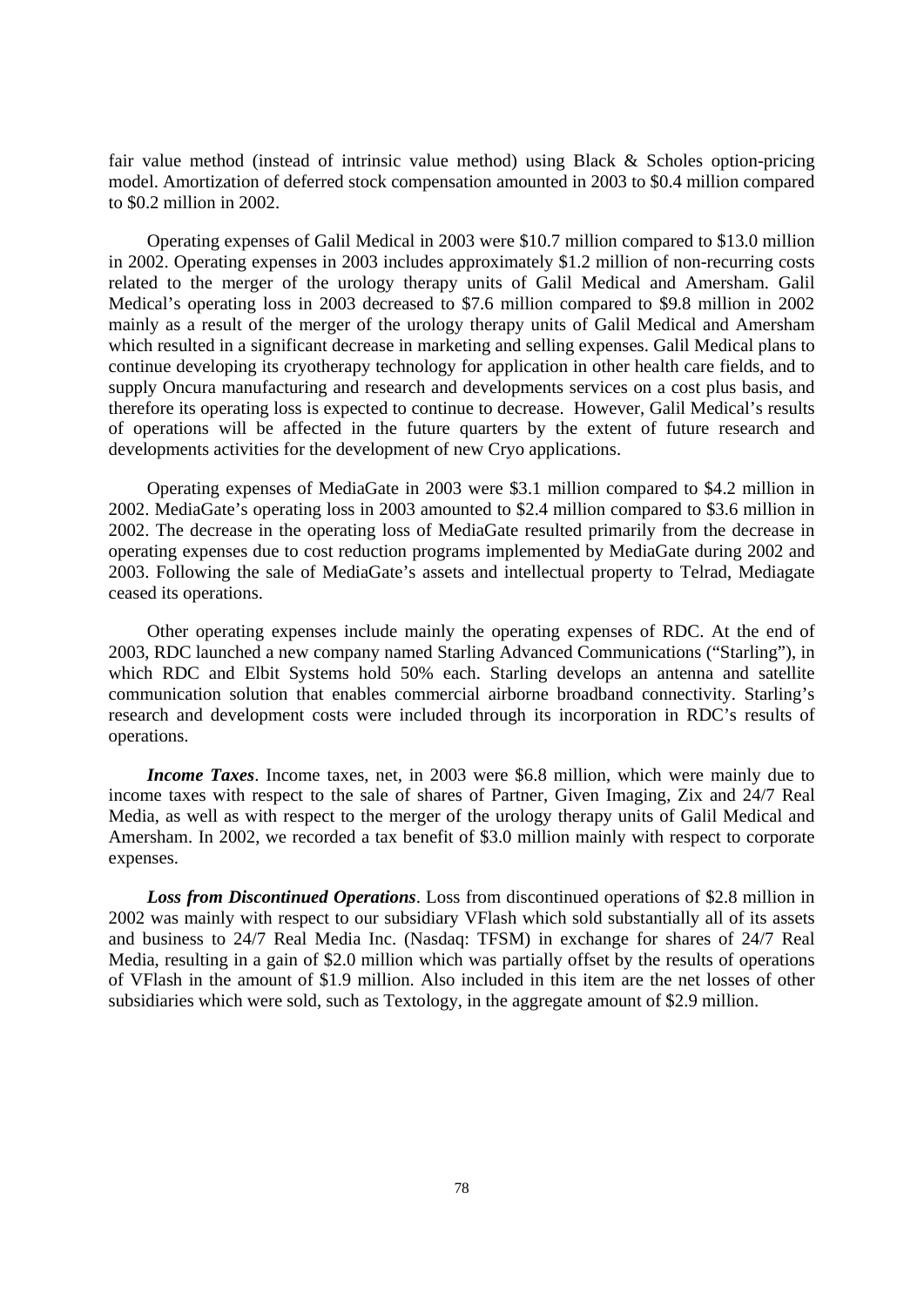## *Quarterly Results of Operations*

The table below sets forth unaudited consolidated statement of operations data for each of the four consecutive quarters ended December 31, 2003.

|                                                   | O1/2003 | Q2/2003 Q3/2003 |                     | O4/2003 | 2003   |
|---------------------------------------------------|---------|-----------------|---------------------|---------|--------|
|                                                   |         |                 | $(millions of \$))$ |         |        |
|                                                   | 3.8     | 4.0             | 4.7                 | 4.0     | 16.5   |
| Gain from disposals of business and affiliated    | (3.0)   | (3.9)           | (1.2)               | (0.6)   | (8.7)  |
| companies and changes in holdings in related      |         |                 |                     |         |        |
|                                                   | 0.4     | 0.9             | 24.4                | 0.1     | 25.8   |
|                                                   | (1.2)   | 7.3             | 3.7                 | 4.9     | 14.7   |
|                                                   |         | 8.3             | 31.6                | 8.4     | 48.3   |
|                                                   | 10.3    | 10.2            | 9.4                 | 7.6     | 37.5   |
| Gain (loss) from continuing operations before tax |         |                 |                     |         |        |
|                                                   | (10.3)  | (1.9)           | 22.2                | 0.8     | 10.8   |
|                                                   | 0.4     | (2.2)           | (3.9)               | (1.1)   | (6.8)  |
|                                                   | 2.0     | 1.7             | (15.6)              | 1.0     | (10.9) |
| Income (loss) from continuing operations          | (7.9)   | (2.4)           | 2.7                 | 0.7     | (6.9)  |
|                                                   | (1.4)   | (1.6)           | 0.3                 | 2.4     | (0.3)  |
|                                                   | (9.3)   | (4.1)           | 3.0                 | 3.1     | (7.2)  |

Because we are a high technology operational holding company that operates through group companies, and therefore the major contributions to our net income (or loss) in any given quarter are our share in our group companies' results of operations and gain (or loss) from disposition of and changes in our holdings in group companies, we have experienced, and expect to continue to experience, significant volatility in our quarterly results.

Most of our group companies' results continue to improve, reducing the level of losses with respect to these companies during 2003. In addition, since the second quarter of 2003 we recorded significant gains from sale of shares of our group companies (mainly Partner shares in the second and the third quarter of 2003) as well as gains from the merger between the urology therapy units of Galil Medical and Amersham in the third quarter of 2003 and the sale of ESW assets and business and the shares of Zix received as a consideration in the third and fourth quarter of 2003, enabling us to offset our share in the group companies' losses and to report net income.

## *Year Ended December 31, 2002 compared to Year Ended December 31, 2001*

The following tables set forth our results of operations in the reported period:

| <b>Year ended December 31,</b>          |         |  |
|-----------------------------------------|---------|--|
| $2002*$                                 | $2001*$ |  |
| (millions of \$, except per share data) |         |  |
| (41.6)                                  | (52.4)  |  |
| (1.58)                                  | (2.48)  |  |

\* Restated (see "Note 7(d(7) in the Consolidated Financial Statements under Item 18)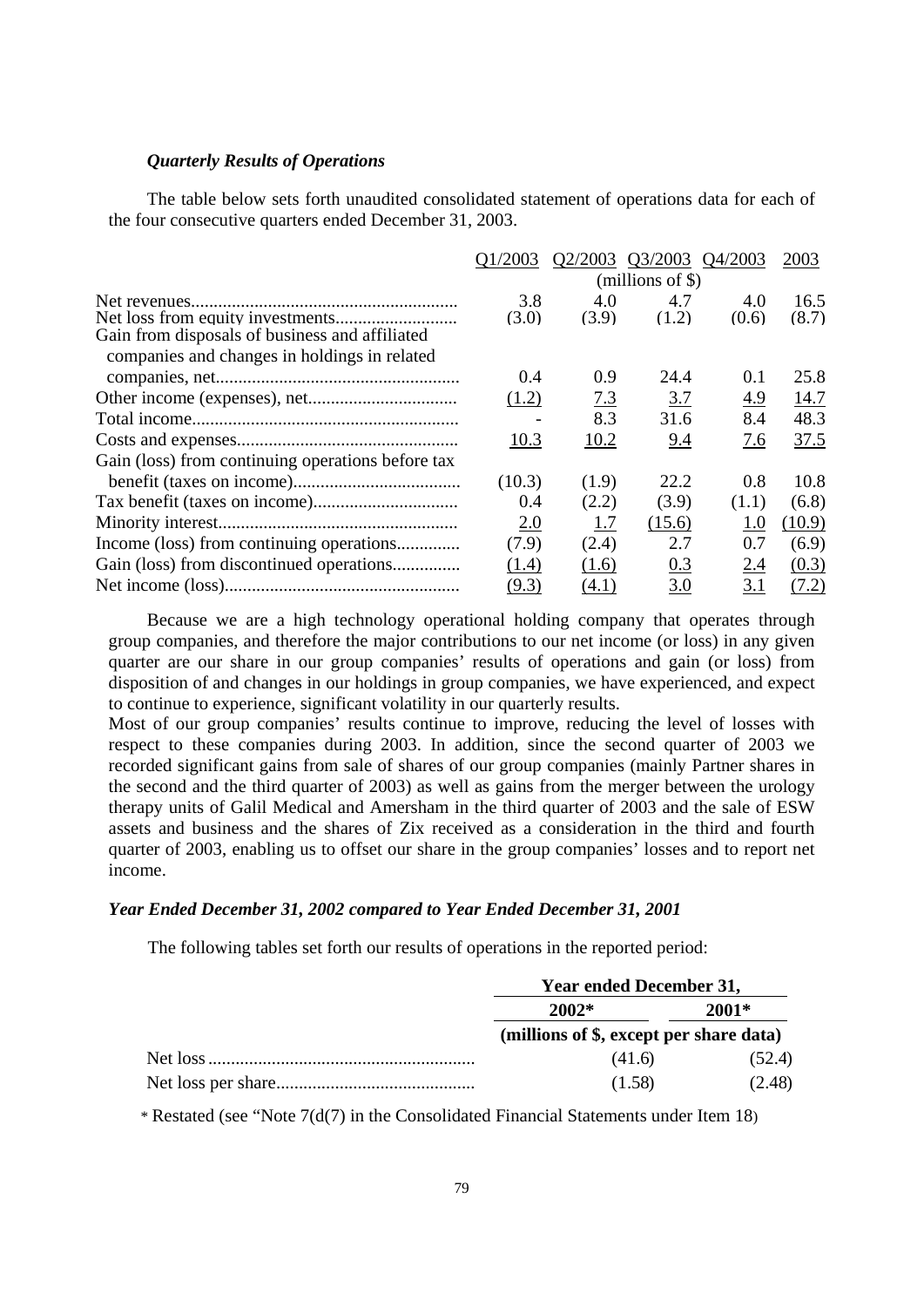Pro forma net loss, which gives effect to the merger with Elbit, the share purchase of DEP and the acquisition of a controlling interest in Galil and in MediaGate as if these transactions had occurred at the beginning of each reporting period presented, was as follows:

| <b>Year ended December 31,</b>          |        |  |
|-----------------------------------------|--------|--|
| 2002                                    | 2001   |  |
| (millions of \$, except per share data) |        |  |
| (54.6)                                  | (91.7) |  |
| (1.88)                                  | (3.16) |  |

The then general slowdown in economic conditions and in spending for technology products affected the results of operations of our group companies and limited our ability to successfully "exit" some of our group companies and to record capital gains. However, as reflected in the pro forma information, we reported a significant decrease in our pro forma net loss, primarily as a result of the following: (i) the decrease, net, of approximately \$10.1 million in losses with respect to certain companies from which we divested; (ii) the decrease, net, in the operating losses of certain of our subsidiaries and the decrease in our share in the losses of our affiliated companies in the aggregate amount of approximately \$19.9 million, mainly due to the restructuring plans and cost reduction programs taken by most of our group companies during 2002, which enabled these companies to reduce their losses notwithstanding the then adverse economic and market conditions; and (iii) significant reduction in corporate costs of \$4.0 million.

## **Consolidated Results**

The following table reflects our consolidated data by reported segments:

|                                   | <b>Internet</b><br><b>Products –</b><br><b>ESW</b><br>(Discontinued<br>operations) | <b>Systems</b><br>and<br>Projects $-$<br><b>Elron</b><br><b>TeleSoft</b> | <b>Other</b><br>holdings<br>and the<br>corporate<br>operations | <b>Consolidated</b> |
|-----------------------------------|------------------------------------------------------------------------------------|--------------------------------------------------------------------------|----------------------------------------------------------------|---------------------|
|                                   |                                                                                    |                                                                          | $(millions of \$))$                                            |                     |
|                                   |                                                                                    |                                                                          | Year ended December 31, 2002                                   |                     |
|                                   |                                                                                    | 10.1                                                                     | $(13.0)*$                                                      | $(2.9)$ *           |
|                                   |                                                                                    | 15.9                                                                     | 17.1                                                           | 33.0                |
| Loss from continuing operations   |                                                                                    | (5.9)                                                                    | $(24.3)*$                                                      | $(30.2)^*$          |
| Loss from discontinued operations | (8.6)                                                                              |                                                                          | (2.8)                                                          | (11.4)              |
|                                   | (8.6)                                                                              | (5.9)                                                                    | $(27.1)^*$                                                     | $(41.6)^*$          |
|                                   |                                                                                    |                                                                          | Year ended December 31, 2001                                   |                     |
|                                   |                                                                                    | 23.6                                                                     | $(30.3)*$                                                      | $(6.7)$ *           |
|                                   |                                                                                    | 38.1                                                                     | 0.5                                                            | 38.6                |
| Loss from continuing operations   |                                                                                    | (15.3)                                                                   | $(26.7)^*$                                                     | $(42.0)$ *          |
| Loss from discontinued operations | (10.4)                                                                             |                                                                          |                                                                | (10.4)              |
|                                   | (10.4)                                                                             | (15.3)                                                                   | $(26.7)^*$                                                     | $(52.4)^*$          |

Restated (Note  $7(d)(7)$  in the Consolidated Financial Statements under Item 18).

\*\* With respect to the Other Holdings and Corporate Operations Segment, this includes net losses from equity investments.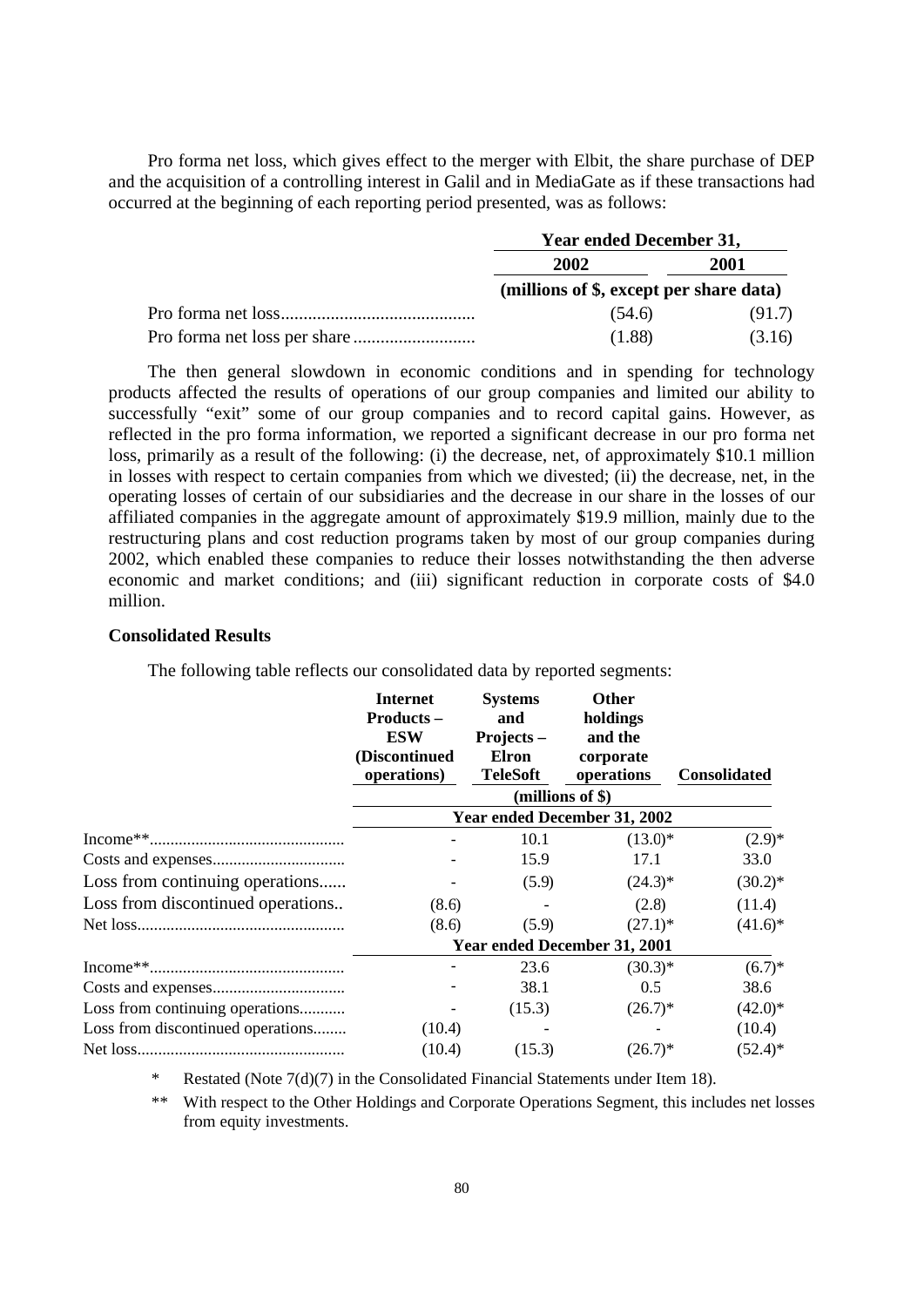## *Internet Products - ESW - Discontinued operations*

The following table sets forth the results of the discontinued operations of ESW:

|  | <b>Year ended</b><br>December 31, |        |
|--|-----------------------------------|--------|
|  |                                   |        |
|  | 2002                              | 2001   |
|  | (millions of $\})$                |        |
|  | (8.6)                             | (10.4) |
|  | (8.6)                             | (10.4) |

ESW's loss in 2002 decreased to \$8.6 million from \$10.4 million in 2001 mainly due to a decrease in operating expenses which resulted from restructuring and cost reduction programs implemented by the company in order to adjust the company to the decrease in revenues due to increased competition in the web access monitoring market and the then continued economic slowdown, which led customers to delay or postpone purchases of IT products.

## *Systems and Projects - Elron TeleSoft*

The following table sets forth the operating results of Elron TeleSoft:

| <b>Year ended</b><br>December 31, |        |
|-----------------------------------|--------|
| 2002                              | 2001   |
| (millions of \$)                  |        |
| 10.1                              | 23.8   |
| 8.0                               | 21.1   |
| 2.1                               | 2.7    |
| 4.3                               | 10.6   |
| 0.8                               | 2.4    |
| 1.3                               | 1.2    |
| (4.3)                             | (11.5) |
| 1.5                               | 2.8    |
|                                   | 0.2    |
| 0.1                               | 0.8    |
| (5.9)                             | (15.3) |

Excluding amortization of intangible and restructuring charges, net, in the amount of \$2.1 million and \$3.6 million in 2002 and 2001, respectively, which are presented separately.

*Net Revenues.* Elron TeleSoft's net revenues decreased by \$13.7 million, or 58%, from \$23.8 million in 2001 to \$10.1 million in 2002. The decrease resulted in part from a \$12.8 million decrease in revenues due to the sale of non-core activities of Elron TeleSoft during the second half of 2001 as part of its restructuring program to focus its operations on core areas of its business - the development and marketing of products to the telecommunications market. The balance of the decrease of \$0.9 million resulted from reduced sales of products and services to the telecommunications market due to then slowdown in telecom capital expenditures as well as longer sales cycles as telecom service providers postponed purchase decisions.

*Cost of revenues.* Cost of revenues of Elron TeleSoft in 2002 were \$8.0 million, representing a gross margin of 21%, compared to \$21.1 million in 2001, representing a gross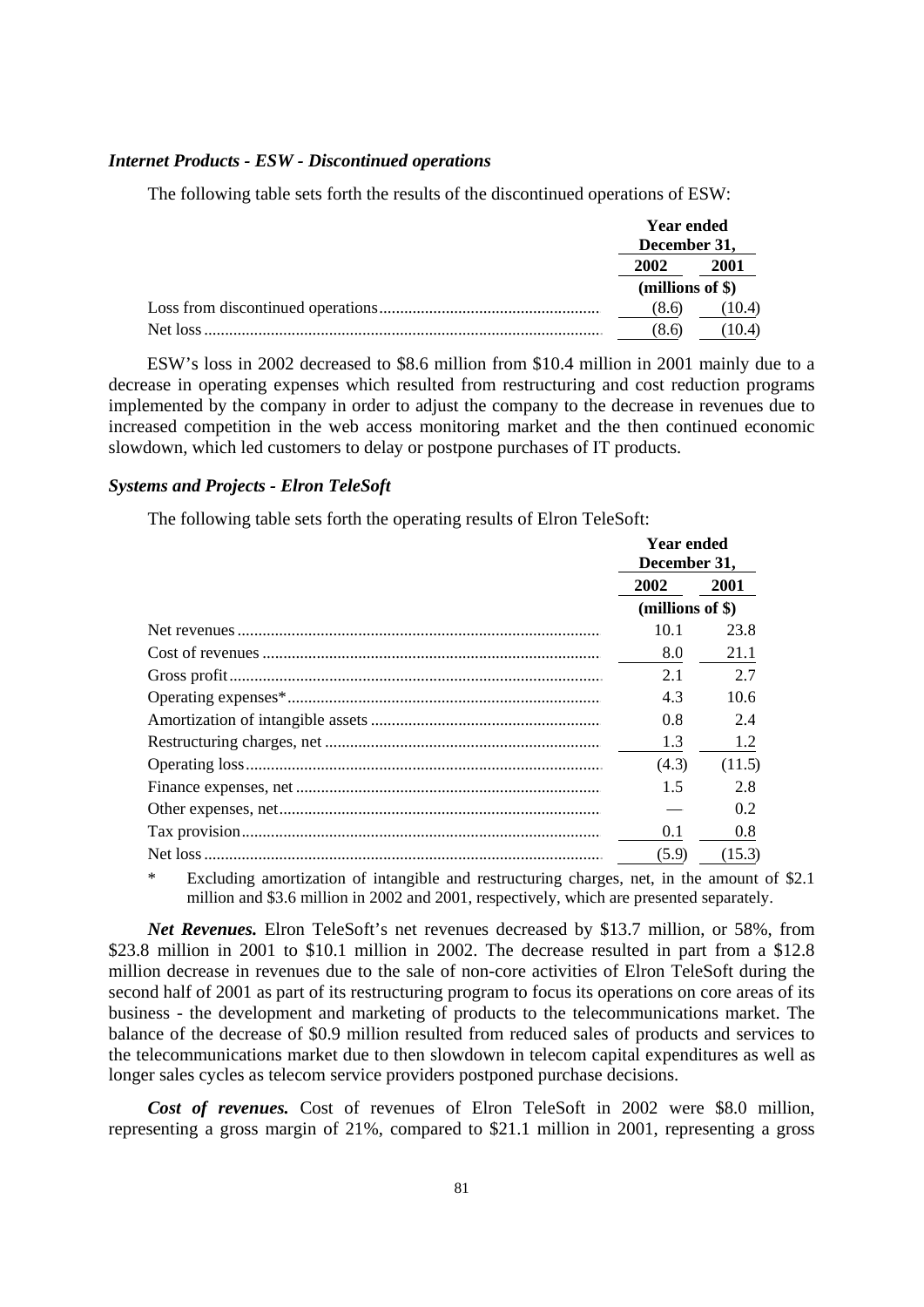margin of 11%. The increase in gross margin resulted mainly from higher efficiencies due to the restructuring program, including a reduction in the workforce which, Elron TeleSoft undertook during 2001 and 2002.

The decrease in the amortization of other assets reflects the adoption of SFAS 142, according to which goodwill is no longer being amortized, as well as the decrease in intangible assets associated with activities sold during 2001 and 2002.

Elron TeleSoft recorded restructuring charges of \$1.3 million in 2002 and \$1.2 million in 2001. As part of the restructuring programs, Elron TeleSoft sold in the third quarter of 2001 certain non-core activities in the e-business field to Forsoft Multimedia Solutions Ltd. in consideration for \$3.4 million and in January 2002, it completed the sale of its remaining noncore activities in the government field to Elbit Systems for \$5.7 million. These transactions resulted in a loss of \$0.2 million in 2001 and \$0.3 million in 2002. Elron TeleSoft's restructuring charges also included \$0.5 million in 2002 and \$0.4 million in 2001 with respect to workforce reductions of 65 employees in 2002 and 77 employees in 2001. Facilities related expenses in 2001 amounted to \$0.7 million which included \$0.4 million termination cost of a facility lease. In 2002, facilities related expenses amounted to \$0.5 million resulting mainly from the consolidation of excess facilities that involved the write-off of leasehold improvements in the vacated facilities.

*Operating Loss.* Elron TeleSoft's operating loss decreased by \$7.2 million, or 63%, from \$11.5 million in 2001 to \$4.3 million in 2002. The decrease in losses was a result of a decrease in operating expenses (excluding amortization of intangible assets and restructuring charges) in the amount of \$6.3 million, or 59%, from \$10.6 million in 2001 to \$4.3 million in 2002, which resulted from the restructuring and cost reduction programs implemented by Elron TeleSoft which included the sale of non-core activities.

*Finance expenses.* Finance expenses decreased by \$1.3 million, or 46%, to \$1.5 million in 2002 from approximately \$2.8 million in 2001. The decrease in finance expenses was primarily attributable to the decrease in interest rates. The majority of finance expenses were due to loans associated with the purchase of the main operations and net assets of Network, Communications and Computer Systems (NCC) Ltd. by Elron TeleSoft in 1998.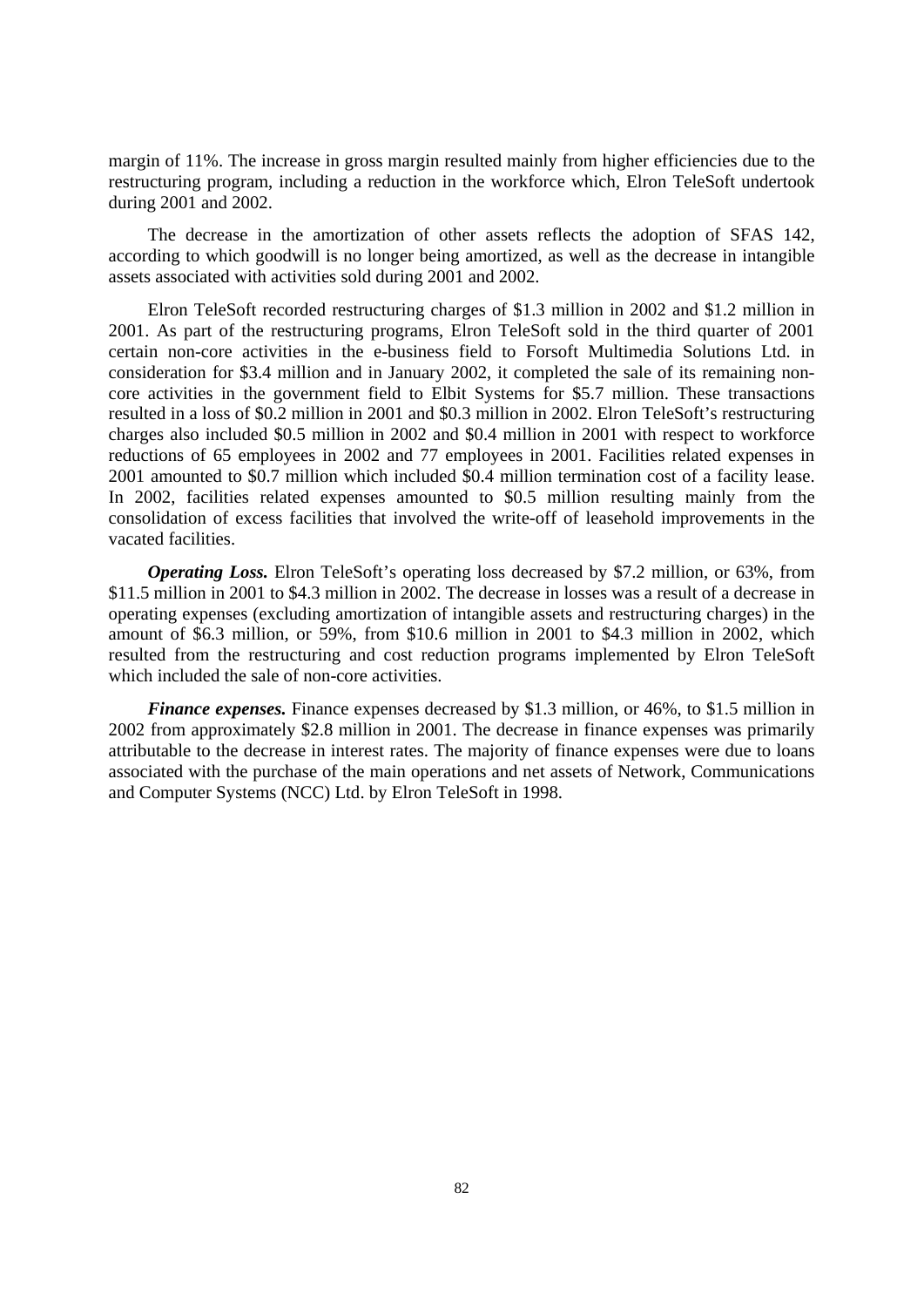## *Other Holdings and the Corporate Operations segment*

The following table sets forth this segment operating results:

|                                                             | <b>Year ended</b><br>December 31, |            |
|-------------------------------------------------------------|-----------------------------------|------------|
|                                                             | 2002                              | 2001       |
|                                                             | (millions of \$)                  |            |
|                                                             | 5.1                               |            |
|                                                             | $(24.2)^*$                        | $(28.8)^*$ |
| Gain from disposal of business and affiliated companies and |                                   |            |
|                                                             | 6.9                               | 3.2        |
|                                                             | (0.8)                             | (4.7)      |
|                                                             | $(13.0)*$                         | $(30.3)*$  |
|                                                             | 2.7                               |            |
|                                                             | 15.3                              | 5.1        |
|                                                             | 0.2                               |            |
|                                                             | 0.4                               |            |
|                                                             | (1.5)                             | (4.6)      |
|                                                             | 17.1                              | 0.5        |
|                                                             | $(30.1)^*$                        | $(30.8)*$  |
|                                                             | 3.0                               | 3.7        |
|                                                             | 2.8                               | 0.4        |
|                                                             | $(24.3)*$                         | $(26.7)^*$ |
|                                                             | 2.8                               |            |
|                                                             | $(27.1)^*$                        | $(26.7)^*$ |

\* Restated (see Note 7(d)(7) in the Consolidated Financial Statements under Item 18).

\*\* Excluding amortization of intangible assets and restructuring charges, net, in the amount of \$0.6 million in 2002, which are presented separately.

# **Income**

## *Revenues*

Net revenues of the Other Holdings and the Corporate Operations segment consisted of sales of products and services by our subsidiaries, Galil Medical and MediaGate, which were consolidated for the first time in 2002.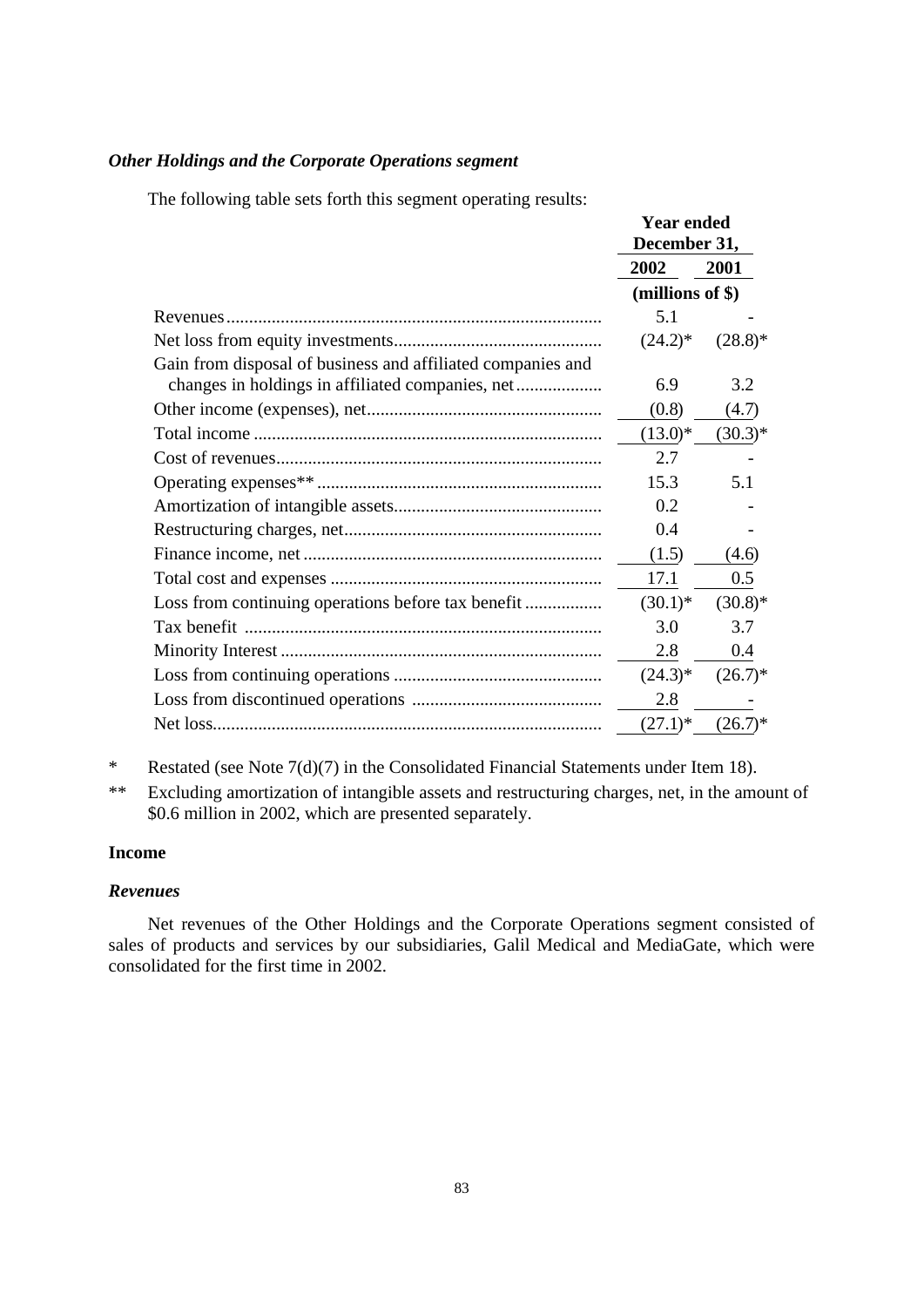The following table sets the segment revenues:

| <b>Year ended</b><br>December 31, |      |
|-----------------------------------|------|
| 2002                              | 2001 |
| (millions of \$)                  |      |
| 3.0                               |      |
| 2.1                               |      |
| 5.1                               |      |

**\*** Through June 30, 2002, the results of these companies were presented under the equity method.

*Galil Medical* recorded revenues of \$5.0 million in 2002 (of which \$3.0 million were in the second half of 2002 and were consolidated within our consolidated revenues) compared to \$2.8 million in 2001. The increase in revenues is mainly due to increased penetration in the U.S. market. The majority of the revenues derived from sales of disposable products.

*MediaGate's* revenues amounted to \$2.6 million in 2002 (of which \$2.1 million were in the second half of 2002 and were consolidated within our consolidated revenues) compared to \$0.7 million in 2001. MediaGate develops and markets advanced messaging systems. The increase in revenues was mainly due to large projects received from mobile operators mainly in the Far East. MediaGate's revenues and operating results were affected by the then slowdown in the telecommunications market as well as by competition from more established companies.

#### *Share in net losses of affiliated companies*

 The share in net losses of affiliated companies amounted to \$24.2 million in 2002 compared to \$28.8 million in 2001. The decrease in our share in net losses of our affiliated companies in 2002 resulted mainly from Elbit and DEP ceasing to be equity method investments from the date of completion of the Elbit merger and the DEP share purchase, respectively. Elbit and DEP accounted for \$19.1 million of equity losses in the full year of 2001 compared to \$9.6 million in the period through the completion of both transactions in 2002. In addition, our share in Wavion's losses decreased in 2002 as a result of the decrease in Wavion's net loss.

The above decrease was partially offset mainly as a result of the increase in our share of the net losses of Galil Medical (which was accounted under the equity method through July 2002), Given Imaging, 3DV and Cellenium as a result of the merger with Elbit and the share purchase of DEP, and the increase in the losses of ChipX.

# *Highlights of the Results of Operations of Our Major Affiliates: (All percentages of holdings are shown as of December 31, 2002)*

*Elbit Systems Ltd.* Our share in net earnings of Elbit Systems amounted to \$9.5 million in 2002 compared to \$9.1 million in 2001.

The following are highlights of the results of operations of Elbit Systems:

• Elbit Systems' revenues increased from \$764.5 million in 2001 to \$827.5 million in 2002. As of December 31, 2002, Elbit Systems' backlog of orders was \$1,689 million,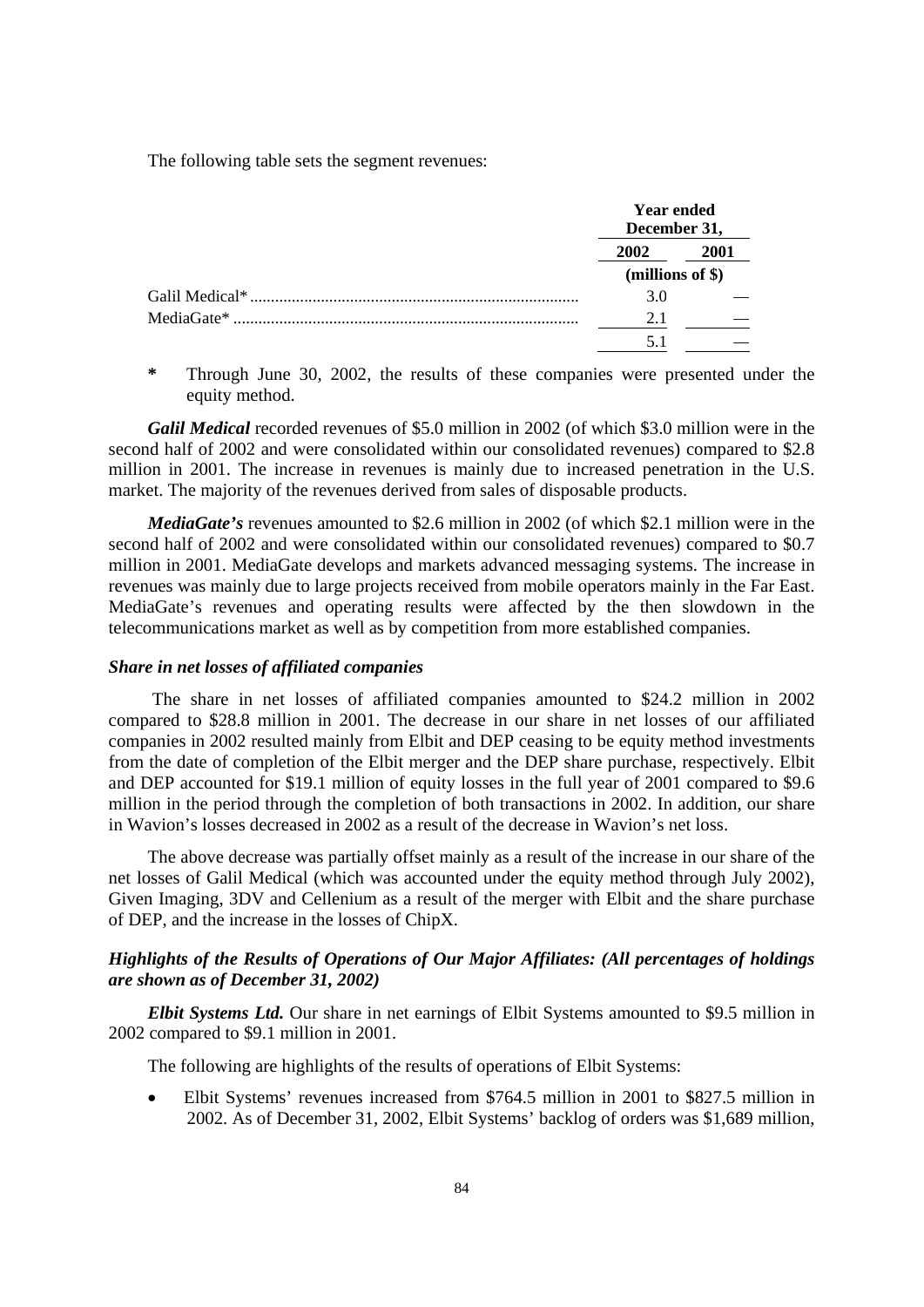of which approximately 79% was scheduled to be performed in 2003 and 2004 compared to a backlog of orders of \$1,566 million on December 31, 2001. The increase in Elbit Systems' revenues in 2002 resulted mainly from the increase in sales of airborne and command, control, communication, computers, intelligence, surveillance and reconnaissance systems.

- Elbit Systems' operating income in 2002 was \$57.8 million (7% of revenues) compared to \$53.7 million in 2001 (7% of revenue).
- Elbit Systems' net income in 2002 was \$45.1 million (5.5% of revenues) compared to a net income of \$40.8 million (5.3% of revenues) in 2001. Elbit Systems' net income in 2002 included \$9.8 million non-recurring charge, before tax, in connection with Elbit Systems' agreement to repay the Office of the Chief Scientist of the Israeli Ministry of Industry and Trade ("OCS") an agreed amount of \$10.6 million in exchange for a release by the OCS from all obligations to pay royalties in the future. The abovementioned non-recurring charge was offset by \$2.8 tax adjustment as a result of the completion of tax assessments for prior years in various tax jurisdictions as well as adjustment of estimated taxes. Elbit Systems' net income in 2001 included the effect of \$9.1 million, before tax, of share price linked compensation expenses. In 2002 the expenses related to share price linked compensation were not material.

*Given Imaging.* Given Imaging recorded revenues of \$28.9 million in 2002, compared to \$4.7 million in 2001, and a gross profit of 59% of revenues, compared to 48% in 2001. 2002 represented the first full year of sales for Given Imaging following FDA clearance of its product in August 2001. Given Imaging's net loss in 2002 was \$18.3 million compared to \$18.7 million in 2001.

*NetVision.* NetVision's net income in 2002 amounted to \$2.8 million compared to a net loss of \$3.6 million in 2001. The shift from a net loss in 2001 to a net income in 2002 was primarily due to a restructuring program implemented by NetVision, which included cost reduction programs which resulted in decrease in NetVision's operating expenses in 2002 by \$8.5 million, or 14%, from \$61.6 million in 2001 to \$53.1 million in 2002. NetVision's revenues decreased in 2002 by \$2.5 million, or 4%, from \$58.9 million in 2001 to \$56.4 million in 2002 mainly due to the intensive competition in gaining broadband communication market share and due to the economic slowdown affecting business and corporate spending. At the end of 2002, NetVision had a customer base of approximately 340,000 (compared to 330,000 at the end of 2001).

*Wavion.* Wavion recorded a net profit in the second half of 2002 of \$0.2 million and a net loss in the full year 2002 of \$0.6 million compared to a net loss of \$3.4 million for the full year 2001. In light of the then downturn in the broadband wireless communications market which delayed the release of Wavion's products, Wavion significantly reduced its research and development expenses and began to sell subcontracting services for the development of wireless sub-systems, recording revenues of \$1.7 million in 2002. The increase in revenues enabled Wavion to record a net profit in the second half of 2002.

*KIT.* KIT's net losses in 2002 amounted to \$5.2 million compared to \$3.0 million in 2001, mainly as a result of an increase of \$1.3 million in marketing and sales expenses as KIT expanded its sales efforts mainly in Holland and in the United Kingdom. As a result of these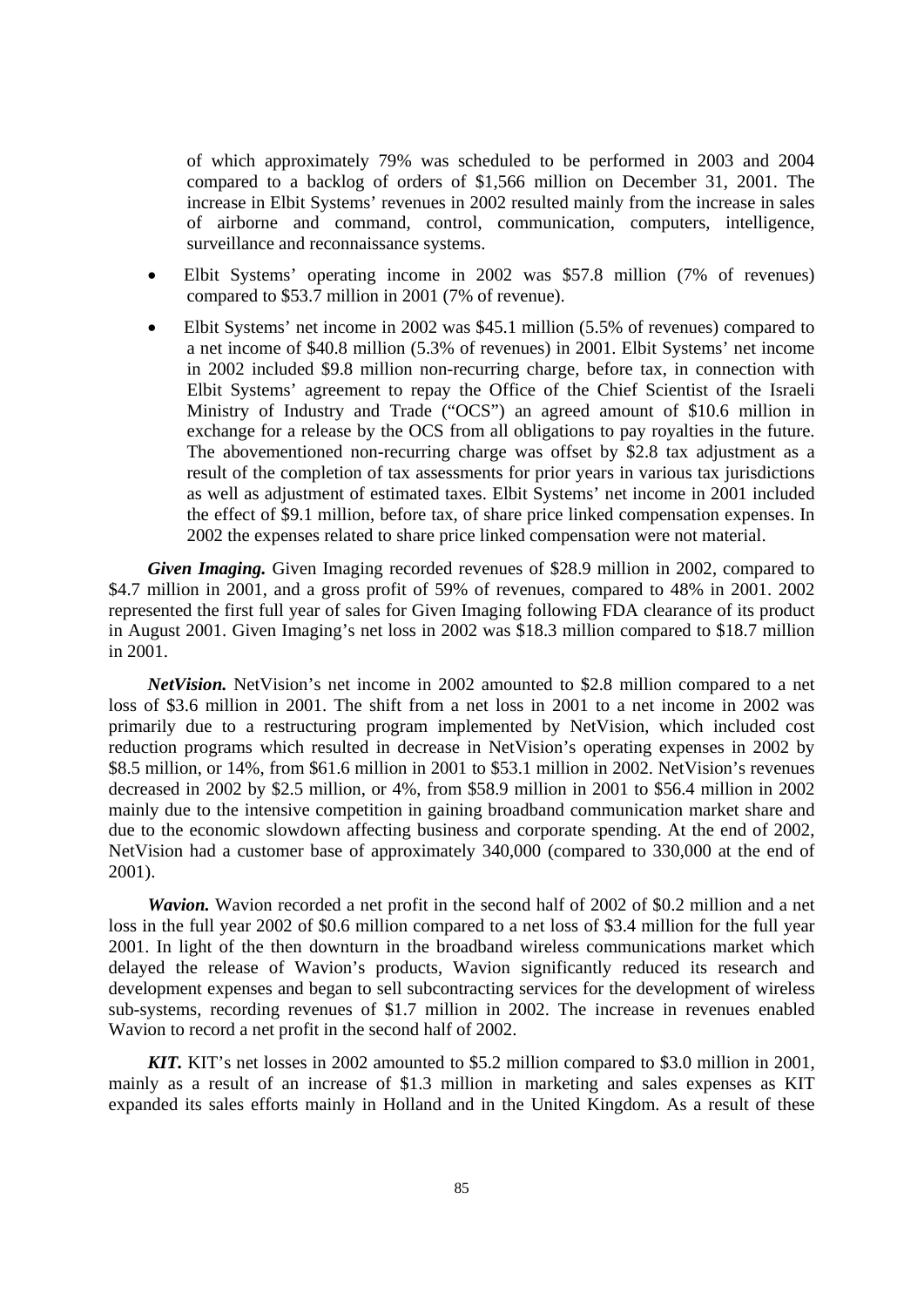efforts, KIT generated revenues of \$2.6 million in 2002 compared to \$1.0 million in 2001. At the end of 2002, KIT had approximately 1,000 students, mainly from Holland and United Kingdom.

*ChipX.* ChipX continued to be affected in 2002 by the then slowdown in the semiconductor industry and its revenues decreased by \$13.3 million, or 45%, from \$29.8 million in 2001 to \$16.5 million in 2002. Operating expenses in 2002 decreased by \$8.4 million, or 27%, to \$22.7 million from \$31.1 million in 2001, mainly due to the implementation of a cost reduction program. However, due to larger decrease in revenues, ChipX's net losses in 2002 increased to \$6.4 million compared to \$1.6 million in 2001. During 2002, ChipX raised \$16.5 million from investors of which we invested \$5.0 million. Consequently, our ownership percentage in ChipX decreased from approximately 35% to approximately 33%. The amount raised was expected to be used for research and development, to expand global marketing activities and to increase ChipX's sales efforts.

*Oren Semiconductor.* During 2002, we invested \$2.5 million in Oren by way of bridge loans. In 2002, Oren's revenues were \$2.0 million compared to \$2.5 million in 2001. Operating expenses in 2002 decreased to \$7.1 million from \$9.1 million in 2001, mainly due to the decrease in research and development costs as a result of cost reduction programs. Oren's net loss in 2002 was \$8.7 million compared to \$ \$6.1 million in 2001.

*A.M.T. Advanced Metal Technology ("AMT").* Since Elron's investment in AMT in August 2002, two of AMT's operating companies, namely AHT and Confirm, started to introduce their products to the market and had recorded initial sales of few hundred thousand dollars. Both companies have built up their operating and manufacturing infrastructure and completed staffing the management positions.

# *Results of operations of significant group companies which are accounted for other than under the equity method of accounting*

*Partner.* At December 31, 2002, the market value of our investment in Partner amounted to \$78.6 million. In 2002, Partner reached a significant milestone, as it became a profitable company and generated free cash flow from operations for three consecutive quarters. The following are highlights of the results of operations of Partner for 2002 based on the shekeldollar rate of exchange as of December 31, 2002 of NIS 4.737:

- Partner's revenues for 2002, driven primarily by subscriber growth of 26%, increased by 25% to \$855.9 million from \$685.9 million in 2001. Partner's subscriber base at the end of 2002 was 1,837,000 compared to 1,458,000 at the end of 2001.
- Partner's operating income for 2002 increased to \$112.6 million from \$21.7 million in 2001, an increase of 418%. Operating income in 2002, as a percentage of revenues, reached 13% as compared to 3% in 2001.
- Partner's net income for 2002 was \$17.8 million compared to a net loss of \$64.0 million for 2001.

# *Gains from Disposal of Businesses and Affiliated companies and changes in Holding in Affiliated Companies.*

Our gains from the sale of shares and changes in our holdings in related companies amounted to \$6.9 million in 2002 compared to \$3.2 million in 2001. The gain in 2002 resulted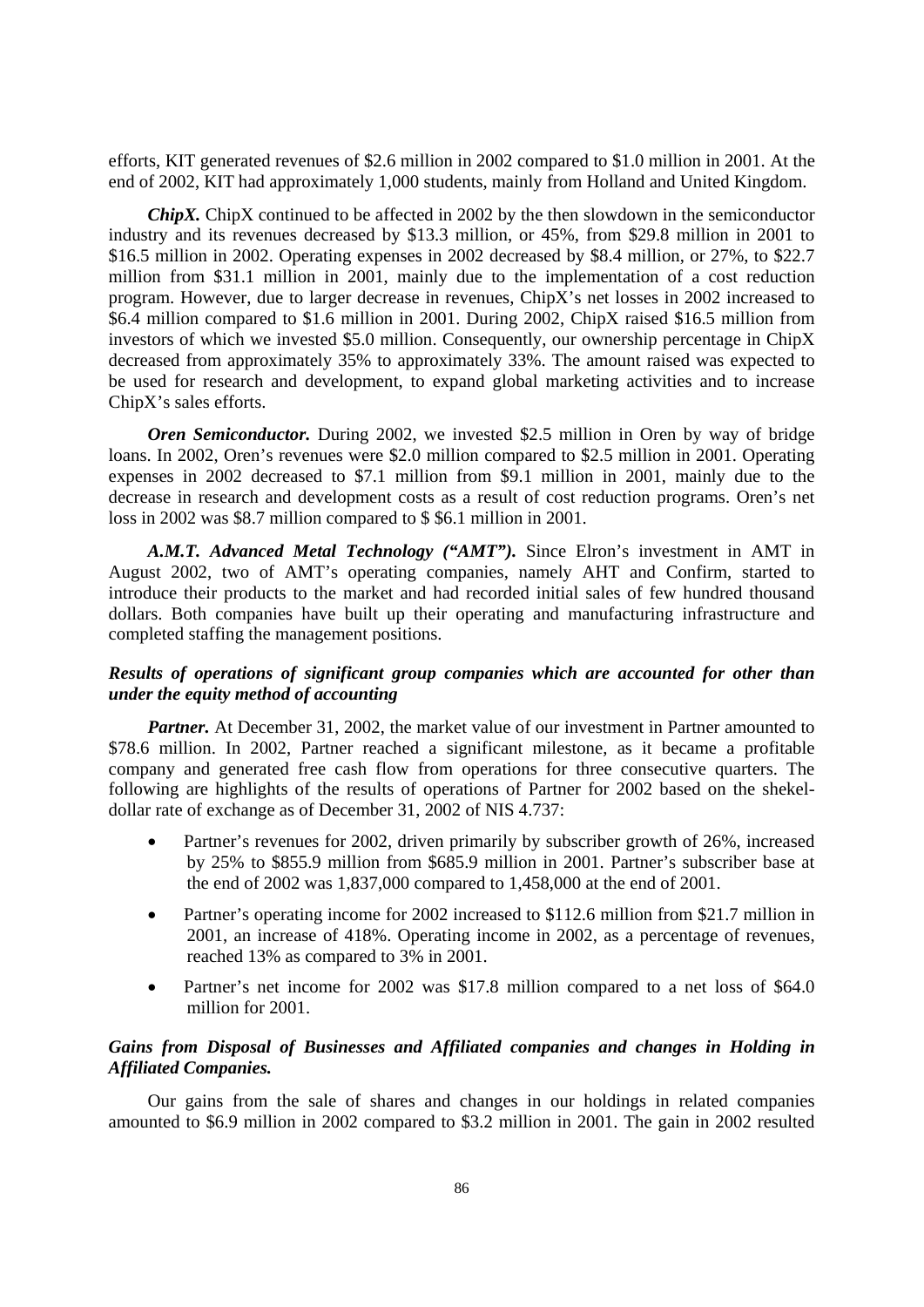primarily from a \$5.3 million gain from the sale of approximately 98,700 and 672,800 shares of Given Imaging held by Elron and RDC, respectively. As a result, our direct and indirect holdings in Given Imaging decreased to 18.3%. In addition, a gain of \$1.8 million resulted from the sale of 380,000 shares of Elbit Systems in the fourth quarter of 2002. Gains in 2001 included an approximately \$3.0 million gain from the sale of 380,000 shares of Elbit Systems.

*Other Income, net.* Other income, net, of the Other Holding Corporate Operation segment amounted to a loss of \$0.8 million in 2002 compared to a loss of \$4.7 million in 2001. The loss in 2002 included mainly a \$1.1 million decrease in the price of marketable securities of Cisco and Elbit Vision Systems which were mainly offset by \$0.7 million gains from the sale of marketable securities, primarily of NetManage. The loss in 2001 resulted primarily from a \$5.8 million decrease in the market value of BroadBase Software's and Kana Communication's shares, which we subsequently received in exchange for BroadBase Software's shares following the acquisition of BroadBase Software by Kana, and a \$1.0 million write-down in the market value of the shares of ArelNet. The loss in 2001 was partially offset by a \$1.0 million gain from the sale of the remaining shares of Zoran Corporation during the first quarter of 2001 and a \$1.2 million gain from the sale of shares of Kana during the fourth quarter of 2001.

#### *Expenses*

*Cost of revenues.* Cost of revenues consisted primarily of expenses related to salaries and hardware associated with delivering products and services of our subsidiaries, Galil Medical and MediaGate, which were consolidated for the first time in the second half of 2002. Cost of revenues of Galil Medical and MediaGate in the second half of 2002 was \$2.7 million.

*Operating Expenses.* Operating expenses are comprised of research and development expenses, sales and marketing and general and administrative expenses of Elron's and RDC's corporate operations and of our subsidiaries, mainly Galil Medical and MediaGate, which were consolidated for the first time during 2002. The following table sets forth the segment operating expenses. The operating expenses presented in the table below exclude restructuring expenses and amortization of other assets, in the amount of \$0.6 million in 2002 which also constitute part of operating expenses under U.S. GAAP but for presentation purposes are included as a separate item:

| <b>Year ended</b><br>December 31, |                |
|-----------------------------------|----------------|
| 2002<br>2001                      |                |
| (millions of $$$ )                |                |
| 6.1                               | 5 <sub>1</sub> |
| 74                                |                |
| 1.8                               |                |
| 153                               |                |

\* In the first half of 2002, these companies' results were presented under the equity method.

Our corporate operating costs increased by \$1.0 million, or 20%, to \$6.1 million in 2002 from approximately \$5.1 million in 2001. Since the merger with Elbit, corporate operating costs reflect the costs of the combined management.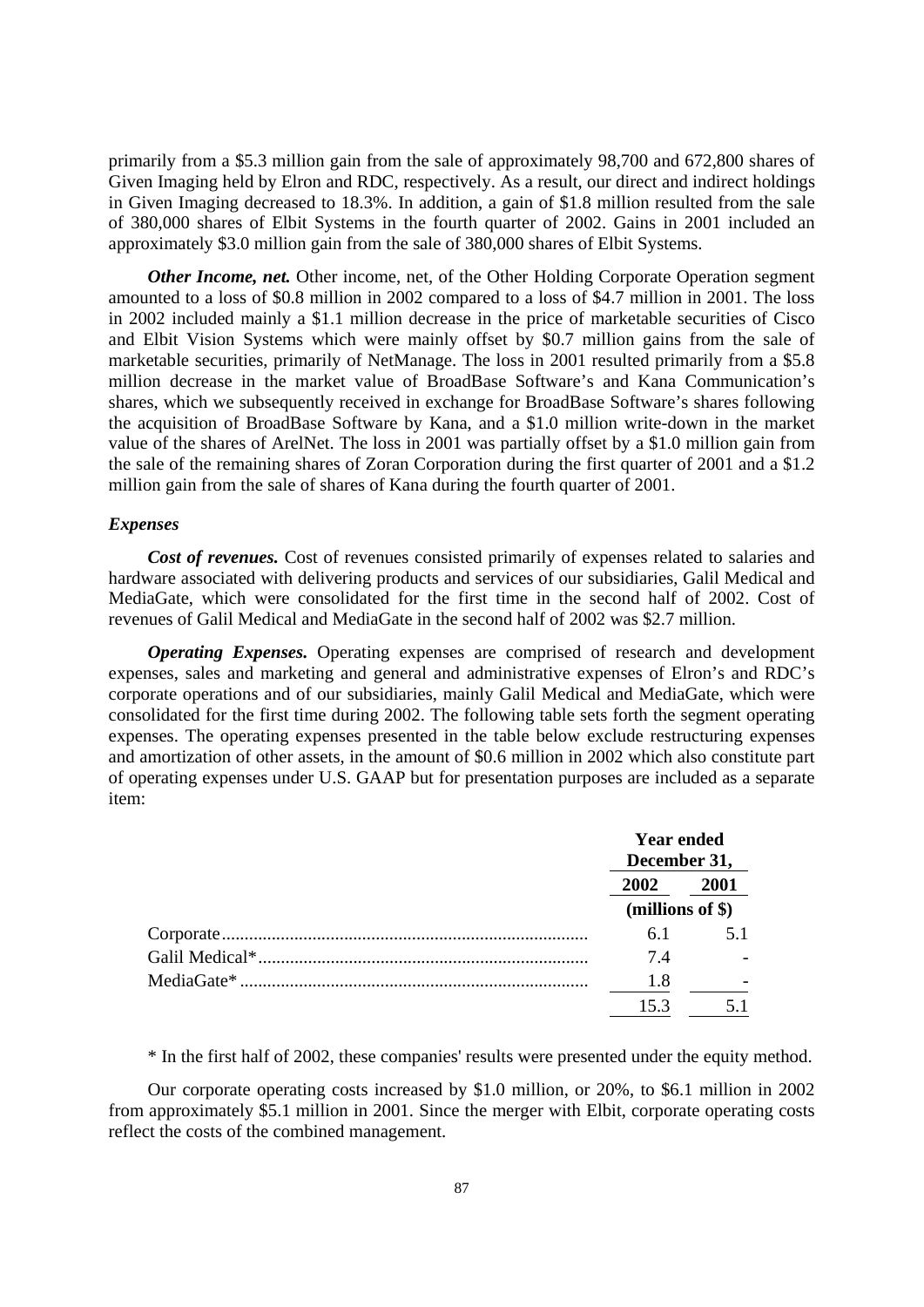Operating expenses of Galil Medical in 2002 were \$13.0 million, of which \$7.4 million was reported in the second half of 2002, compared to \$9.4 million in 2001. Galil Medical's operating loss in 2002 amounted to \$9.8 million compared to \$7.8 million in 2001. The increase in Galil Medical's operating loss in 2002 was mainly due to increased selling and marketing expenses resulting from its effort to penetrate the market in the United States. The increase in operating expenses was partially offset by the increase in Galil Medical's revenues.

Operating expenses of MediaGate in 2002 were \$4.2 million, of which \$1.8 million were reported in the second half of 2002, compared to \$9.1 million in 2001. MediaGate's operating loss in 2002 amounted to \$3.6 million compared to \$8.8 million in 2001. The decrease in the operating loss of MediaGate resulted primarily from increased revenues and the decrease in operating expenses due to cost reduction programs implemented by MediaGate.

*Amortization of Other Assets.* Amortization of other assets in 2002 in the amount of \$0.2 million related to the excess costs in the acquisition of a controlling interest in Galil Medical and MediaGate which were attributed to these companies' other identifiable assets.

*Restructuring Charges.* In connection with the merger with Elbit, restructuring charges in the amount of \$0.4 million were recorded which included mainly fixed asset write-offs associated with Elbit facilities which were vacated as a result of the consolidation of Elron and Elbit facilities.

*Finance Expenses, net.* Finance expenses, net, in the corporate operations and other holdings segment amounted in 2002 to income of \$1.5 million compared to \$4.6 million in 2001. The decrease is attributed mainly to the corporate operations and is a result of the decrease in interest rates and the decrease in our cash resources which were used mainly for investment purposes.

*Gain or loss from Discontinued Operations.* As part of VFlash's restructuring program in response to the then slowdown in the market for Internet value added services, in September 2002 VFlash sold most of its operating assets to 24/7 Real Media, or 24/7, in exchange for 4,100,000 shares of 24/7 common stock. The market value of these shares on September 23, 2002 was \$1.6 million, based on the then closing price per share of 24/7. In conjunction with the above sale, we invested \$1.0 million in 100,000 shares of 24/7 convertible preferred stock convertible into 48.40271 shares of common stock for each share of preferred stock. The convertible preferred stock was converted into 4,840,271 shares of common stock in February 2003. As a result of the above mentioned sale, we recorded a gain of \$2.0 million. This gain was offset by the net loss of VFlash in the amount of \$1.9 million.

Also included in this item is our share in the net losses of other subsidiaries which were sold during 2002, such as Textology, with no gain recognized, in the aggregate amount of \$2.9 million.

## **B. Liquidity and Capital Resources**

Consolidated cash, debentures and deposits (including short and long-term) at December 31, 2003 were approximately \$114.6 million compared with \$96.8 million at December 31, 2002. At December 31, 2003, the corporate cash, debentures and deposits (including short and long term) were \$107.3 million (of which 99% were held in U.S. dollar accounts) compared with \$94.1 million at December 31, 2002. An amount of \$27.2 million served as collateral to secure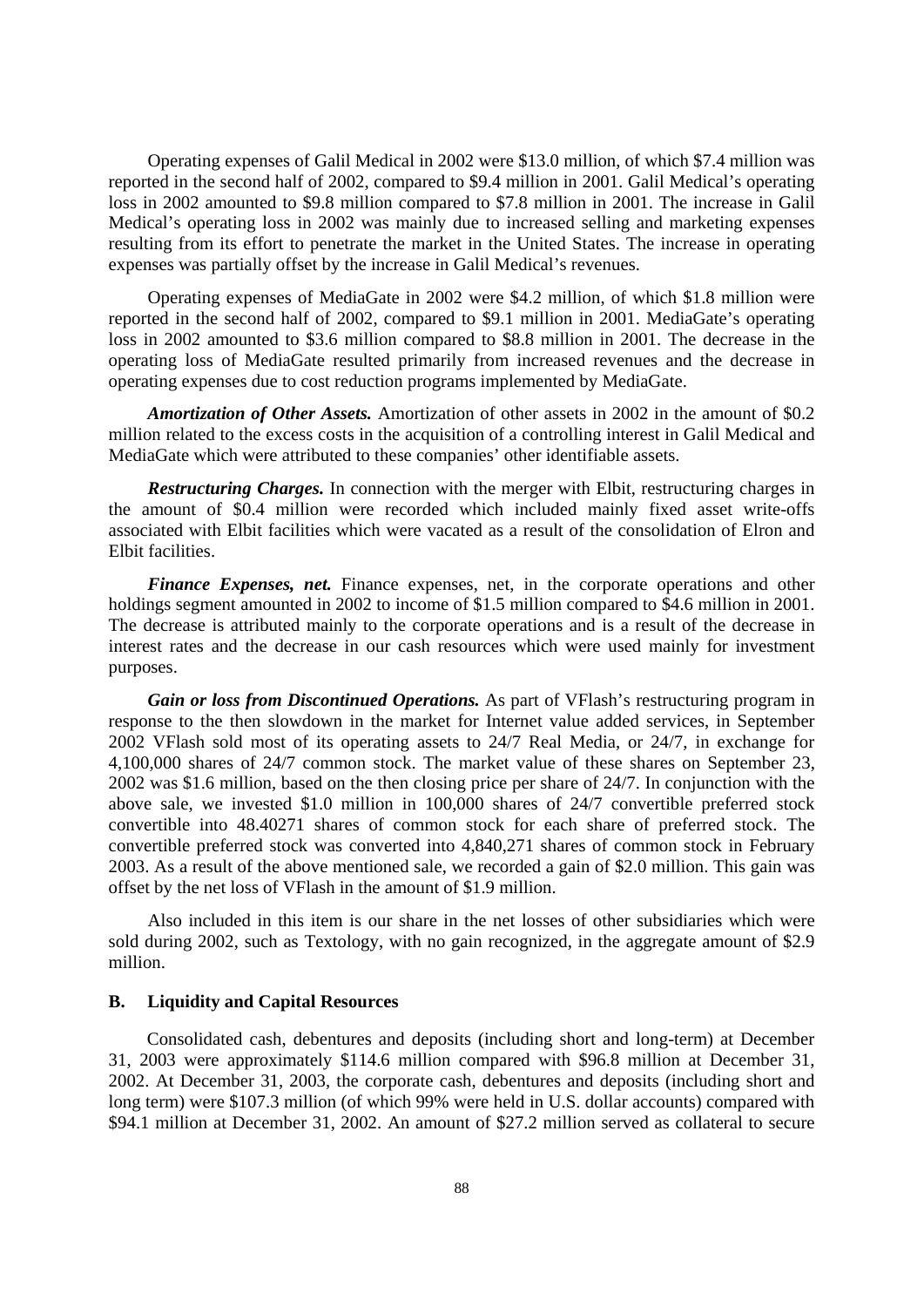current maturities of long-term bank loans of ESW and Elron TeleSoft. An amount of \$76.6 million had average maturities of less than three months. An amount of \$5.5 million was invested in commercial marketable debentures and certificates of deposits, all with credit quality issuers and with limited amount of credit exposure to any one issuer.

The main sources of the corporate cash and other liquid instruments in 2003 were \$29.3 million proceeds from the sale of 6,278,226 shares of Partner, \$9.0 million proceeds from the sale of 1,117,155 shares of Zix, \$5.2 million proceeds from the sale of 24/7 Real Media shares, a \$4.3 million repayment of loan granted to RDC, and a \$3.0 million dividend received from Elbit Systems.

The main uses of the corporate cash and other liquid instruments in 2003 were an aggregate of \$19.8 million investments in new and existing group companies and \$5.8 million repayment of bank loans. In addition, in 2003, we and Rafael, the minority shareholder of RDC, purchased two million unregistered shares of Given Imaging (one million each) from RDC for a total consideration of \$12.2 million. RDC used the proceeds to repay \$5.0 million shareholders' loans to Rafael and us, \$2.5 million to repay a bank loan, and the remainder was used for its investment activity.

The following table sets forth the investments made during 2003 by Elron (in million of \$):

|                                           | 36   |
|-------------------------------------------|------|
|                                           | 3.2  |
|                                           | 3.0  |
|                                           | 2.7  |
|                                           | 17   |
|                                           | 1.5  |
|                                           | 13   |
|                                           | 0.5  |
|                                           | 2.3  |
|                                           | 19.8 |
| Purchase of Given Imaging shares from RDC | 6.1  |
|                                           | 25.9 |

Consolidated working capital on December 31, 2003 was \$57.0 million compared to \$31.8 million at December 31, 2002. The increase was primarily due to increase in cash and cash equivalents mainly as a result of the sale of Partner, Zix and 24/7 Real Media shares in the aggregate amount of \$43.5 million. This increase was partially offset by \$25.9 million investment in our group companies and in new companies.

 Consolidated loans at December 31, 2003 were approximately \$73.2 million, of which \$67.5 million is attributed to Elron TeleSoft and ESW, associated with the purchase of their main operations and net assets. Elron provided guarantees to banks of up to approximately \$76.1 million to secure bank loans made available to Elron TeleSoft and ESW and of which \$67.5 million had been utilized as of December 31, 2003. In addition, in connection with some of Elron TeleSoft's bank loans, we have provided to the lending banks comfort letters pursuant to which we undertook not to reduce our holdings beyond a certain percentage.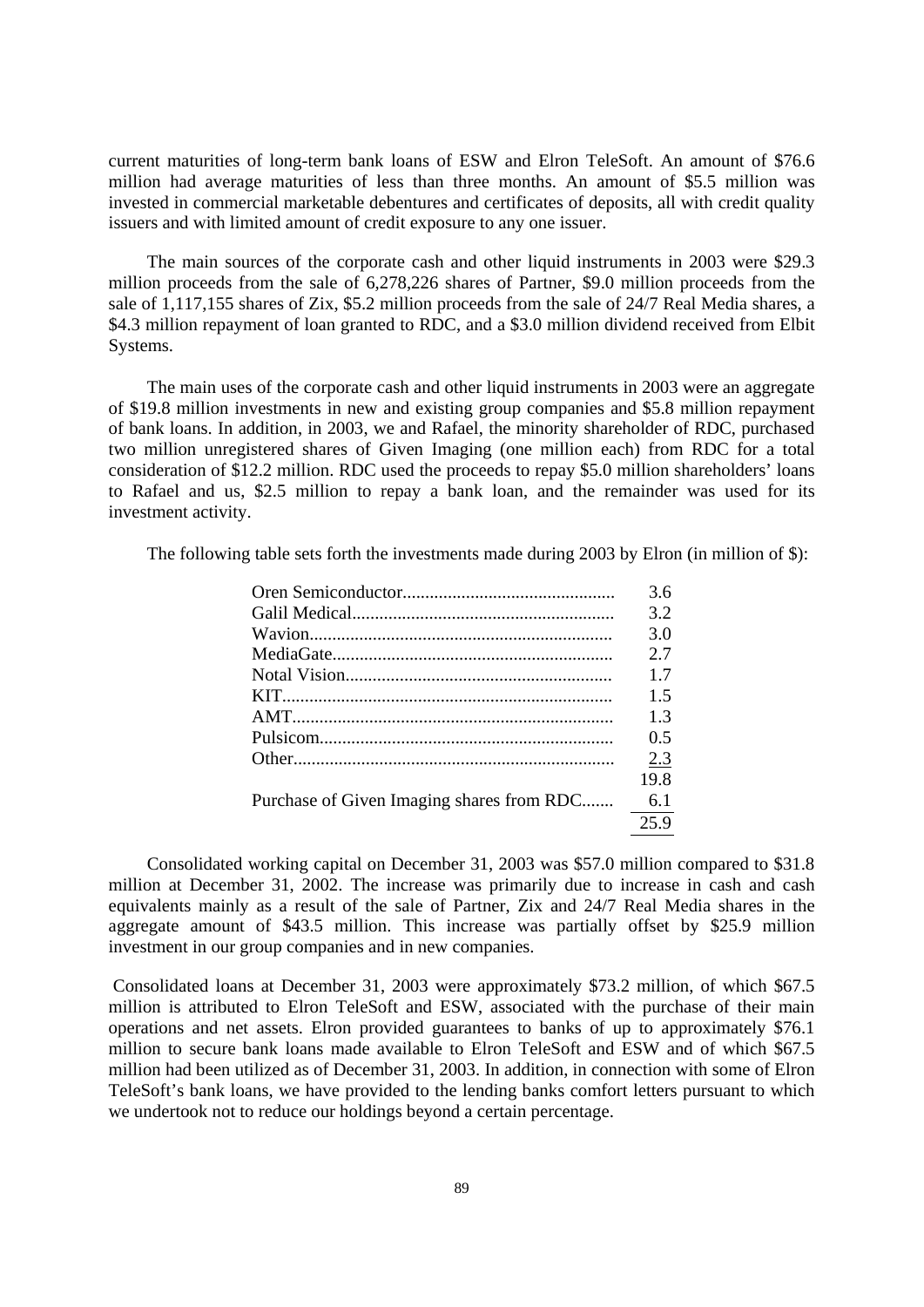During the first quarter of 2004, we repaid approximately \$40.5 million of Elron TeleSoft's and ESW's loans to the lending banks out of \$67.5 million outstanding at December 31, 2003 and on April 1, 2004, we entered into new loan agreements for the balance of the loans outstanding. The lending terms, including interest and maturity dates, for the balance of the loans were not significantly changed. As of March 31, 2004, Elron TeleSoft and ESW loans amounted to \$27 million of which approximately \$11 million is renewed every three months, approximately \$6.5 million is repayable in December 2004 and approximately \$9.5 million is repayable in April, 2005. The majority of the loans oustanding are guaranteed to banks by us and of which \$3.5 million is also secured by a pledge on our marketable debentures and deposits.

MediaGate's bank's loan in the amount of approximately \$2.6 million has been secured by a first ranking pledge over the future proceeds to be received as royalties as a consideration for the sale of its technology to Telrad.

We, together with DIC, the other major shareholder of NetVision, have provided letters of comfort in connection with the credit line granted to NetVision by banks pursuant to which we jointly undertook not to reduce our joint holdings beyond a certain percentage. The amount outstanding under the credit line at December 31, 2003 was approximately \$21.3 million. In March 2004, we and DIC, each granted a loan to NetVision in the amount of \$2.0 million. The loan from us is denominated in U.S. Dollars and bears interest at a rate of LIBOR plus 2%, repayable by July 31, 2004. The loans were granted to NetVision for the purposes of repayment, in part, of NetVision's loans to one of its lending banks. Each of us and DIC undertook to one of NetVisions lending banks not to request repayment of our respective loans until NetVision has repaid all its indebtedness to such bank. This undertaking will terminate in the event of the completion by NetVision of its proposed public offering. The amount outstanding under NetVision's credit line at March 31, 2004 was approximately \$16.2 million.

All of Partner's shares held by us as of December 31, 2003, amounting to approximately 15.9 million shares, are pledged by us in favor of Partner's consortium of banks.

Subsequent to December 31, 2003 and through June 16, 2004, we invested an additional aggregate amount of approximately \$5.9 million, in our group companies, which includes mainly \$2.6 million in ChipX and granted loans to our group companies in the aggregate amount of \$3.1 million of which \$2.0 million was advanced to NetVision.

We believe that our existing resources will be sufficient to fund our and our subsidiaries' operations and our investment plan in existing and new companies as well as repaying bank loans provided to ESW and Elron TeleSoft, when they become due and if not extended, for at least the next twelve months.

Shareholders' equity at December 31, 2003, was approximately \$296.1 million representing approximately 66% of the total assets compared with \$259.4 million representing approximately 66% of total assets at December 31, 2002.

#### *Market Risk*

Market risks relating to our operations result primarily from changes in interest rates, exchange rates and equity prices. In order to limit our exposure, we may enter, from time to time, into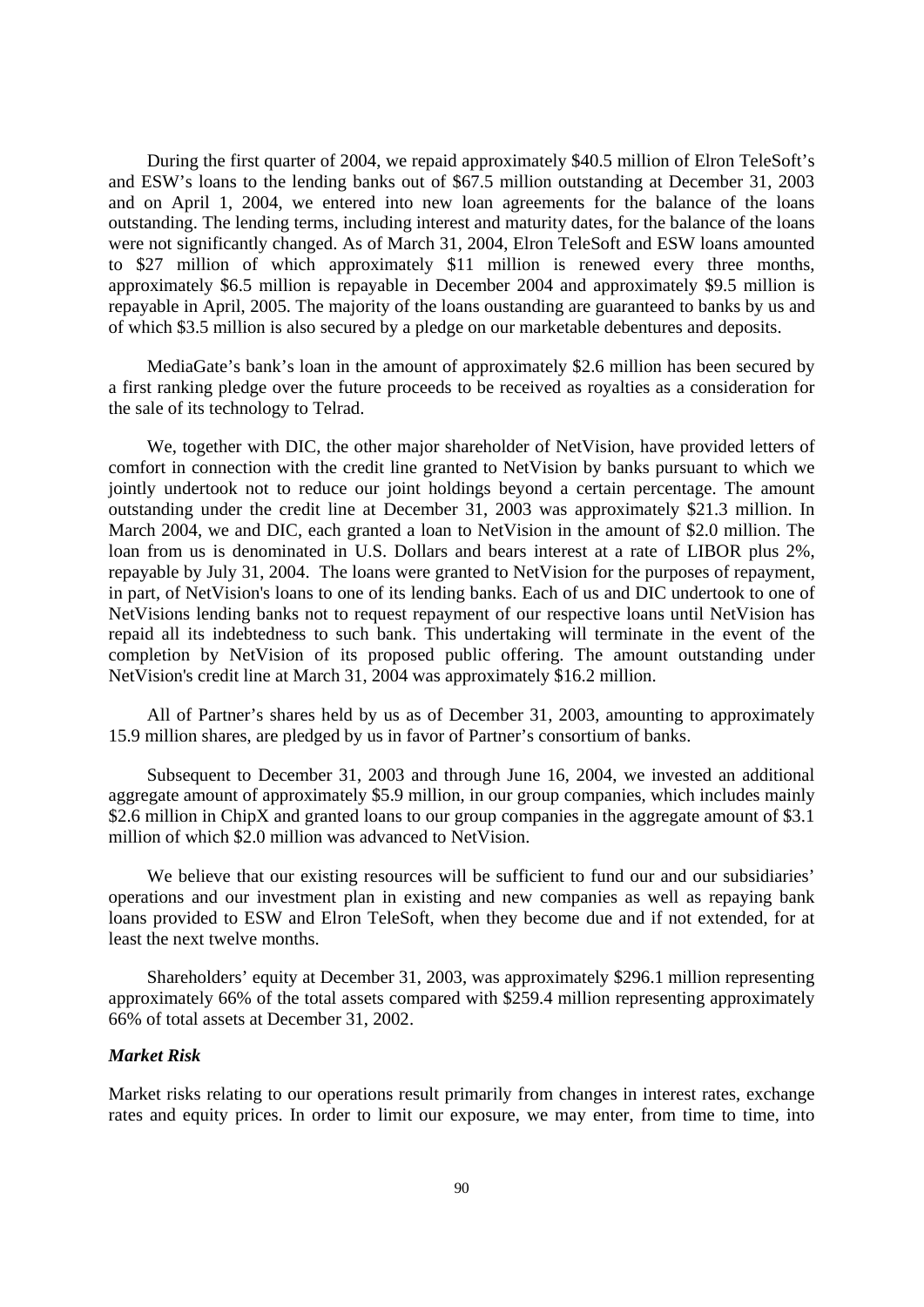various derivative transactions. Our objective is to reduce exposure and fluctuations in earnings and cash flows associated with changes in interest rates, foreign currency rates and equity prices. We do not use financial instruments for trading purposes. It is our policy and practice to use derivative financial instruments only to limit exposure.

*Interest Rate Risks.* We are exposed to market risks resulting from changes in interest rates, relating primarily to our funds and loan obligations to banks. We do not use derivative financial instruments to limit exposure to interest rate risk. At December 31, 2003, we had fixed rate financial assets of \$5.5 million held for up to 3 years and variable rate financial assets of \$101.8 million. At the same time, our subsidiaries had variable interest loans of \$71.1 million. Therefore, we believe that the potential loss that would result from an increase or decrease in the interest rate is immaterial to our business and net assets.

*Exchange Rate Risk.* Since most of our group companies are Israeli-related, our main exposure, if any, results from changes in the exchange rate between the New Israeli Shekel and the U.S. dollar. Our functional currency, as well as that of our principal subsidiaries and affiliated companies, is the U.S. dollar. Our policy is to reduce exposure to exchange rate fluctuations by having most of our and our subsidiaries' assets and liabilities, as well as most of the revenues and expenditures in U.S. dollars, or U.S. dollar linked. Therefore, we believe that the potential loss that would result from an increase or decrease in the exchange rate is immaterial to our business and net assets.

*Equity Price Risk.* We are exposed to fluctuations in the equity price of our holdings in publicly traded companies. At December 31, 2003 we directly and indirectly held shares of the following publicly traded companies: Elbit Systems, Given Imaging, Partner Communication Company Ltd., Elbit Vision Systems, and Zix.

Stock prices in the industries of these companies have experienced significant historical volatility. Changes in the market value of our publicly traded holdings, including holdings through our affiliates, which are accounted under the equity method of accounting or as available-for-sale securities will not affect our results of operations but may have a significant effect on our market value. We view the risks of reduction in market price of these companies as part of our business risks and we examine, from time to time, the possibility of having a partial hedge against equity price risks. Based on closing market prices at December 31, 2003, the fair market value of our holdings in public securities was approximately \$355.2 million. As of December 31, 2003 no financial instruments are used to hedge against equity price fluctuations. Changes in the market value of our available-for-sale securities (which mainly include our holding in Partner) were reported in other comprehensive income, which is included as a component of shareholders' equity, and not as part of our results of operations. The market value of our available-for-sale securities as of December 31, 2003 amounted to \$132.3 million.

#### **C. Research and Development, Patents and Licenses**

Since we, through our group companies, engage in fields of high-technology, our group companies invest significant resources in research and development activities.

The combined research and development costs of all group companies amounted to \$83.8 million in 2003, \$99.1 million in 2002 and \$118.3 million in 2001, the majority of which (in each year) was spent by Elbit Systems. The decrease in research and development costs in 2003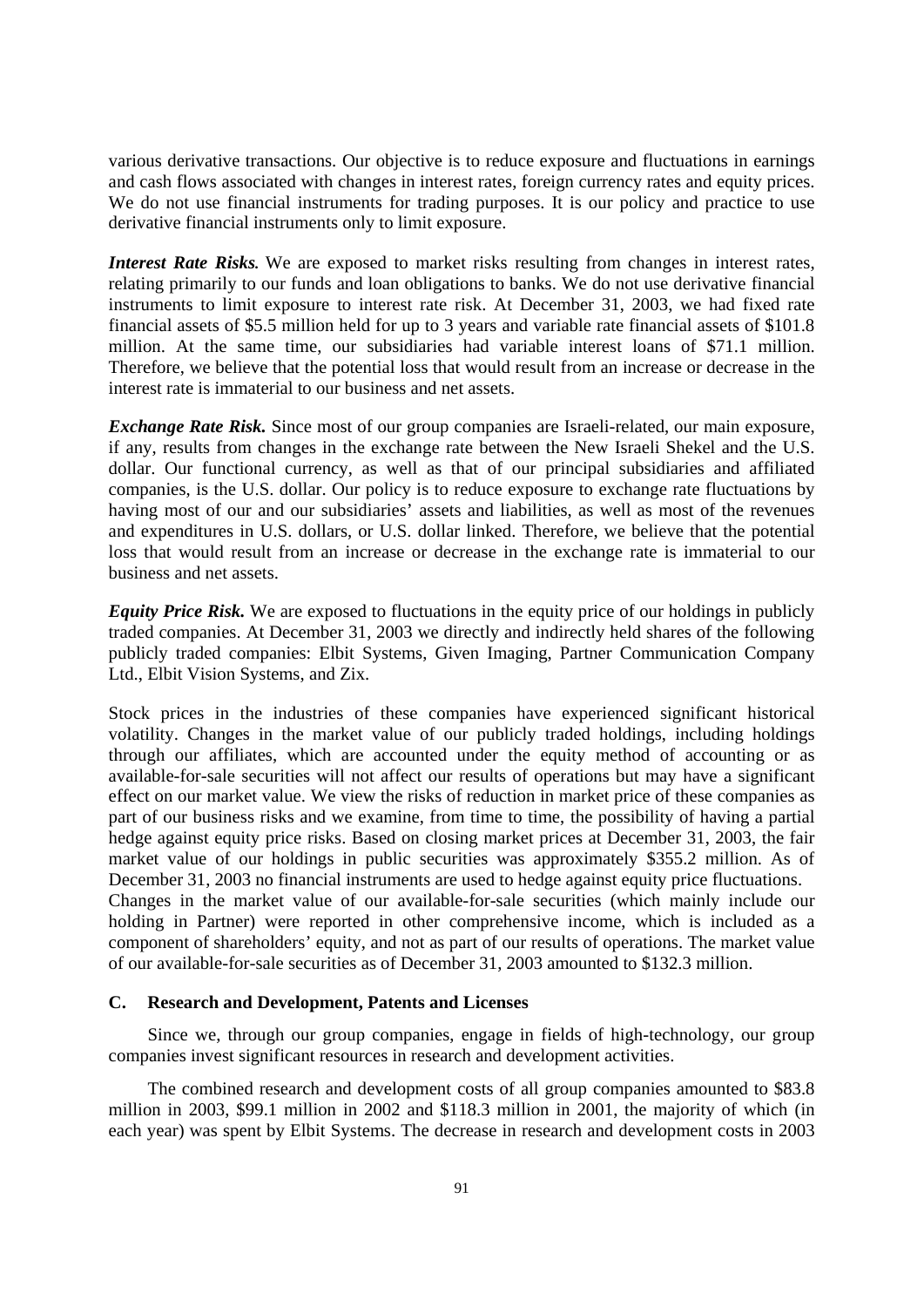as compared to 2002 was primarily due to the decrease in R&D expenses in some of our group companies (mainly Elbit Systems, Given Imaging and Elron TeleSoft) and the sale or discontinued operations of some of our group companies during 2002 and 2003.

Our consolidated research and development costs, incurred mainly by Elron TeleSoft and Galil Medical, amounted to \$3.8 million, \$3.4 million and \$3.8 million in 2003, 2002 and 2001, respectively.

Elron TeleSoft's research and development team's efforts are currently primarily directed toward revenue assurance products (ESSB), functionality enhancements and the development of new modules intended to broaden Elron TeleSoft's product portfolio in the telecommunications field.

Following the completion of the merger of Galil Medical's urology business with Amersham Health's brachytherapy business, Galil Medical's research and development team will continue to support the urology business and will also focus on the application of its cryotherapy technology to other healthcare fields such as women's health.

# **D. Trend Information**

 "Trend Information" pertaining to our and our group companies is incorporated by reference to Item 4 of this Report and this Item 5 under "Results of Operations".

## **E. Off Balance Sheet Arrangements**

There is no principal amount of off balance sheet transactions.

## **F. Tabular Disclosure of Financial Obligations**

At December 31, 2003, we and our subsidiaries had no material contractual obligations which are expected to affect our consolidated cash flow in future periods, except for payments of bank credits, bank loans and loans from others, including short term loans taken by our subsidiaries and capital lease obligations, in each case due in future periods as set forth in the table below.

|                    |                                   |                               |      | With no<br>specified     | Total          |
|--------------------|-----------------------------------|-------------------------------|------|--------------------------|----------------|
| Type of Obligation | 2004                              | 2005                          | 2006 | maturity date            |                |
| Loans from banks   | $$52.9$ million $$14.6$ million - |                               |      | \$2.6 million            | \$70.1 million |
| Loans from others  | \$ 3.1 million                    | $\overline{\phantom{a}}$      |      | $\overline{\phantom{a}}$ | \$3.1 million  |
| Capital leases     | \$ 0.5 million                    | $$0.3$ million $$0.1$ million |      | $\sim$                   | \$0.9 million  |

For additional details, see Item 5, Liquidity and Capital Resources.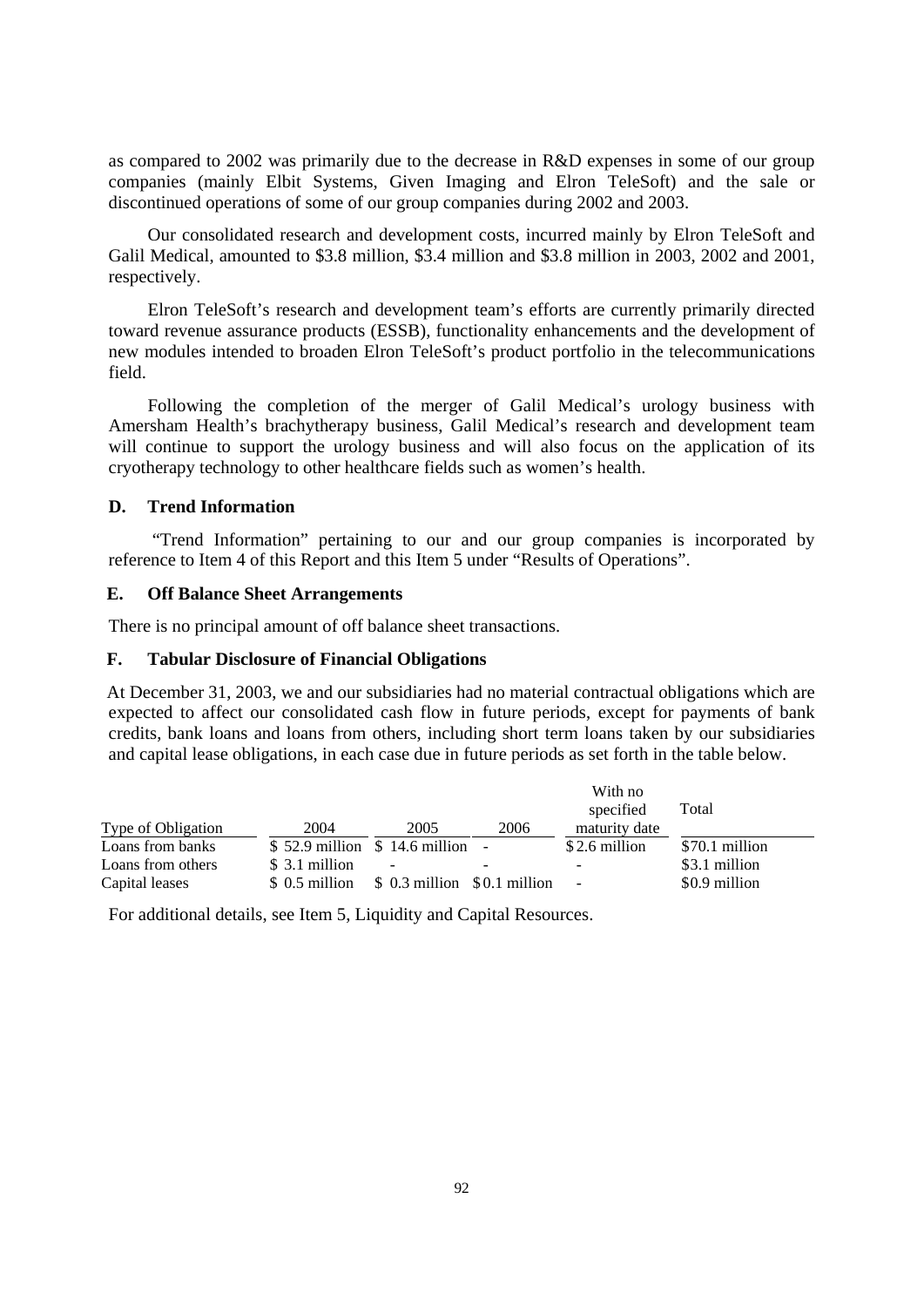## **Item 6. Directors, Senior Management and Employees**

## **A. Directors and Senior Management**

Our executive officers and directors are as follows:

| Name                                | <u>Age</u> | <b>Position</b>                          |
|-------------------------------------|------------|------------------------------------------|
| Ami Erel <sup>(4)</sup>             | 57         | Chairman of the Board of Directors       |
| Avraham Asheri <sup>(1)</sup>       | 66         | Director                                 |
| Dr. Gabi Barbash                    | 54         | Director                                 |
| Dr. Chen Barir                      | 45         | Director                                 |
| Prof. Yair Be'ery                   | 47         | Director                                 |
| Avraham Fischer $(4)$               | 47         | Director                                 |
| Yaacov Goldman <sup>(1)(2)(3)</sup> | 48         | <b>External Director</b>                 |
| Oren Lieder $(4)$                   | 55         | Director                                 |
| Dori Manor <sup>(4)</sup>           | 37         | Director                                 |
| Dr. Dalia Meggido                   | 52         | Director                                 |
| Professor Daniel Sipper $(1)(2)$    | 71         | <b>External Director</b>                 |
| Doron Birger                        | 53         | President and CEO                        |
| Moshe Fourier                       | 56         | Vice President, Chief Technology Officer |
| Tal Raz                             | 42         | Vice President, Chief Financial Officer  |
| <b>Shmuel Kidron</b>                | 54         | Vice President                           |
| Avishai Friedman                    | 38         | Vice President, Business Development     |
|                                     |            |                                          |

1 Member of our audit committee and independent director under the Marketplace Rules of the Nasdaq National Market.

2 External director under the Israeli Companies Law.

3 Designated Financial Expert under Sarbanes-Oxley Act of 2002.

4 Director or Officer of DIC.

*Ami Erel* has served as the Chairman of the Board of Directors of Elron since November 1999 and served as Elron's Chief Executive Officer from November 1999 to December 2001. Mr. Erel has served as President of DIC since June 1, 2001. Mr. Erel is also Chairman of the board of directors of Scitex Corporation Ltd. and serves as a director of Property and Building Corporation Ltd., Super-Sol Ltd., Ham-let (Israel Canada) Ltd. and Elbit Systems Ltd. Mr. Erel also serves as the Chairman or member of the boards of other companies in the DIC group and the Elron group. From 1997 to 1999, Mr. Erel served as President and Chief Executive Officer of Bezeq-The Israel Telecommunications Corp. Ltd. From 1997 to 1998, he was Chairman of the board of directors of PelePhone Communications Ltd. From January 2000 to January 2004, Mr. Erel served as Chairman of the board of Israel Association of Electronics & Information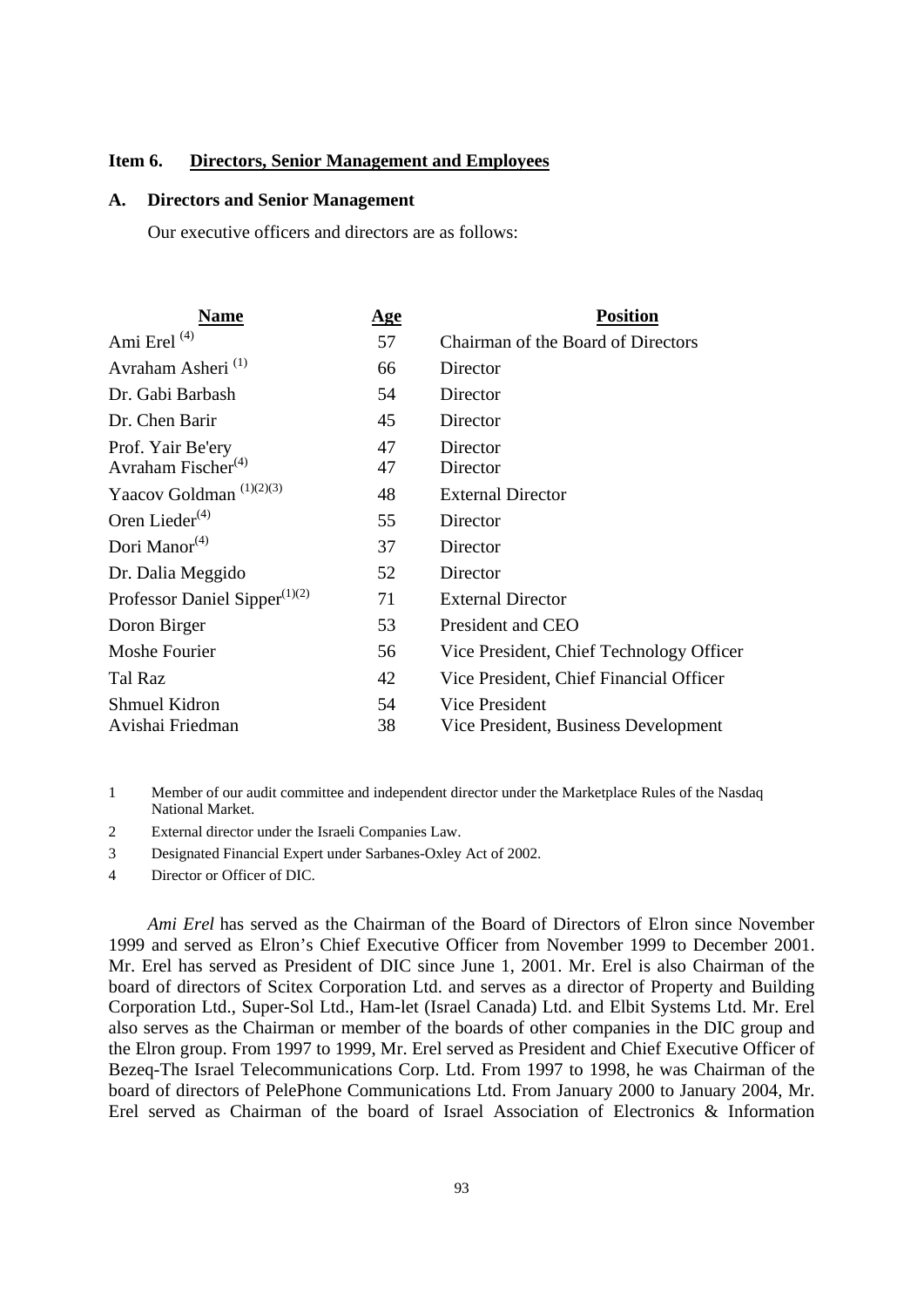Industries. Mr. Erel holds a B.Sc. in electrical engineering from the Technion, Israel Institute of Technology.

*Avraham Asheri* joined Elron as a director since December 1999. He serves as the Chairman of our Audit Committee. He is an economic and financial advisor. Mr. Asheri is a member of the boards of directors of Discount Mortgage Bank Ltd., Kardan Nadlan Ltd., Africa Israel Investments Ltd., Meditor Pharmaceuticals Ltd., Elbit Systems Ltd. and Scitex Corporation Ltd. Mr. Asheri was the President and Chief Executive Officer of Israel Discount Bank from November 1991 until July 1998. Prior to joining Israel Discount Bank in 1983 as Senior Executive Vice President and a member of its management committee, Mr. Asheri held the position of Director General of the Ministry of Industry and Trade. During his 23 years at the Ministry of Industry and Trade and at the Ministry of Finance, Mr. Asheri held several key offices in Israel and abroad, including: Managing Director of the Investment Center in Israel, and Trade Commissioner of Israel to the United States. Mr. Asheri holds a bachelors degree in economics and political science from the Hebrew University in Jerusalem.

*Prof. Gabi Barbash* joined Elron as a director in May 2003. Since 1999, Prof. Barbash has been Director General of the Tel-Aviv Sourasky Medical Center and between 2000 and 2003 he has been the Chairman of the Board of Directors of Teuza Venture Capital Fund. Between 1998 and 2000, Prof. Barbash was the Chairman of the Israeli National Transplant Center. Between 1996 and 1999, Prof. Barbash was the Director General of the Israeli Ministry of Health. Between 1995 and 1998, Prof. Barbash was a member of the Scientific Committee of the Interdisciplinary Center for Technological Analysis and Forecasting at Tel-Aviv University. Between 1993 and 1996, Prof. Barbash was the Director General of the Sourasky Medical Center. Between 1986 and 1993, Prof. Barbash was the Deputy Director of the Sheba Medical Center and from 1990 to 1993, he was Director of the Rehabilitation Hospital of the Sheba Medical Center. Prof. Barbash holds an M.D. in medicine from the Hebrew University, Jerusalem, Hadassah Medical School and a Masters degree in public health from Harvard University.

*Dr. Chen Barir* joined Elron as a director in December 1999. He is the Chairman of Berman & Co. Trading and Investments Ltd. and its subsidiaries and affiliates, a private group specializing in seed stage venture capital investments, management and real estate. Dr. Barir is also Chairman of Galil Medical Ltd., Chairman of Sunlight Medical, Vice Chairman of Oncura Inc., a director of Optonol Ltd. and a director of Given Imaging Ltd. Dr. Barir holds a Masters in business administration from the European Institute of Business Administration (INSEAD) in Fontainebleau, France and a doctorate in law and economics from Harvard Law School.

*Prof. Yair Be'ery* joined Elron as a director in January 2004. Since 1985, Prof. Be'ery has been with the Department of Electrical Engineering at Tel Aviv University and served as its Chairman from 1999 until 2003. Since 1998, Prof. Be'ery has also been working with Benny Steinmetz's Group and co-founded STI Ventures, a high technology venture investment company. From 1989 until 1996, Prof. Be'ery served as Vice President of Advanced Technology of the DSP Group Inc. Prof. Be'ery is also a director of Cahol-Ad Technologies and is a member of the advisory boards of Tehuti Networks Ltd. and Mplicity Ltd. Prof. Be'ery served previously on the boards of directors and advisory boards of numerous Israel-related technology companies. Prof. Be'ery holds B.Sc., M.Sc. and Ph.D. degrees (Electrical Engineering) from Tel Aviv University, Israel.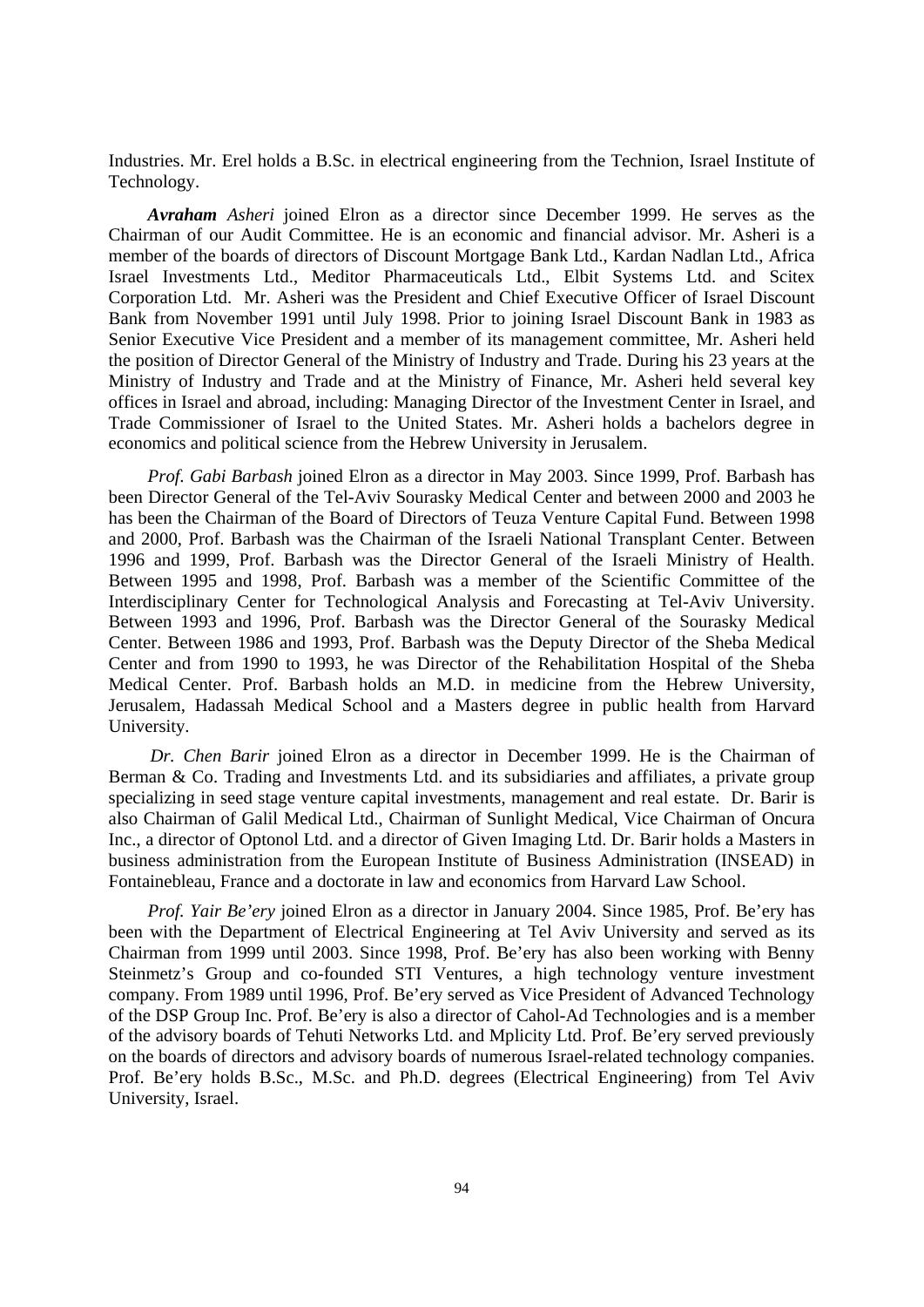*Avraham Fischer* joined Elron as a director in August 2003. He is the Executive Vice President of IDBH, deputy Chairman of IDBD and a director and co-Chief Executive Officer of Clal Industries and Investments Ltd., a subsidiary of IDBD. In addition, he is a partner of Fischer, Behar, Chen & Co., a leading Israeli law firm. Mr. Fischer is the co-founder and co-Chairman of Ganden Tourism and Aviation Ltd., a company holding investments in Israeli companies, operating primarily in the field of tourism, and is the co-founder and Vice-Chairman of Ganden Holdings Ltd., a company holding investments in companies operating primarily in the fields of real estate, communications and technologies. Mr. Fischer served as a director of several companies, including DSP, Inc., and DSPC, Inc. and currently serves also as a director of DIC, Scitex Corporation Ltd., Elbit Systems Ltd., American Israeli Paper Mills Ltd., Vyyo, Inc. and several other companies. Mr. Fischer is a co-chairman of "Matan – Your Way to Give", a non-profit organization. Mr. Fischer holds an LL.B. degree from the Tel Aviv University and is a member of the Israeli bar association.

*Yaacov Goldman* joined Elron as an external director in March 2003. He serves as a member of our Audit Committee and is our designated financial expert on the audit committee. Mr. Goldman also serves as a director of Bank Leumi Le'Israel B.M. Commencing in 1981 and Mer Telemanagement Solutions Ltd. Mr. Goldman worked for Kesselman & Kesselman (member firm of PricewaterhouseCoopers) for 19 years, and from 1991 until 2000, as a partner and then senior partner of such firm. From September 2000 until November 2001, Mr. Goldman served as managing director of Argoquest Holdings, LLC. From March 2002 until October 2002, Mr. Goldman acted as a consultant to a private equity initiative with Poalim Capital Markets & Investments Ltd. Mr. Goldman is a certified public accountant in Israel, having received his Bachelor of Economics and Accounting from the Tel Aviv University.

*Oren Lieder* joined Elron as a director in January 2003. Since January 2003, he has been the Chief Financial Officer of DIC. Prior to joining DIC, from 1997 until 2002, Mr. Lieder was the Chief Financial Officer of Bezeq and from 1989 until 1996, he was the Chief Financial Officer of Zim Israel Navigation Co. Ltd. He is a director and chairman of the audit committee of Super-Sol Ltd., and a director of Property and Building Corporation Ltd. and American-Israeli Paper Mills Ltd. Between 2000 and 2002, Mr. Lieder was a director of DBS Satellite Services (1998) Ltd. and between 1998 and 2002, he was a director of Pelephone Communications Ltd. Between 1994 and 1996, he was the Chairman of Ramon–Granit Insurance Brokers, Ramon International Insurance Brokers and Layam Ltd. Since 1995, he has been a member of the Board of Trustees and Investment Committee of the University of Haifa. Mr. Lieder holds a degree in economics and statistics from the University of Haifa.

*Dori Manor* joined Elron as a director in August 2003. He has served as Chief Executive Officer of David Lubinski Ltd., a group of automotive companies, since 2000, and was the Vice President from 1997 until 2000 and Assistant Director from 1994 until 1996. During 1994 and 1995, he served as a director of Morasco Ltd. During 1992 and 1993, he was engaged as an Industrial Engineering consultant for Factory Design Ltd. Mr. Manor serves as a director of IDBH, IDBD, CII and DIC. Mr. Manor received an MBA degree from the European Institute of Business Administration (INSEAD) in Fontainebleau, France, in 1996 and a Bachelor of Science degree in Industrial Engineering from Tel Aviv University in 1993.

*Dr. Dalia Megiddo* joined Elron as director in January 2003. Dr. Megiddo is Managing Partner of InnoMed Ventures L.P., an Israeli venture capital fund in the field of medical devices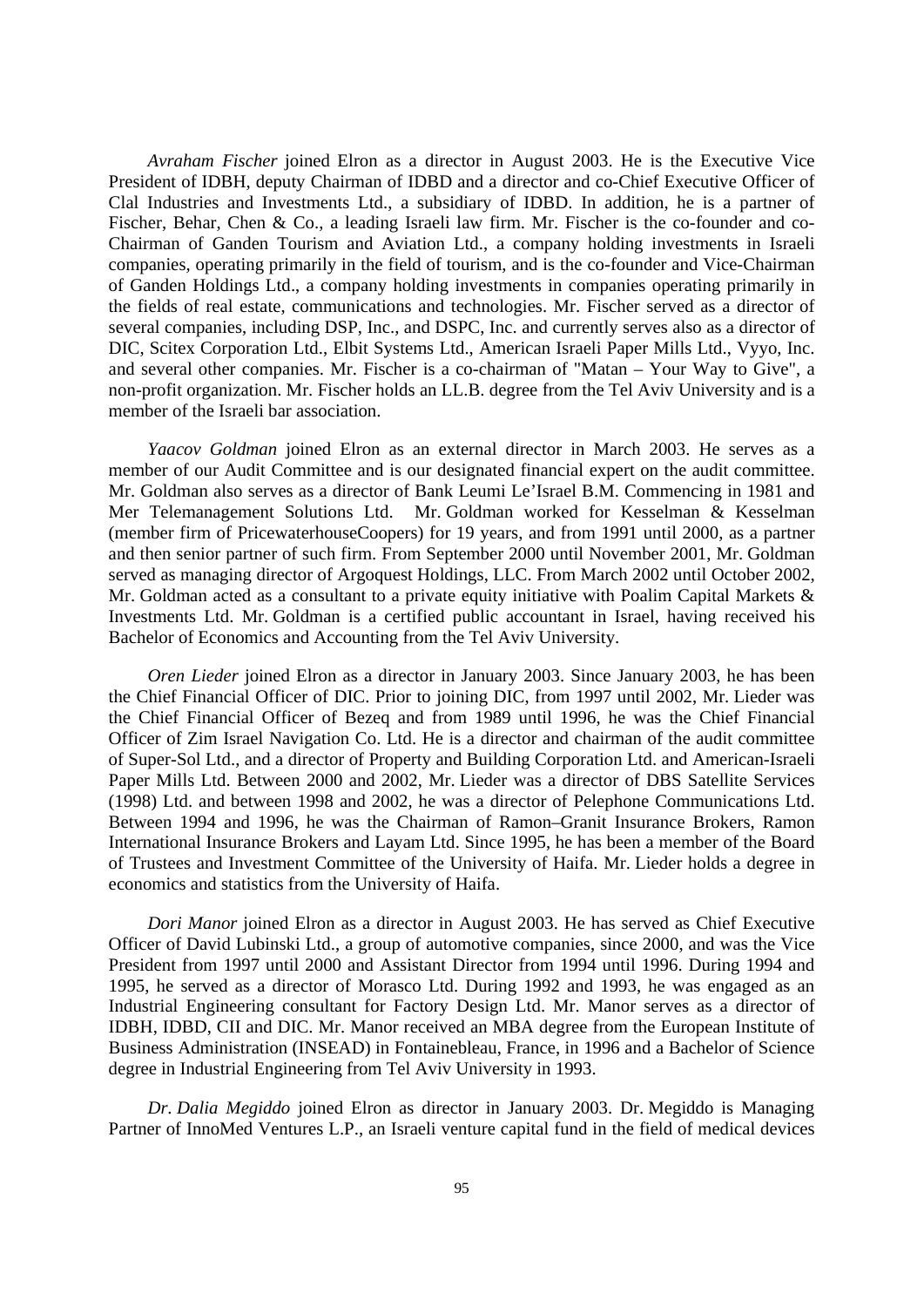and the life sciences, and serves as a director of Given Imaging Ltd. Since 1994, Dr. Megiddo has also served as Chief Editor of Academia Medica, a multimedia medical teaching program in Israel and between 1996 and 2003 as Editor of the Israeli medical audio magazine, The Journal Club. From 1981 to 1986, Dr. Megiddo practiced family medicine at the Hebrew University Hadassah Medical Health Center. Dr. Megiddo holds an M.D. in medicine from Hebrew University, Jerusalem and an M.B.A. from the Kellogg Recanati International Executive M.B.A. program of Tel Aviv University and Northwestern University.

*Professor Daniel Sipper* joined Elron as an external director in February 2001. Professor Sipper serves on our Audit Committee. Professor Sipper serves in the faculty of the Department of Industrial Engineering at Tel-Aviv University. He received his bachelor of science from the Technion, Israel Institute of Technology, a masters of science degree from Columbia University and a Ph.D. in Industrial Engineering from the Georgia Institute of Technology. Professor Sipper has been involved in industry both in Israel and the United States.

*Doron Birger* joined Elron in 1994 as Vice President of Finance. Mr. Birger has served as President and Chief Executive Officer of Elron since August 2002, President since September 2001, Chief Financial Officer from 1994 to May 2002 and Corporate Secretary from 1994 to September 2001. Mr. Birger is Chairman of Given Imaging Ltd. and ChipX Ltd. as well as a director of Elbit Systems Ltd., RDC, NetVision and various others of our group companies. From 1991 to 1994, Mr. Birger was Vice President-Finance at North Hills Electronics Ltd., an advanced electronics company. From 1990 to 1991, Mr. Birger served as Chief Financial Officer of Middle-East Pipes Ltd., a manufacturer in the metal industry. From 1988 to 1990, Mr. Birger served as Chief Financial Officer of Maquette Ltd., a manufacturer and exporter of fashion items. From 1981 to 1988, Mr. Birger was Chief Financial Officer and director at Bateman Engineering Ltd. and I.D.C. Industrial Development Company Ltd. From 1979 to 1981, Mr. Birger was the Chief Financial Officer of Fibronics Ltd. Mr. Birger holds a B.A. and an M.A. in economics from the Hebrew University, Jerusalem.

*Tal Raz* was appointed as our Vice President and Chief Financial Officer as of May 15, 2002. Prior to joining us, Mr. Raz was the acting President and Chief Executive Officer of Elbit Ltd. from October 2001. Mr. Raz was appointed Vice President of Elbit in June 1998, and served as Chief Financial Officer of Elbit since he joined Elbit in April 1997, having previously served in the same capacity at Agentsoft Ltd., Jerusalem, and Paul Winston Corporation, New York. Prior thereto he was a senior auditor at Deloitte & Touche LLP's New York office. He also serves as a director and a member of the executive committee of Partner Communications Company Ltd., and as a director of RDC, NetVision, Confirm and Cellact. Mr. Raz is a certified public accountant, and holds BA and MA degrees in accounting and business administration from Baruch College, City University, New York.

*Moshe Fourier* was appointed as our Chief Technical Officer on June 1, 2000. From 1999 to 2000, he served as the Chief Operations Officer for Terayon Communications' broadband voice division, one of the leading companies that provides cable modems and telecommunications solutions over the cable television infrastructure. From December 1993 until 1999, he joined the founder of Telegate and jointly initiated this start-up providing telecommunications equipment for delivering voice, data and video over cable television infrastructure, and served as Deputy Chief Executive Officer and Vice President of Research and Development and Technology. In June 1992, he joined RADA Electronic Industries as Vice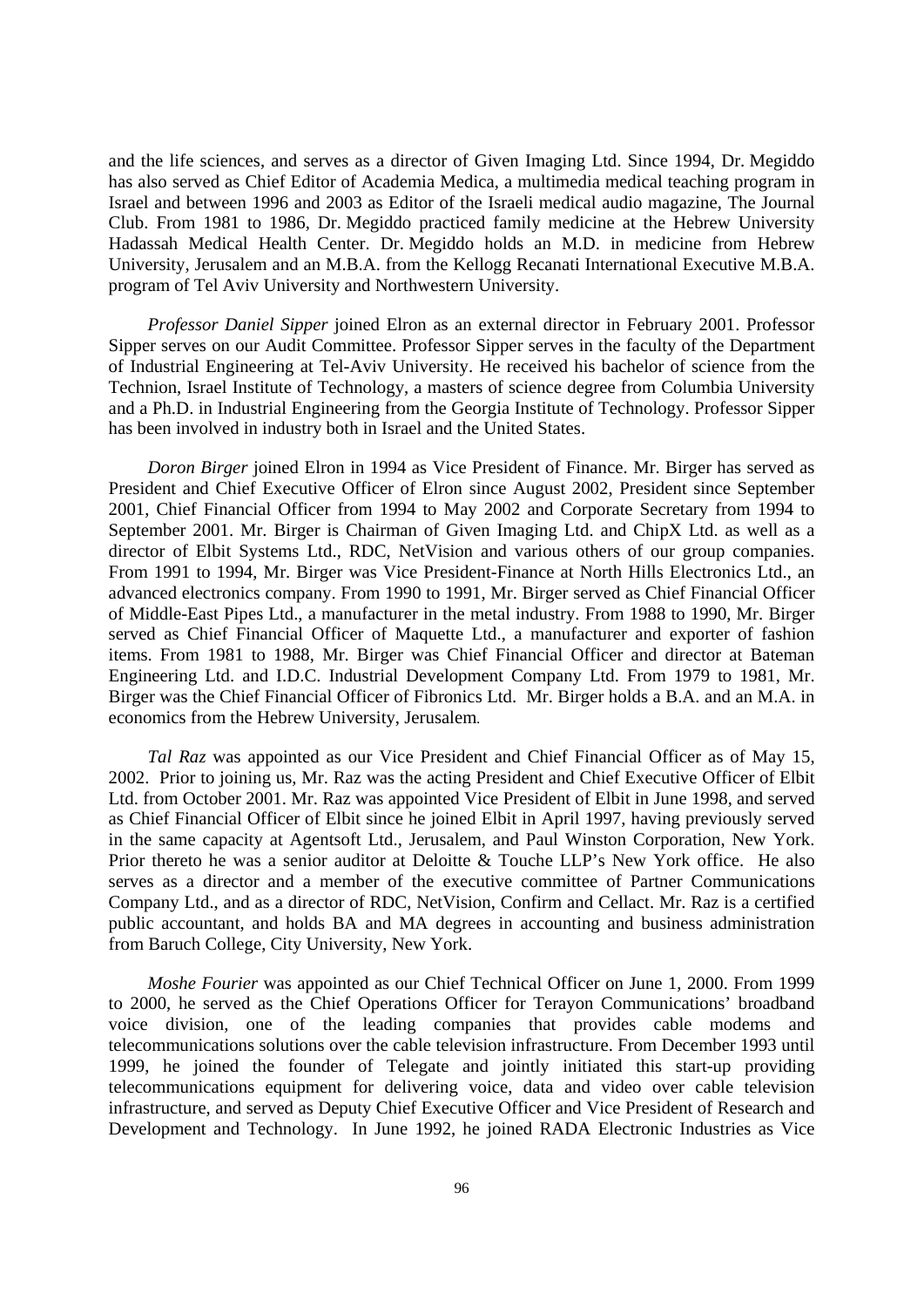President of Engineering. In August 1975, Mr. Fourier joined Astronautics Corporation of America - the Israeli division, as the first engineer and was promoted in 1978 to Vice President of Engineering. Mr. Fourier holds a bachelor of science degree in electrical engineering (BSEE) and an associated electrical engineering degree from the Technion, Israel Institute of Technology*.* 

*Shmuel Kidron* was appointed as our Vice President in June 2000. Since October 2002 Mr. Kidron has been Vice-Chairman of Elron TeleSoft. From 1993 to 2000, Mr. Kidron was the President and Chief Executive Officer of Tadiran Electronic Systems Ltd. From 1990 to 1993, Mr. Kidron was a Business Unit Manager in Tadiran Electronic Systems. From 1980 to 1990, Mr. Kidron fulfilled various managerial and engineering positions in Tadiran Electronic Systems. Mr. Kidron holds a Bachelor of Science degree in Electrical Engineering from the Technion, Israel Institute of Technology.

*Avishai Friedman* joined Elron in January 2002 as Director of Business Development and in January 2004 was appointed Vice President of Business Development. In addition, Mr. Friedman serves as a director in several companies in the Elron Group. Mr. Friedman brings extensive experience in investment management, market knowledge and business entrepreneurship after holding a variety of management positions over the last 10 years. From 1997 to 2001, Mr. Friedman was Chief Executive Officer of Nano-Size Ltd. From 1991 to 1995, Mr. Friedman was Chief Executive Officer of Ganor, the private investments arm of the Rothschild Group in Israel. Mr. Friedman holds a BA degree in Marketing and Finance and an MA degree in Business Administration (summa cum laude) from the Tel-Aviv University.

#### **B. Compensation**

During the year ended December 31, 2003, we paid aggregate remuneration to our directors and officers as a group who served in the capacity of director or executive officer during such year of approximately \$1,558,000. This amount does not include amounts expended by us for automobiles made available to our officers in the aggregate amount of approximately \$31,000.

The following table sets forth the approximate aggregate compensation paid by us during the fiscal year ended on December 31, 2003 to all our directors and officers.

|              | <b>Cash and Cash-Equivalent Forms of Compensation</b><br>(in thousands of U.S. |                                                                                                                                                           |  |
|--------------|--------------------------------------------------------------------------------|-----------------------------------------------------------------------------------------------------------------------------------------------------------|--|
|              | Salaries, Fees, Directors'<br><b>Fees, Commissions and</b><br><b>Bonuses</b>   | Securities <sup><math>(2)</math></sup> or Property,<br><b>Insurance</b><br><b>Benefits or</b><br><b>Reimbursements</b><br>and Personal<br><b>Benefits</b> |  |
| $2003^{(1)}$ |                                                                                |                                                                                                                                                           |  |
|              | 155                                                                            |                                                                                                                                                           |  |
|              | 1.018                                                                          | 385                                                                                                                                                       |  |

(1) Does not include an increase in provision for vacation in the amount of approximately \$49,000.

(2) See "Share Ownership" under this Item 6 and "Compensation of the Chairman "under Item 7- Related Party Transactions.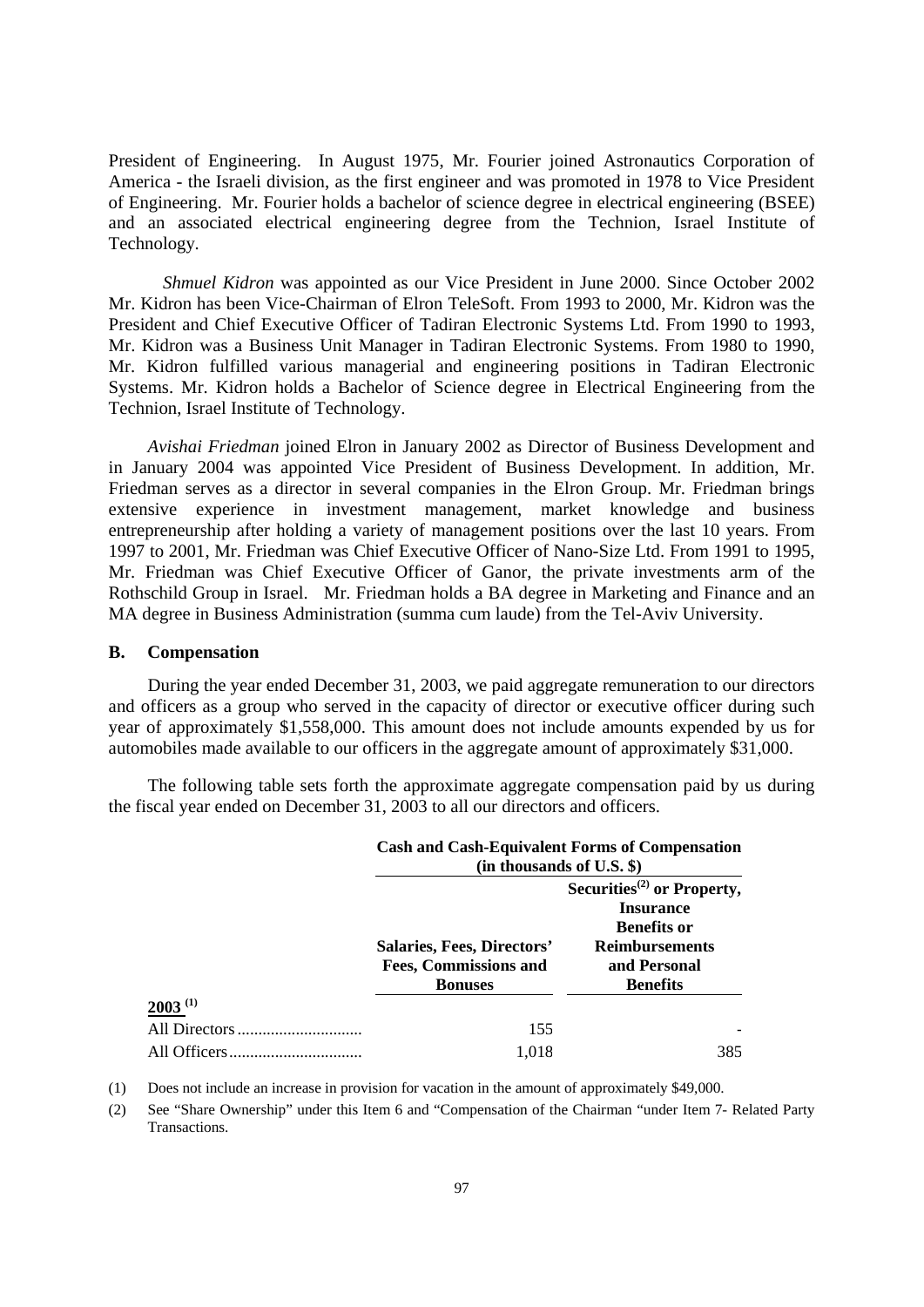#### **C. Board Practices**

None of our directors have service contracts with us or any of our group companies providing for benefits upon termination of employment. Compensation of our officers is recommended by our senior management and approved by the board of directors. Compensation of all other employees is determined by our senior management.

### *Board of Directors*

Our Articles of Association provide for a board of directors of not less than five members and no more than fifteen members, including external directors. Each director, other than external directors, is elected to serve until the end of the first annual meeting following their appointment. However, if no directors are elected at such annual meeting, the then present directors shall continue in office. The board of directors may appoint additional directors, provided that the total number of directors does not exceed the maximum number of fifteen as mentioned above. A director appointed as such shall serve until the end of the next annual meeting held following his or her appointment and he or she shall be eligible for re-appointment. Notwithstanding any of the above, any director, other than external directors, may be removed from office by an ordinary resolution of a general shareholders meeting or by two thirds of the directors. A director need not hold any of our shares to qualify as one of our directors. Our Articles provide that our board of directors may delegate its powers to its committees, subject to limitations determined by the Israeli Companies Law.

#### *Substitute Directors*

Our Articles of Association provide that any director may, by written notice to us, appoint another person to serve as a substitute director and may cancel such appointment. The identity of a substitute director requires the approval of the board of directors. Under the Israeli Companies Law, there shall not be appointed as a substitute director, any person who is not himself qualified to be appointed as a director or a person who is already serving as a director or a person who is already serving as a substitute director for another director.

The term of appointment of a substitute director may be for one meeting of the board of directors or for a specified period or until notice is given of the cancellation of the appointment. To our knowledge, no director currently intends to appoint any other person as a substitute director, except if the director is unable to attend a meeting of the board of directors.

#### *External Directors*

The Israeli Companies Law requires Israeli companies with shares that have been offered to the public in or outside of Israel (public companies) to appoint two external directors. No person may be appointed as an external director if the person or the person's spouse, siblings, parents, grand parents, descendants, spouses descendants and the spouses of any of the foregoing (referred to as a relative), partner, employer or any entity under the person's control, has or had, on or within the two years preceding the date of the person's appointment to serve as external director, any affiliation with the company or any entity controlling, controlled by or under common control with the company. The term "affiliation" includes:

- an employment relationship;
- a business or professional relationship maintained on a regular basis;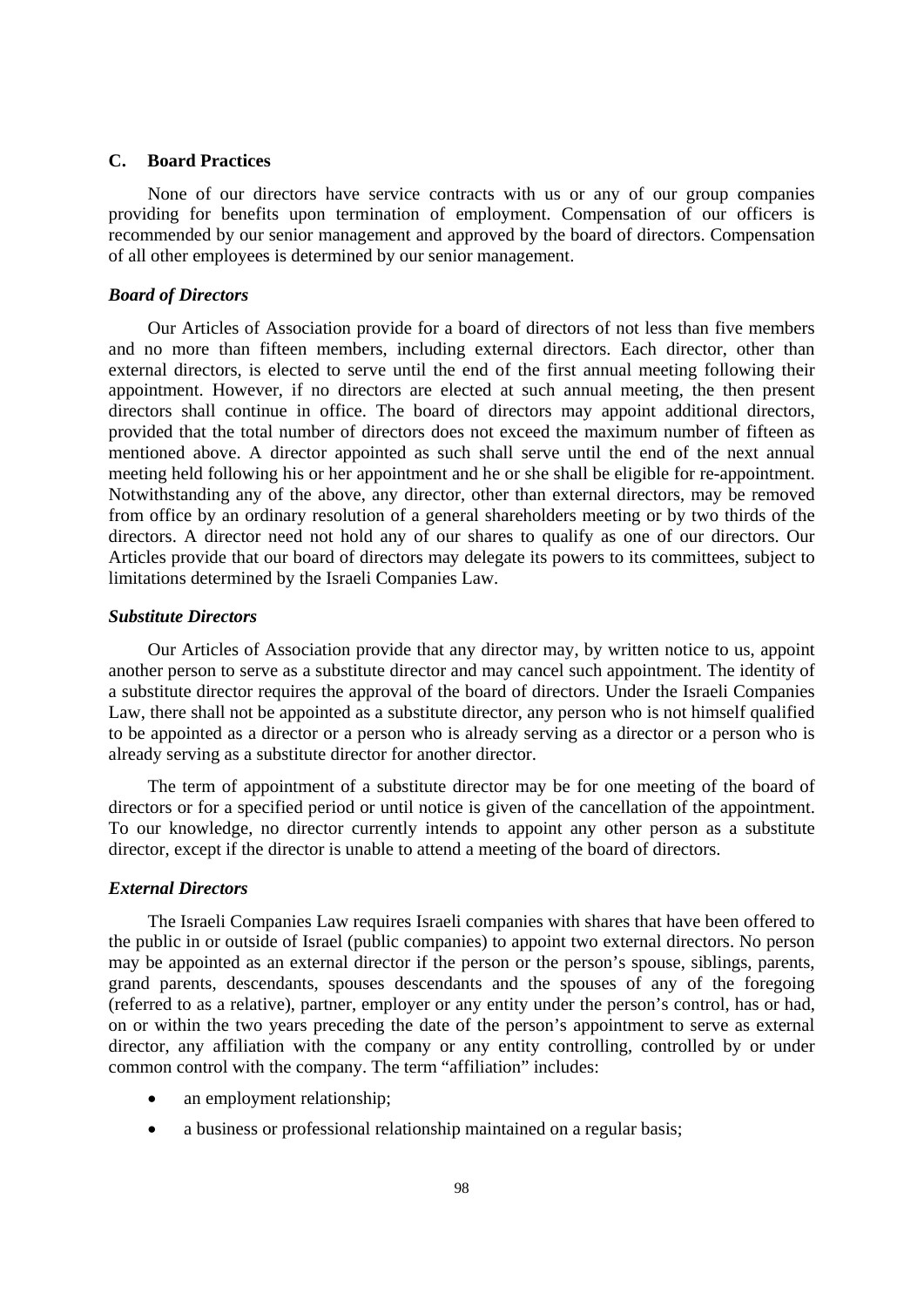- control; and
- service as an office holder, as defined below in Item 10, excluding service as a director for a period of not more than three months, during which the company initially offered shares to the public.

No person may serve as an external director if the person's position or other business activities create, or may create, a conflict of interest with the person's responsibilities as an external director or may otherwise interfere with the person's ability to serve as an external director. If, at the time external directors are to be appointed, all current members of the board of directors are of the same gender, then at least one external director must be of the other gender.

External directors are to be elected by a majority vote at a shareholders' meeting, provided that either:

- the majority of shares voted at the meeting, including at least one-third of the shares held by non-controlling shareholders, or their representative, voted at the meeting, vote in favor of election of the director without taking abstentions into account. According to the Israeli Companies Law, a controlling shareholder is defined as a person who has the ability to direct the activities of a company, other than if this power derives solely from its position on the board of directors or any other position with the company. A person is presumed to be a controlling shareholder if he holds half or more of the following: (1) voting rights in the general meeting, or (2) rights to appoint directors or the Chief Executive Officer; or
- the total number of shares held by non-controlling shareholders voted against the election of the director does not exceed one percent of the aggregate voting rights in the company.

The initial term of an external director is three years and may be extended for an additional three years. External directors may be removed only in a general meeting, by the same percentage of shareholders as is required for their election, or by a court, and in both cases only if the external directors cease to meet the statutory qualifications for their appointment or if they violate their duty of loyalty to the company. Each committee of a company's board of directors must include at least one external director and all of the external directors must be members of the audit committee.

An external director is entitled to compensation in accordance with the regulations adopted under the Israeli Companies Law and is otherwise prohibited from receiving any other compensation, directly or indirectly, in connection with service provided as an external director.

In addition, the Nasdaq National Market, unless we seek and obtain an exemption, requires us to have a majority of independent directors on our board of directors with effect from July 31, 2005.

## *Audit Committee*

The Israeli Companies Law requires public companies to appoint an audit committee. The responsibilities of the audit committee include identifying irregularities in the management of the company's business and approving related party transactions as required by law. An audit committee must consist of at least three directors, including, as mentioned, all of the external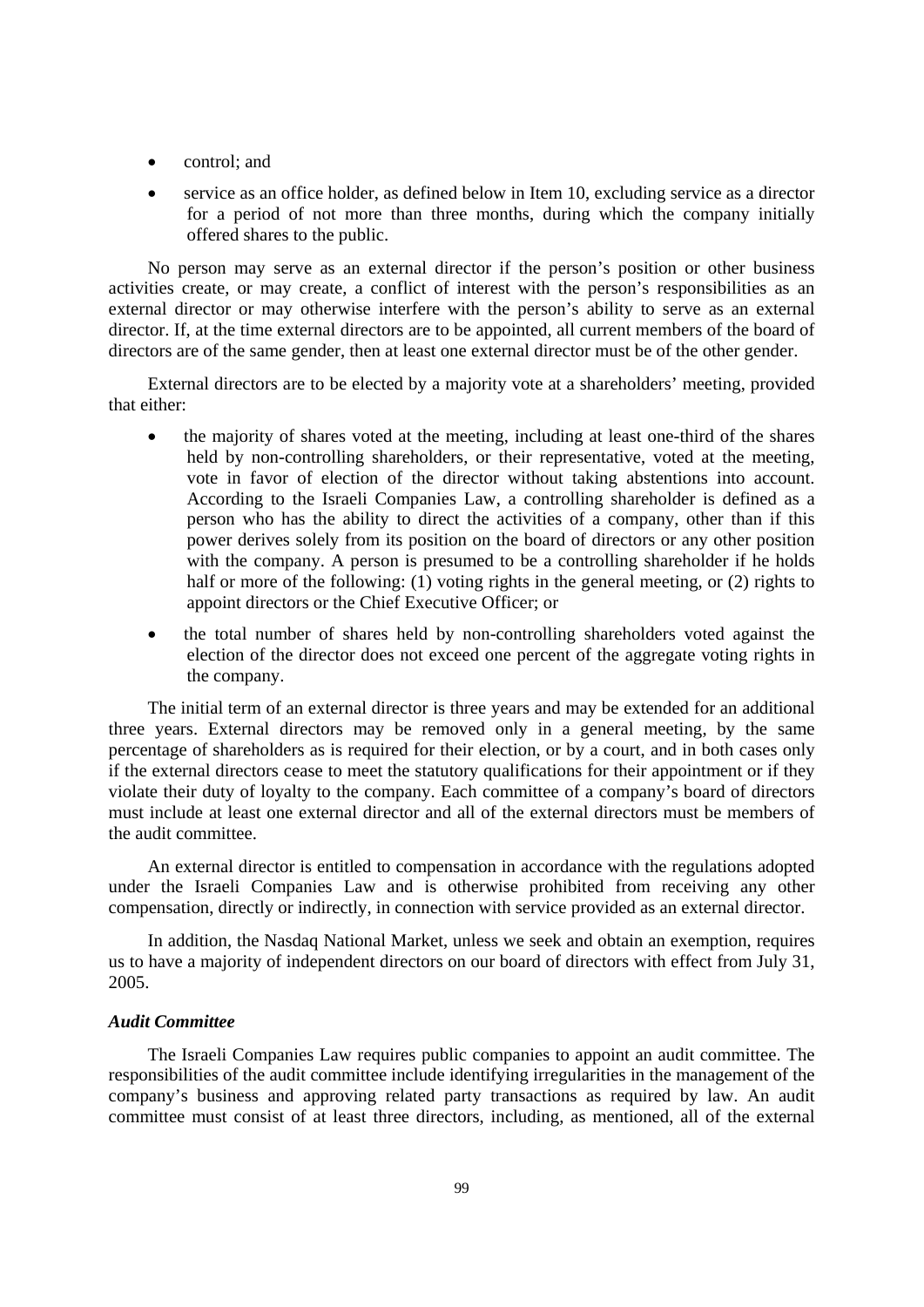directors of the company. The Chairman of the board of directors, any director employed by or otherwise providing services to the company, and a controlling shareholder or any relative of a controlling shareholder, may not be a member of the audit committee.

Our two external directors serve on the audit committee of the board of directors. All members of our audit committee meet Nasdaq's definition of independent directors. None of them is an affiliated person of us or has received any consulting, advisory or other compensatory fee from us, other than in their capacity as directors. Yaacov Goldman is our designated financial expert under the Sarbanes-Oxley Act of 2002.

#### *Internal Auditor*

Under the Israeli Companies Law, the board of directors of public companies must appoint an internal auditor, nominated by the proposal of the audit committee. The role of the internal auditor is to examine, among other matters, whether the company's actions comply with the law and orderly business procedure. Under the Israeli Companies Law, the internal auditor may be an employee of the company but not an office holder (as defined below in Item 10), an interested party, a relative of an office holder or an interested party, and he may not be the company's independent accountant or its representative. According the Israeli Companies Law, an interested party is defined as a shareholder who holds 5% or more of the outstanding share capital or the voting power, a director, a general manager or a shareholder who has the right to appoint at least one director or the general manager. Doron Cohen of Fahn Kane, a member of Grant Thornton International, is our internal auditor.

## **D. Employees**

All of our employees are located in Israel. The following table sets forth, for the last three financial years, the number of our full time headquarters employees broken down into categories.

| Period ended December 31, | 2003 2002 2001 |  |
|---------------------------|----------------|--|
|                           |                |  |

The following table sets forth for the last three financial years the number of employees of Elron TeleSoft broken down into categories.

| Period ended December 31, | 2003 | 2002 | <b>2001</b> |
|---------------------------|------|------|-------------|
|                           |      |      |             |
|                           |      |      |             |
|                           | 28.  | 31   | 148.        |
|                           | - 12 | - 18 | 35          |
|                           | 56   | 62   | 213         |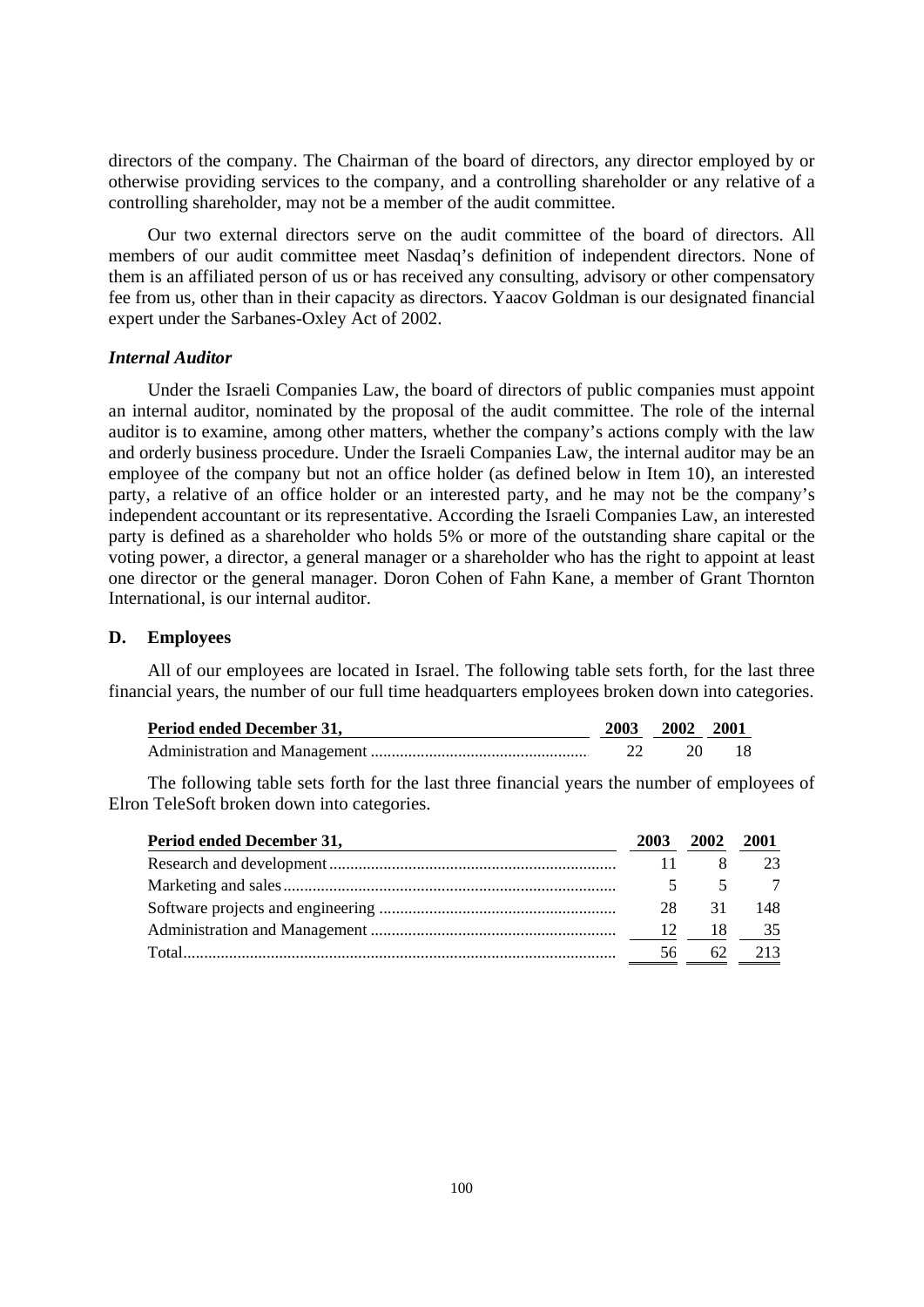The following table sets forth for the last two financial years the number of employees of ESW broken down into categories. ESW sold its business to Zix in September 2003.

| Period ending December 31, |    | <b>2001</b> |
|----------------------------|----|-------------|
|                            | 24 | 30          |
|                            | 36 | 41          |
|                            | 10 | 16          |
|                            | 70 | 87          |

The above information excludes details of employees of our other subsidiaries, Galil Medical, RDC and 3DV.

Certain provisions of the collective bargaining agreements between the Histadrut (General Federation of Labor in Israel) and the Coordination Bureau of Economic Organizations (including the Industrialists' Associations) are applicable to employees in Israel by order of the Israeli Ministry of Labor. These provisions concern principally the length of the work day, minimum daily wages for professional workers, insurance for work-related accidents, procedures for dismissing employees, determination of severance pay, and other conditions of employment. We generally provide employees with benefits and working conditions beyond the minimum requirements.

Israeli law generally requires severance pay, which may be funded by Managers' Insurance described below, upon the retirement or death of an employee or termination of employment without cause (as defined in the law). The payments thereto amount to approximately 8.33% of wages. Furthermore, Israeli employees and employers are required to pay predetermined sums to the National Insurance Institute, which is similar to the United States Social Security Administration. Such amounts also include payments for national health insurance. The payments to the National Insurance Institute are equal to approximately 16.3% of the wages, of which the employee contributes approximately 66% and the employer contributes approximately 34%.

A general practice followed by us and some of our group companies although not legally required, is the contribution of additional funds on behalf of most of the employees to a fund known as Managers' Insurance. This fund provides a combination of savings plan, insurance and severance pay benefits to the employee, giving the employee a lump sum payment upon retirement and securing the severance pay, if legally entitled, upon termination of employment. The employer decides which employees are entitled to participate in the plan, and each employee who agrees to participate contributes an amount equal to 5% of his or her salary and the employer contributes between 13.3% and 15.8% of the employee's salary.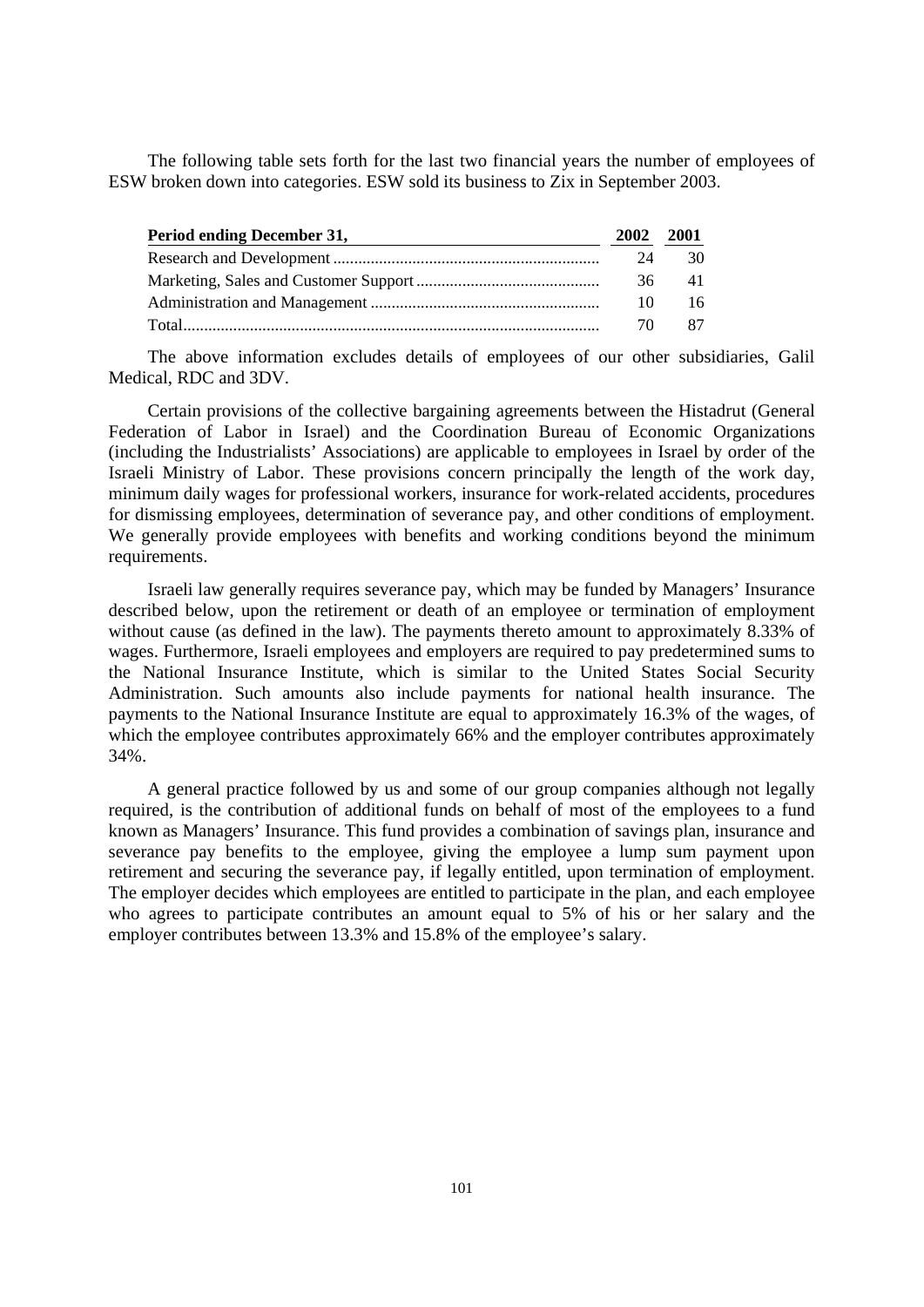## **Share Ownership**

The number of our ordinary shares beneficially owned by each of our directors, and by our directors and officers as a group, as of May 31, 2004, is as follows:

| <b>Director</b> | <b>Ordinary Shares</b> |  |
|-----------------|------------------------|--|
|                 | $116,154^{(2)}$        |  |
|                 |                        |  |
|                 |                        |  |
|                 |                        |  |
|                 |                        |  |
|                 |                        |  |
|                 |                        |  |
|                 |                        |  |
|                 |                        |  |
|                 |                        |  |
|                 |                        |  |
|                 | $601,700^{(3)}$        |  |

- (1) Director or officer of DIC. Ownership excludes shares owned by DIC.
- (2) Consists solely of options to purchase our ordinary shares
- (3) Includes options to purchase 600,279 of our ordinary shares of which 272,914 options are currently exercisable or exercisable within 60 days of May 31, 2004.

## **Stock Option Plans**

 As of May 31, 2004, options to purchase 769,842 of our ordinary shares to our officers and employees were outstanding. Details concerning these options are as follows:

## *Series 6 Options*

There are outstanding options to purchase an aggregate of 4,500 of our ordinary shares, of which options to purchase an aggregate of 2,500 shares are held by one of our officers (the "Series 6 Options"). The Series 6 Options are exercisable at a price of approximately \$11.29 per share. The optionholders are entitled to exercise 25% of the amount granted, each year, starting in March 1998. The Series 6 Options will expire in March 2006.

#### *Series 7 Options*

There are outstanding options to purchase an aggregate of 21,500 of our ordinary shares, of which options to purchase an aggregate of 12,500 shares are held by one of our officers (the "Series 7 Options"). The Series 7 Options are exercisable at a price of approximately \$12.51 per share. The optionholders are entitled to exercise 25% of the amount granted, each year, starting in March 1999. The Series 7 Options will expire in March 2005.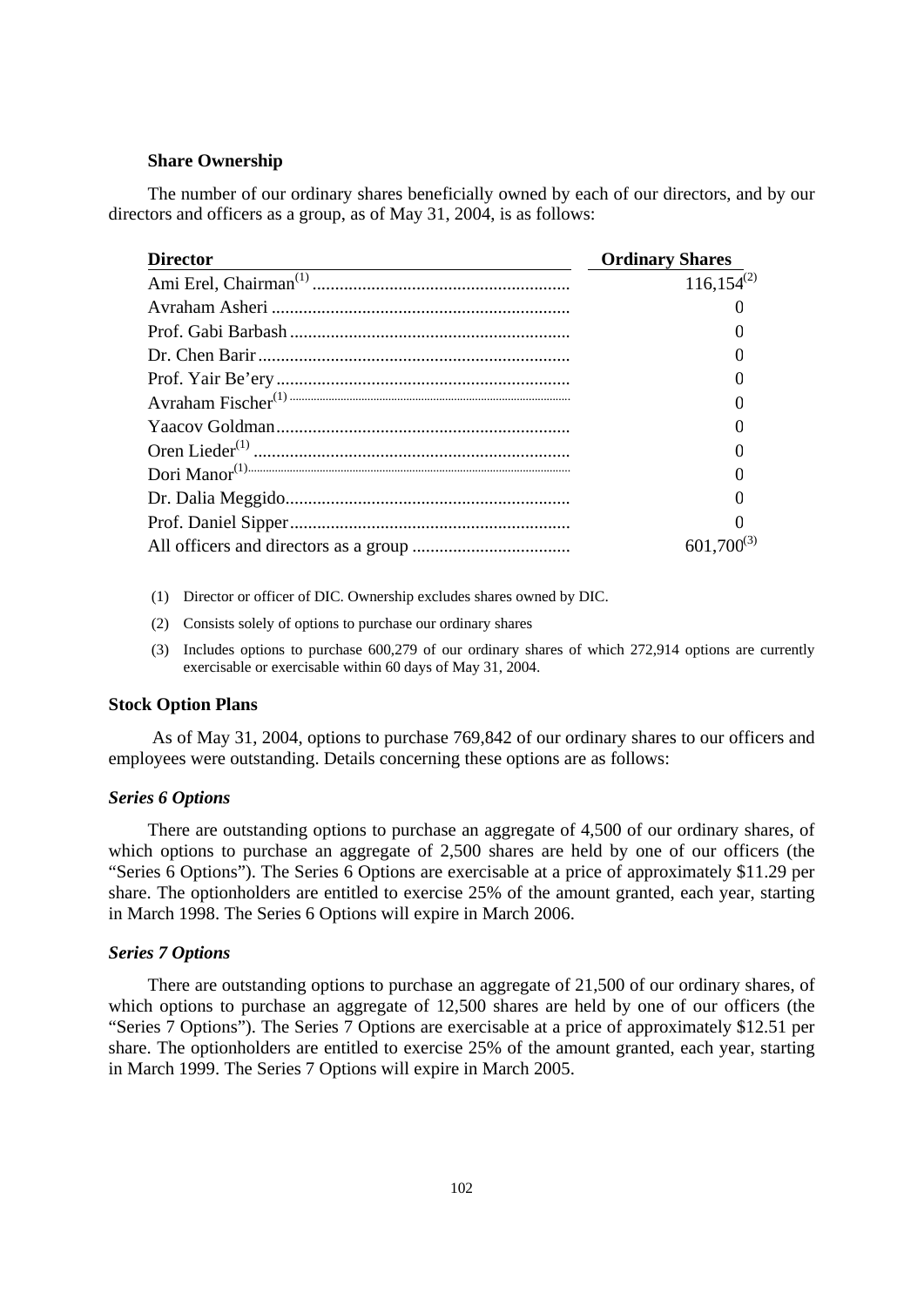## *Series 9 Options*

The Chairman of our board of directors was granted options to purchase 58,154 of our ordinary shares (the "Series 9 Options"). The Series 9 Options were granted ratably over a period of three years commencing on February 2000 and are exercisable for a period of three years, commencing two years after the date of grant.

The per share exercise price of the Series 9 Options granted in February 2000 and 2001 is approximately \$21.38. The per share exercise price of the Series 9 Options granted in February 2002 is \$13.01. Upon exercise of the Series 9 Options, the option holder will be granted a number of shares reflecting the benefit component of the options exercised, as calculated at the exercise date, in consideration for their par value only.

#### *Series 10 Options*

There are outstanding options to purchase an aggregate of 33,000 of our ordinary shares of which options to purchase an aggregate of 20,000 shares are held by one of our officers (the "Series 10 Options). The Series 10 Options are exercisable at a price of approximately \$29.38 per share. The optionholders are entitled to exercise 25% of the amount granted, each year, starting in October 2001. The Series 10 Options will expire in October 2007.

#### *Series 11 Options*

The Chairman of our board of directors was granted options to purchase 58,000 of our ordinary shares (the "Series 11 Options"). The Series 11 Options are to be granted ratably over a period of three years commencing in June 2001 and are exercisable for a period of three years, commencing two years after the date of grant. The first amount of 19,333 Series 11 Options was granted in June 2001. The per share exercise price of the Series 11 Options granted in June 2001 is \$19.05. The second amount of 19,333 Series 11 Options was granted in June 2002. The per share exercise price of the Series 11 Options granted in June 2002 is \$8.337. The third amount of 19,334 Series 11 Options was granted in June 2003. The per share exercise price of the Series 11 Options granted in June 2003 is \$8.437.

Upon exercise of the Series 11 Options, the option holder will be granted a number of shares reflecting the benefit component of the options exercised, as calculated at the exercise date, in consideration for their par value only.

#### *Series 12 Options*

There are outstanding options to purchase an aggregate of 42,000 of our ordinary shares held by two of our officers (the "Series 12 Options"). The Series 12 Options are exercisable at a price per share of approximately \$18.87 per share. The officers are entitled to exercise 25% of the amount granted, each year, starting in June 2002. The Series 12 Options will expire in June 2008.

#### *Series 14 Options*

There are outstanding options to purchase an aggregate of 30,000 of our ordinary shares of which options to purchase an aggregate of 20,000 shares are held by one of our officers (the "Series 14 Options"). The Series 14 Options are exercisable at a price of approximately \$11.69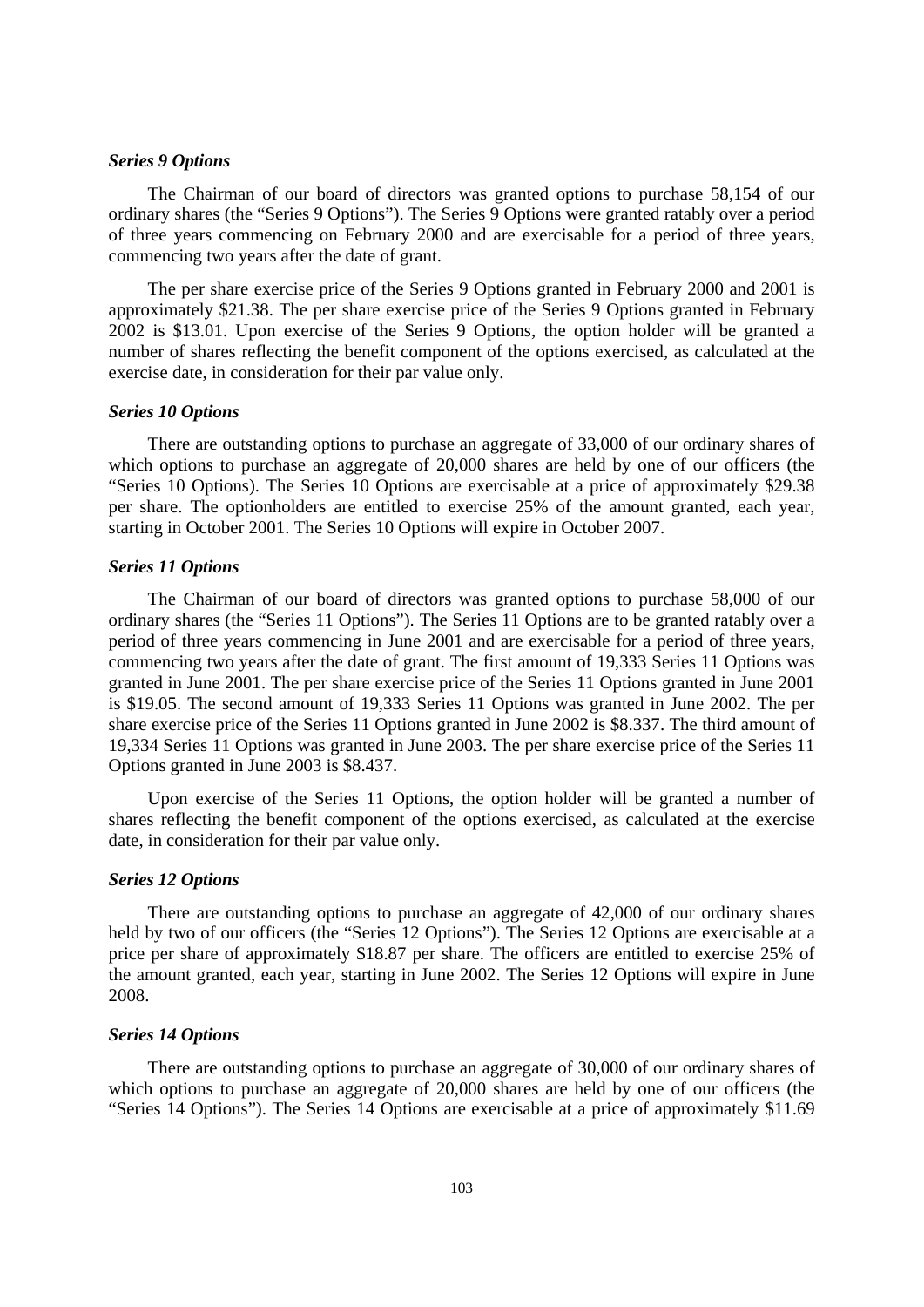per share. The optionholders are entitled to exercise 25% of the amount granted, each year, starting in September 2002. The Series 14 Options will expire in September 2008.

#### *Series 15 Options*

There are outstanding options to purchase an aggregate of 138,000 of our ordinary shares of which options to purchase an aggregate of 120,000 shares are held by three of our officers (the "Series 15 Options"). The Series 15 Options are exercisable at a price of approximately \$10.38 per share. The optionholders are entitled to exercise 25% of the amount granted, each year, starting in October 2002. The Series 15 Options will expire in October 2007.

### *Series 16 Options*

There are outstanding options to purchase an aggregate of 18,000 of our ordinary shares held by one of our employees (the "Series 16 Options"). The Series 16 Options are exercisable at a price of approximately \$11.15 per share. The officer is entitled to exercise 25% of the amount granted each year, starting in November 2002. The Series 16 Options will expire in November 2007.

#### *Series 17 Options*

There are outstanding options to purchase an aggregate of 30,000 of our ordinary shares, of which options to purchase an aggregate of 20,000 shares are held by one of our officers (the "Series 17 Options"). The Series 17 Options are exercisable at a price of approximately \$7.77 per share. The optionholders are entitled to exercise 25% of the amount granted each year, starting in July 2003. The Series 17 Options will expire in July 2008.

#### *2003 Option Plan*

During May, 2003, our Board of Directors adopted the 2003 Option Plan which was subsequently ratified by our shareholders on November 30, 2003. Pursuant to the 2003 Option Plan, we issued options to purchase 272,000 ordinary shares (including options granted to our officers to purchase 210,000 ordinary shares) at an exercise price of \$8.00 per share to our officers and employees. The 2003 Option Plan provides that the exercise price per share shall be reduced by an amount equal to the amount of any dividend per share distributed. The optionees are entitled to exercise 25% of the amount granted, each year, commencing on the date of grant and expiring 5 years later. In granting the options, the Board of Directors selected the capital gains tax track pursuant to the new tax reform legislation which came into effect on January 1, 2003. (For more details – see Item 10 – "Taxation" – "Employee Stock Options.").

#### **Elbit Ltd. Options**

As part of our merger with Elbit, we assumed each outstanding option to purchase ordinary shares of Elbit. Each such option was deemed to be an option to purchase our ordinary shares. Each assumed option entitles the optionholder to acquire, on substantially the same terms and conditions applicable under the original Elbit option plan and agreements, the number of our ordinary shares equal to the number of Elbit ordinary shares subject to the option, multiplied by the exchange ratio of 0.45. Any fractional interests resulting from the assumption of options for each optionholder will be aggregated and rounded up to the nearest whole number. With these exceptions, the existing Elbit option plan and agreements remain in full force and effect. The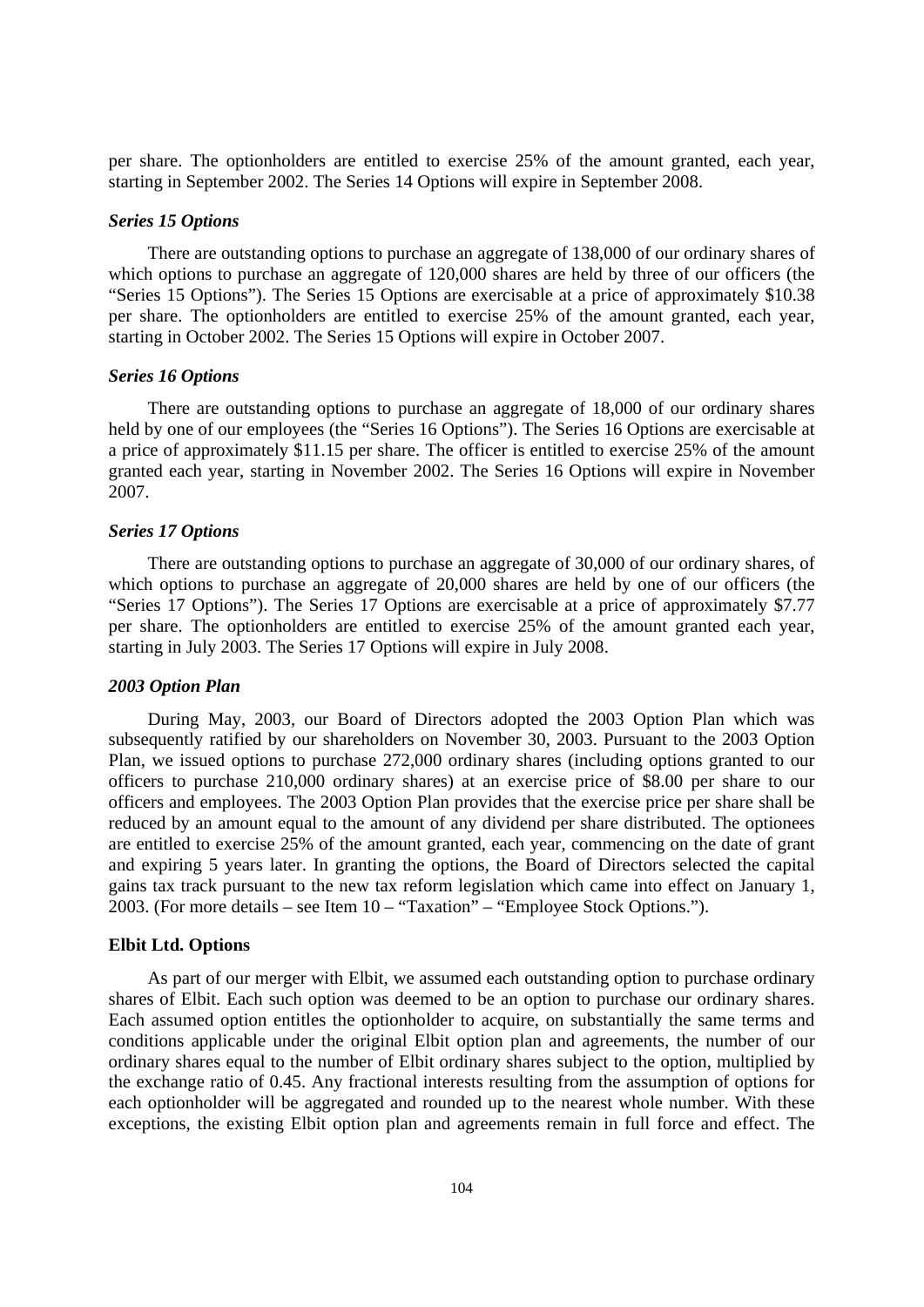Elbit option plan provides that each option becomes exercisable as to 50% of the shares on the second anniversary of the date of grant, 25% of the shares on the third anniversary of the date of grant, and the remaining 25% on the fourth anniversary of the date of grant.

As of May 31, 2004, options to acquire 64,688 of our shares by virtue of the Elbit options were outstanding. The exercise price of these options range from \$6.84 to \$18.09 and their expiration dates range from December 2004 to December 2006.

## **Options of certain officers to acquire shares in our private group companies**

During 2001, the Board of Directors approved the grant of options to certain of our officers to acquire between 1% and 2% of our investments in certain private companies. These options are in addition to those granted to our Chairman, Mr. Ami Erel. -See Item 7 Major Shareholders and Related Party Transactions - Compensation of Chairman. The options are exercisable at the weighted average price of our investments. The options vest ratably over a three year period and are exercisable for an additional three years. To date, none of the foregoing options has been exercised.

In addition**,** one of our officers was granted options exercisable for up to 125,000 shares of common stock of Elron TeleSoft. The exercise price of the options was the fair market value of the shares on the date of grant of \$0.50 per share. These options are fully vested and none has yet been exercised.

## **Item 7. Major Shareholders and Related Party Transactions**

#### **A. Major Shareholders**

The following table sets forth, as of May 31, 2004, unless otherwise specified, the number of ordinary shares beneficially owned by all shareholders known to us to beneficially own more than 5% of our ordinary shares. The voting rights of our major shareholders do not differ from the voting rights of other holders of our ordinary shares. As of May 31, 2004, there were a total of 425 holders of record of our ordinary shares, of which 320 were registered with addresses in the United States. Such United States holders represented as of such date, holders of record of approximately 6.03% of our then outstanding ordinary shares.

| <b>Name and Address</b>                             | <b>Number of</b> Percent of<br>Ordinary<br><b>Shares</b> | Ordinary<br><b>Shares</b> |
|-----------------------------------------------------|----------------------------------------------------------|---------------------------|
|                                                     |                                                          |                           |
| Discount Investment Corporation Ltd. <sup>(1)</sup> |                                                          |                           |
|                                                     | 11,240,233                                               | 38.48%                    |
| Bank Leumi Group <sup>(2)</sup>                     |                                                          |                           |
|                                                     | 2,417,462                                                | 8.28%                     |
| Bank Hapoalim Group <sup>(3)</sup>                  |                                                          |                           |
|                                                     | 1,878,722                                                | 6.43%                     |
|                                                     | 700,106                                                  | 2.40%                     |
| less than 5%                                        |                                                          |                           |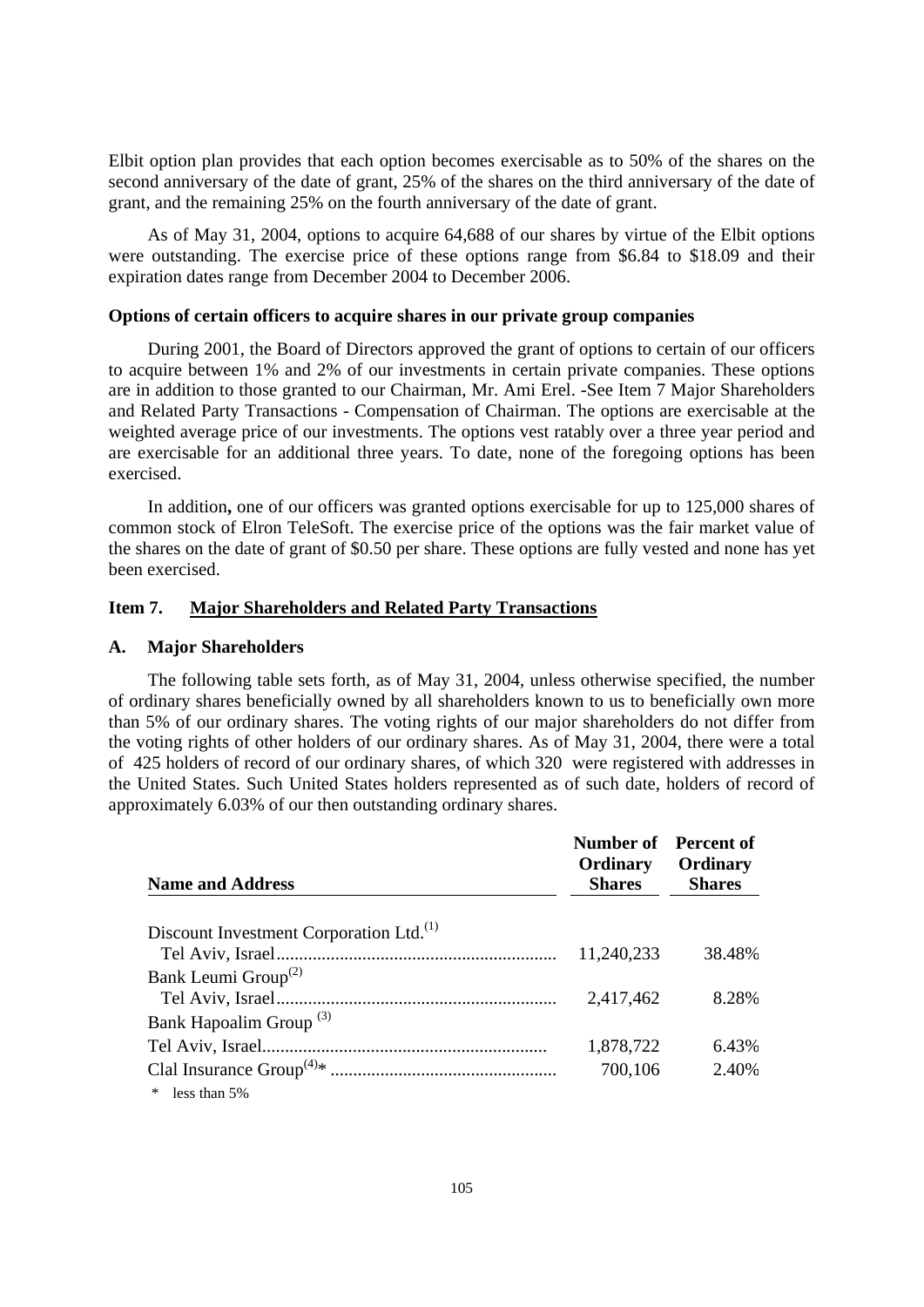(1) IDB Holding Corporation Ltd. ("IDBH") is the parent of IDB Development Corporation Ltd. ("IDBD"), which, in turn, is the parent of Discount Investment Corporation Ltd. ("DIC") and Clal Insurance Enterprises Holdings Ltd. ("Clal"). IDBH, IDBD, DIC and Clal are public companies traded on the Tel Aviv Stock Exchange.

Since May 19, 2003, approximately 51.7% of the outstanding share capital of IDBH has been owned by a group comprised of: (i) Ganden Investments I.D.B. Ltd. ("Ganden Investments"), a private Israeli company controlled by Nochi Dankner and his sister, Shelly Bergman, which holds 31.02% of the equity of and voting power in IDBH; (ii) Manor Investments-IDB Ltd. ("Manor Investments"), a private Israeli company controlled by Ruth Manor, which holds 10.34% of the equity of and voting power in IDBH; and (iii) Avraham Livnat Investments (2002) Ltd. ("Livnat Investments"), a private Israeli company controlled by Avraham Livnat which holds 10.34% of the equity of and voting power in IDBH. Ganden Investments, Manor Investments and Livnat Investments, owning in the aggregate approximately 51.7% of the equity of and voting power in IDBH, entered into a Shareholders Agreement relating, among other things, to their joint control of IDBH, the term of which is until May 19, 2023. In addition, Shelly Bergman holds approximately 4.9% of the equity of and voting power in IDBH.

Nochi Dankner is Chairman of IDBH, IDBD and DIC and a director of Clal. Shelly Bergman and Zvi Livnat, the son of Avraham Livnat, are directors of each of IDBH, IDBD and DIC. Shai Livnat, also the son of Avraham Livnat is a director of IDBD. Isaac Manor (the husband of Ruth Manor) is a director of IDBH, IDBD, DIC and Clal and Dori Manor (the son of Isaac and Ruth Manor) is a director of IDBH, IDBD, DIC and the Company.

DIC's address is 3 Azrieli Center,  $43<sup>rd</sup>$  floor, Tel Aviv 67023, Israel.

(2) The Bank Leumi Group is comprised of the holdings of mutual and provident funds that are controlled by Bank Leumi. As of May 31, 2005, the State of Israel held approximately 36.88% of the outstanding shares of Bank Leumi. The balance of the shares of Bank Leumi were held as follows: (i) Shlomo Eliahu Holdings Ltd. and affiliated companies held approximately 10% of Bank Leumi's shares; (iii) mutual funds of the Bank Hapoalim group held approximately 5.4% of Bank Leumi's shares; (iii) Otzar Hityashvuth Hayehudim B.M. held approximately 4.9% of Bank Leumi's shares; and (iv) the public held the remainder of Bank Leumi's shares.

(3) The Bank Hapoalim Group is comprised of the holdings of mutual and provident funds that are controlled by Bank Hapoalim B.M. As of May 31, 2004, the shares of Bank Hapoalim are held by Arison Holdings (1998) Ltd. which holds 20.70%, Israel Salt Industries (1998) Ltd. which holds 10.93%, the public which holds 55.53% and other shareholders each holding less than 5%.

The Bank Hapoalim Group's address is 11 Hanegev Street, 10th Floor , Tel Aviv, 66186, Israel.

 (4) The Clal Insurance Group, is comprised of Clal Insurance Enterprises Holdings Ltd. ("Clal Insurance") and its subsidiary companies, which are deemed to be major shareholders. Clal Insurance is majority owned by IDBD, the parent company of DIC, which is our parent company. The other major shareholder of Clal Insurance is Bank Hapoalim, which holds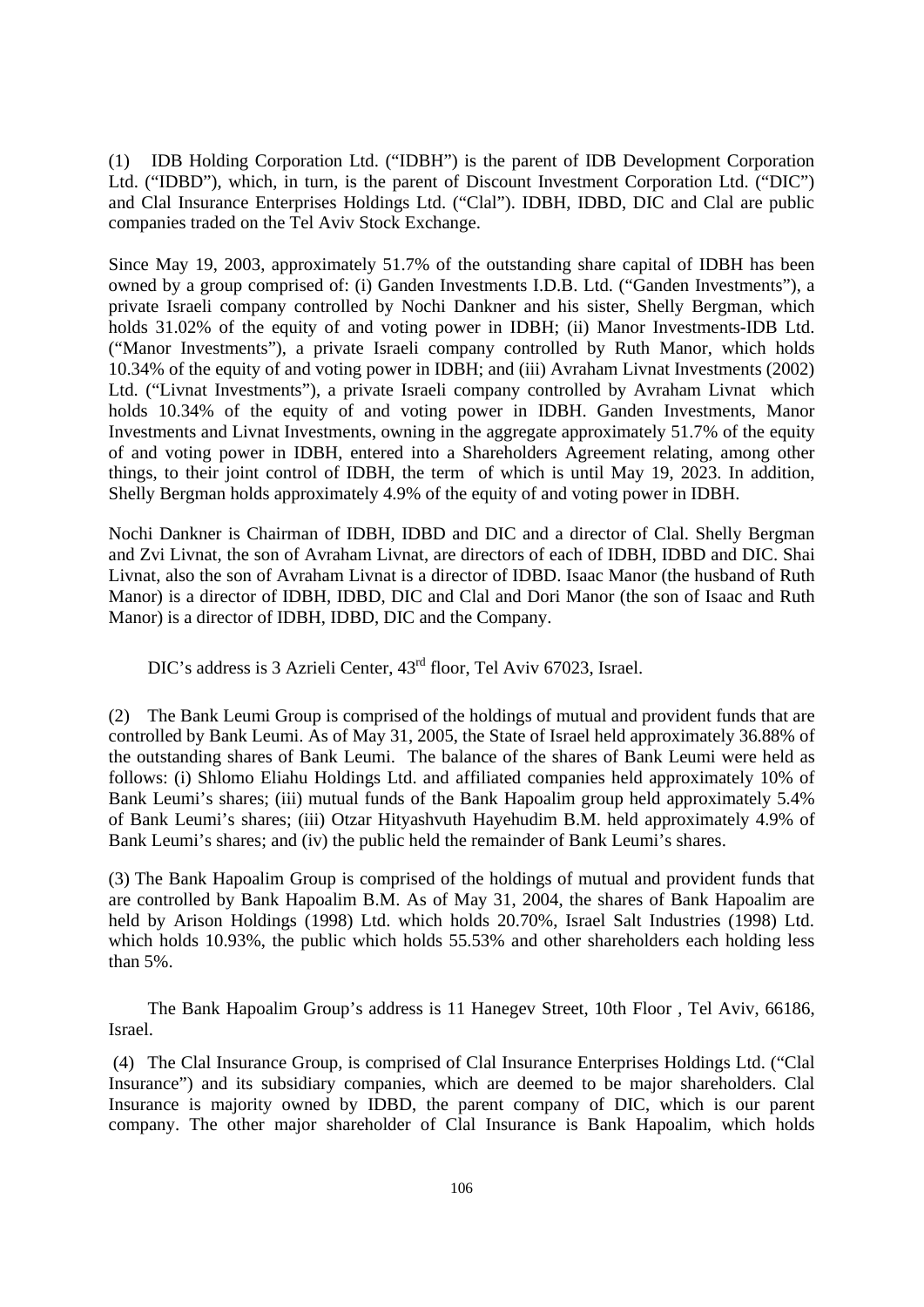approximately 20.7% of Clal Insurance's shares. The Bank Leumi Group holds 5.08% of Clal Insurance's shares. The remaining shareholders of Clal Insurance hold less than 5% of the shares.

The Clal Insurance Group's address is 48 Menachem Begin Rd., Clal Development Bldg., Tel Aviv, Israel.

#### **B. Related Party Transactions**

#### *Directors' Compensation*

In May 2004, we agreed to grant compensation to all of our directors for the fiscal year 2004, according to the amount then permitted according to the Israeli Companies Regulations (Rules Regarding Compensation and Expenses for an External Director), 2000 (the "External Director Regulations"), for companies of the same classification in relation to its shareholder's equity, which were as of May 31, 2004, in addition to reimbursement of expenses, approximately NIS 46,170 (approximately \$10,000) per director for one year and in addition approximately NIS 1,776 (approximately \$390) per director for participation in each meeting of the board of directors or any board committee.

#### *Compensation of the Chairman*

Mr. Ami Erel has options to acquire up to 1.5% of any shares or other securities acquired by us in Wavion, Inc. and up to 0.75% of any shares or other securities acquired by us or through DEP in Galil Medical Ltd. (each an "Invested Company") (together, the "Option"). The Option shall be exercisable at the weighted average price of investments made by us with respect to any such Invested Company until the date of exercise of the Option. The Option shall be exercisable for a period of three years commencing on the later of January 1, 2000 or the date of the latest investment by us in the relevant Invested Company, provided that at the time of the Option exercise Mr. Erel is a director or an employee of ours and that we have not sold or otherwise transferred to a third party our securities in the relevant Invested Company.

Mr. Erel shall be entitled to participate in a sale by us of shares which were, or are, subject to Mr. Erel's Option hereunder, by selling the same proportion of his shares along with us. We may require Mr. Erel to sell such shares together with a sale of shares by us. Sales by Mr. Erel of shares acquired upon exercise of the foregoing Options, which are not publicly traded, will require our approval. To date, none of the foregoing options have been exercised.

On May 30, 2004, Mr. Erel exercised his option to purchase 21,751 ordinary shares of Given Imaging from us for the aggregate exercise price of \$49,380.

# *Acquisition of 67% of the shares of DEP*

On May 6, 2002, we completed the purchase of DIC's holding of 67% of the shares of DEP. Pursuant to the share purchase agreement with DIC dated November 19, 2001 we issued 2,261,843 ordinary shares to DIC in exchange for all of the shares held by DIC in DEP, including DIC's rights to loans provided by DIC to RDC. We and DIC received written opinions from our respective financial advisors that the number of shares issued to DIC in the transaction was fair from a financial point of view the transaction was approved by our shareholders at a special meeting held on April 28, 2002.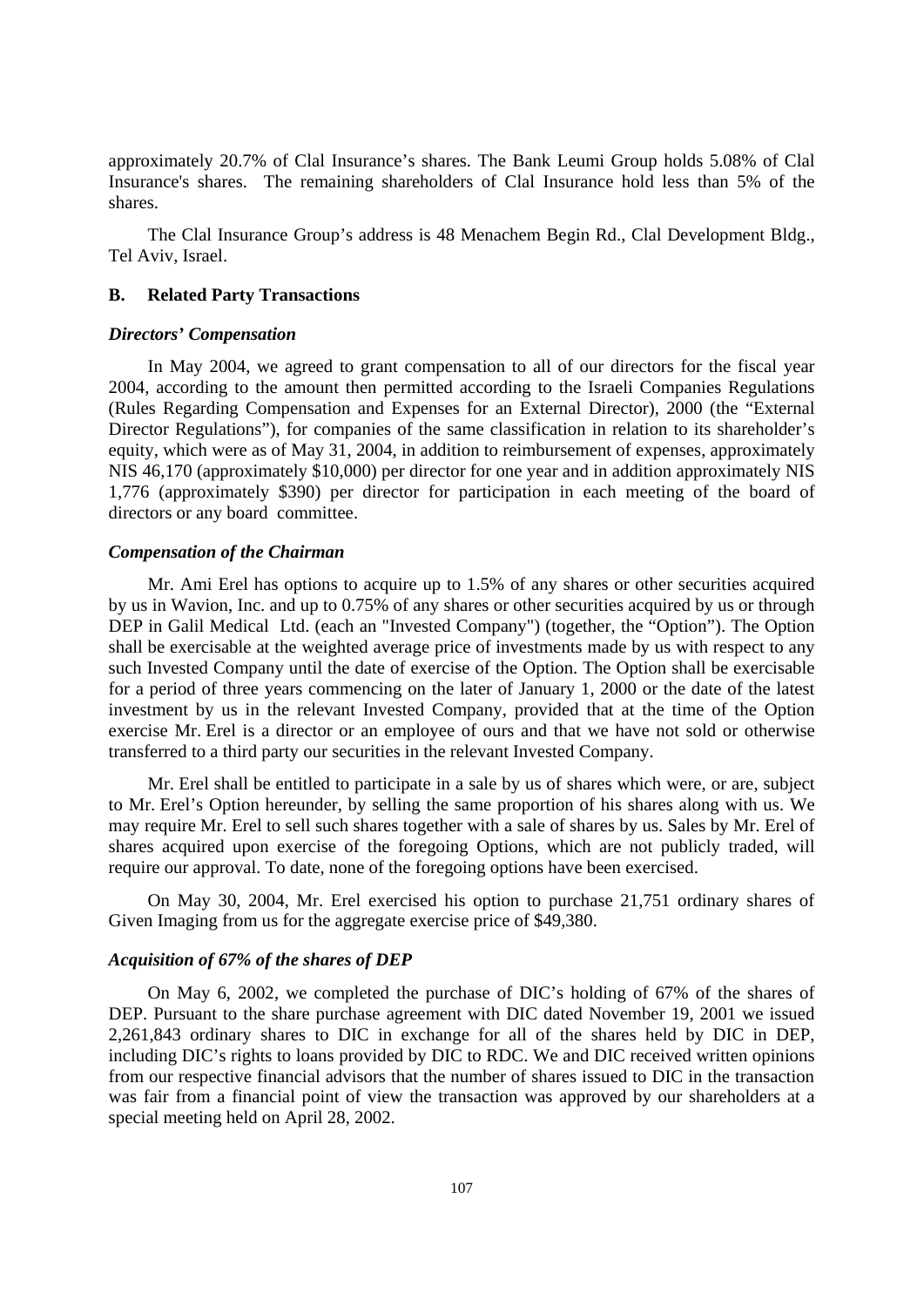## *Merger with Elbit Ltd.*

On May 15, 2002, we completed our merger with Elbit Ltd. Pursuant to the Agreement and Plan of Merger dated October 31, 2002, Elbit merged with us and we issued to Elbit's shareholders (other than us) approximately 5,617,600 Elron shares, based on an exchange ratio of 0.45 of our ordinary shares for each ordinary share of Elbit. We and Elbit received written opinions from our respective financial advisors that the exchange ratio was fair from a financial point of view. The merger was approved by our and Elbit's shareholders, creditors and optionholders on April 28, 2002 and April 29, 2002, respectively, and by the District Court of Tel-Aviv-Jaffa.

## *Investments in or acquisition of Shares of Galil Medical Ltd.*

During 2002 and through May 31, 2004, we and our subsidiary RDC, invested approximately \$9.5 million and our parent company, DIC, invested approximately \$4.0 million in convertible notes of Galil Medical in accordance with the terms of the Note Purchase Agreement dated May 2002 and the various addenda thereto. On June 27, 2002, we purchased an additional 10.75% of Galil's outstanding shares from Lumenis Ltd., in consideration for approximately \$0.8 million. In the same transaction, DIC also purchased an additional 10.75% of Galil's outstanding shares from Lumenis under the same terms and conditions.

In September 2003, December 2003 and April 2004, we and RDC, advanced loans of approximately \$2.9 million and DIC, advanced loans of approximately \$1.7 million to Galil Medical. Certain of these loans were converted into ordinary shares of Galil Medical in January, 2004.

On January 31, 2004, Galil Medical and its shareholders, entered into an agreement to restructure the share capital of Galil Medical pursuant to which all outstanding preferred shares, notes convertible into preferred shares and a shareholders loan were converted into ordinary shares and all their associated rights were cancelled.

These transactions were approved by our Audit Committee and our Board of Directors due to DIC's participation in the transactions.

#### *Lease Agreement with Elbit Systems.*

Elbit Systems currently leases from Elbit Ltd. approximately 15,760 square metersfeet of office and manufacturing space in Karmiel, Israel. The lease expires in October 2006 and may be terminated earlier by Elbit Systems upon twelve months' prior written notice. The monthly rent is an amount in NIS equal to approximately \$0.548 per square foot linked to the U.S. dollar and the U.S. CPI, payable quarterly at the beginning of each quarter. In the event that the area leased is substantially reduced, the monthly rent will be determined by the parties.

## *Directors and Officers Insurance Policy*

In February 2003, following the resolution and recommendation of our Audit Committee and Board of Directors, our shareholders approved and ratified the purchase of a directors' and officers' liability insurance policy (the "Policy") for our directors and officers and separately approved the application of the Policy to Lenny Recanati, then one of our directors, and any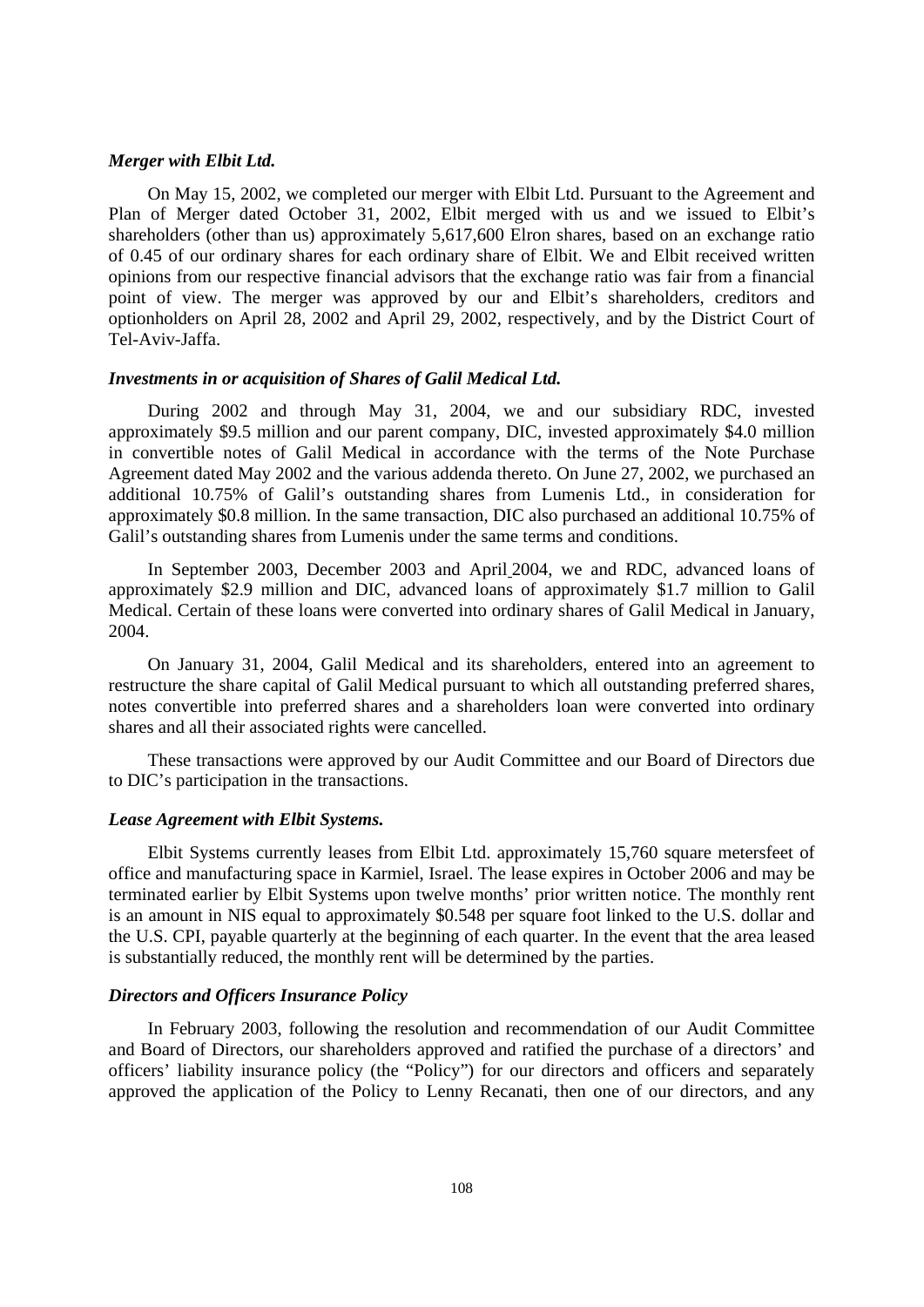future director or officer of the Company who may be considered a "Controlling Shareholder" under the Companies Law, 1999. The principal terms of the Policy are as follows:

- (1) The Policy was for a period beginning on January 1, 2003 and ending on December 31, 2003.
- (2) The coverage under the Policy was limited to \$20 million per claim and in the aggregate during the Policy period.
- (3) The annual premium to be paid with respect to the Policy was approximately \$1,075,000.

In addition, our shareholders approved: (i) any renewal and/or extension of the Policy for all our directors and officers; and (ii) the purchase of any other directors' and officers' liability insurance policy for our directors and officers upon the expiration of the Policy; provided that any such renewal, extension or purchase referred to in clauses (i) and (ii) above is for the benefit of our previous and/or current and/or future directors and officers and on terms substantially similar to those of the Policy; and that the premium will not increase by more than 25% in any year, as compared to the previous year.

In December, 2003, our Audit Committee, Board of Directors and shareholders approved the renewal of the Policy for the period January 1, 2004 until December 31, 2004 on substantially the same terms and conditions but with an annual premium of approximately \$600,000.

### *Purchase of Shares of Given Imaging from RDC*

On May 13, 2003, we and Rafael, the minority shareholder of RDC, purchased 2,000,000 shares of Given Imaging (1,000,000 each) from RDC for total consideration of approximately \$12.2 million. Of the proceeds, a total of \$5.0 million was used by RDC to repay shareholders' loans to each of Rafael and us and \$2.5 million was used to repay its bank loan.

## **Voting Agreement with DIC regarding Given Imaging**

On September 29, 2003, we and DIC entered into a voting agreement pursuant to which, among other things, DIC agreed to vote all of its ordinary shares in favor of nominees to the board of directors of Given Imaging proposed by us. The voting agreement is for a term of one year and renews automatically each year thereafter unless terminated by notice of either party to the other party no later than August 30 in each year.

### **C. Interests of Experts and Counsel**

Not Applicable.

# **Item 8. Financial Information**

## **A. Consolidated Statements and Other Financial Information**

Our consolidated financial statements and other financial information are incorporated herein by reference to Item 18 below.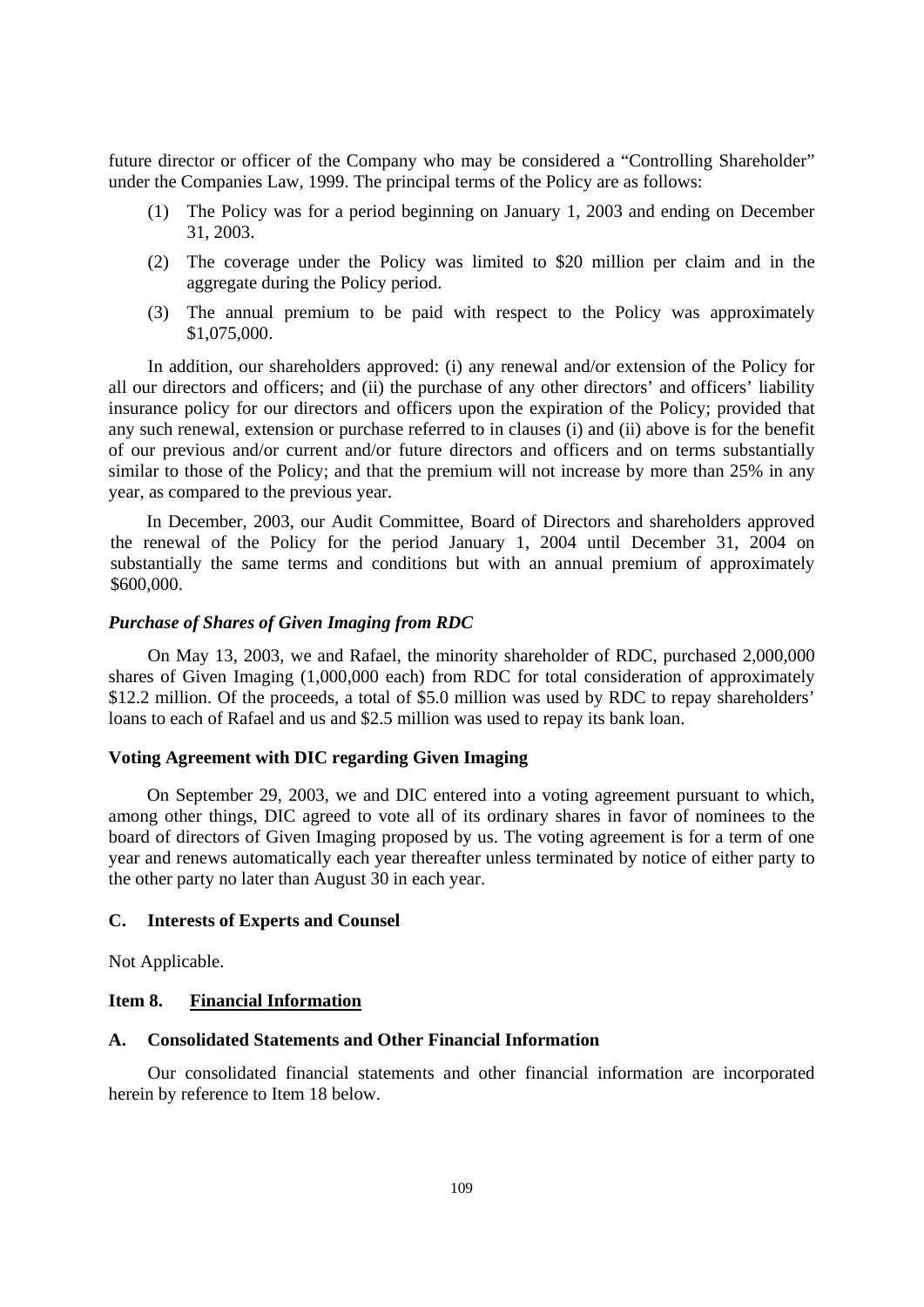#### **Legal Proceedings**

### *Gesser Claim*

On September 8, 1999, we received a copy of a statement of claim, along with a court order requiring a motion to approve this claim as a class action, submitted by David Gesser, a shareholder of Elscint. The motion requests that this claim be approved as class action instead of the previous claim submitted by Yonatan Aderet. This claim names as defendants Elscint Ltd., Elbit, our company, and Emmanuel Gill, Uzia Galil, Dov Tadmor, Micha Angel and Yigal Baruchi, former directors of Elscint, and Yonatan Aderet, the former President and director of Elscint. The motion was submitted by the applicant on behalf of all existing shareholders of Elscint who held Elscint's shares on February 18, 1999. The plaintiff seeks damages of approximately \$158.0 million.

The claim alleges that the defendants, by their decisions regarding the sale of Elscint's assets, caused damage to Elscint and its minority shareholders. The plaintiff seeks a court order requiring Elscint, or the other defendants, to purchase from each of the members of the represented class all shares held by them at a price of \$27.46 per share. The lawsuit has been suspended pursuant to an arrangement reached by the parties pending the outcome of the appeal in the Investors claim described below. The arrangement provides that if the appeal as described in the "Investors Claim" immediately below is accepted, then the proceedings to recognize the lawsuit as a class action will proceed. Otherwise, the application to recognize the claim as a class action suit will be dismissed.

## *Investors Claim*

On November 2, 1999, we received a statement of claim and an application to claim as a class action against Europe Israel (M.M.S.) Ltd. (EIL), Elbit Medical Imaging, Elscint, Control Centers Ltd. (the controlling shareholder of EIL), Marina Herzliya Limited Partnership 1988 (which is controlled by Control Centers) and against us and 25 past and present officers of the above companies, including our officers.

The claim was submitted by a number of investors and others, who hold shares in Elscint, while the application to approve the claim as a class action was submitted on behalf of shareholders who held shares in Elscint on September 6, 1999 and continued to hold such shares on the date of application, excluding the respondents.

The allegations, which the claimants raised against us and our officers, relate to the period prior to the sale of our holdings in Elbit Medical Imaging to EIL. These allegations include, among others, that (i) we and our officers gave preference to the interests of our company and the personal interests of our officers over the interests of Elscint and its minority shareholders; (ii) we and our officers did not act in order to enable the minority shareholders of Elscint to participate in the proceeds of the sale of Elscint's assets; and (iii) general allegations against the transactions whereby we sold our holdings in Elbit Medical Imaging to EIL. Further allegations were raised against the other respondents.

The plaintiffs seek a court order pursuant to which Elbit Medical Imaging would be compelled to execute the alleged buy-out of shares at \$14 per share. Alternatively, the claimants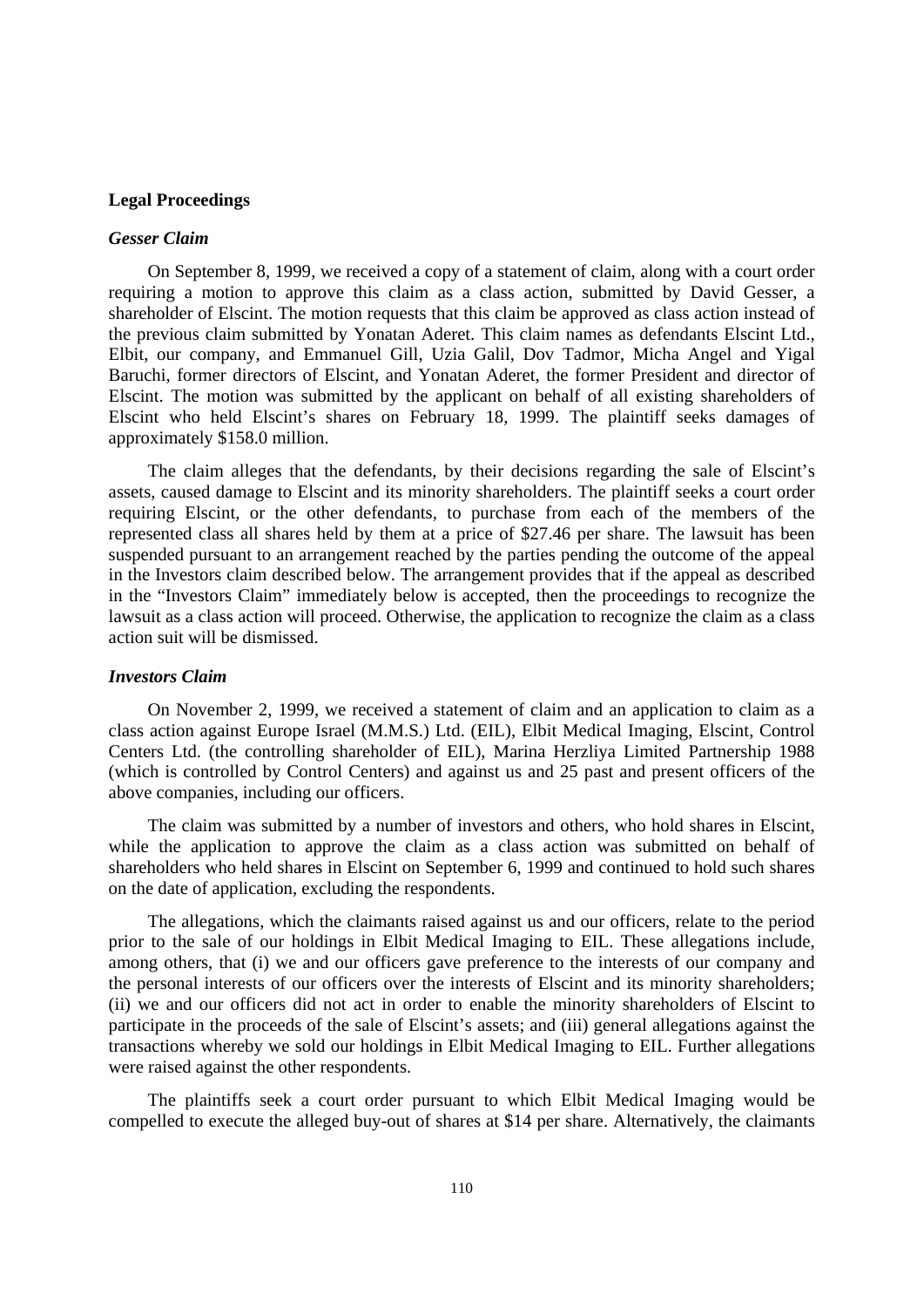have requested additional remedies set forth in the statement of claim, including a remedy requested also from us and our officers regarding compensation for the damages that they allege were suffered by them and/or by Elscint. Certain of the remedies have been requested also as derivative claims on behalf of Elscint. The maximum liability in this claim is not specified by the plaintiffs.

On August 16, 2000, the Haifa District court dismissed the application to recognize the claim as a class action. Some of the claimants requested and were granted permission to appeal to the Supreme Court of Israel. In addition, the claimants submitted an amended claim in February 2001, which was not recognized as a class action suit. The allegations are similar to those in the previous claim. The appeal to the Supreme Court is still pending.

We deny all the allegations set forth in the above claims and are defending and intend to continue defending against such claims.

## *Lease Claim*

In July 2003, ESW terminated the lease of its premises in the United States on the grounds of defects in the premises and the lessor's failure to repair the defects. The lessor rejected the termination of the lease and is seeking to enforce the lease and to claim all amounts due under the lease from ESW and Elron, as guarantor of the lease. The balance of the rental under the lease amounts to approximately \$2.0 million. ESW is counterclaiming for damages caused by the lessor. We believe, based on legal advice, that ESW has good defense arguments which, if accepted, will cause dismissal of the above claim and accordingly, the above claim will not have a significant effect on our results of operations.

Other than the above matters, we are not a party to any material litigation and we are not aware of any pending or threatened litigation that would have a material adverse effect on us or on our business.

### *Dividend Policy*

Currently we do not have any fixed dividend policy. The declaration of dividends is determined by the board of directors taking into consideration our financial status, profitability, realization of assets and our investment requirements.

## **B. Significant Changes**

Except as otherwise disclosed in this Annual Report, no significant change has occurred since December 31, 2003.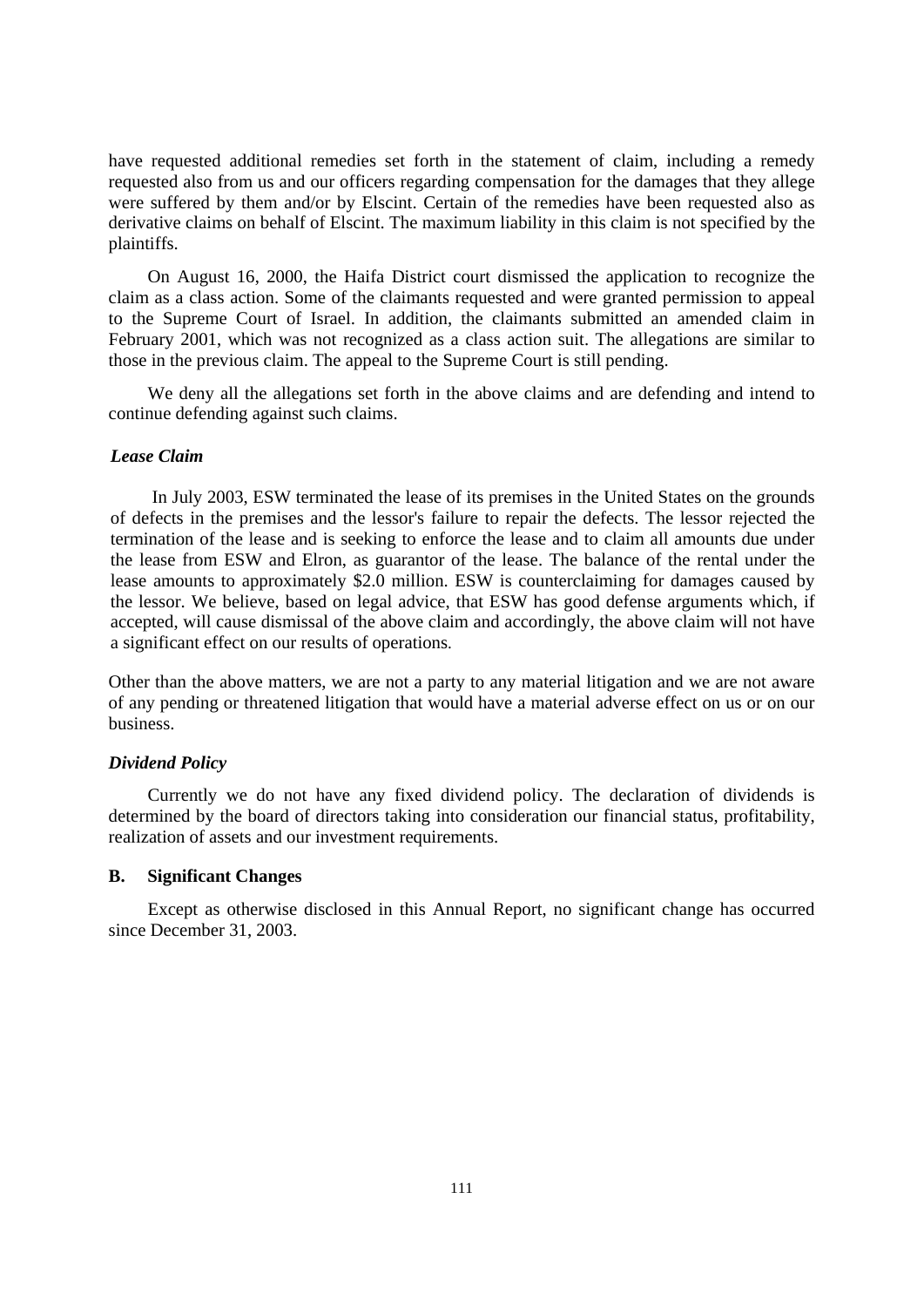## **Item 9. The Offer and Listing**

## **A. Offer and Listing Details**

## **Markets and Share Price History**

Our ordinary shares are traded on the Nasdaq National Market, where our shares are listed and traded on the under the symbol "ELRN". Our shares are also traded on the Tel Aviv Stock Exchange (TASE) in Israel. The following table sets forth, for the periods indicated, the high and low reported sales prices of our Ordinary Shares on the Nasdaq National Market and, in New Israeli Shekels (NIS), on the Tel Aviv Stock Exchange:

| To be Updated | NASDAQ NASDAQ |          | <b>TASE</b> | <b>TASE</b> |
|---------------|---------------|----------|-------------|-------------|
|               | High          | Low      |             |             |
|               | (US           | (US      |             | Low         |
| <b>Period</b> | dollars)      | dollars) | High (NIS)  | (NIS)       |
|               | 19.25         | 10.00    | 69.33       | 44.03       |
|               | 30.25         | 14.44    | 122.70      | 60.80       |
|               | 55.12         | 25.00    | 216.68      | 104.40      |
|               | 27.00         | 10.55    | 105.00      | 47.51       |
|               | 14.83         | 10.57    | 65.80       | 45.58       |
|               | 9.94          | 7.71     | 47.58       | 37.68       |
|               | 9.15          | 6.26     | 43.24       | 30.63       |
|               | 7.56          | 5.50     | 35.55       | 27.71       |
|               | 6.81          | 4.92     | 31.30       | 24.48       |
|               | 9.70          | 6.32     | 39.83       | 29.60       |
|               | 10.30         | 7.47     | 42.50       | 34.88       |
|               | 11.42         | 8.85     | 44.13       | 33.98       |
|               | 11.42         | 9.59     | 50.4        | 41.71       |
|               | 14.15         | 11.32    | 63.50       | 51.60       |
|               | 13.91         | 11.59    | 61.70       | 52.10       |
|               | 13.76         | 12.20    | 61.70       | 54.20       |
|               | 14.66         | 13.11    | 66.00       | 62.30       |
|               | 14.01         | 12.42    | 63.90       | 57.90       |

# **B. Plan of Distribution**

Not Applicable.

### **C. Markets**

As noted above, our Ordinary Shares are traded on the Nasdaq National Market under the symbol "ELRN". Our shares are also traded on the Tel Aviv Stock Exchange in Israel.

#### **D. Selling Shareholders**

Not Applicable.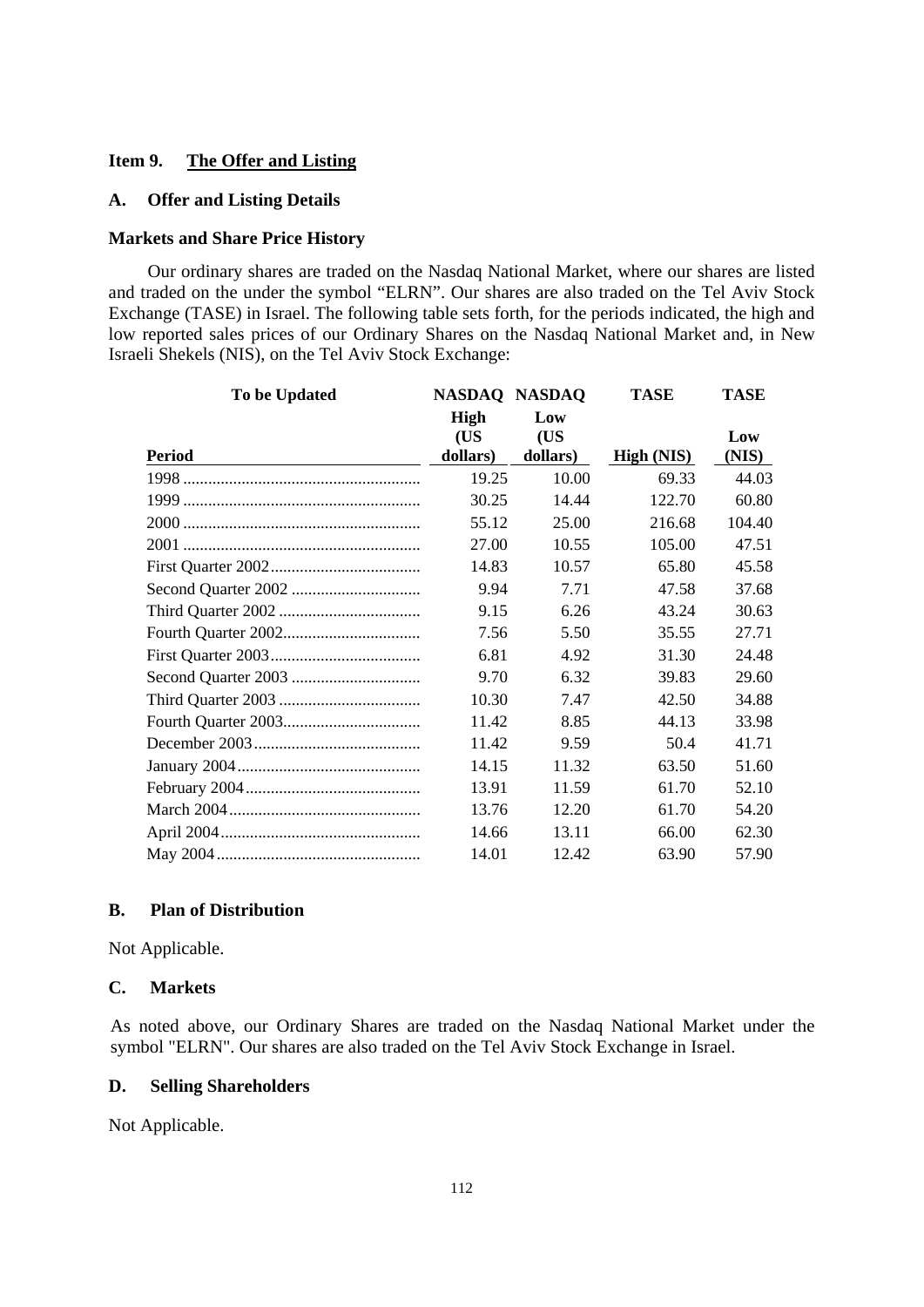## **E. Dilution**

Not Applicable.

### **F. Expenses of the Issue**

Not Applicable.

## **Item 10. Additional Information**

## **A and B. Share Capital; Memorandum and Articles of Association**

## *Articles of Association; Israel Companies Law*

Our shareholders approved the adoption of our new Articles of Association in March 2001. The objective of Elron as stated in our Articles and in our Memorandum of Association is to engage in any lawful activity.

We have currently outstanding only one class of securities, our ordinary shares, par value NIS 0.003 per share. No preferred shares are currently authorized.

Holders of ordinary shares have one vote per share, and are entitled to participate equally in the payment of dividends and share distributions and, in the event of our liquidation, in the distribution of assets after satisfaction of liabilities to creditors. According to our Articles, any modification of the Articles requires the approval of a special majority at a general meeting. A special majority is defined in our Articles as at least a majority of 67% of the shareholders who voted at the general meeting, without taking abstaining votes into account.

The Israeli Companies Law and our Articles require that we hold our annual general meeting of shareholders each year no later than 15 months from the last annual meeting, at a time and place determined by the board of directors, upon at least 21 days prior notice to our shareholders. Under the Israeli law and regulations and our Articles of Association, notice of the meeting is required to be published in two widely distributed daily newspapers published in Hebrew and to be sent to shareholders whose names appear in the shareholders register if their registered shares are not in Israel. No business may be commenced until a quorum of two or more shareholders holding at least one third of the voting rights are present in person or by proxy. The Israeli Companies Law provides that the record date for the participation of shareholders of a company whose shares are traded or registered outside of Israel such as us may be no more than 40 but no less than 4 days prior to the meeting, provided that notice for said meeting is given prior to the record date. Resolutions regarding the following matters must be passed at a general meeting of shareholders:

- amendments to our Articles and Memorandum of Association;
- appointment or termination of our auditors;
- appointment and dismissal of directors:
- approval of interested party actions and transactions requiring general meeting approval as provided in sections 255 and 268 to 275 of the Israeli Companies Law;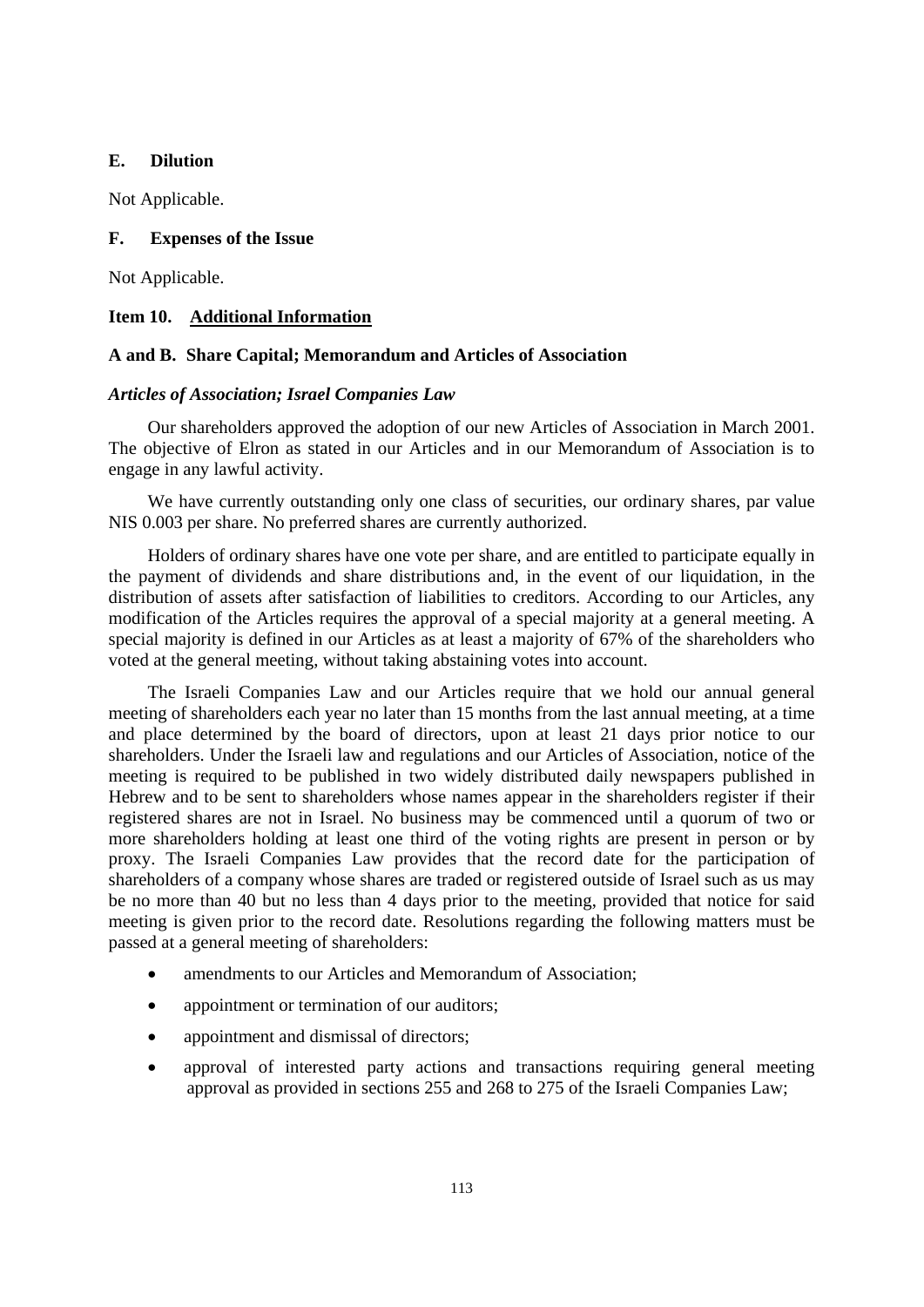- increase or reduction of our authorized share capital and alterations of our share capital;
- a merger as provided in section 320(a) of the Israeli Companies Law;
- the exercise of the board of directors' powers by a general meeting, if the board of directors is unable to exercise its powers and the exercise of any of its powers is vital for our proper management, as provided in section 52(a) of the Israeli Companies Law; and
- any matter that is required to be adopted by resolution of a general meeting pursuant to the Israeli Companies Law or in accordance with our Articles.

An extraordinary meeting of our shareholders shall be convened by the decision of the board, or at the request of any two directors or one quarter of the officiating directors, or by request of one or more shareholders holding at least 5% of the voting rights in our company. Shareholders requesting an extraordinary meeting must submit their proposed resolution with their request. Within 21 days of receipt of the request, the board must convene an extraordinary meeting and send out notices setting forth the date, time and place of the meeting. Such notice must be given at least 21 days, but not more than 35 days, prior to the extraordinary meeting.

The Israeli Companies Law codifies the fiduciary duties and duty of care that office holders owe to a company. An office holder, is defined in the Israeli Companies Law, as a (i) director, (ii) general manager, (iii) chief business manager, (iv) deputy general manager, (v) vice general manager, (vi) executive vice president, (vii) vice president, (viii) another manager directly subordinate to the general manager or (ix) any other person assuming the responsibilities of any of the forgoing positions without regard to such person's title. Each person listed in the table under "Directors and Senior Management" in Item 6 above is an office holder.

The Israeli Companies Law requires that an office holder of a company promptly disclose, and no later than the first board meeting in which such transaction is discussed, any personal interest that he or she may have and all related material information known to him or her, in connection with any existing or proposed transaction by the company. In addition, if the transaction is an extraordinary transaction, the office holder must also disclose any personal interest held by the office holder's relative. An extraordinary transaction is defined as a transaction not in the ordinary course of business, not on market terms, or that is likely to have a material impact on the company's profitability, assets or liabilities.

In the case of a transaction in which an officer has a personal interest that is not an extraordinary transaction, after the office holder complies with the above disclosure requirement, board approval is required unless the Articles of Association of the company provide otherwise. Our Articles of Association provide that a transaction with one of our office holders or a transaction, in which an office holder has a personal interest which, in each case, is not regarded as an extraordinary transaction, requires the approval of the board or the audit committee or by such other organ empowered by the board for such purpose. If the transaction in which an officer has a personal interest is an extraordinary transaction, then, it must also be approved by the audit committee and by the board of directors.

Agreements regarding directors' terms of employment require the approval of audit committee, the board of directors and the shareholders. In all matters in which a director has a personal interest, including matters of his/her terms of employment, he/she shall not be permitted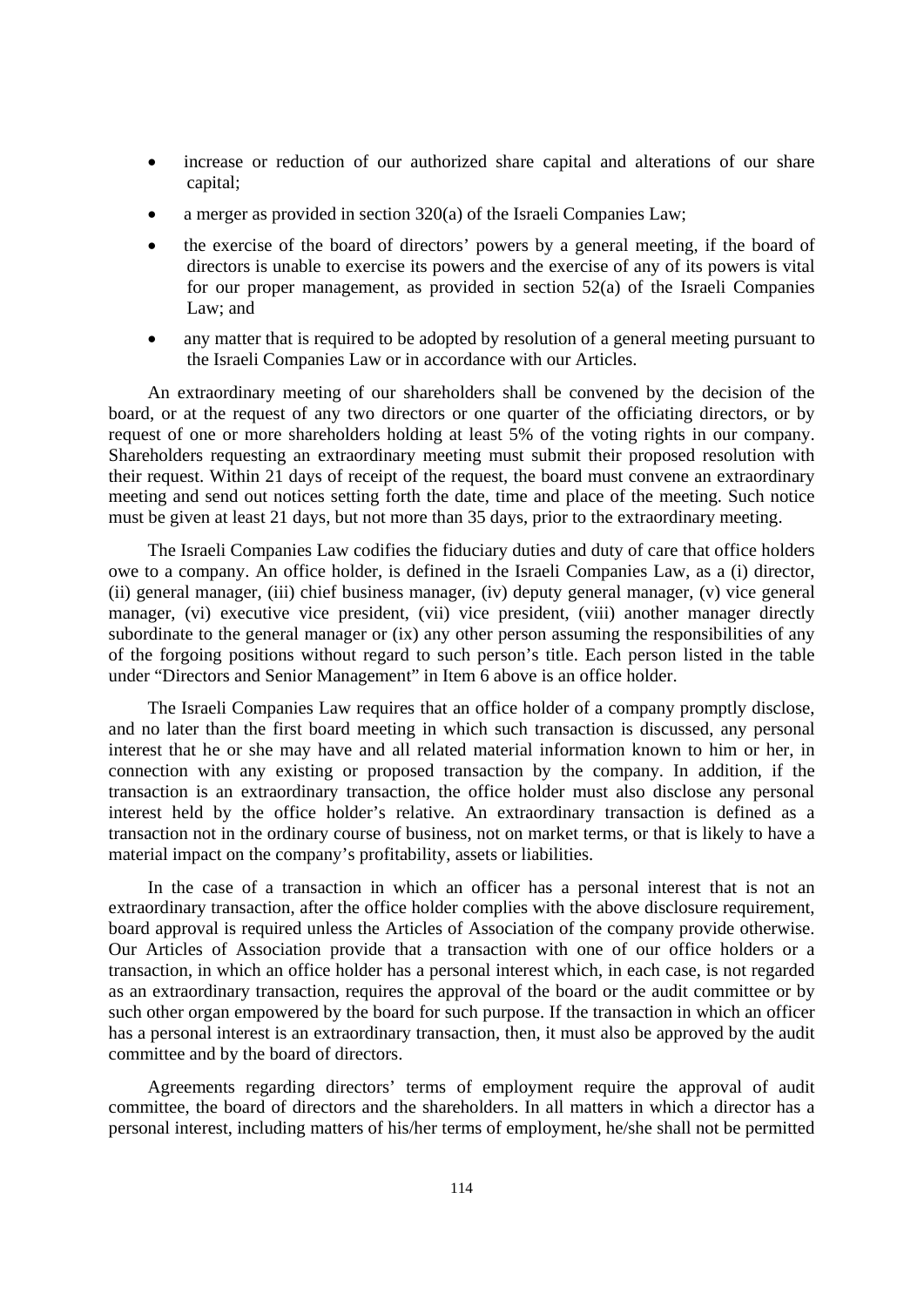to vote on the matter or be present in the meeting in which the matter is considered. However, should a majority of the audit committee or of the board of directors have a personal interest in the matter then:

- a) all of the directors shall be permitted to vote on the matter and attend the meeting in which the matter is considered; and
- b) the matter requires approval of the shareholders at a general meeting.

According to the Israeli Companies Law, the disclosure requirements discussed above also apply to a controlling shareholder of a public company. The term "controlling shareholder" for these purposes also includes shareholders that hold 25% or more of the voting rights if no other shareholder owns more than 50% of the voting rights in the company. In general, extraordinary transactions with a controlling shareholder or in which a controlling shareholder has a personal interest, and agreements relating to employment and compensation terms of a controlling shareholder require the approval of the audit committee, the board of directors and the shareholders of the company.

Such shareholder approval must either include at least one-third of the shares held by disinterested shareholders who are present in person or by proxy at the meeting (without taking abstaining votes into account), or, alternatively, the total shareholdings of the disinterested shareholders who vote against the transaction must not represent more than one percent of the voting rights in the company. Under specified circumstances, such shareholder approval is not required.

Under the Israeli Companies Law and the regulations thereunder, if a private placement will result in a party acquiring 20% or more of the voting rights of a company, then the allotment must be approved by the board of directors and by the shareholders of the company. If a substantial placement is made to a director or a Chief Executive Officer, or if any placement is made to any person that will become a controlling shareholder after the issuance, the allotment must be approved by the board of directors and by the shareholders. A substantial private placement of securities is defined as a private placement that will increase the relative holdings of a shareholder that holds five percent or more of the company's outstanding share capital, assuming the exercise of all of the securities convertible into shares held by that person, or that will cause any person to become, as a result of the issuance, a holder of more than five percent of the company's outstanding share capital. Any placement of securities that does not fall within the above description may be issued at the discretion of the board of directors.

Under the Israeli Companies Law, a shareholder has a duty to act in good faith towards the company and other shareholders when exercising his rights and refrain from abusing his power in the company, including, among other things, voting in the general meeting of shareholders on the following matters:

- any amendment to the Articles of Association;
- an increase of the company's authorized share capital;
- a merger; or
- approval of interested party acts and transactions that require general meeting approval as provided in sections 255 and 268 to 275 of the Israeli Companies Law.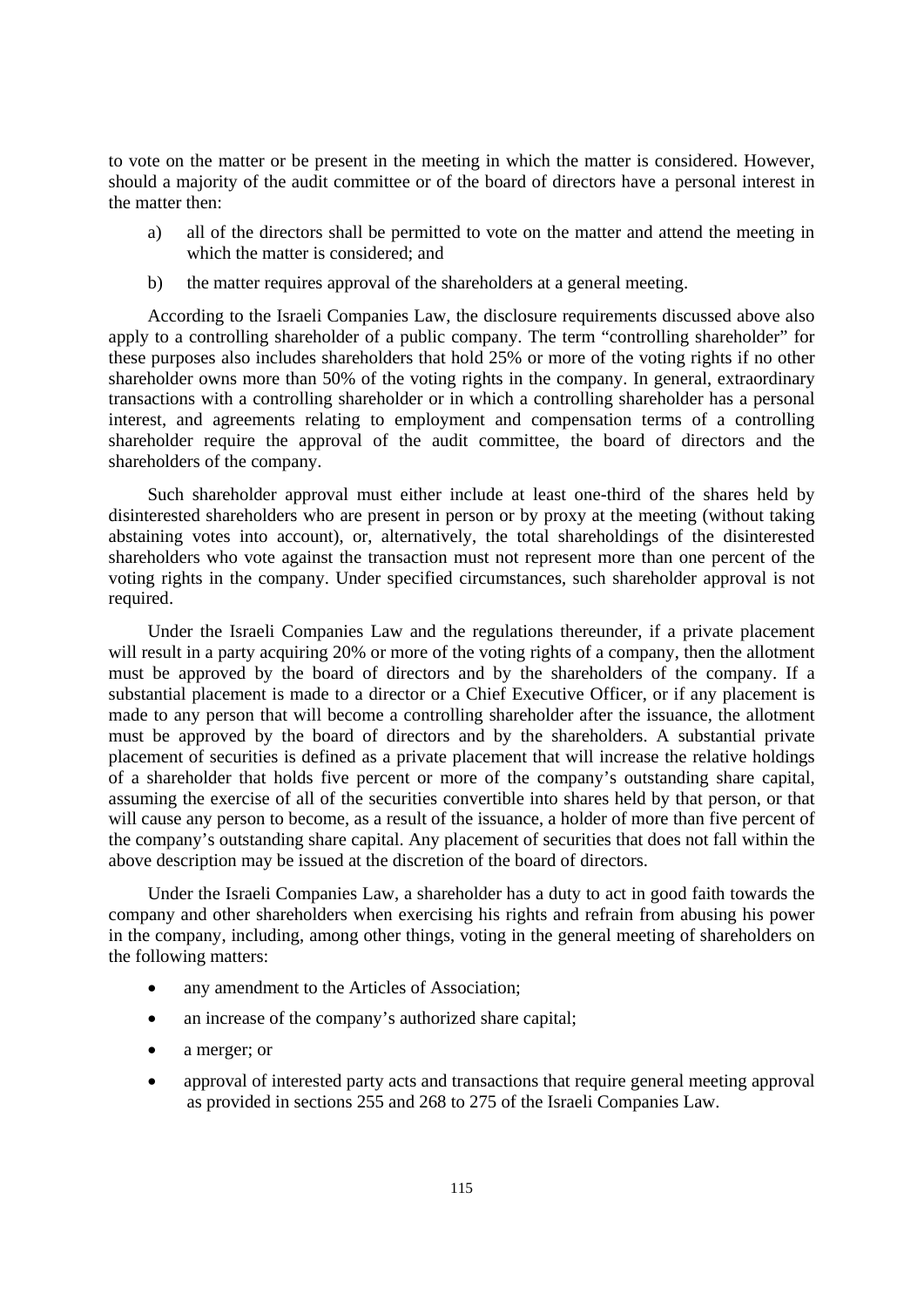In addition, any controlling shareholder, any shareholder who knows that it possesses power to determine the outcome of a shareholder vote and any shareholder who has the power to appoint or prevent the appointment office holder in the company is under a duty to act with fairness towards the company. The Israeli Companies Law does not describe the substance of this duty. The Israeli Companies Law requires that specified types of transactions, actions and arrangements be approved as provided for in a company's articles of association and in some circumstances by the audit committee, by the board of directors and by the general meeting of the shareholders. The vote required by the audit committee and the board of directors for approval of these matters, in each case, is a majority of the directors participating in a duly convened meeting.

### **C. Material Contracts**

On June 29, 2003 Elbit Ltd., our wholly owned subsidiary and through which we hold our shares in Partner, executed a Deed of Pledge with Bank Leumi Le-Israel B.M. pursuant to which we pledged all of our shares of Partner to a consortium of banks as security by us and Partner's other original shareholders for Partner's obligations under its line of credit with the consortium of banks, each pro rata to its respective holding. The Deed of Pledge replaced a previous pledge of the same shares. The Deed of Pledge has been filed as Exhibit 4.15 to this Annual Report.

#### **D. Exchange Controls**

The Israeli Currency Control Law, 1978 imposes certain limitations concerning foreign currency transactions and transactions between Israeli and non-Israeli residents, which limitations may be regulated or waived by the Controller of Foreign Exchange at the Bank of Israel, through "general" and "special" permits. In May 1998, a new "general permit" was issued pursuant to which substantially all transactions in foreign currency are permitted. Any dividends or other distributions paid in respect of ordinary shares and any amounts payable upon our dissolution, liquidation or winding up, as well as the proceeds of any sale in Israel of our securities to an Israeli resident are freely repatriable into non-Israeli currencies at the rate of exchange prevailing at the time of conversion, provided that Israeli income tax has been paid on (or withheld from) such payments.

### **E. Taxation**

The following is a summary of the material provisions of the current tax law applicable to companies in Israel, with special reference to its effect on us and our group companies. The following also contains a discussion of material Israeli tax consequences to our shareholders and government programs from which we and some of our group companies benefit. To the extent that the discussion is based on tax legislation that has not been subject to judicial or administrative interpretation, we cannot assure you that the views expressed in the discussion will be accepted by the tax authorities in question.

In July 2002, the Israeli Parliament approved a law enacting extensive changes to Israel's tax law (the "Tax Reform Legislation") generally effective January 1, 2003. Among the key provisions of the Tax Reform Legislation are (i) changes which may result in the imposition of taxes on dividends received by an Israeli company from its foreign subsidiaries; and (ii) the introduction of the "controlled foreign corporation" concept according to which an Israeli company may become subject to Israeli taxes on certain income of a non-Israeli subsidiary if the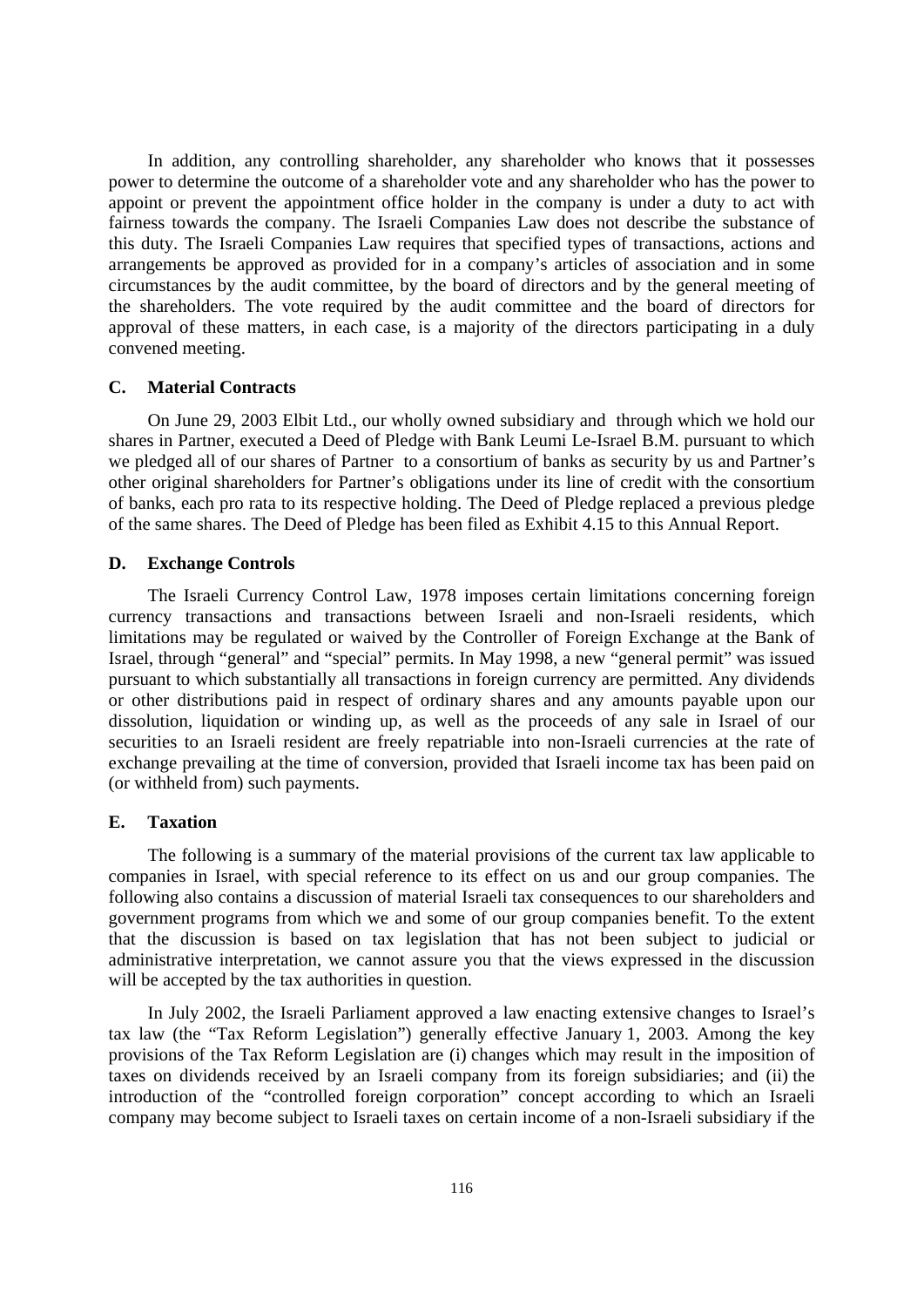subsidiary's primary source of income is passive income (such as interest, dividends, royalties, rental income or capital gains). An Israeli company that is subject to Israeli taxes on the income of its non-Israeli subsidiaries will receive a credit for income taxes paid/withheld or will be paid/withheld by the subsidiary in its country of residence, according to the terms and conditions determined in the Israeli Tax Ordinance.

The discussion is not intended, and should not be construed, as legal or professional tax advice and is not exhaustive of all possible tax considerations.

### *General Corporate Tax Structure*

Israeli companies are generally subject to company tax at the rate of 36% of taxable income. However, the effective tax rate payable by a company that derives income from an Approved Enterprise (as further discussed below) may be considerably less.

## *Law for the Encouragement of Capital Investments, 1959*

From time to time, certain operations of our group companies have been granted Approved Enterprise status under the Law for the Encouragement of Capital Investments, 1959, as amended, or the Investment Law.

The Investment Law provides that a capital investment in eligible facilities may, upon application to the Investment Center of the Ministry of Industry and Trade of the State of Israel, or the Investment Center, be designated as an Approved Enterprise. Each certificate of approval for an Approved Enterprise relates to a specific investment program delineated both by its financial scope, including its capital sources, and by its physical characteristics, e.g., the equipment to be purchased and utilized pursuant to the program. The tax benefits derived from any such certificate of approval relate only to taxable income attributable to the specific Approved Enterprise.

Taxable income of a company derived from an Approved Enterprise is subject to company tax at the rate of up to 25% (rather than 36% as stated above) for a period of time termed the benefit period. The benefit period is a period of seven years commencing with the year in which the Approved Enterprise first generated taxable income. The benefits may be shorter as it is limited to 12 years from the commencement of production or 14 years from the date of approval, whichever is earlier. Under certain circumstances (as further detailed below), the benefit period may extend to a maximum of ten years from the commencement of the benefit period. A company which operates under more than one approval or that has capital investments which are only partly approved (such a company being designated as a Mixed Enterprise), may have an effective company tax rate that is the result of a weighted combination of the various applicable rates.

A company owning an Approved Enterprise may elect to forego certain government grants extended to Approved Enterprises in return for what is termed an alternative package of tax benefits (referred to as the Alternative Package). Under the Alternative Package, a company's undistributed income derived from an Approved Enterprise will be exempt from company tax for a period of between two and ten years, depending on the geographic location the Approved Enterprise within Israel. Such company will be eligible for the tax benefits under the Investment Law for the remainder of the benefit period.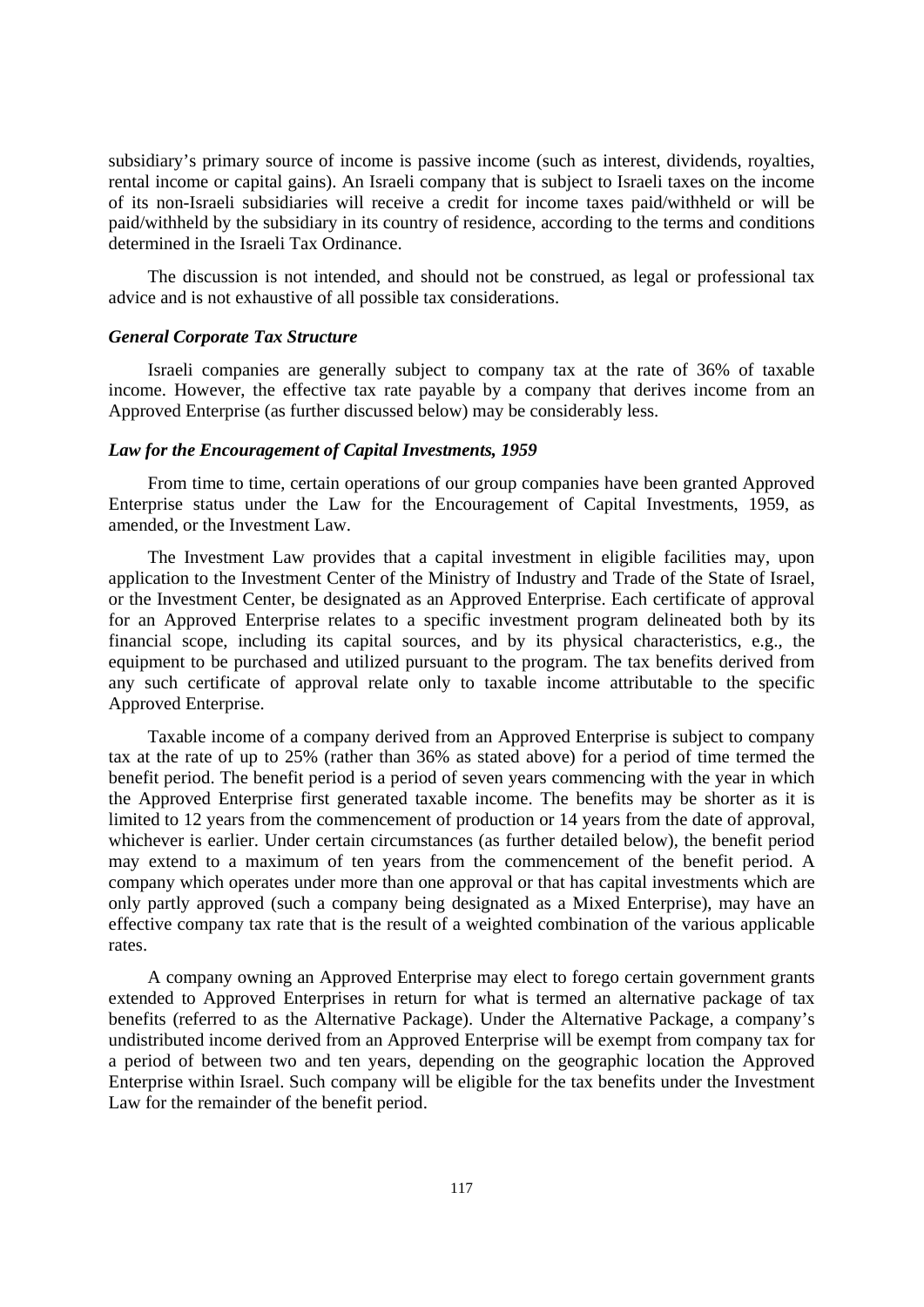Should the percentage of share capital of the companies having Approved Enterprises held by foreign shareholders exceed 25%, future Approved Enterprises of such companies would qualify for reduced tax rates for an additional three years, after the seven years mentioned above.

The company tax rate applicable to income earned from Approved Enterprise programs (currently, for programs on which an application for an approved enterprise status was submitted before December 31, 2003) in the benefit period by a company meeting these qualifications is as follows:

| % of Foreign | <u>Tax</u> |
|--------------|------------|
| Ownership    | Rate       |
|              | 25%        |
|              | 20%        |
|              | 15%        |
|              | $10\%$     |

Entitlement to these benefits is subject to the final ratification of the Investment Center, and is conditioned upon fulfillment of all terms of the approved program. However, there can be no assurance that our group companies which enjoy Approved Enterprise benefits will obtain approval for additional Approved Enterprises, or that the provisions of the Investment Law will not change with respect to future approvals, or that the above-mentioned shareholding portion will be reached for each subsequent year.

A company that has elected the Alternative Package and that subsequently pays a dividend out of income derived from the Approved Enterprise(s) during the tax exemption period will be subject to deferred company tax in respect of the amount distributed (including the recipient's tax thereon) at the rate which would have been applicable had such company not elected the Alternative Package. This rate is generally 10% to 25%, depending on the extent to which non-Israeli shareholders hold such company's shares.

The dividend recipient is taxed at the reduced rate applicable to dividends from Approved Enterprises (generally 15% as compared to 25%), if the dividend is distributed during the tax benefit period or within 12 years after this period. However, the limitation does not apply if the company qualifies as a foreign investors' company. This tax must be withheld by such company at source, regardless of whether the dividend is converted into foreign currency.

Subject to certain provisions concerning income subject to Mixed Enterprises, all dividends are considered to be attributable to the entire enterprise and the effective tax rate on the dividend is the result of a weighted combination of the various applicable tax rates. However, such company is not obliged to distribute exempt retained profits under the Alternative Package, and such company may generally decide from which year's profits to declare dividends.

Each application to the Investment Center is reviewed separately, and a decision as to whether or not to approve such application is based, among other things, on the then prevailing criteria set forth in the Investment Law, on the specific objectives of the applicant company set forth in such application and on certain financial criteria of the applicant company. Accordingly, there can be no assurance that any such application by any of our group companies will be approved. In addition, the benefits available to an Approved Enterprise are conditional upon the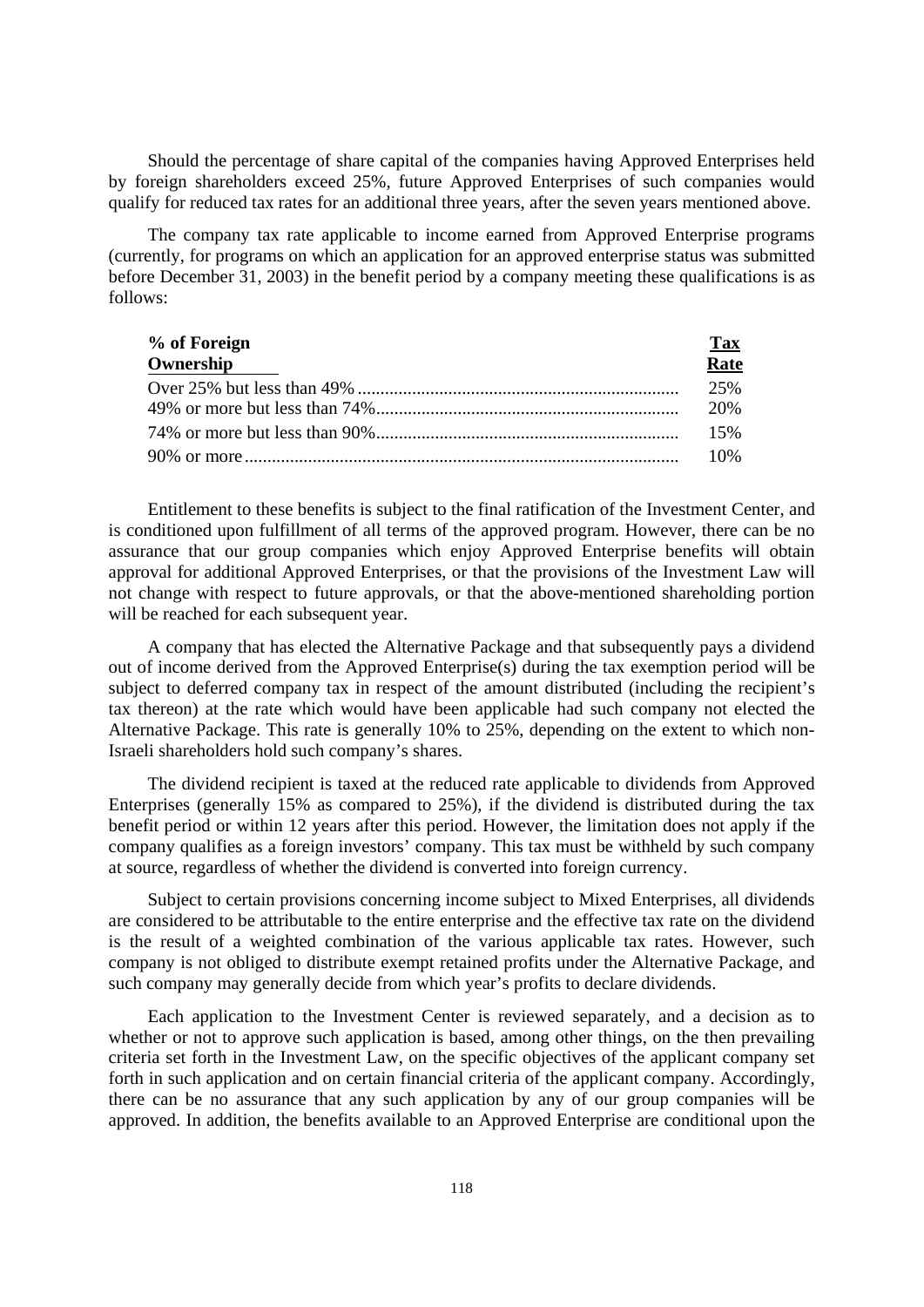fulfillment of certain conditions stipulated in the Investment Law and its regulations and the criteria set forth in the certificate of approval, as described above. In the event that these conditions are violated, in whole or in part, a company with an Approved Enterprise would be required to refund the amount of tax benefits, with the addition of the Israeli consumer price index linkage differences and interest.

## *Taxation under Inflationary Conditions*

The Income Tax Law (Inflationary Adjustments), 1985 (referred to as the Inflationary Adjustments Law) is intended to neutralize the erosion of capital investments in business and to prevent tax benefits resulting from deduction of inflationary expenses. This law applies a supplementary set of inflationary adjustments to the normal taxable profits computed under regular historical cost principles. We and our group companies operating in Israel are taxed under this law.

Under the Inflationary Adjustments Law, results for tax purposes are measured in real terms, in accordance with the changes in the consumer price index. In addition, subject to certain limitations, depreciation of fixed assets and losses carried forward are adjusted for inflation on the basis of changes in the consumer price index.

The salient features of the Inflationary Adjustments Law can be described generally as follows:

A special tax adjustment for the preservation of equity whereby certain corporate assets are classified broadly into Fixed (inflation resistant) Assets and Non-Fixed (soft) Assets. Where a company's equity, as defined in such law, exceeds the depreciated cost of Fixed Assets, a deduction from taxable income that takes into account the effect of the applicable annual rate of inflation on such excess is allowed (up to a ceiling of 70% of taxable income in any single tax year, with the unused portion permitted to be carried forward on a linked basis to the following year, to be deducted from any taxable income, the excess amount will be considered a business loss). If the depreciated cost of Fixed Assets exceeds a company's equity, then such excess multiplied by the applicable annual rate of inflation is added to taxable income.

Subject to certain limitations, depreciation deductions on Fixed Assets and losses carried forward are adjusted for inflation based on the increase in the consumer price index (from the beginning of the 1982 fiscal year, and as of the 1985 fiscal year, with respect to equipment); and gains on the sale of certain traded securities are taxable.

However, dealers in securities are subject to the regular tax rules applicable to business income in Israel.

The inflation rate during the 2003 tax year was negative at the level of 1.89%. Nevertheless according to the Israel income tax authorities, the Inflationary Adjustments Law will be implemented, namely, the above mentioned calculations will use a negative rate in order to calculate the tax results.

## *Law for the Encouragement of Industry (Taxes), 1969*

Certain of our group companies currently qualify as Industrial Companies within the definition of the Law for the Encouragement of Industry (Taxes), 1969 (referred to as the Industry Encouragement Law). According to the Industry Encouragement Law, an Industrial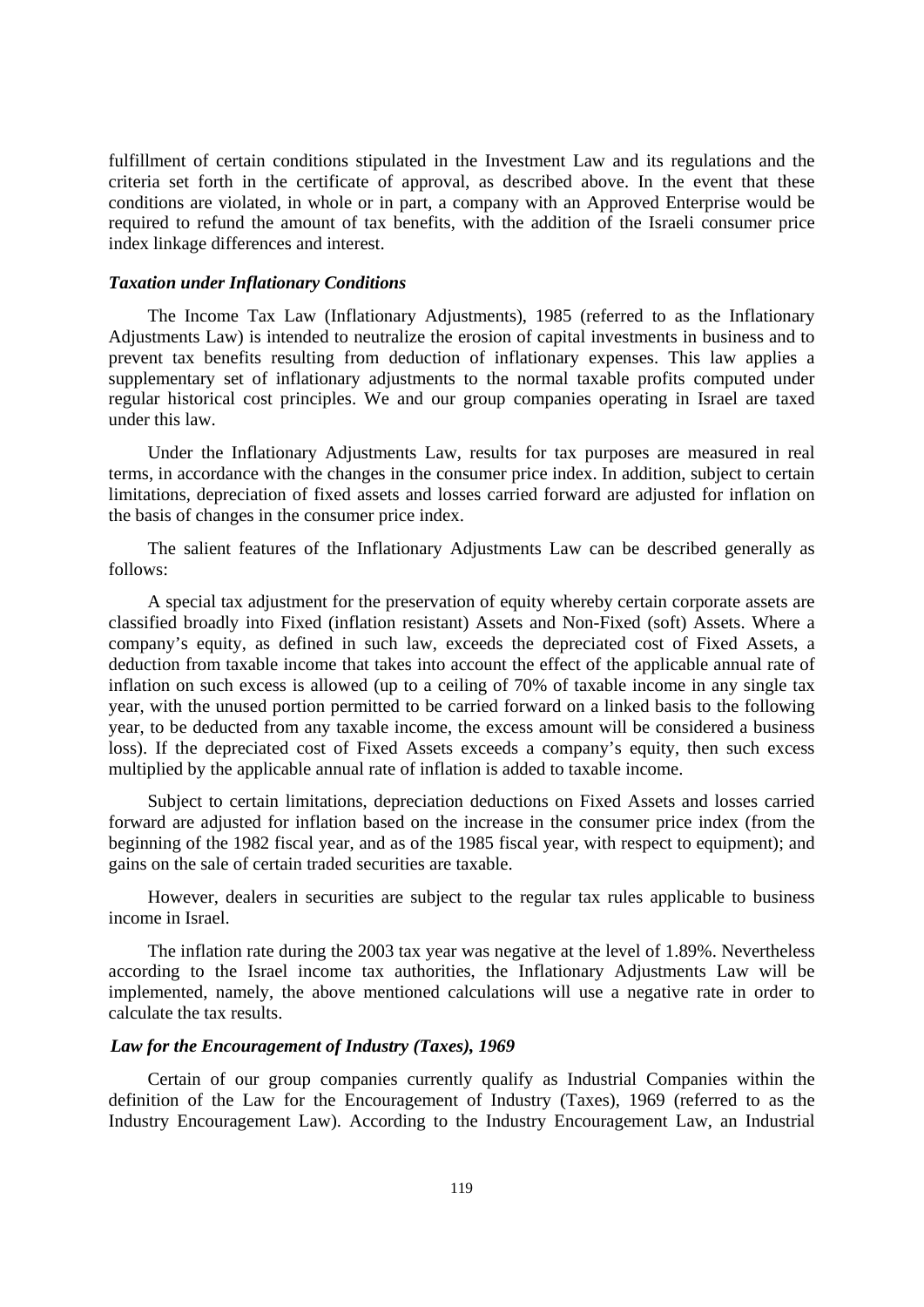Company is a company resident in Israel, at least 90% of the income of which in any tax year (exclusive of income from defense loans, capital gains, interest and dividends) is derived from an Industrial Enterprise owned by it. An Industrial Enterprise is defined as an enterprise whose major activity in a given tax year is industrial production activity.

The following preferred corporate tax benefits are available to Industrial Companies: (a) deduction of purchases of know-how and patents over an eight-year period for tax purposes; (b) under certain interpretations, deduction of expenses incurred in connection with a public issuance of securities over a three-year period; and (c) an election under certain conditions to file a consolidated tax return with additional related Israeli Industrial Companies and/or with a company that controls an Industrial Company and a specified percentage of its assets are invested in industrial companies.

Eligibility for the benefits under the Industry Encouragement Law is not subject to receipt of prior approval from any governmental authority. No assurance can be given that any of our group companies will qualify and/or continue to qualify as an Industrial Company or that the benefits described above will be available in the future.

### *Capital Gains Tax*

Israeli law imposes a capital gains tax on the sale of capital assets. The law distinguishes between the Real Gain and the Inflationary Surplus. The Real Gain is the excess of the total capital gain over the Inflationary Surplus, computed on the basis of the increase of the consumer price index between the date of purchase and date of sale. The Inflationary Surplus accumulated until December 31, 1993 is taxed at a rate of 10% for residents of Israel (reduced to no tax for non-residents if calculated according to the exchange rate of the foreign currency lawfully invested in shares of an Israeli resident company, instead of the consumer price index). Inflationary Surplus accumulated from and after December 31, 1993 is exempt from any capital gains tax, while the Real Gain is added to ordinary income, which effective until December 31 2002 is taxed at the marginal rate of up to 50% for individuals and 36% for corporations. Effective January 1, 2003, the capital gains tax rate imposed upon sale of capital assets acquired after that date has been reduced to 25%; capital gains accrued from assets acquired before that date are subject to a blended tax rate based on the relative periods of time before and after that date that the asset was held.

Under current law, effective January 1, 2003 so long as our ordinary shares are listed on a stock exchange the sale of these shares is subject to 15% tax in case the shares were purchased after December 31, 2002, and in case the shares were purchased before that date the sale will be subject to a blended tax in which the portion of the gain accrued until December 31, 2002 will be exempt from Israeli capital gains tax and the portion of the real gain accrued from January 1, 2003 until the date of sale will be subject to 15% tax. The taxable real gain will be based on the difference between the adjusted average value of the shares during the last three trading days before January 1, 2003 (or the adjusted original cost if it is higher than the adjusted average value) and the value of the shares at the date of sale. In the event the above mentioned calculation creates a loss, such loss can only be offset against a capital gain from other traded securities according to the provisions of the Israeli law. The amount of the loss is limited to the difference between the adjusted average value and the value of the shares at the date of sale.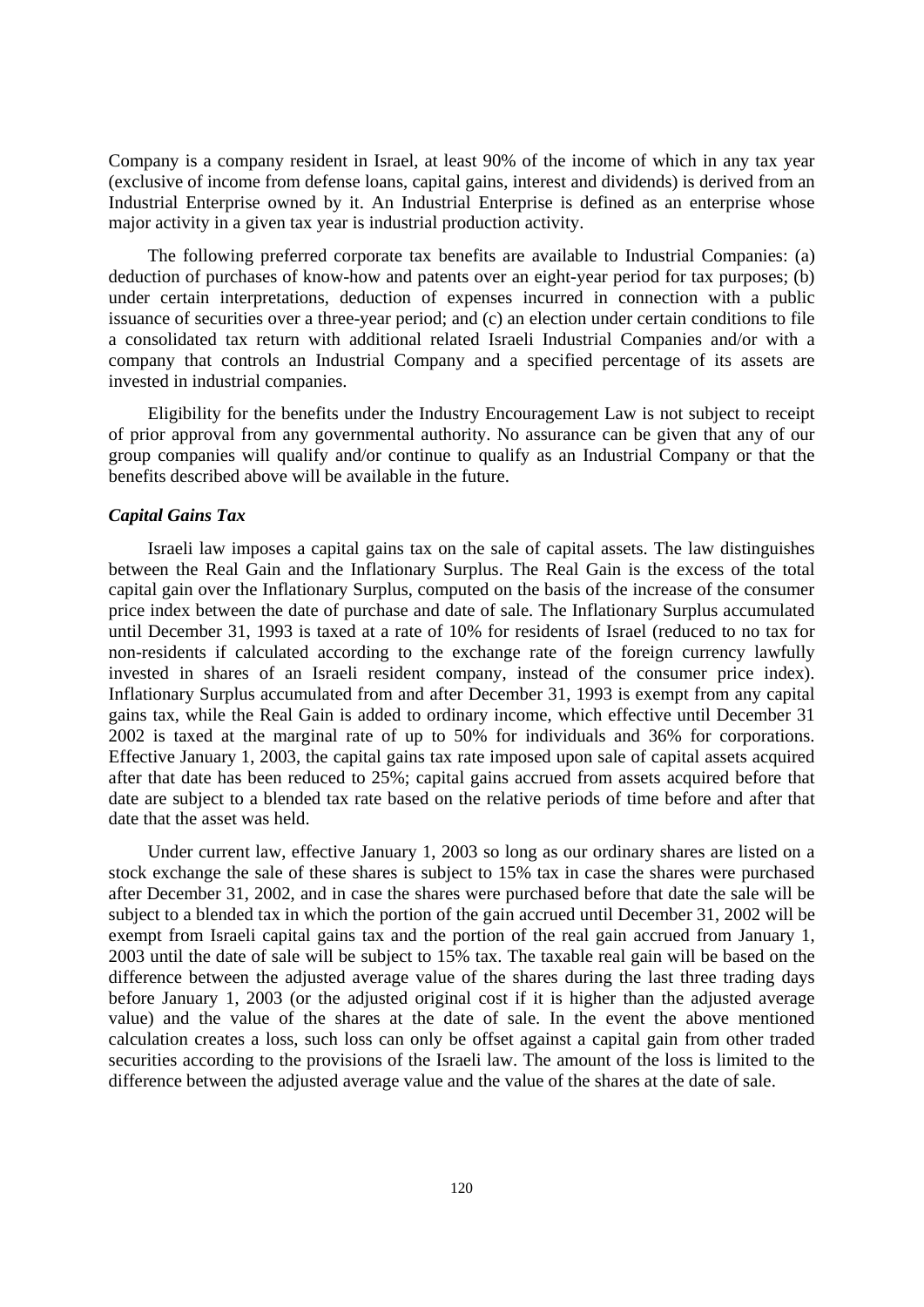In addition, if our ordinary shares are traded on the Tel Aviv Stock Exchange (or listed on a stock exchange recognized by the Israeli Ministry of Finance), gains on the sale of ordinary shares held by non-Israeli tax resident investors will generally be exempt from Israeli capital gains tax. Notwithstanding the foregoing, dealers in securities in Israel and companies taxed under the Inflationary Adjustment Law are taxed at regular tax rates applicable to business income.

#### *Employee Stock Options*

Effective from January 1, 2003, the Tax Reform Legislation enables a company to grant options through one of three tax tracks:

(a) the income tax track through a trustee pursuant to which the optionee pays income tax rate (according to the marginal tax rate of the optionee- up to 50% tax) plus payments to the National Insurance Institute and health tax on the profit gained upon the earlier to occur of the transfer of the options or the underlying shares from the trustee to the optionee or the sale of the options or the underlying shares by the trustee, and the company may recognize expenses pertaining to the options for tax purposes. The options (or upon their exercise, the underlying shares), must be held by a trustee for a period of 12 months commencing from the end of the year in which the options were granted; or

(b) the capital gains tax track through a trustee pursuant to which the optionee pays capital gains tax at a rate of 25% on the profit upon, the earlier to occur of the transfer of the options or the underlying shares from the trustee to the optionee or the sale of the options or the underlying shares by the trustee (in this track the optionee is not required to make payments to the National Insurance Institute and health tax) and the Company may not recognize expenses pertaining to the options for tax purposes. The options (or upon their exercise, the underlying shares), must be held by a trustee for a period of 24 months commencing from the end of the year in which the options were granted; or

(c) the income tax track without a trustee pursuant to which the optionee pays income tax rate (according to the marginal tax rate of the optionee- up to 50% tax) plus payments to the National Insurance Institute and health tax on the profit upon the sale of the underlying shares, and the company may not recognize expenses pertaining to the options for tax purposes.

In accordance with the provisions of the Tax Reform Legislation, if a company has selected the capital gains track, the company must continue granting options under the selected capital gains track until the end of the year following the year in which the first grant of options under that trustee track will be made. Notwithstanding the above, the company may at any time also grant options under the provisions of the income tax track without a trustee.

The above rules apply only to employees, including officer holders but excluding controlling shareholders.

### **U.S.-Israel Tax Treaty**

Pursuant to the Convention Between the Government of the United States of America and the Government of Israel with Respect to Taxes on Income (referred to as the U.S.-Israel Tax Treaty), the sale, exchange or disposition of ordinary shares by a person who qualifies as a resident of the United States within the meaning of the U.S.-Israel Tax Treaty and who is entitled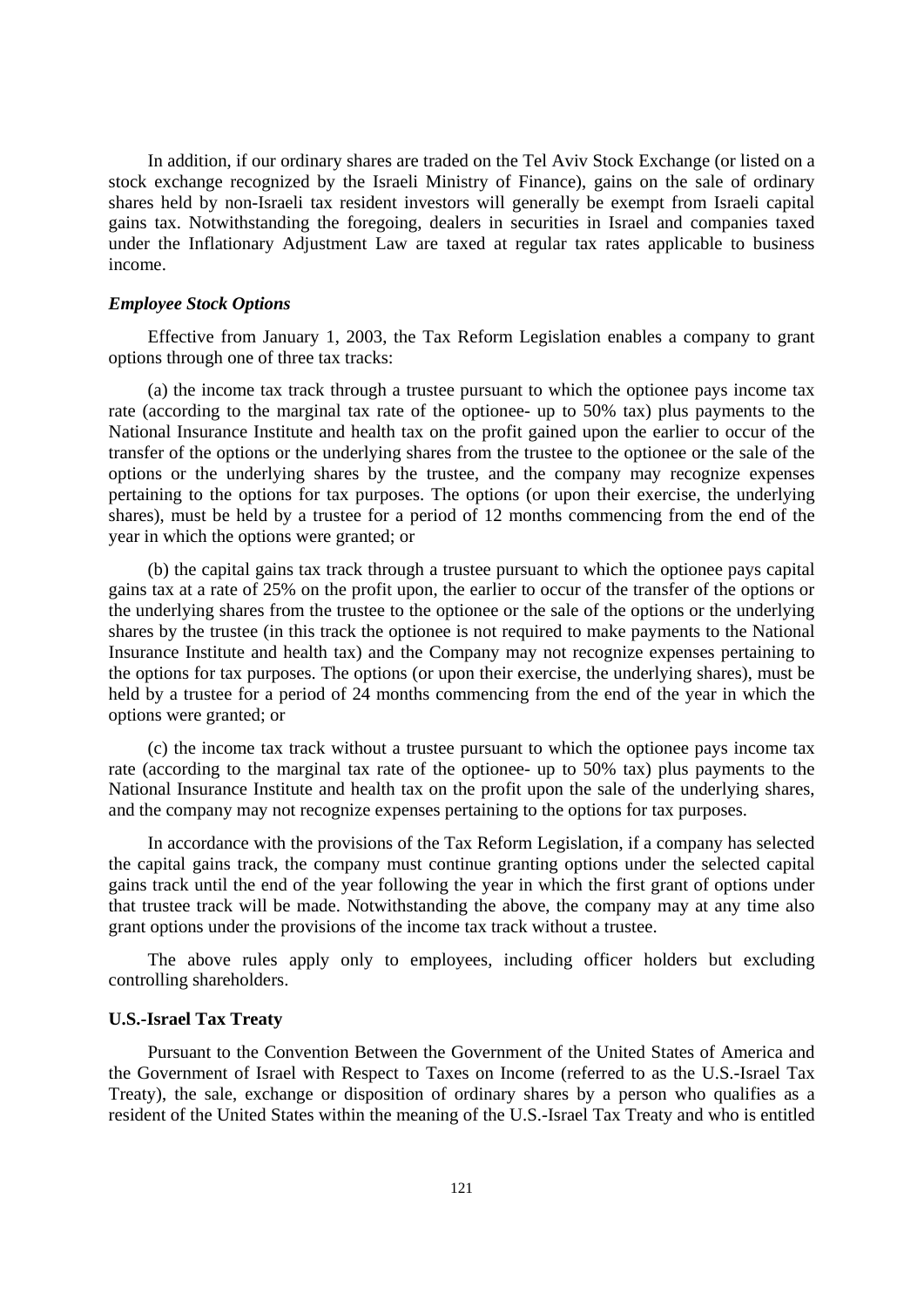to claim the benefits afforded to such resident by the U.S.-Israel Tax Treaty (called a Treaty U.S. Resident) will not be subject to Israeli capital gains tax unless (a) such Treaty U.S. Resident is an individual and was present in Israel for more than 183 days during the relevant taxable year or (b) such Treaty U.S. Resident holds, directly or indirectly, shares representing 10% or more of the voting power of a company during any part of the 12-month period preceding such sale, exchange or disposition. A sale, exchange or disposition of shares by a Treaty U.S. Resident who is an individual and was present in Israel for more than 183 days during the relevant taxable year or who holds, directly or indirectly, shares representing 10% or more of the voting power of a company at any time during such preceding 12-month period would be subject to such Israeli tax, to the extent applicable, unless the aforementioned exemption from capital gain tax for shares listed on the Tel-Aviv Stock Exchange applies; however, in case under the U.S.-Israel Tax Treaty and the Israeli tax law a Treaty U.S. Resident will be subject to capital gain tax in Israel, such Treaty U.S. Resident would be permitted to claim a credit for such taxes against the U.S. income tax imposed with respect to such sale, exchange or disposition, subject to the limitations in U.S. laws applicable to foreign tax credits.

#### *Taxation of Non-Residents*

Non-residents of Israel are subject to income tax on income accrued or derived from sources in Israel. Such sources of income include passive income such as dividends, royalties and interest, as well as non-passive income from services rendered in Israel and capital gain as mentioned above. On distributions of dividends other than bonus shares (stock dividends), income tax at the rate of 25% is withheld at source, unless a different rate is provided in a treaty between Israel and the shareholder's country of residence. For example, the tax rate would be 12.5% if the non-resident is a company which holds 10% or more of our voting power pursuant to the U.S.-Israel Tax Treaty. Under the U.S.-Israel Tax Treaty, the maximum tax on dividends paid to a holder of ordinary shares who is a resident of the United States will be 25%. However, under the Investment Law, dividends generated by an Approved Enterprise in any case are taxed at the rate of 15%.

## **U.S. Federal Income Tax Considerations**

Subject to the limitations described herein, this discussion summarizes the material U.S. federal income tax consequences of the purchase, ownership and disposition of our ordinary shares to a U.S. holder. A U.S. holder is a holder of our ordinary shares who is:

- an individual citizen or resident of the U.S.;
- a corporation (or another entity taxable as a corporation for U.S. federal income tax purposes) created or organized under the laws of the United States or any political subdivision thereof;
- an estate, the income of which may be included in gross income for U.S. federal income tax purposes regardless of its source; or
- a trust (i) if, in general, a U.S. court is able to exercise primary supervision over its administration and one or more U.S. persons have the authority to control all of its substantial decisions or (ii) that has in effect a valid election under applicable U.S. Treasury regulations to be treated as a U.S. person.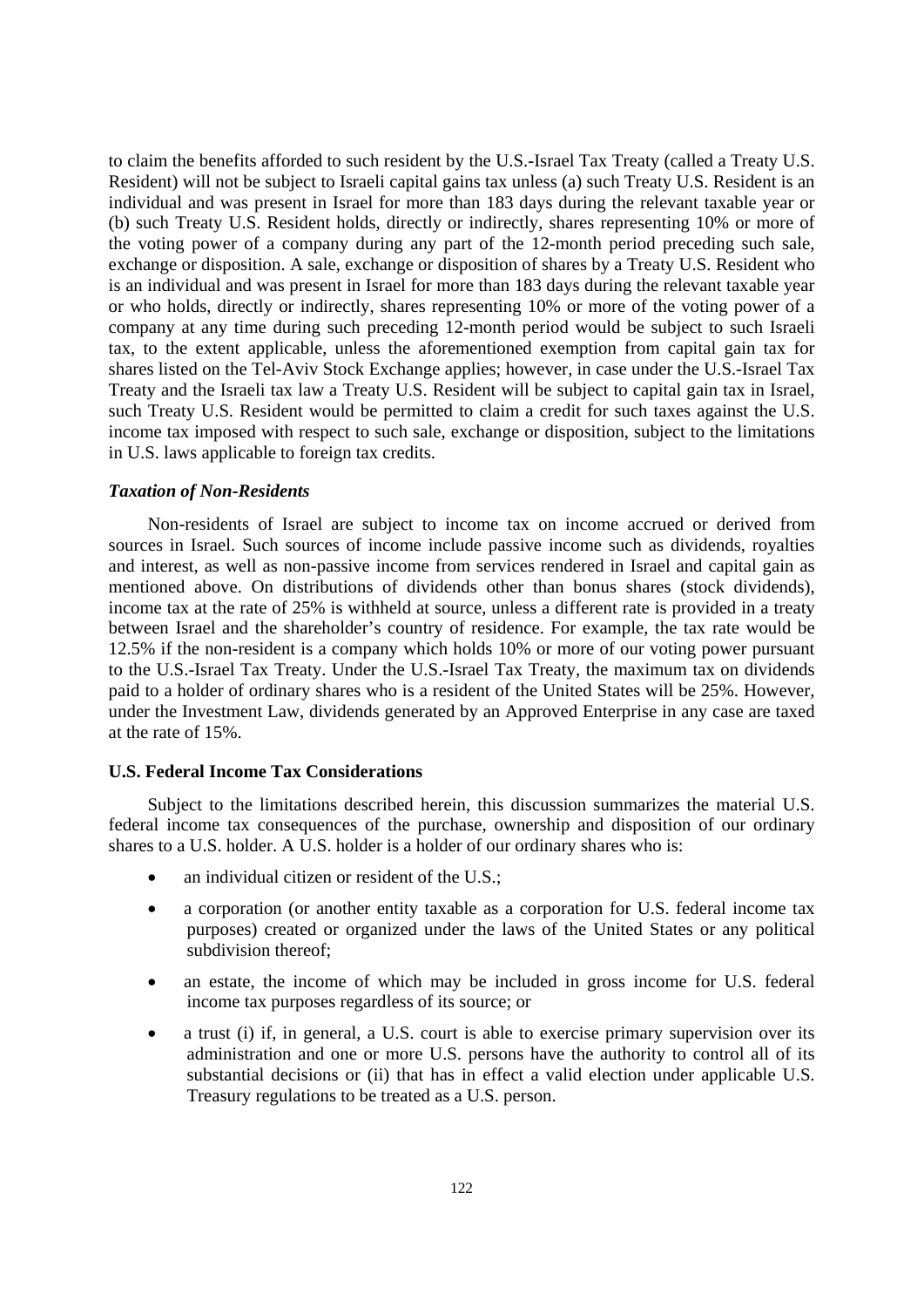Unless otherwise specifically indicated, this discussion does not consider the U.S. tax consequences to a person that is not a U.S. holder and considers only U.S. holders that will own the ordinary shares as capital assets.

This discussion is based on current provisions of the Internal Revenue Code of 1986, as amended (the "Code"), current and proposed Treasury regulations promulgated under the Code and administrative and judicial interpretations of the Code, all as currently in effect and all of which are subject to change, possibly with a retroactive effect. This discussion does not address all aspects of U.S. federal income taxation that may be relevant to any particular U.S. holder based on the U.S. holder's particular circumstances. In particular, this discussion does not address the U.S. federal income tax consequences to U.S. holders who are broker-dealers or who own, directly, indirectly or constructively, 10% or more of our outstanding voting shares, U.S. holders holding the ordinary shares as part of a hedging, straddle or conversion transaction, U.S. holders whose functional currency is not the U.S. dollar, insurance companies, tax-exempt organizations, financial institutions and persons subject to the alternative minimum tax, who may be subject to special rules not discussed below. Additionally, the tax treatment of persons who and/or hold the ordinary shares through a partnership or other pass-through entity is not considered, nor is the possible application of U.S. federal estate or gift taxes or any aspect of state, local or non-U.S. tax laws.

# **You are advised to consult your tax advisor with respect to the specific U.S. federal, state, local and foreign income tax consequences to you of purchasing, holding or disposing of our ordinary shares.**

### **Taxation of Distributions on Ordinary Shares**

Subject to the discussion below under "Tax Consequences if we are a Passive Foreign Investment Company," a distribution paid by us with respect to the ordinary shares to a U.S. holder will be treated as dividend income to the extent that the distribution does not exceed our current and accumulated earnings and profits, as determined for U.S. federal income tax purposes. The amount of a distribution with respect to the ordinary shares will equal the amount of cash and the fair market value of any property distributed and will also include the amount of any Israeli taxes withheld as described above under "Taxation of Non-Residents." Dividends that are received by U.S. holders that are individuals, estates or trusts will be taxed at the rate applicable to long-term capital gains (a maximum rate of 15%), provided that such dividends meet the requirements of "qualified dividend income." Dividends that fail to meet such requirements, and dividends received by corporate U.S. holders are taxed at ordinary income rates. No dividend received by a U.S. holder will be a qualified dividend (1) if the U.S. holder held the ordinary share with respect to which the dividend was paid for less than 61 days during the 121-day period beginning on the date that is 60 days before the ex-dividend date with respect to such dividend, excluding for this purpose, under the rules of Code section 246(c), any period during which the U.S. holder has an option to sell, is under a contractual obligation to sell, has made and not closed a short sale of, is the grantor of a deep-in-the-money or otherwise nonqualified option to buy, or has otherwise diminished its risk of loss by holding other positions with respect to, such ordinary share (or substantially identical securities); or (2) to the extent that the U.S. holder is under an obligation (pursuant to a short sale or otherwise) to make related payments with respect to positions in property substantially similar or related to the ordinary share with respect to which the dividend is paid. If we were to be a "passive foreign investment company," a "foreign personal holding company" or a "foreign investment company" (as such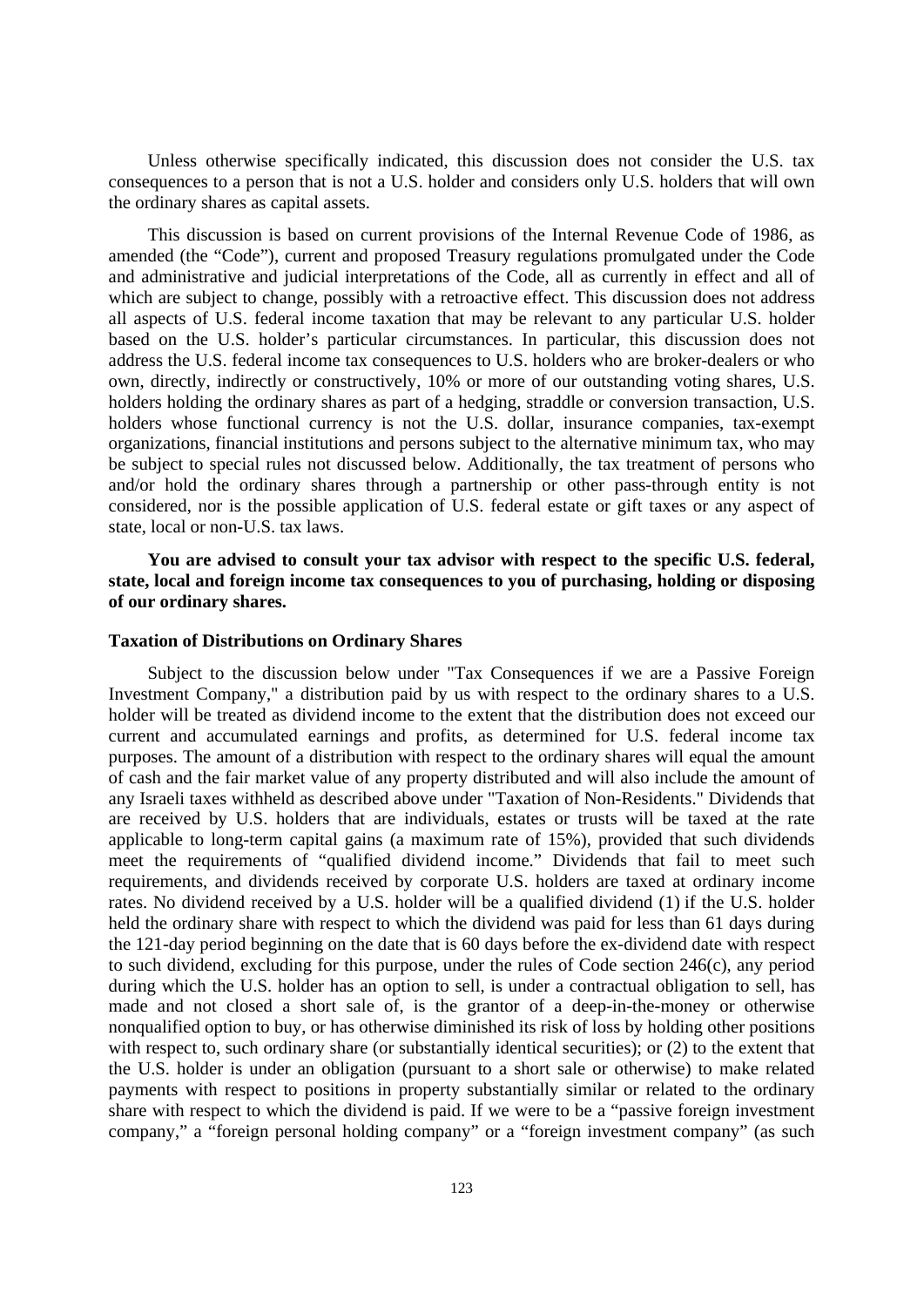terms are defined in the Code) for any year, dividends paid on our ordinary shares in such year or in the following year would not be qualified dividends. In addition, a non-corporate U.S. holder will be able to take a qualified dividend into account in determining its deductible investment interest (which is generally limited to its net investment income) only if it elects to do so; in such case the dividend will be taxed at ordinary income rates.

The amount of any distribution which exceeds the amount treated as a dividend will be treated first as a non-taxable return of capital, reducing the U.S. holder's tax basis in its ordinary shares to the extent thereof, and then as capital gain from the deemed disposition of the ordinary shares. Corporate holders will not be allowed a deduction for dividends received in respect of the ordinary shares.

Dividends paid by us in NIS will be included in the income of U.S. holders at the dollar amount of the dividend (including any Israeli taxes withheld therefrom), based upon the spot rate of exchange in effect on the date of the distribution. U.S. holders will have a tax basis in the NIS for U.S. federal income tax purposes equal to that dollar value. Any subsequent gain or loss in respect of the NIS arising from exchange rate fluctuations will generally be taxable as U.S. source ordinary income or loss.

Subject to the limitations set forth in the Code and the Treasury regulations thereunder, U.S. holders may elect to claim as a foreign tax credit against their U.S. federal income tax liability the Israeli income tax withheld from dividends received in respect of the ordinary shares. The limitations on claiming a foreign tax credit include, among others, computation rules under which foreign tax credits allowable with respect to specific classes of income cannot exceed the U.S. federal income taxes otherwise payable with respect to each such class of income. In this regard, dividends paid by us will be foreign source "passive income" for U.S. foreign tax credit purposes or, in the case of a financial services entity, "financial services income." U.S. holders that do not elect to claim a foreign tax credit may instead claim a deduction for the Israeli income tax withheld if they itemize deductions. The rules relating to foreign tax credits are complex, and you should consult your tax advisor to determine whether and to what extent you would be entitled to this credit. A U.S. holder will be denied a foreign tax credit for Israeli income tax withheld from a dividend received on the ordinary shares (i) if the U.S. holder has not held the ordinary shares for at least 16 days of the 30 day period beginning on the date which is 15 days before the ex-dividend date with respect to such dividend or (ii) to the extent the U.S. holder is under an obligation to make related payments with respect to positions in substantially similar or related property. Any days during which a U.S. holder has substantially diminished its risk of loss on the ordinary shares are not counted toward meeting the required 16 day holding period. Distributions of current or accumulated earnings and profits will be foreign source passive income for U.S. foreign tax credit purposes.

### **Taxation of the Disposition of Ordinary Shares**

Subject to the discussion below under "Tax Consequences if We are a Passive Foreign Investment Company," upon the sale, exchange or other disposition of our ordinary shares, a U.S. holder will recognize capital gain or loss in an amount equal to the difference between the amount realized on the disposition and the U.S. holder's tax basis in the ordinary shares. The gain or loss recognized on the disposition of the ordinary shares will be long-term capital gain or loss if the U.S. holder held the ordinary shares for more than one year at the time of the disposition and is eligible for a maximum 15% rate of taxation for individuals. The maximum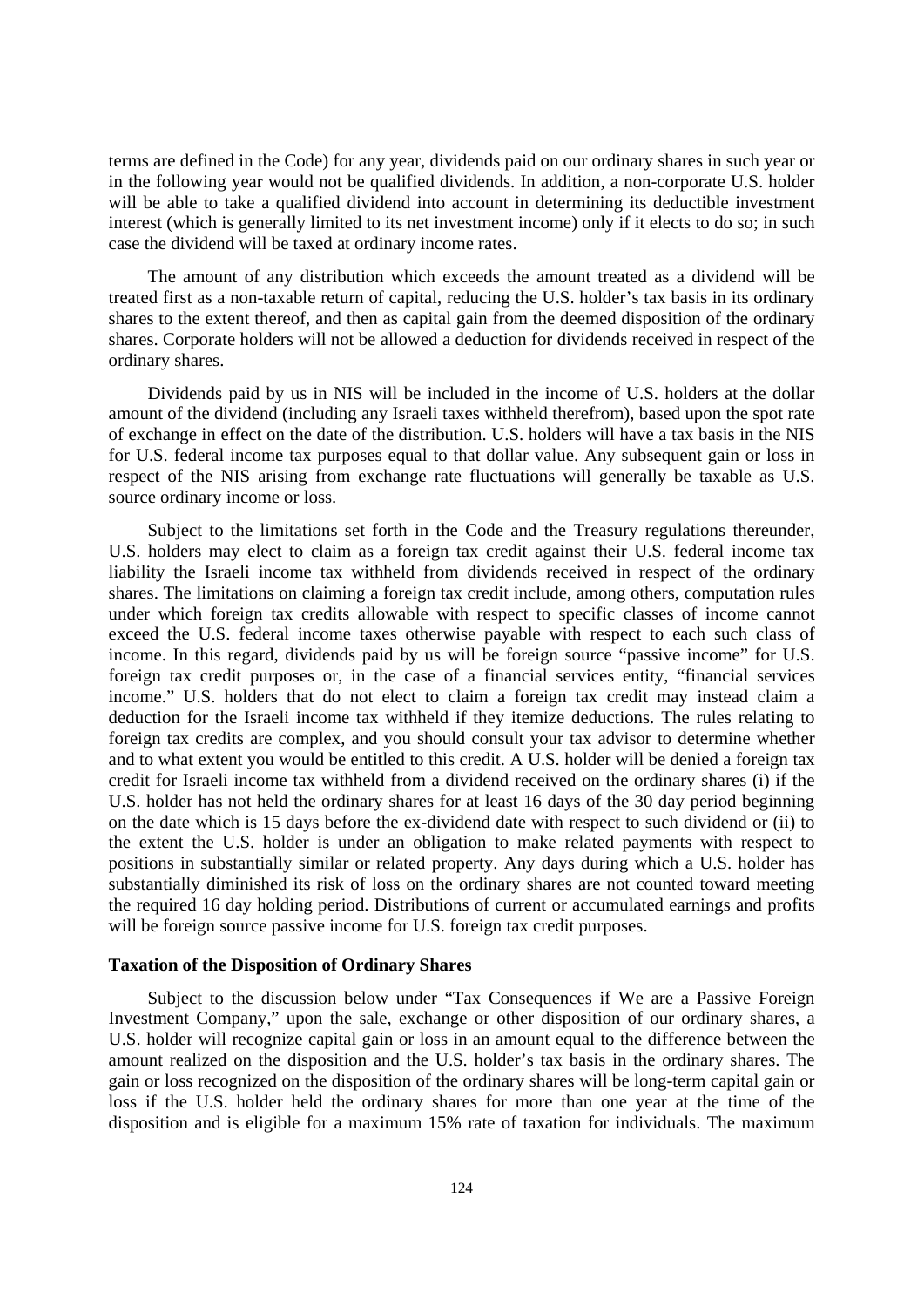rate of 15% applies to sales or exchanges on or after May 6, 2003. Capital gain from the sale, exchange or other disposition of ordinary shares held for one year or less is short-term capital gain and taxed as ordinary income at a maximum rate of 35%. Gain or loss recognized by a U.S. holder on a sale, exchange or other disposition of ordinary shares will be treated as U.S. source income or loss for U.S. foreign tax credit purposes.

A U.S. holder that uses the cash method of accounting calculates the dollar value of the proceeds received on the sale as of the date that the sale settles. However, a U.S. holder that uses the accrual method of accounting is required to calculate the value of the proceeds of the sale as of the trade date and may therefore realize foreign currency gain or loss. A U.S. holder may avoid realizing foreign currency gain or loss by electing to use the settlement date to determine the proceeds of sale for purposes of calculating the foreign currency gain or loss. In addition, a U.S. holder that receives foreign currency upon disposition of ordinary shares and converts the foreign currency into dollars after the settlement date or trade date (whichever date the U.S. holder is required to use to calculate the value of the proceeds of sale) will have foreign exchange gain or loss based on any appreciation or depreciation in the value of the foreign currency against the dollar, which will generally be U.S. source ordinary income or loss.

### **Tax Consequences if We are a Passive Foreign Investment Company**

We will be a passive foreign investment company, or PFIC, if either (1) 75% or more of our gross income in a taxable year is passive income; or (2) 50% or more of the value, determined on the basis of a quarterly average, of our assets in a taxable year are held for the production of passive income. If we own (directly or indirectly) at least 25% by value of the stock of another corporation, we will be treated for purposes of the foregoing tests as owning our proportionate share of the other corporation's assets and as directly earning our proportionate share of the other corporation's income. If we are a PFIC, a U.S. holder must determine under which of three alternative taxing regimes it wishes to be taxed:

The "QEF" regime applies if the U.S. holder elects to treat us as a "qualified electing fund" ("QEF") for the first taxable year in which the U.S. holder owns our ordinary shares or in which we are a PFIC, whichever is later, and if we comply with certain reporting requirements. If the QEF regime applies, then each year that we are a PFIC such U.S. holder will include in its gross income a proportionate share of the our ordinary earnings (which is taxed as ordinary income) and net capital gain (which is taxed as long-term capital gain), subject to a separate election to defer payment of taxes, which deferral is subject to an interest charge. These amounts would be included in income by an electing U.S. holder for its taxable year in which our taxable year ends, whether or not such amounts are actually distributed to the U.S. holder. A U.S. holder's basis in our ordinary shares for which a QEF election has been made would be increased to reflect the amount of any taxed but undistributed income. Generally, a QEF election allows an electing U.S. holder to treat any gain realized on the disposition of his ordinary shares as capital gain.

Once made, the QEF election applies to all subsequent taxable years of the U.S. holder in which it holds our ordinary shares and for which we are a PFIC and can be revoked only with the consent of the Internal Revenue Service. A shareholder makes a QEF election by attaching a completed Internal Revenue Service Form 8621, including the PFIC annual information statement, to a timely filed United States federal income tax return. Even if a QEF election is not made, a U.S. person who is a shareholder in a PFIC must file a completed Internal Revenue Service Form 8621 every year.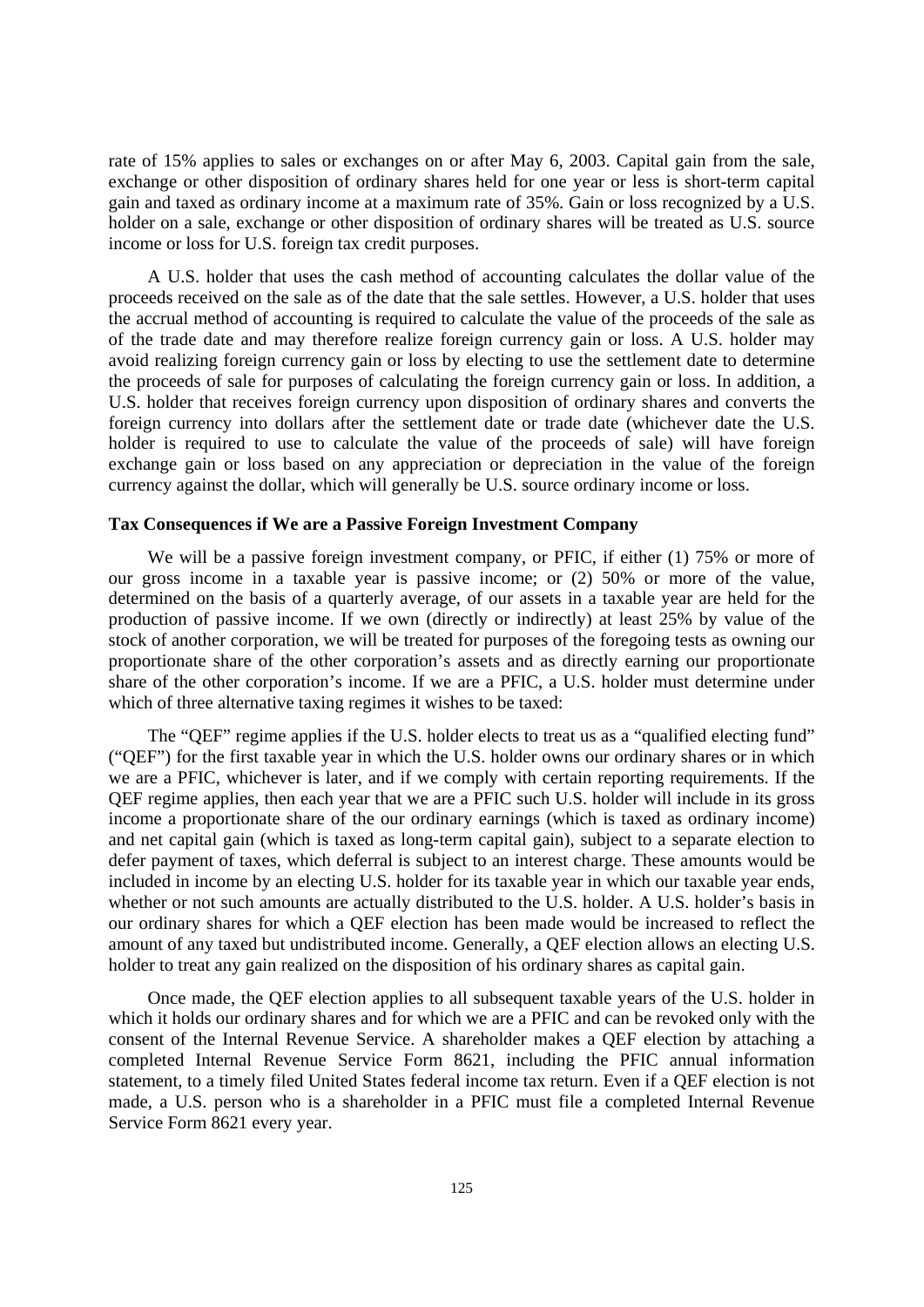If a QEF election is made after the first taxable year in which a U.S. holder holds our ordinary shares and we are a PFIC, then both the QEF regime and the excess distribution regime, defined below, will apply simultaneously unless the U.S. holder makes a special election.

A second regime, the "mark-to-market" regime, may be elected so long as our ordinary shares are publicly traded. Pursuant to this regime, an electing U.S. holder's ordinary shares are marked-to-market each year and the U.S. holder recognizes as ordinary income or loss an amount equal to the difference as of the close of the taxable year between the fair market value of our ordinary shares and the U.S. holder's adjusted tax basis in our ordinary shares. Losses are allowed only to the extent of net mark-to-market gain previously included by the U.S. holder under the election for prior taxable years. An electing U.S. holder's adjusted basis in our ordinary shares is increased by income recognized under the mark-to-market election and decreased by the deductions allowed under the election.

Under the mark-to-market election, gain on the sale of our ordinary shares is treated as ordinary income, and loss on the sale of our ordinary shares, to the extent the amount of loss does not exceed the net mark-to-market gain previously included, is treated as ordinary loss. The mark-to-market election applies to the tax year for which the election is made and all later tax years, unless the ordinary shares cease to be marketable or the Internal Revenue Service consents to the revocation of the election.

If the mark-to-market election is made after the first taxable year in which a U.S. holder holds our ordinary shares and we are a PFIC, then special rules would apply.

A U.S. holder making neither the QEF election nor the mark-to-market election is subject to the "excess distribution" regime. Under this regime, "excess distributions" are subject to special tax rules. An excess distribution is either (1) a distribution with respect to shares that is greater than 125% of the average distributions received by the U.S. holder from us over the shorter of either the preceding three years or such U.S. holder's holding period for our shares, or (2) 100% of the gain from the disposition of our shares (including gain deemed recognized if the ordinary shares are used as security for a loan).

Excess distributions must be allocated ratably to each day that a U.S. holder has held our ordinary shares. A U.S. holder must include amounts allocated to the current taxable year, as well as amounts allocated to taxable years prior to the first year in which we were a PFIC, in its gross income as ordinary income for that year. All amounts allocated to prior years of the U.S. holder during which we were a PFIC would be taxed at the highest tax rate for each such prior year applicable to ordinary income. The U.S. holder also would be liable for interest on the deferred tax liability for each such prior year calculated as if such liability had been due with respect to each such prior year. A U.S. holder that is an individual is not allowed a deduction for interest on the deferred tax liability. The portions of gains and distributions that are not characterized as "excess distributions" are subject to tax in the current year under the normal tax rules of the Code.

A U.S. person who inherits shares in a foreign corporation that was a PFIC in the hands of the decedent (who was not a nonresident alien and did not make either of the elections described above), is denied the otherwise available step-up in the tax basis of such shares to fair market value at the date of death. The U.S. person steps into the shoes of the decedent and will be subject to the rules described above.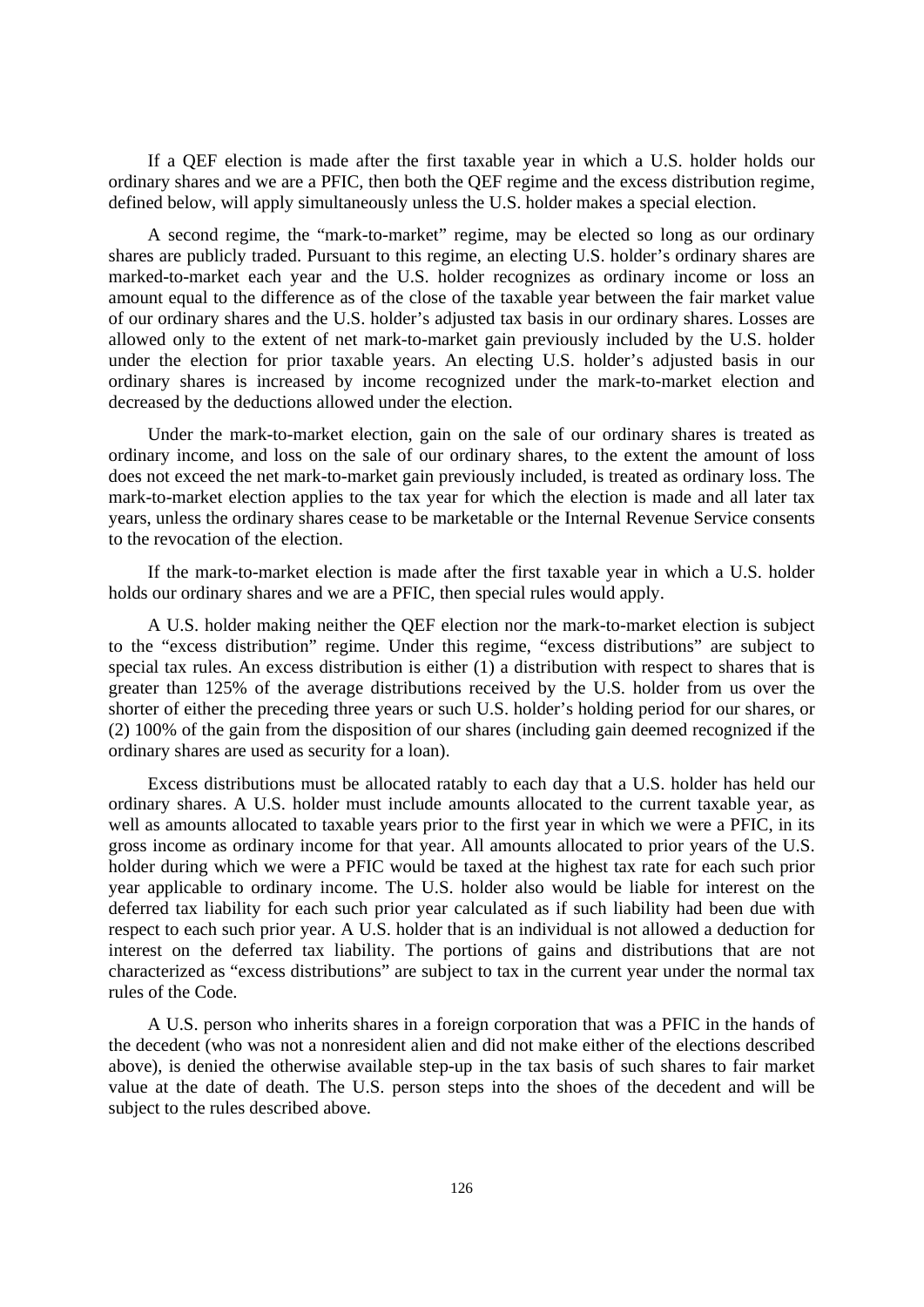We believe that in 2003 we were not a PFIC. However, since the determination of whether we are a PFIC is based upon such factual matters as the valuation of our assets and, in certain cases, the assets of companies held by us, there can be no assurance with respect to the position of the Internal Revenue Service on our status as a PFIC. Our analysis related to 2003 is based, among others, upon certain assumptions and methodologies with respect to the values that we have used, the appropriate value of our ownership interest in companies we held, and the manner in which we have allocated the value among our active assets and passive assets.

We cannot assure you that the Internal Revenue Service will not challenge our assumptions and methodologies. If there were such a challenge, we could be classified as a passive foreign investment company for 2003.

With respect to 2004 and subsequent years, the tests for determining passive foreign investment company status are applied annually and it is difficult to make accurate predictions of future income and assets, which are relevant to this determination. The tests are impacted by changes in value of our group companies which are difficult to predict. Accordingly, there can be no assurance that we will not become a PFIC for the current fiscal year ending December 31, 2004 or in a future year. We will notify U.S. holders in the event we conclude that we will be treated as a PFIC for any taxable year to enable U.S. holders to consider whether or not to elect to treat us as a QEF for U.S. federal income tax purposes or to "mark to market" the ordinary shares or to become subject to the "excess distribution" regime.

U.S. holders are urged to consult their tax advisors regarding the application of the PFIC rules, including eligibility for and the manner and advisability of making, the QEF election or the mark-to-market election.

### **Information Reporting and Backup Withholding**

A U.S. holder generally is subject to information reporting and may be subject to backup withholding at rate of up to 28% with respect to dividend payments and receipt of the proceeds from the disposition of the ordinary shares. Backup withholding will not apply with respect to payments made to exempt recipients, including corporations and tax-exempt organizations, or if a U.S. holder provides a correct taxpayer identification number (or certifies that he has applied for a taxpayer identification number), certifies that such holder is not subject to backup withholding or otherwise establishes an exemption. Backup withholding is not an additional tax and may be claimed as a credit against the U.S. federal income tax liability of a U.S. holder, or alternatively, the U.S. holder may be eligible for a refund of any excess amounts withheld under the backup withholding rules, in either case, provided that the required information is furnished to the Internal Revenue Service.

### **Non-U.S. holders of Ordinary Shares**

Except as provided below, a non-U.S. holder of ordinary shares (except certain former U.S. citizens and long-term residents of the United States) will not be subject to U.S. federal income or withholding tax on the receipt of dividends on, and the proceeds from the disposition of, an ordinary share, unless that item is effectively connected with the conduct by the non-U.S. holder of a trade or business in the United States and, in the case of a resident of a country which has an income tax treaty with the United States, that item is attributable to a permanent establishment in the United States or, in the case of an individual, a fixed place of business in the United States. In addition, gain recognized by an individual non-U.S. holder will be subject to tax in the United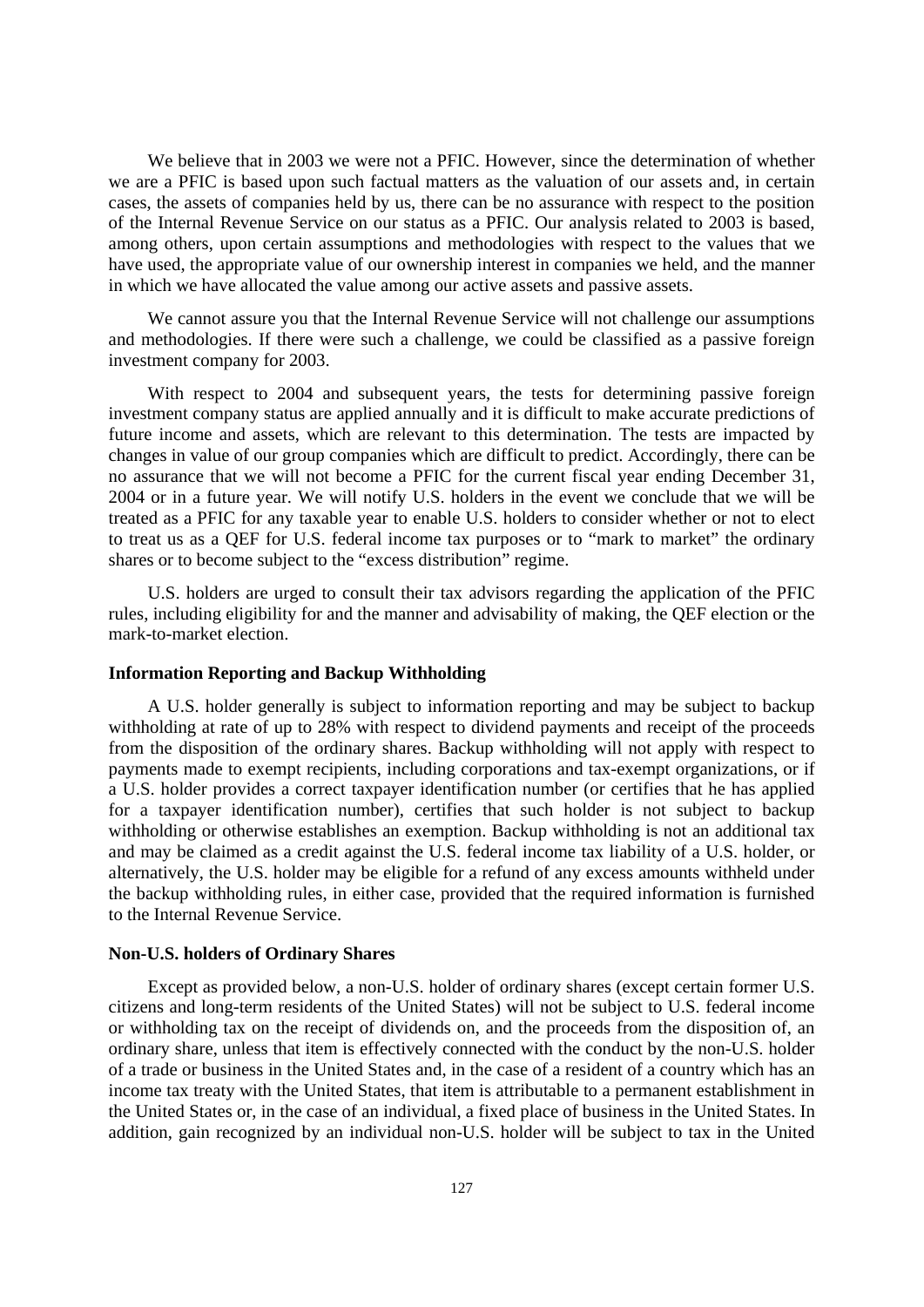States if the non-U.S. holder is present in the United States for 183 days or more in the taxable year of the sale and other conditions are met.

Non-U.S. holders will not be subject to information reporting or backup withholding with respect to the payment of dividends on ordinary shares unless the payment is made through a paying agent, or an office of a paying agent, in the United States. Non-U.S. holders will be subject to information reporting and backup withholding at a rate of up to 28% with respect to the payment within the United States of dividends on the ordinary shares unless the holder provides its taxpayer identification number, certifies to its foreign status, or otherwise establishes an exemption.

Non-U.S. holders will be subject to information reporting and backup withholding at a rate of up to 28% on the receipt of the proceeds from the disposition of the ordinary shares to, or through, the United States office of a broker, whether domestic or foreign, unless the holder provides a taxpayer identification number, certifies to its foreign status or otherwise establishes an exemption. Non-U.S. holders will not be subject to information reporting or backup withholding with respect to the receipt of proceeds from the disposition of the ordinary shares by a foreign office of a broker; provided, however, that if the broker is a U.S. person or a "U.S. related person," information reporting (but not backup withholding) will apply unless the broker has documentary evidence in its records of the non-U.S. holder's foreign status or the non-U.S. holder certifies to its foreign status under penalties of perjury or otherwise establishes an exemption. For this purpose, a "U.S. related person" is a broker or other intermediary that maintains one or more enumerated U.S. relationships. Backup withholding is not an additional tax and may be claimed as a credit against the U.S. federal income tax liability of a non-U.S. holder, or alternatively, the non-U.S. holder may be eligible for a refund of any excess amounts withheld under the backup withholding rules, in either case, provided that the required information is furnished to the Internal Revenue Service.

## **F. Dividends and Paying Agents**

Not Applicable.

## **G. Statement by Experts**

Not Applicable.

### **H. Documents on Display**

We are required to file reports and other information with the Securities and Exchange Commission, or SEC, under the Securities Exchange Act of 1934 and the regulations thereunder applicable to foreign private issuers. Reports and other information filed by us with the SEC may be inspected and copied at the SEC's public reference facilities described below. Although as a foreign private issuer we are not required to file periodic information as frequently or as promptly as United States companies, we generally do publicly announce our quarterly and yearend results promptly and file periodic information with the SEC under cover of Form 6-K. As a foreign private issuer, we are also exempt from the rules under the Exchange Act prescribing the furnishing and content of proxy statements and our officers, directors and principal shareholders are exempt from the reporting and other provisions in Section 16 of the Exchange Act.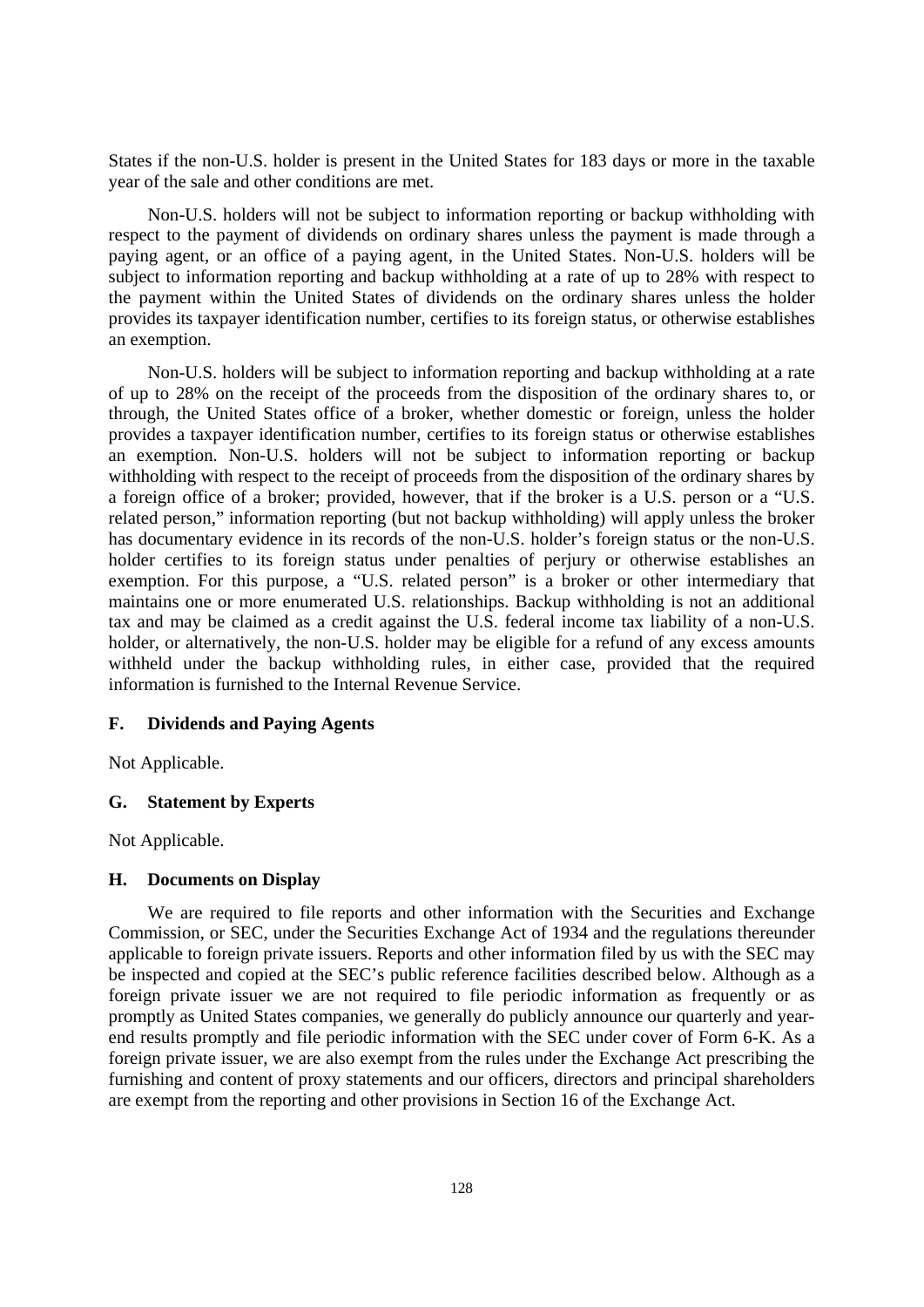You may review a copy of our filings with the SEC, including any exhibits and schedules, at the SEC's public reference facilities in Room 1024, Judiciary Plaza, 450 Fifth Street, N.W., Washington, D.C. 20549 and at the regional offices of the SEC. You may also obtain copies of such materials from the Public Reference Section of the SEC, Room 1024, Judiciary Plaza, 450 Fifth Street, N.W., Washington, D.C. 20549, at prescribed rates. You may call the SEC at 1-800- SEC-0330 for further information on the public reference rooms. You may read and copy any reports, statements or other information that we file with the Securities and Exchange Commission at the facilities listed above. In addition, certain of our filings are available to the public at the SEC's website at http://www.sec.gov. We also generally make available on our own web site (www.elron.com) all our quarterly and year-end financial statements as well as other information. Our website is not part of this Annual Report.

Any statement in this Annual Report about any of our contracts or other documents is not necessarily complete. If the contract or document is filed as an exhibit to this Annual Report, the contract or document is deemed to modify the description contained in this Annual Report. We urge you to review the exhibits themselves for a complete description of the contract or document.

## **I. Subsidiary Information**

Not Applicable.

# **Item 11. Quantitative and Qualitative Disclosures About Market Risk**

For disclosures regarding our market risk exposures, see Item 5 Operating and Financial Review and Prospects above.

## **Item 12. Descriptions of Securities Other than Equity Securities**

Not Applicable.

## **PART II**

## **Item 13. Defaults, Dividend Arrearages and Delinquencies**

Not Applicable.

## **Item 14. Material Modifications to the Rights of Security Holders and Use of Proceeds**

Not Applicable*.* 

### **Item 15. Controls and Procedures**

We maintain disclosure controls and procedures that are designed to ensure that information required to be disclosed in our periodic filings with the SEC is recorded, processed, summarized and reported within the time periods specified in the SEC's rules and forms, and that such information is accumulated and communicated to our management, including our Chief Executive Officer (CEO) and Chief Financial Officer (CFO), as appropriate, to allow timely decisions regarding required disclosure. In designing and evaluating the disclosure controls and procedures, management recognized that any controls and procedures, no matter how well designed and operated, can provide only reasonable assurance of achieving the desired control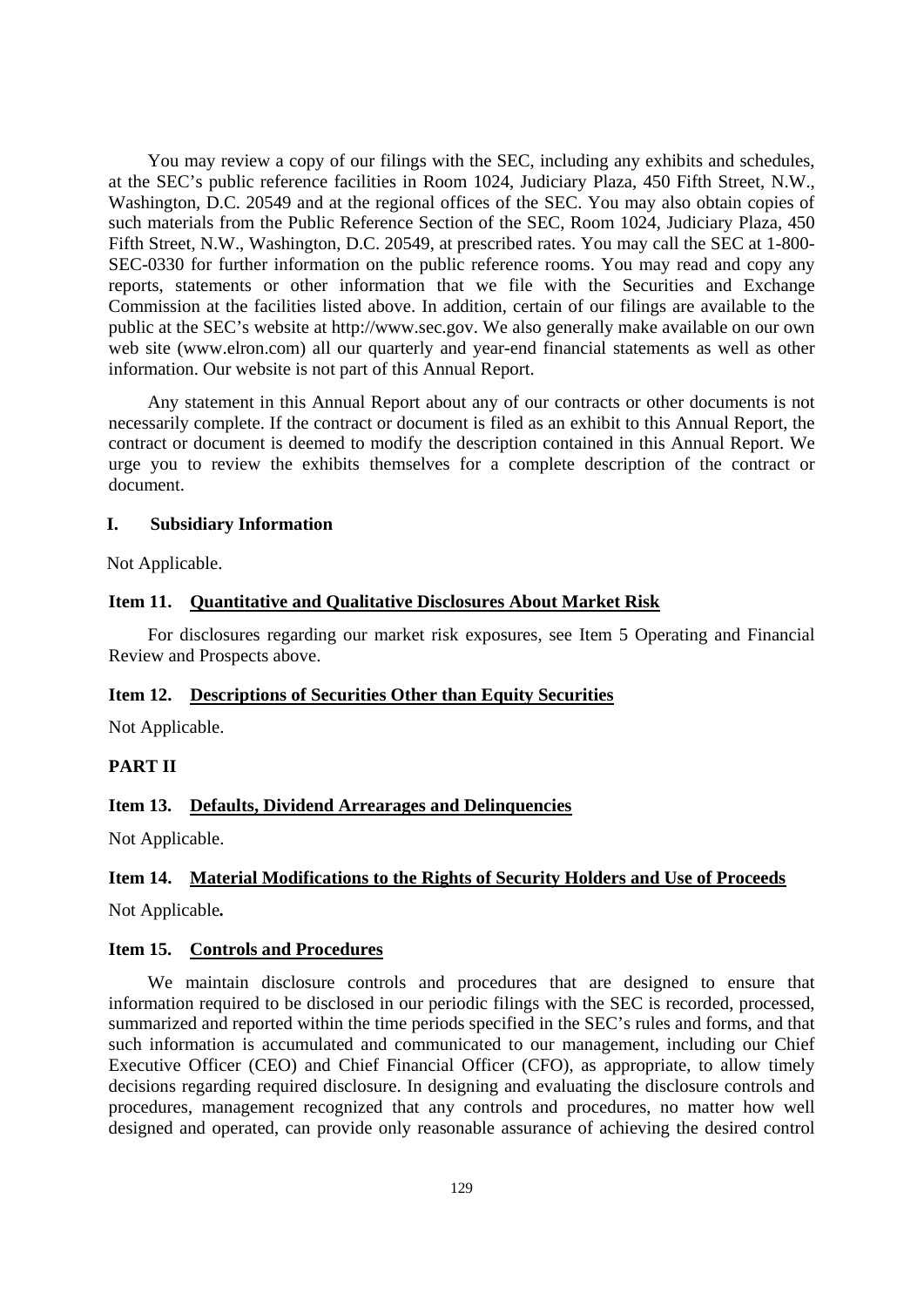objectives. Furthermore, management necessarily was required to use its judgment in evaluating the cost to benefit relationship of possible disclosure controls and procedures.

As of the end of the period covered by this report, we performed an evaluation of the effectiveness of the design and operation of our disclosure controls and procedures. The evaluation was performed with the participation of senior management of key corporate functions, and under the supervision of the CEO and CFO. Based on the evaluation, our management, including the CEO and CFO, concluded that our disclosure controls and procedures were effective. There have been no significant changes in our internal controls or in other factors that could significantly affect internal controls after the date we completed the evaluation.

## **Item 16. [Reserved]**

### **ITEM 16A. Audit Committee Financial Expert**

The board of directors has determined that Mr. Yaacov Goldman is the financial expert serving on its audit committee.

## **Item 16B. Code of Ethics**

We have adopted a code of ethics applicable to our chief executive officer, chief financial officer, controller and persons performing similar functions as well as to our directors and other employees and the employees of our nearly wholly owned subsidiary, Elron TeleSoft. A copy of the code of ethics is attached to this report as Exhibit 11.1, and is available on our website, www.elron.com.

## **Item 16C. Principal Accountant Fees and Services**

The following table sets forth the total remuneration that was paid by us and our subsidiaries to our independent accountants Kost Forer Gabbay & Kasierer (a member of Ernst & Young Global) and our former independent accountants Luboshitz Kasierer (an affiliate member of Ernst & Young International) in each of our previous two fiscal years:

|                        | 2002           | 2003 |  |
|------------------------|----------------|------|--|
|                        | (in thousands) |      |  |
| Audit fees $(1)$       | 239            | 152  |  |
| Audit-related fees (2) | 160            | 107  |  |
| Tax fees $(3)$         | 215            | 65   |  |
| All other fees $(4)$   | 134            | 54   |  |
| Total                  | 748            | 378  |  |

(1) Audit Fees consist of fees billed for the annual audit services engagement and other audit services, which are those services that only the external auditor can reasonably provide, and include statutory audits; comfort letters and consents; and assistance with and review of documents filed with the SEC.

(2) Audit-related Fees consist of fees billed for assurance and related services that are reasonably related to the performance of the audit or review of our financial statements or that are traditionally performed by the external auditor, and include consultations concerning financial accounting and reporting standards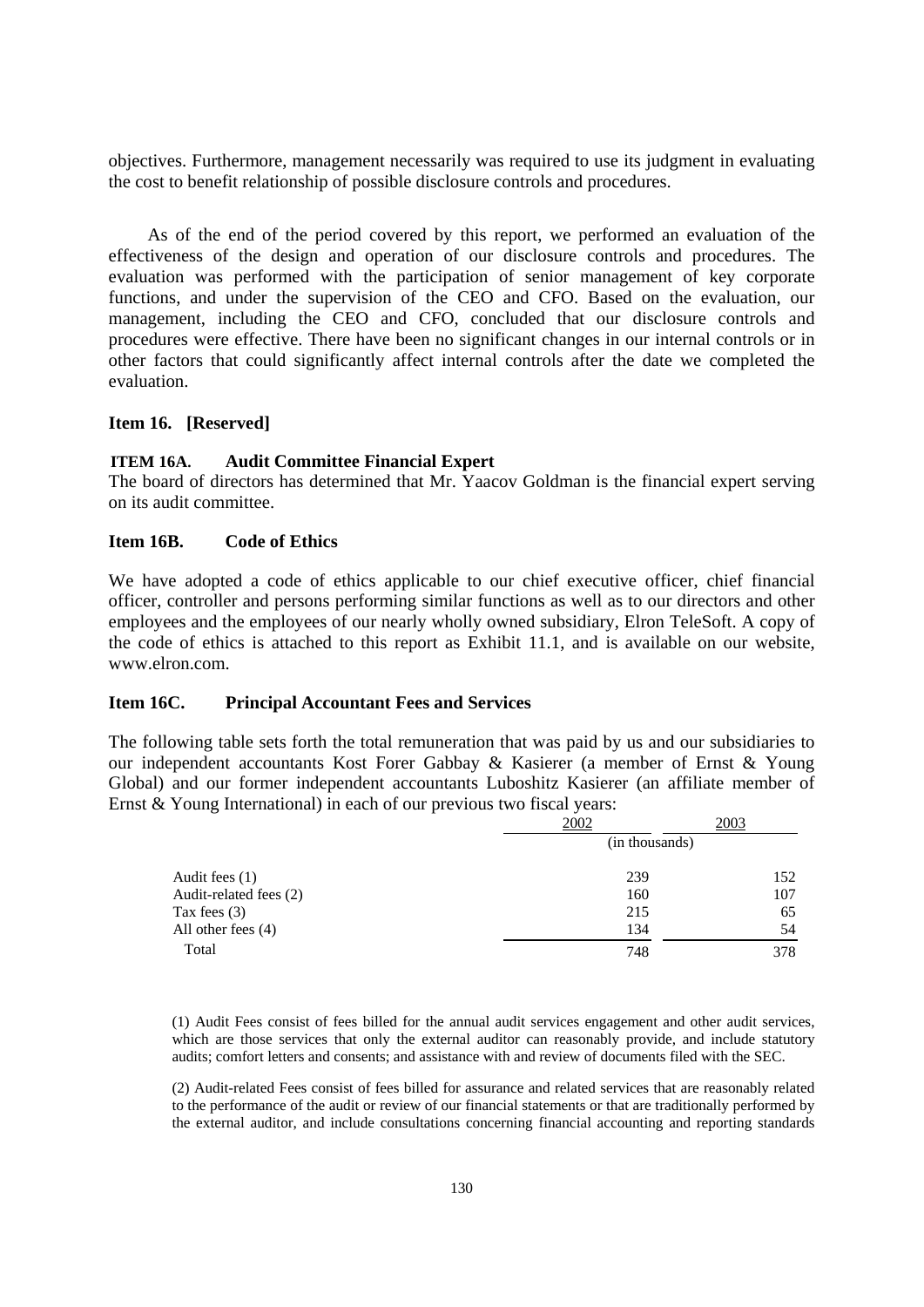and internal control reviews. In 2002, the amount of fees relates principally to services provided in connection with our merger with Elbit in May 2002.

(3) Tax Fees include fees billed for tax compliance services, including the preparation of original and amended tax returns and claims for tax refund; tax consultations, such as assistance and representation in connection with tax audits and appeals, and requests for rulings or technical advice from taxing authority; and tax planning services.

4) All other fees include permissible services provided by the independent auditors that do not fall into the two above-mentioned categories..

No audit and non-audit services provided to us and to our subsidiaries were required to be pre-approved during the periods listed above.

# **Items 16D. Exemptions from the Listing Standards for Audit Committees**

Not yet applicable to Registrant.

## **Items 16E. Purchases of Equity Securities by the Issuer and Affiliated Purchasers**

Neither we nor any affiliated purchaser purchased any of our equity securities during 2003.

# **PART III**

## **Item 17. Financial Statements**

Not Applicable.

#### **Item 18. Financial Statements**

The financial statements follow the certifications following the signature page of this Annual Report.

## **Item 19. Exhibits**

- 1.1 Articles of Association (English translation) approved by the registrant's shareholders on March 19, 2000, incorporated by reference to Exhibit 1.1 to the registrant's Form 20- F for the year ended December 31, 2000, filed with the Commission on June 8, 2001.
- 1.2 Memorandum of Association of Elron Electronic Industries Ltd., incorporated by reference to Exhibit 1.2 to the registrant's Form 20-F for the year ended December 31, 2000, filed with the Commission on June 8, 2001.
- 4.1 Shareholders Agreement entered into between Elron Electronic Industries Ltd., Federmann Enterprises Ltd. and Heris Finanz A.G., dated December 19, 1999, incorporated by reference to Exhibit 4.1 to the registrant's Form 20-F for the year ended December 31, 1999, filed with the Commission on June 30, 2000.
- 4.2 Joint Venture Agreement dated as of April 1993 among Discount Investment Corporation Ltd., PEC Israel Economic Corporation, Rafael Armament Development Authority Ltd., Galram Technology Industries Limited, incorporated by reference to Exhibit 10.4 to Amendment No. 5 to the registrant's Registration Statement on Form F-4, filed with the Commission on March 14, 2002 ("RDC Joint Venture Agreement").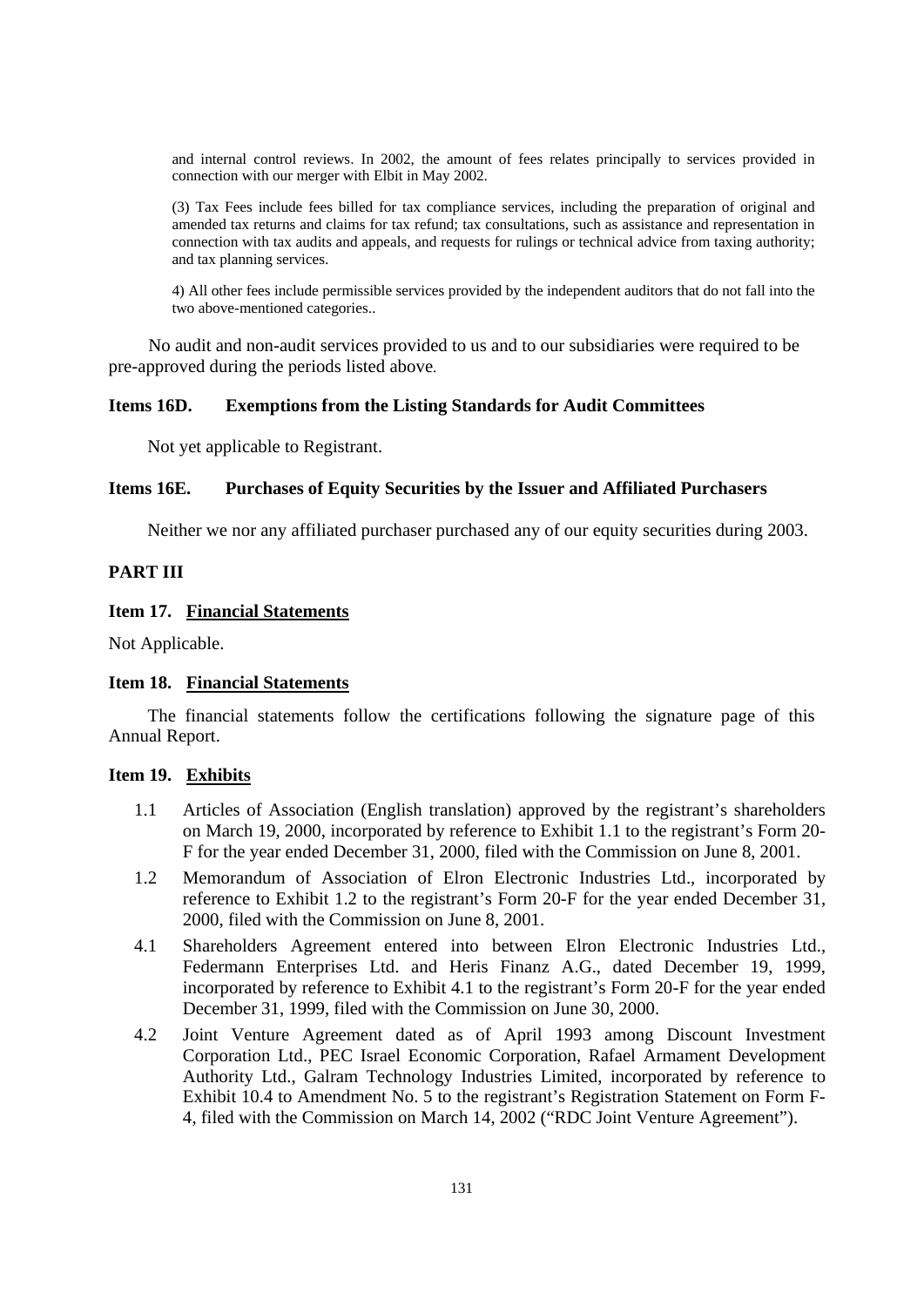- 4.3 Merger Agreement dated December 19, 1999 by and between Elbit Systems Ltd., Elop Electro-Optics Industries Ltd., Federmann Enterprises Ltd., Heris Finanz Aktiengeselshaft, and Rehovot Instruments Ltd., incorporated by reference to Exhibit 2 to the Form 6-K of Elbit Systems Ltd., filed with the Commission on March 6, 2000.
- 4.4 Registration Rights Agreement dated as of July 5, 2000 among the registrant, Elbit Systems Ltd., Federmann Enterprises Ltd., and Heris Finanz A.G., incorporated by reference to Exhibit 2 to the Form 6-K of Elbit Systems Ltd., filed with the Commission on March 6, 2000.
- 4.5 Share purchase agreement dated as of March 2, 2000 among Microsoft Corporation, Peach Networks Ltd. ("Peach"), Elbit Ltd., Ofir Paz, Avishai Keren, Meir Feder and the shareholders of Peach, incorporated by reference to Exhibit 4.1 to the Annual Report on Form 20-F/A of Elbit Ltd., filed with the Commission on March 15, 2002.
- 4.6 Asset purchase agreement dated as of June 5, 2000, by and among Cisco Systems, Inc., Elbit, Ltd. and HyNEX Ltd., incorporated by reference to Exhibit 4.2 to the Annual Report on Form 20-F/A of Elbit Ltd., filed with the Commission on March 15, 2002.
- 4.7 Bank Facility of Partner Communications Company Ltd. dated August 13, 1998, incorporated by reference to Exhibit 4.3 to the Annual Report on Form 20-F/A of Elbit Ltd., filed with the Commission on March 15, 2002.
- 4.8 Amending and Rescheduling Agreement dated July 9, 2000 (amending the Bank Facility of Partner Communications Company Ltd.), incorporated by reference to Exhibit 4.4 to the Annual Report on Form 20-F/A of Elbit Ltd., filed with the Commission on March 15, 2002.
- 4.9 License from the Israeli Ministry of Communications issued to Partner Communications Company Ltd. on April 8, 1998, incorporated by reference to Exhibit 4.5 to the Annual Report on Form 20-F/A of Elbit Ltd., filed with the Commission on March 15, 2002.
- 4.10 Form of Indenture between Partner Communications Company Ltd. and The Bank of New York, as Trustee, including form of note, incorporated by reference to Exhibit 4.6 to the Annual Report on Form 20-F/A of Elbit Ltd., filed with the Commission on March 15, 2002.
- 4.11 Relationship Agreement dated October 10, 1999 by and among Matav-Cable Systems Media, Hutchison Whampoa Limited and Matbit Telecommunication Systems Ltd. (original shareholders of Partner Communications Company), incorporated by reference to Exhibit 4.7 to the Annual Report on Form 20-F/A of Elbit Ltd., filed with the Commission on March 15, 2002.
- 4.12 Agreement and Plan of Merger between Elron Electronic Industries Ltd. and Elbit Ltd. dated October 31, 2001, incorporated by reference to Exhibit 2.1 to the registrant's Registration Statement on Form F-4, filed with the Commission on November 15, 2001.
- 4.13 Share Purchase Agreement dated as of November 19, 2001, between Elron Electronic Industries Ltd. and Discount Investment Corporation Ltd., incorporated by reference to Exhibit 10.1 to the registrant's Registration Statement on Form F-4, filed with the Commission on November 15, 2001.
- 4.14 Addendum to RDC Joint Venture Agreement dated June 16, 2003 among DEP Technology Holdings Ltd., Rafael Armament Development Authority Ltd., Galram Technologies Industries Ltd. and RDC Rafael Development Corporation Ltd.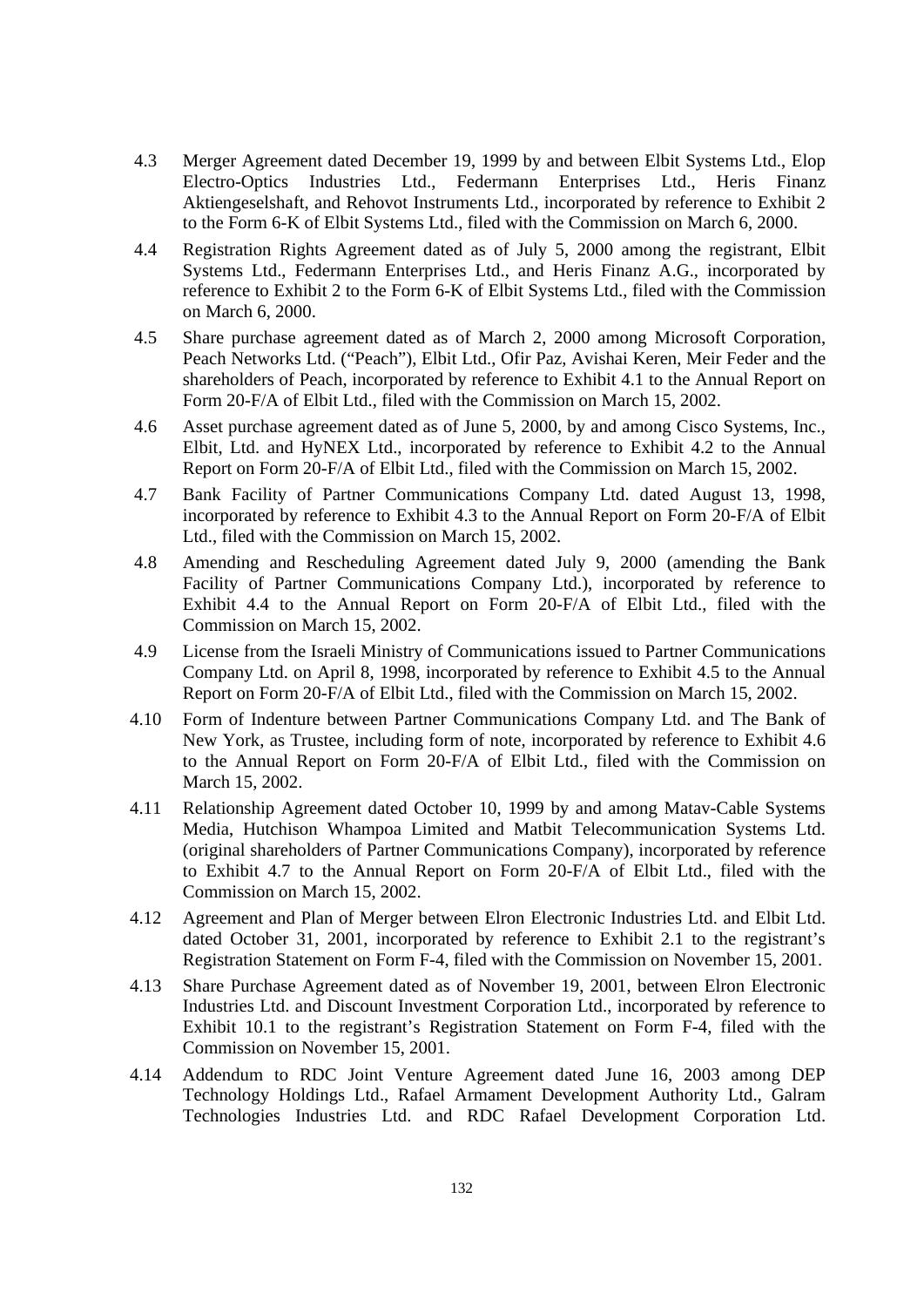incorporated by reference to Exhibit 4.17 of the registrant's Form 20-F, filed with the Commission on June 30, 2003.

- 4.15 Deed of Pledge dated June 29, 2003 between Elbit Ltd. and Bank Leumi Le- Israel B.M.
- 8.1 List of subsidiaries.
- 11.1 Code of Ethics.
- 12.1 Certification of Chief Executive Officer of the Registrant pursuant to Section 302 of the Sarbanes-Oxley Act of 2002.
- 12.2 Certification of Chief Financial Officer of the Registrant pursuant to Section 302 of the Sarbanes-Oxley Act of 2002.
- 13.1 Certification of Chief Executive Officer of the Registrant pursuant to Section 906 of the Sarbanes-Oxley Act of 2002.\*
- 13.2 Certification of Chief Financial Officer of the Registrant pursuant to Section 906 of the Sarbanes-Oxley Act of 2002.\*
- 15.1 Consent of Kost Forer Gabbay & Kasierer, a member of Ernst & Young Global, for Elron Electronic Industries Ltd.
- 15.2 Consent of Luboshitz Kasierer, an affiliate member of Ernst & Young International, for Elron Electronic Industries Ltd.
- 15.3 Consent of Kost Forer Gabbay & Kasierer, a member of Ernst & Young Global, for Elbit Systems Ltd.
- 15.4 Consent of Luboshitz Kasierer, an affiliate member of Ernst & Young International, for Elbit Systems Ltd.
- 15.5 Consent of Brightman Almagor & Co., a member of Deloitte Touche Tohmatsu, for A.M.T. Advanced Metal Technologies Ltd.
- 15.6 Consent of Somekh Chaikin, a member of KPMG International, for Given Imaging Ltd.
- 15.7 Consent of Somekh Chaikin, a member of KPMG International, for DEP Technology Holdings Ltd.
- 15.8 Consent of PricewaterhouseCoopers LLP for ChipX Incorporated.
- 15.9 Consent of Kost Forer Gabbay & Kasierer, a member of Ernst & Young Global, for ChipX (Israel) Ltd.
- 15.10 Consent of PricewaterhouseCoopers LLP for Notal Vision, Inc.
- 15.11 Consent of PricewaterhouseCoopers LLP for Oncura, Inc.
- 15.12 Consent of PricewaterhouseCoopers LLP for Pulsicom Israel Technologies Ltd.
- 15.13 Consent of PricewaterhouseCoopers LLP for Ingenio Technologies Ltd.
- \* This document is being furnished in accordance with SEC Release No. 33-8212 and 34- 47551.